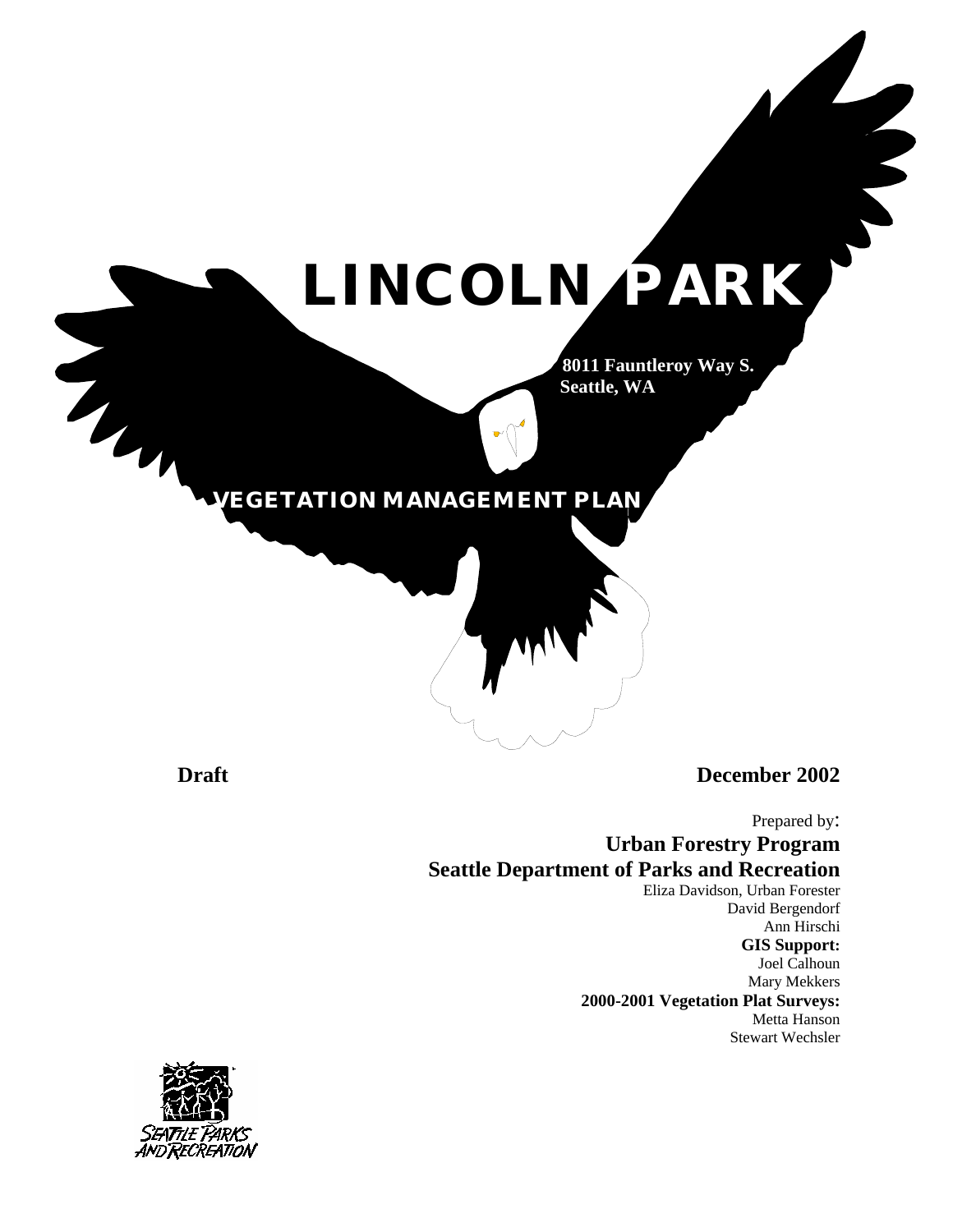

#### **TABLE OF CONTENTS LINCOLN PARK VEGETATION MANAGEMENT PLAN**

| 1. Overview                         |                                    |                                                             |                  |                |
|-------------------------------------|------------------------------------|-------------------------------------------------------------|------------------|----------------|
| 1.1                                 | Lincoln Park Site Plan             |                                                             |                  | 1              |
| 1.2                                 | Plan Summary:                      |                                                             |                  | $\overline{2}$ |
|                                     | Introduction                       |                                                             |                  |                |
|                                     |                                    | Site Description                                            |                  |                |
|                                     | History                            |                                                             |                  |                |
|                                     | <b>VMP</b> Goals                   |                                                             |                  |                |
|                                     | <b>Public Process</b>              |                                                             |                  |                |
|                                     |                                    | Management Area Recommendations                             |                  |                |
| 1.3                                 | How to Use This Plan               |                                                             |                  | 3              |
| 2. Goals and Objectives             |                                    |                                                             |                  |                |
| 2.1                                 | <b>Overall Park Goals</b>          |                                                             |                  | 1              |
| 2.2                                 |                                    | <b>Urban Forestry Program Objectives</b>                    |                  | 1              |
| 2.3                                 |                                    | Lincoln ParkVegetation Management Plan Goals and Objectives |                  | 1              |
|                                     |                                    |                                                             |                  |                |
| 3. Plan Context                     |                                    |                                                             |                  |                |
| 3.1                                 | <b>Lincoln Park History</b>        |                                                             |                  | 1              |
| 3.2                                 | Previous Plans and Policies        |                                                             |                  | $\overline{c}$ |
| 3.3                                 | <b>Summary of Citizen Concerns</b> |                                                             |                  | 3              |
| 3.4                                 | Vegetation-related Uses            |                                                             |                  | 3              |
|                                     | 4. Assessment of Existing Resource |                                                             |                  |                |
| 4.1                                 | Soils of Lincoln Park              |                                                             |                  | 1              |
| 4.2                                 | Slope Stability and Erosion        |                                                             |                  | 1              |
| 4.3                                 |                                    | <b>Vegetation Plot Inventory Methods</b>                    |                  | 1              |
| 4.4                                 |                                    | <b>Vegetation Inventory Analysis</b>                        |                  | $\overline{c}$ |
| 4.5                                 | <b>Existing Vegetation Zones</b>   |                                                             |                  | 3              |
|                                     | Zone $A -$                         | <b>Beach Vegetation</b>                                     | 3                |                |
|                                     | Zone $B -$                         | Bigleaf Maple/ Red Alder/ Douglas Fir Forest                | 3                |                |
|                                     | Zone $C -$                         | North Mixed Native/ Non-native Landscape                    | $\overline{4}$   |                |
|                                     | Zone $D -$                         | Grand Fir/Western Red Cedar Forest                          | 4                |                |
|                                     | Zone $E -$                         | Turf and Ballfields                                         | 5                |                |
|                                     | Zone $F -$                         | Central Greensward                                          | 5                |                |
|                                     | Zone $G -$                         | Bigleaf Maple/ Red Alder Forest                             | 5                |                |
|                                     | Zone $H -$                         | Douglas Fir/Red Alder Forest                                | 6                |                |
|                                     | Zone $I -$                         | Pacific Madrone/ Red Alder/ Douglas Fir Forest              | 6                |                |
|                                     | Zone J-                            | Pacific Madrone/ Douglas Fir Forest                         | 7                |                |
|                                     | Zone $K -$                         | <b>Forest Clearing</b>                                      | $\boldsymbol{7}$ |                |
|                                     | Zone $L -$                         | Lawson Cypress/ Western Red Cedar Forest                    | 8                |                |
|                                     | Zone M-                            | South Greensward                                            | 8                |                |
| 4.6                                 | Wildlife Habitat                   |                                                             |                  | 9              |
| 4.7                                 | Encroachments                      |                                                             |                  | 10             |
| 5. Findings                         |                                    |                                                             |                  |                |
| 5.1                                 |                                    | Role of Findings in Plan Development                        |                  | 1              |
| 5.2<br>Specific Findings and Issues |                                    |                                                             | 1                |                |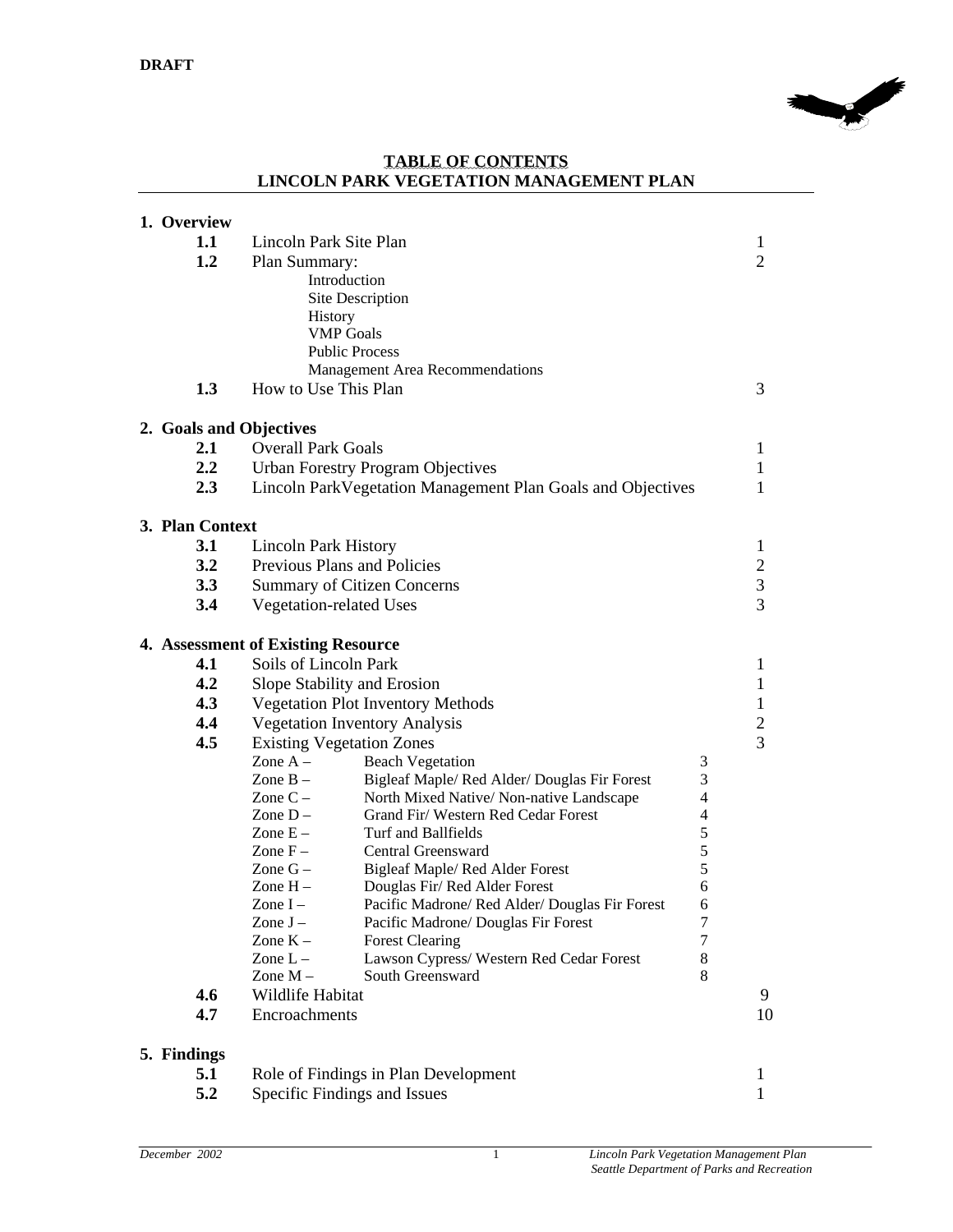|                    |                                         | 6. Vegetation Management Recommendations                     |                |                |
|--------------------|-----------------------------------------|--------------------------------------------------------------|----------------|----------------|
|                    |                                         | NOTE: See Appendix F, Map F-6 - Management Areas             |                |                |
| 6.1                | Shoreline Management Area               |                                                              |                | $\mathbf{1}$   |
| 6.2                | <b>Bluff Management Area</b>            |                                                              |                | 3              |
| 6.3                | Forest Management Area                  |                                                              |                | 5              |
| 6.4                |                                         | Passive Use Greensward Management Area                       |                | $\tau$         |
| 6.5                |                                         | Lawn / Ballfields Management. Area                           |                | 9              |
| 6.6                |                                         | Active Use Greensward Management Area                        |                | 11             |
| 6.7                |                                         | Native / Ornamental Landscape Management Area                |                | 13             |
|                    | 7. Management and Maintenance Practices |                                                              |                |                |
| 7.1                | Mulching                                |                                                              |                | $\mathbf{1}$   |
| 7.2                | Planting                                |                                                              |                | $\overline{2}$ |
|                    | <b>Trees</b>                            |                                                              | $\overline{c}$ |                |
|                    | Shrubs                                  |                                                              | 3              |                |
|                    | <b>Herbs</b>                            |                                                              | $\mathfrak{Z}$ |                |
|                    | Live Stakes                             |                                                              | 3              |                |
|                    |                                         | Table 7.1 – Native Plant Species & Microclimate Requirements | $\overline{4}$ |                |
| 7.3                | Pruning                                 |                                                              |                | 9              |
| 7.4                | <b>Removing Plants</b>                  |                                                              |                | 10             |
| 7.5                | Taking Care of Turf                     |                                                              |                | 11             |
| 7.6                |                                         | Three year Establishment Care                                |                | 13             |
| 7.7                | Watering                                |                                                              |                | 14             |
| 7.8                |                                         | Weeding and Invasive Plant Control                           |                | 15             |
|                    | Removal Schedules by Species            |                                                              |                | 20             |
| 8. Implementation  |                                         |                                                              |                |                |
| 8.1                |                                         | Overall Approach to Implementation                           |                | 1              |
| 8.2                | <b>Implementation Priorities</b>        |                                                              |                | $\mathbf{2}$   |
| 8.3                |                                         | <b>Estimated Implementation Cost</b>                         |                | $\mathfrak{2}$ |
| 8.4                |                                         | <b>Implementation Strategies and Funding Sources</b>         |                | 3              |
| 9. Monitoring Plan |                                         |                                                              |                |                |
| 9.1                | How and Why to Monitor                  |                                                              |                | 1              |
| 9.2                |                                         | What, When and Where to Monitor                              |                | $\mathbf{1}$   |
| 9.3                |                                         | <b>Restoration Project Monitoring</b>                        |                | $\overline{2}$ |
| 9.4                | <b>Maintenance Monitoring</b>           |                                                              |                | $\overline{2}$ |
| 10. Appendices     |                                         |                                                              |                |                |
| A.                 | <b>Public Comment</b>                   |                                                              |                | 6 pages        |
| <b>B.</b>          |                                         | Existing Lincoln. Park Vegetation                            |                | 6 pages        |
| C.                 | Madrona Management                      |                                                              |                |                |
| D.                 | References                              |                                                              |                | 7 pages        |
|                    |                                         |                                                              |                | 1 page         |
| Е.                 | Photos                                  |                                                              |                | 4 pages        |
| F.                 | Park Maps                               |                                                              |                | 6 pages        |
|                    | Map F-1                                 | Lincoln Park Sample Plots                                    |                |                |
|                    | Map $F-2$                               | <b>Lincoln Park Existing Vegetation</b>                      |                |                |
|                    | Map F-3                                 | <b>Lincoln Park Critical Areas</b>                           |                |                |
|                    | Map F-4                                 | <b>Lincoln Park Soils</b>                                    |                |                |
|                    | Map F-5                                 | Lincoln Park Human Use                                       |                |                |
|                    | Map F-6                                 | Lincoln Park Management Areas                                |                |                |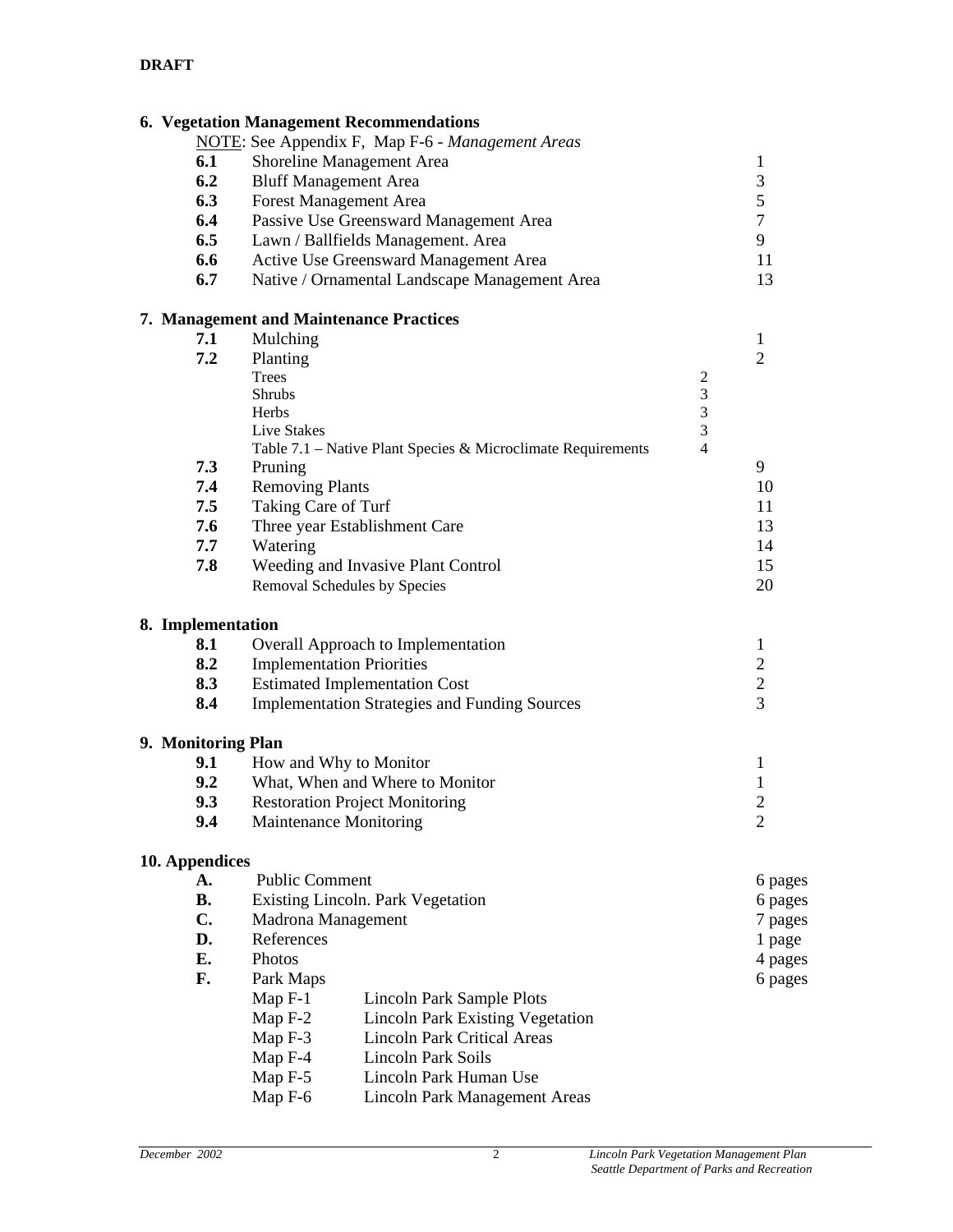

# **1.1 Lincoln Park Site Plan**

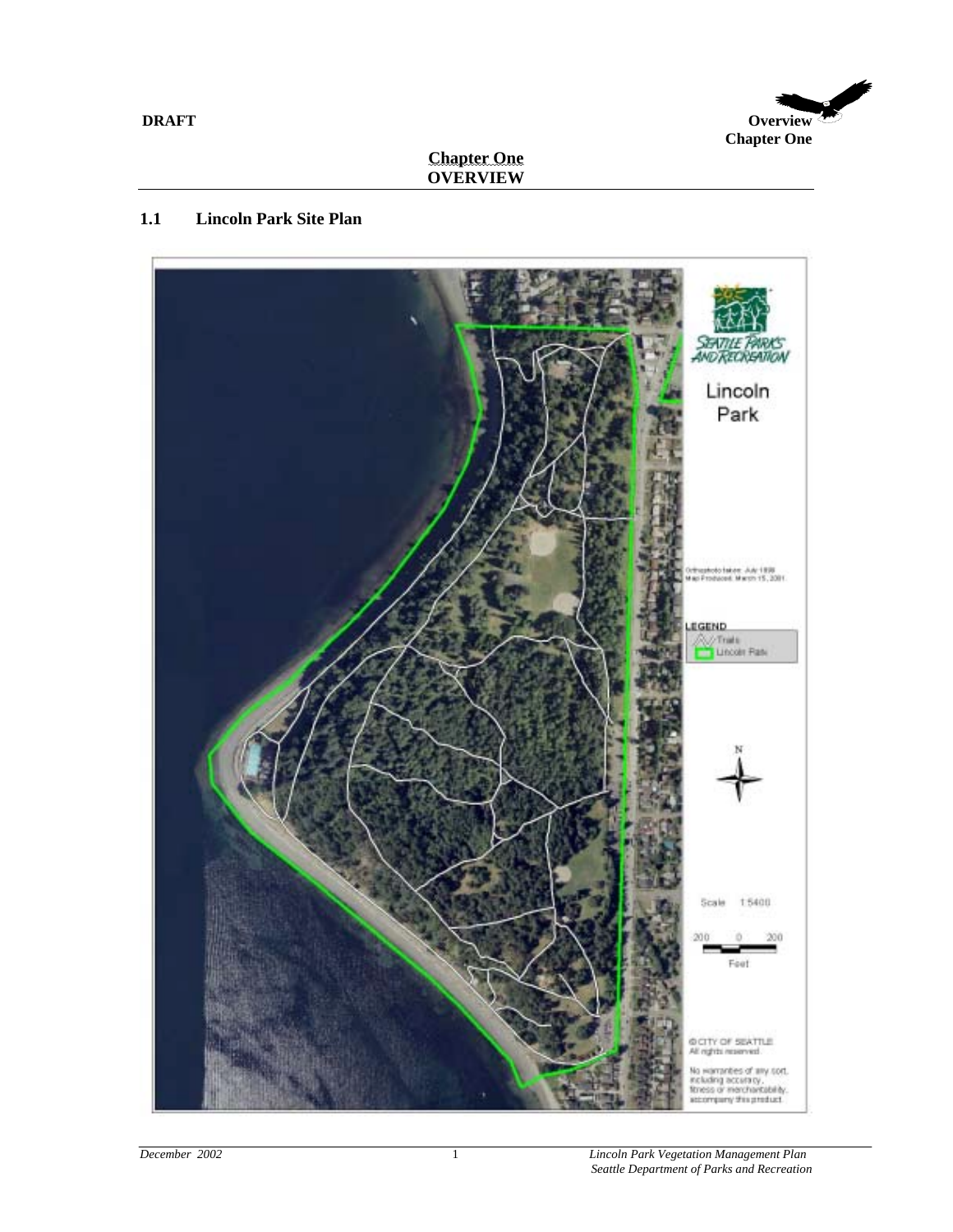

#### **1.2 Plan Summary Introduction**

Lincoln Park is one of Seattle's largest and most popular parks. Its 135 acres of open space provide a broad range of landscape types and a rich variety of recreational opportunities. Significant interactions between users and park vegetation, as well as the inherent needs of plants and wildlife, drive this Vegetation Management Plan. Lincoln Park offers a unique opportunity to manage stands of native and non-native trees in forested and open settings, for future generations of Park users to enjoy.

# **Site Description**

Lincoln Park is composed of approximately 64% forested natural area, 16% developed landscape area, 12% shoreline and  $\delta_{\nu}$  managed recreation space (playground, ballfields, etc). The large, fairly level upland area includes open and forested portions, and is bordered to the west by a steep bluff that drops a dramatic 100 feet to the saltwater shoreline below. Vegetation ranges from turf to open lawn with trees, to intact and invaded native forest, madrona groves, weedy slide slopes, wetlands, beach grass, and ornamental landscape beds.

#### **History**

Lincoln Park was purchased by the city in 1922, for \$104,186. Although it was recommended for inclusion in the original 1903 Olmsted park system, the Olmsteds never were commissioned to complete a plan for Lincoln Park, nor a parkway linking it with Schmitz Preserve. The park landscape most likely evolved under the hand of various Parks gardeners, without benefit of an overall plan. As a result, an interesting mix of native and ornamental plant species conmingle in the park today, but it lacks a clearly organized trail system. Bluff landslides are an important part of the park's past as well as an inevitable aspect of its future. Despite Lincoln Park's tremendous popularity, much of the park's native vegetation has been conserved over time, representing a significant legacy and key to its landscape character.

# **VMP Goals**

The following overall goals were established for the vegetation management plan, based on citizen comments and detailed resource evaluation:

- **Respect the unique landscaped character of the park**
- **Manage vegetation to support diverse and appropriate human uses**
- **Protect and enhance native vegetation**
- **Protect and enhance wildlife habitat**

# **Public Process**

As for all Seattle Department of Parks and Recreation projects, VMP development involves a prescribed Public Involvement Process (PIP). For the Lincoln Park plan, existing vegetation first was sampled in random plots, after which a public meeting was held to discuss initial findings and gather user concerns (April 2001). Citizen concerns are noted in Chapter 3 of the plan. At a second public meeting (May 2002), Urban Forestry staff presented key issues and a detailed overview of the draft VMP. This document then was posted to the Seattle Parks website and copies made available at local libraries for a three week review period. Final plan adoption incorporating public comment follows internal departmental review and signoff. The adopted VMP will be posted to the Web; limited bound copies will be distributed to libraries and parties directly engaged in its implementation (both staff and volunteers).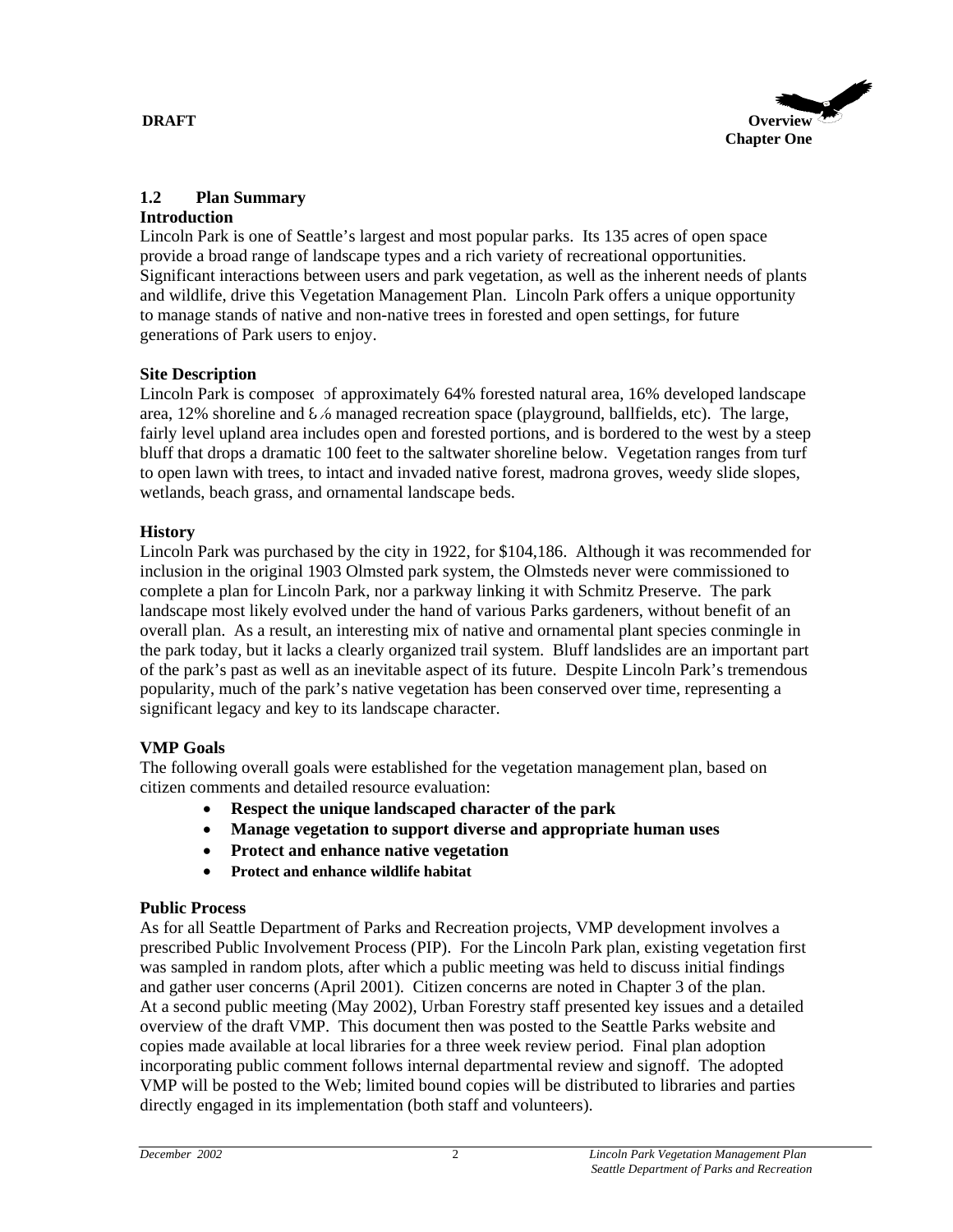

#### **Management Area Recommendations**

For the purposes of vegetation management, Lincoln Park has been divided into seven distinct Management Areas. These have been defined based on analysis of existing resource characteristics, geographic features, and primary landscape uses. As delineated in Chapter 10, **Appendix F, Map F-6**, these Management Areas include:

| Management Area A Shoreline          |                                                |
|--------------------------------------|------------------------------------------------|
| Management Area B Bluff              |                                                |
| Management. Area C Forest            |                                                |
|                                      | Management. Area D Passive Use Greensward      |
| Management. Area E Lawn / Ballfields |                                                |
|                                      | Management. Area F Active Use Greensward       |
|                                      | Management. Area G Native/Ornamental Landscape |

Several key management recommendations recur among the Management Areas:

- Monitor potential hazard trees and protect trees from use-related damage.
- Eliminate or reduce the presence of invasive plants.
- Enhance vegetation quality and character, both native and ornamental.
- Mitigate compacted soils and eliminate further soil compaction.
- Reduce social trails that fragment native vegetation.

# **1.3 How to Use This Plan**

The purpose of this plan is to direct ongoing vegetation management at Lincoln Park. Depending upon one's interests, particular chapters of this document will prove useful. The VMP is designed to be both broad in its perspective and specific enough to guide the practical care of Lincoln Park's vegetation. This section lays out the essential content and organization of the plan, so that readers may quickly access what is most relevant to their focus and needs.

**Chapters 1 – 5** provide baseline resource assessment and contextual information, and goal setting upon which the "working" VMP sections which follow are built. During resource assessment, fourteen existing Vegetation Zones were identified within the park, sorted by plant composition. These subsequently were distilled into seven distinct Vegetation Management Areas where particular actions are needed to maintain, enhance or restore targeted vegetation communities.

**Chapter 6**, Vegetation Management Recommendations provides clear direction regarding what should be done, where it should be done, and when it should be done. This chapter includes a seasonal schedule of tasks for each Management Area within the park. **Chapter 7**. Management and Maintenance Practices details how to perform tasks prescribed in Chapter 6. **Chapter 8**. Implementation describes who should undertake particular tasks, differentiating activities best performed by professional staff from those which present opportunities for citizen stewardship, volunteer and /or corporate involvement in coordination with park staff. Implementation priorities also are identified, and budget estimates provided.

**Chapter 9**, Monitoring Plan lays forth measurable means to determine if vegetation management goals and objectives are being met. **Chapter 10,** Appendices provides useful supplementary information, including site maps, photographs, references, public comment log and madrona management recommendations. The VMP may be read and used as a whole, or by tapping standalone elements to guide specific vegetation management projects; the document was conceived with flexibility and accessibility in mind.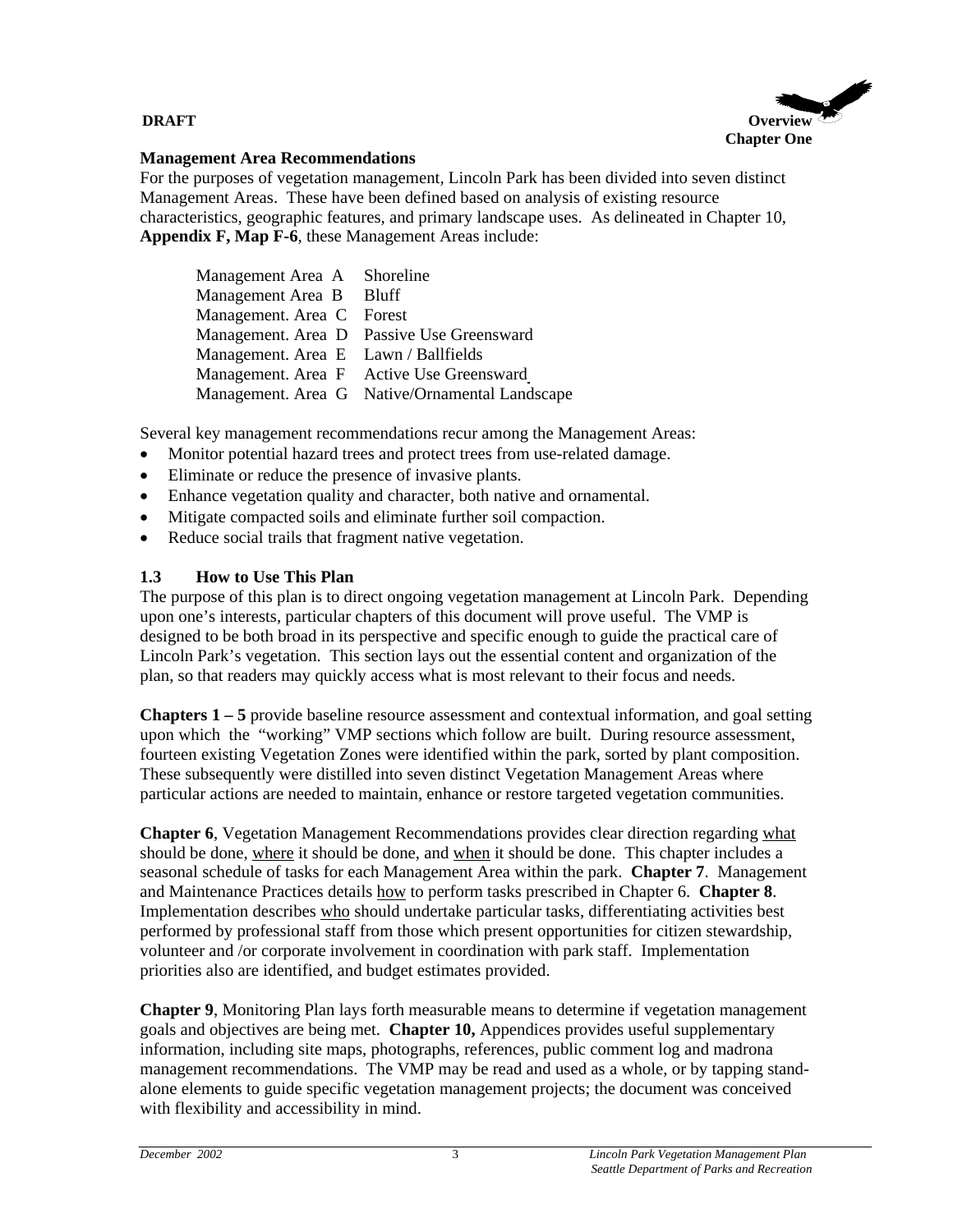

#### **Chapter Two GOALS AND OBJECTIVES**

# **2.1 Overall Park Goals**

No previously-articulated, overarching goals have been documented for Lincoln Park. This plan both acknowledges and respects the established patterns of use and apparent intent of numerous past Park improvement projects. It is not the role of this VMP to frame overall goals for Lincoln Park, only to set goals that pertain directly to management of park vegetation.

# **2.2 Urban Forestry Program Objectives**

The following objectives were established to guide the Seattle Parks Urban Forest Restoration Program, established in 1994 to help protect the valuable natural area resource that encompasses approximately half of Seattle's 6000 acre park system. Vegetation management and reforestation plans generated by the Department support these objectives:

- Promote Native Character
- Assist natural processes
- Conserve soil and water quality
- Protect and enhance wildlife habitat
- Buffer land uses
- Insure public safety

# **2.3 Lincoln Park Vegetation Management Plan Goals and Objectives**

The following Goals have been established for this plan, based upon the evaluation of existing resource condition and identification of key vegetation-related issues. Specific objectives are listed under each goal, many of which overlap and reinforce one another.

#### *Goal***:** *Respect the unique landscape character of the park. Objectives:*

- Protect distinctive stands of non-native trees, including Redwood, Golden Rain, Chestnut, Incense Cedar, Oak, Beech and others.
- Ensure maintenance of landscaped beds framing public access paths and forested areas.
- Provide enriching shoreline vegetation tolerant of challenging microclimate and heavy use.
- Maintain greensward (or savanna) character of tree stands linked by mowed grass expanses.
- Exchange invasive ornamentals for similar, noninvasive species to maintain landscape character.

#### *Goal: Protect and enhance native vegetation. Objectives:*

- Eliminate invasive, non-native species from both forested and ornamental landscape areas.
- Supplement existing forest remnants with native trees and understory, to replicate original lowland forest.
- Replenish, foster and monitor health of Pacific Madronas in park.
- Protect native vegetation from invasive plant encroachment by surrounding private development.
- Protect native vegetation by eliminating invasive species from park ornamental landscape plantings.
- Establish native riparian plantings along existing, unbuffered drainage course in upper park.
- Reduce user-caused adverse impacts to native vegetation, including compaction, trampling, dispersal of weeds and spread of soil pathogens.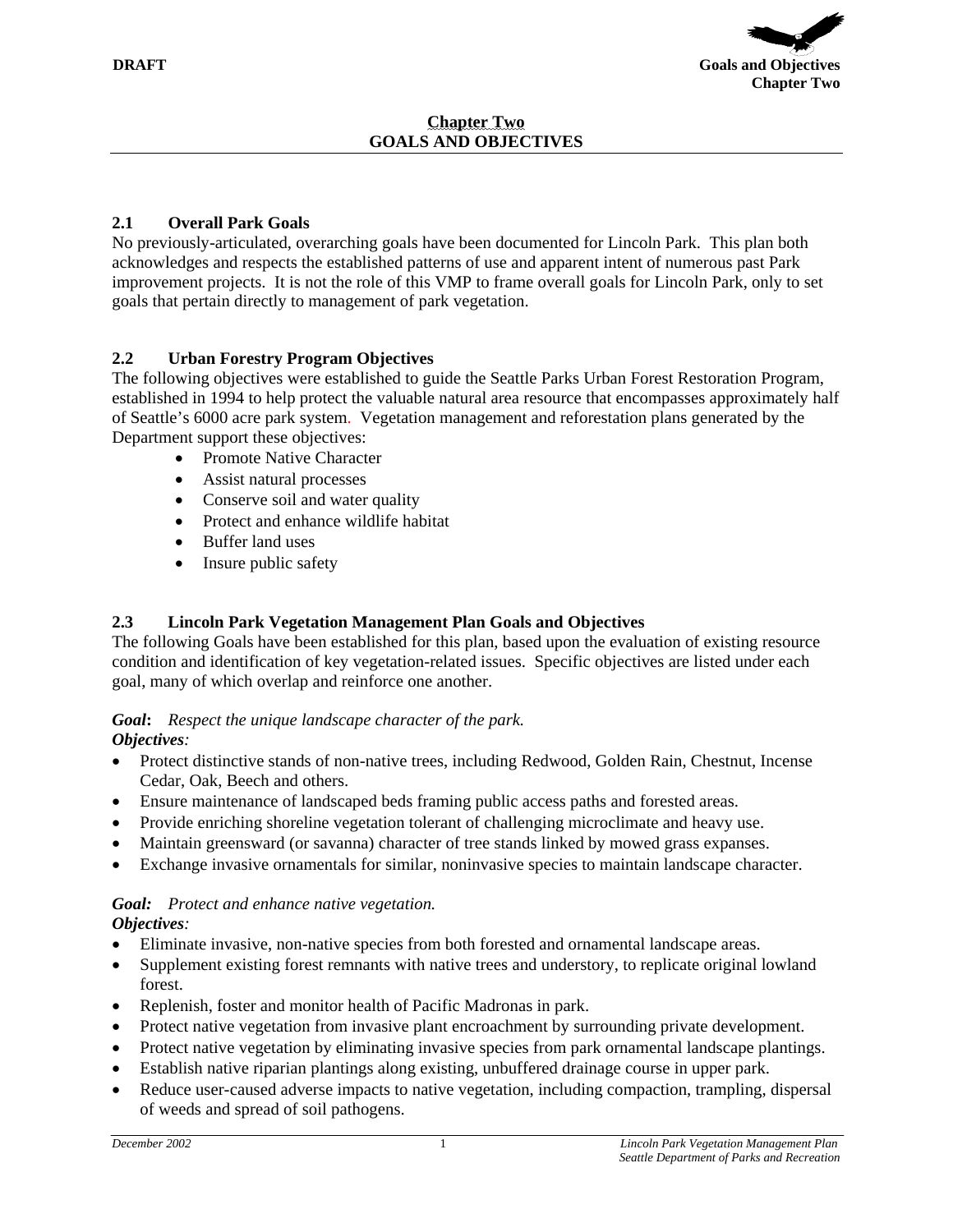

#### *Goal: Protect and enhance wildlife habitat. Objectives:*

- Increase extent and diversity of native species in park, and improve vegetation structure for wildlife.
- Create habitat features where feasible: tree snags, brush piles, downed woody debris, water sources.
- Expand habitat by linking forested patches and reducing fragmentation caused by informal paths,
- Discourage dogs and cats from using park, except on leash.
- Encourage users to observe, document and foster abundant park wildlife.

#### *Goal*: *Manage vegetation to support diverse and appropriate human uses. Objectives:*

- Minimize tree hazards in park through active monitoring, pruning, removal and protection of trees from preventable damage by users.
- Discourage off -trail movement, through improved trail system signage, public education and selective elimination of social trails.
- Establish and maintain specific view corridors from bluff, particularly at existing bench locations.
- Maintain routine mowing and turf care for sportsfield activities and informal play and picnicking.

• Encourage diverse users to participate in restoration efforts, cultivating a positive stewardship role. Enhance aesthetic and functional value of vegetation to improve environment for popular park activities (seasonal sunbathing, walking, formal sports, etc.).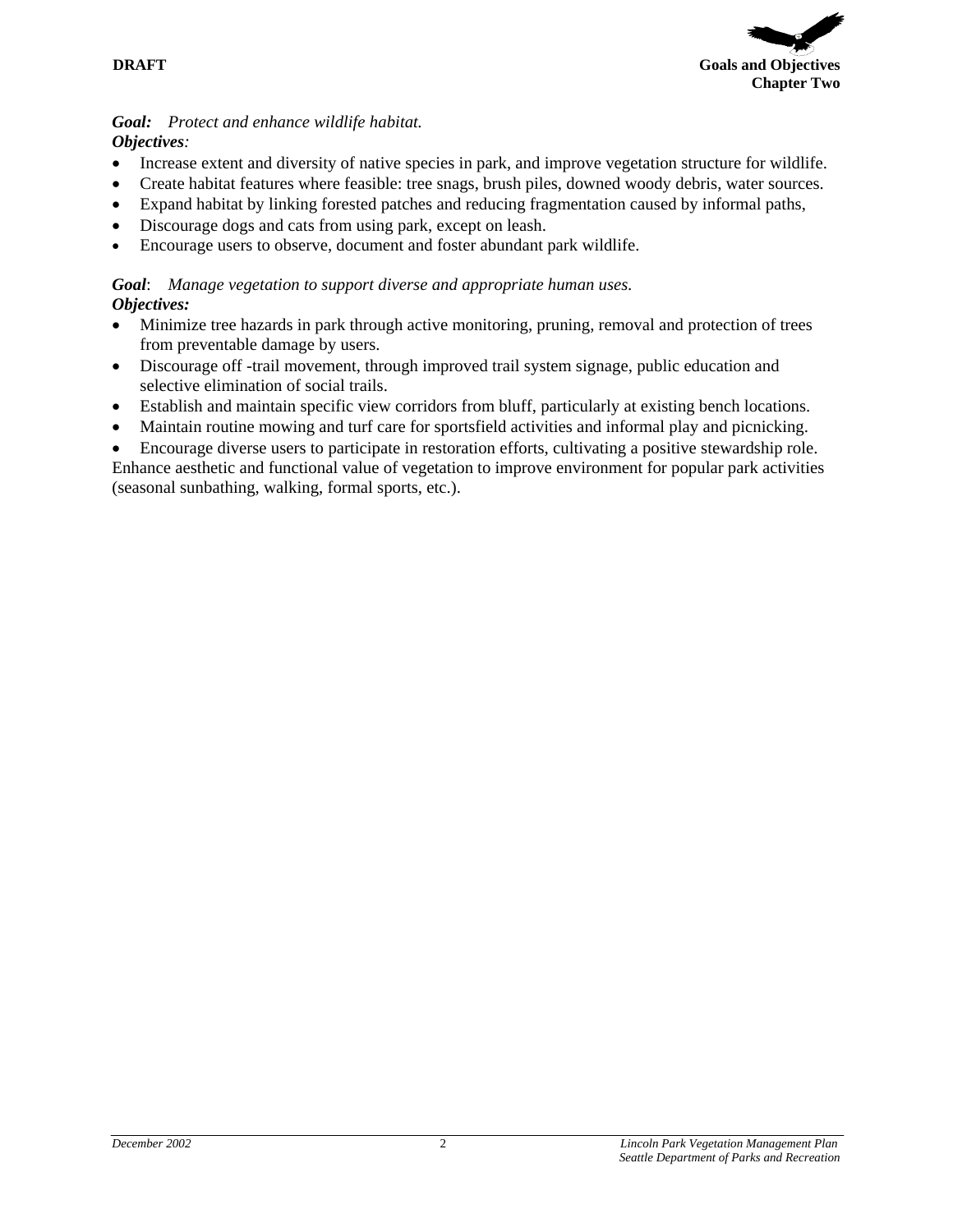

# **3.1. Lincoln Park History**

*The following history of Lincoln Park is summarized from the "Sherwood Files" compiled by longtime Parks Department employee, Don Sherwood, who died in 1981. These files are now located in the City Archives*. *Portions pertinent to vegetation character and landscape development are highlighted.*

What today is known as **Lincoln Park was acquired by the City of Seattle in 1922. It was originally called Williams Point Park in 1909 and later Fauntleroy Park**, having been named after Ellinor Fauntleroy. She was the betrothed of Lt. George Davidson, who bestowed the name after he took soundings off the beach in 1857. Davidson also named Olympic Mountain peaks to honor her and her family: (Mt. Ellinor, and Mts. Constance & Rose and the Brothers, Arthur & Edward.)

**In 1904, realtor John F. Adams recognized the beauty of the saltwater location and developed a summer resort at the Fauntleroy beach,** and was soon joined by Laurence Colman who built the first year-round residence in 1907. They were followed quickly by others, and a small community grew up. An electric trolley line from Seattle provided access, across the Duwamish tidelands to the West Seattle Ferry landing. At this time the main hazards of rail travel were bear and deer in the rightof-way! **Conifers were logged from this area to supply masts for the growing shipbuilding industry.**

**Seattle City Council approved the acquisition of Fauntleroy Park on the recommendation of the Olmsted Brothers who designed major elements of Seattle's Park system beginning in 1903, but unfortunately, they were never commissioned to develop a plan for this 130 acre wooded area. A 1908 Olmsted** *Report on Annexed Territory and General Development* **shows the Sound Bluffs Parkway running along the top of the bluff north to Schmitz Park.** This was to "preserve without interfering any more than necessary with valuable residential properties along the shore road." **This proposal never was implemented, keeping cars out of Lincoln Park proper and helping secure a more natural character for the park.**

**It seems apparent that major elements of the work developing Lincoln Park over the years occurred without a particular design vision**, but nevertheless resulting in the wonderful West Seattle resource we know today.

A shelter house was completed in the park in **1925** ( north comfort station) inaugurating a tradition of band concerts, sponsored by the "All West Seattle, Picnic Committee" held yearly during the last week in July. This prompted the first parking lot to be built along Fauntleroy Ave. in **1928,** and **in 1929 a tide-fed salt water pool was dug on the beach at Williams Point, a precursor to the Coleman Pool now in existence. Also, \$1000 water system was requested for new plantings.**

**There were 23 summer cottages along the beach until 1931, when the first work began on clearing and grubbing brush. Playground construction followed in 1930 and a shop area was built at the Park Caretaker's Residence that lasted until 1970. In 1931 a project for unemployed workers began the seawall construction. 1932 was also the year that a Deodar Ceder was planted to commemorate the 200th anniversary of George Washington's birth,** supposedly with a bronze marker. (They were big on presidents...the name Lincoln Park was chosen to "encourage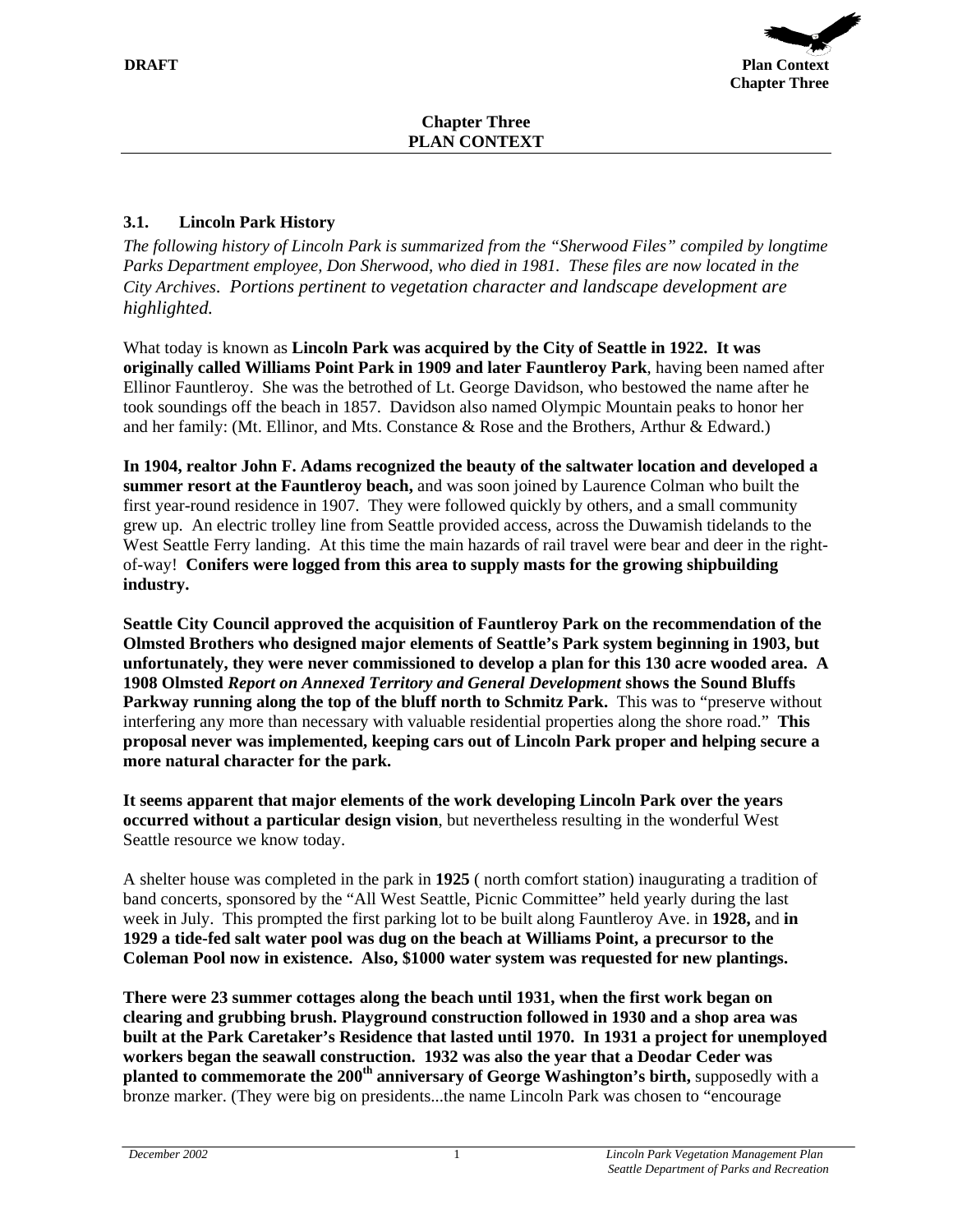

#### **patriotism in the children of Seattle.") The WPA, in 1934, continued to clear weeds, planting, building trails, fireplaces and horseshoe courts.**

In **1941** a "Prominent Neighbor" donated \$152,539.00 in the memory of pioneer Laurence Colman, (Colman, 1860-1935, was the son of James M. Colman of Colman Park fame and Colman Ferry Terminal in Pioneer Square.) to build a concrete swimming pool. This ended neighbors' concern over the original mud swimming hole that required periodic trips by the SFD to hose out debris. The Colmans also assisted in the building of the WPA tennis courts.

Also in **1941**, Acting Mayor of Seattle, James Scavotto, issued a directive to the Parks Board of Commissioners to "discontinue the practice of denying Colman Pool access to racial minorities." A follow-up letter from the Washington Commonwealth Federation states they were shocked to learn of the "denial of public bathing facilities to American Children of the Japanese and Negro races." And that, " In these critical times, with the very idea of freedom, equality and brotherhood threatened by the military forces of German Fascism, public authorities should be exceptionally vigilant in combating the dissention and disunity which Hitler has proved can arise so harmfully from irrational racial prejudices."

#### **In 1962, an impassioned petition was circulated by neighbors that was "in strict opposition to the proposed campsite in Lincoln Park for transient tourists during the 1962 World's Fair, or at any other time."**

Lights were installed along the shore Promenade to the pool in 1963, and, says Sherwood, "A hobbit's version of **an underground Comfort Station was built in 1971." Apparently it was designed to have a vegetated roof -hence the cylindrical skylights**-, and its organic shape is somewhat reminiscent of a space ship.

**Lincoln Park Seawall Renovation and Beach Restoration report was completed in 1985, to study erosion and structural deterioration of the seawall, and the Lincoln Park Shoreline Study was completed in 1988, addressing some of the issues of picnic shelters and circulation, as well as hillside erosion. Apparently most of the plantings for the slide area south of Williams Point failed due to lack of irrigation. Beach grass and a wetland planting north of Colman Pool exist from this time.** 

# **3.2 Previous Plans and Policies**

This VMP acknowledges and incorporates information from the following Plans and Policies, previously adopted by the Seattle Department of Parks and Recreation:

#### Seattle Department of Parks and Recreation Tree Policy (2001)

The Tree Policy was officially adopted in June 2001. As stated, the purpose of the Tree Policy is: "To maintain, preserve, and enhance the urban forest within parks. To increase overall tree canopy, tree health, and tree longevity within parks. To ensure that parks trees are managed in such a manner that is consistent with other departmental and municipal policies." The Tree Policy includes guidance for what is to be included within a Vegetation Management Plan (VMP) for a City Park:

- Site inventory and assessment including a site map illustrating topography and vegetation.
- Trees that are proposed for removal and/or pruning must be designated.
- Planting design showing species, size, location and any needed erosion control/slope stabilization methods.
- Public involvement plan, if applicable in compliance with Parks Department Public Involvement Procedures (PIP).
- Maintenance plan including tasks, and frequencies.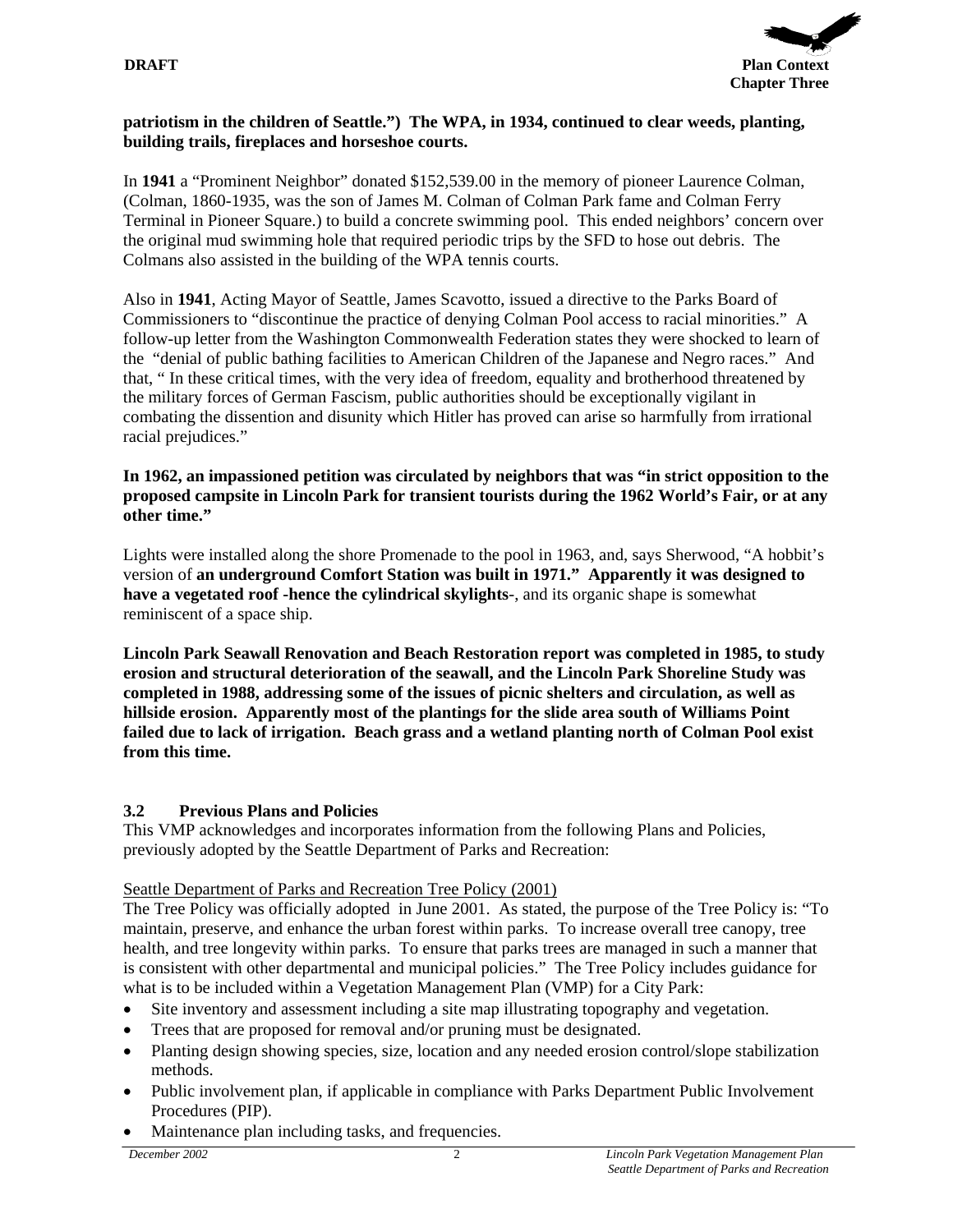

#### Seattle Department of Parks and Recreation Urban Wildlife and Habitat Management Plan (2000 Update)

- Continue and increase wildlife habitat protection and enhancement efforts.
- Protect and enhance wildlife populations.
- Provide environmental education, using wildlife resources.
- Develop and maintain a wildlife resource inventory.
- Promote volunteer involvement in wildlife and habitat protection and enhancement.
- Promote internal education and consistency in Department actions.
- Promote interdepartmental and interagency cooperation to protect wildlife.

# Lincoln Park Shoreline Planning Study (1988)

Work recommended included picnic shelter and circulation improvements along the promenade, improved lighting and of interest for vegetation management, erosion control methods. A significant portion of this work was completed.

Lincoln Park Seawall Renovation and Beach Restoration Report (1985) This report addressed beach erosion and seawall deterioration.

# **3.3 Summary of Citizen Concerns**

Public meetings held on April 24, 2001 and May 22, 2002 generated citizen comments and questions relevant to vegetation management at Lincoln Park. Appendix B (Chapter 10) records the concerns raised at these respective meetings, in addition to comment received by other means (written, phone, email). Citizens identified the following summary concerns, which the VMP seeks to address:

- Viability of madronas and conifer tree species showing signs of stress
- Stability of bluff and potential for mitigation through plantings and drainage
- Removal of invasive plant species and control of Park edge plantings
- Increasing forested patches within lawn areas
- Trails: reducing social trails, improving signage, future overhaul for better continuity
- Protecting unique, non-native tree stands
- Developing beach edge and wetland plant communities in shoreline area.
- Enhancing upper park riparian corridor (current drainage way)
- Maintaining defined view corridors from bluff trail
- Enhancing park security
- Establishing a Friends of Lincoln Park group for ongoing stewardship

# **3.4 Vegetation-related Uses**

As the map, Human Use at Lincoln Park found in Appendix F (Chapter 10) indicates, there are many recreational opportunities that entice a constant stream of visitors to Lincoln Park. Human activity in the park generates both direct and indirect pressures on the landscape. Colman Pool is Seattle's only saltwater pool, and one of only three outdoor public pools in the city. Colman Pool hosts regional swim meets as well as regular seasonal users. Beach and lawn areas adjacent to the pool consequently are subject to heavy use throughout warm months of the year.

Picnicking has been extremely popular at Lincoln Park since the early 1900's, and continues to be so today. Supporting facilities include numerous shelters and comfort stations, as well as horseshoe pits, an exercise course (now in disrepair), a concession stand and tennis courts. A wading pool located in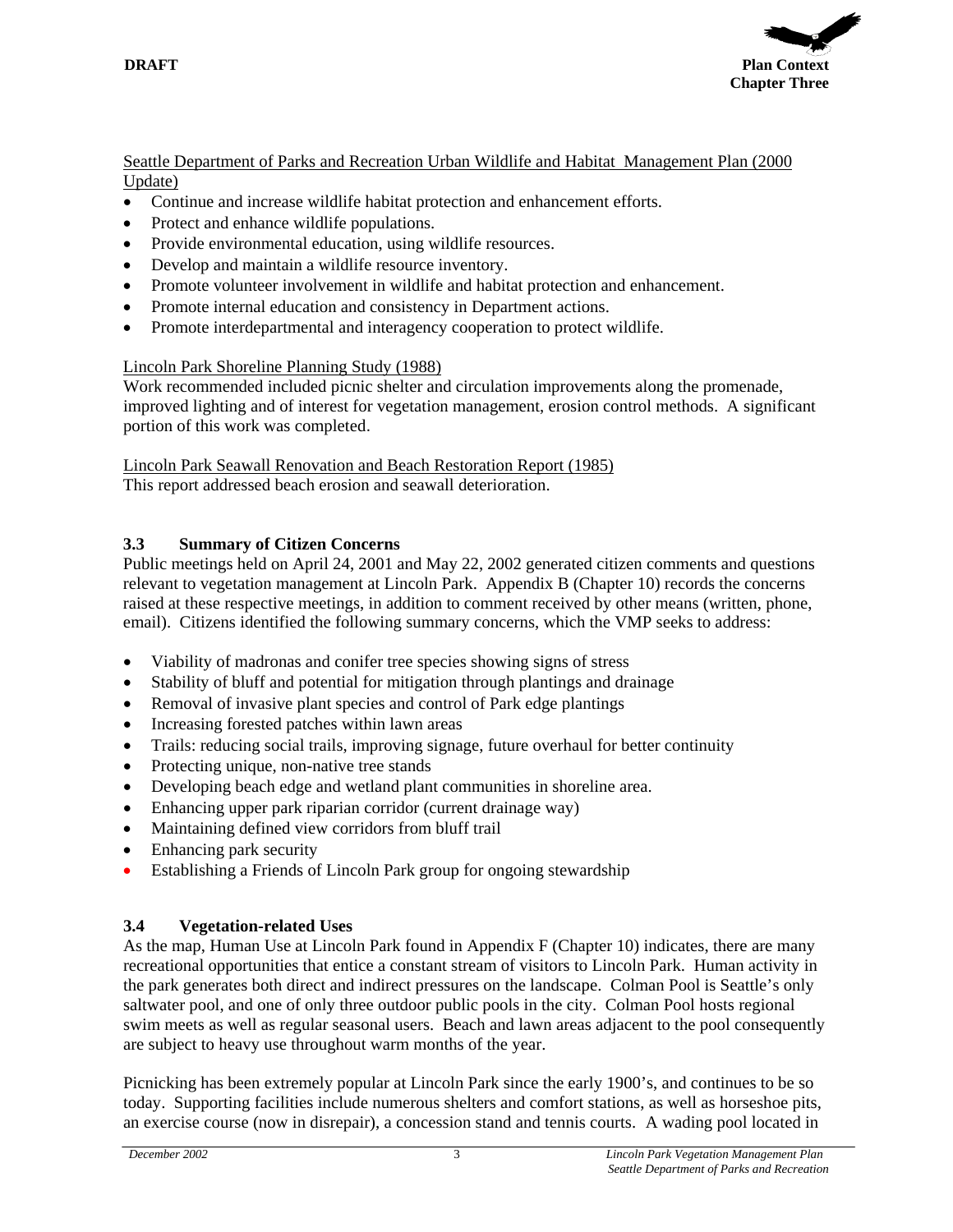

the northeast corner of the park lies adjacent to a frequently-used picnic area, a playground, and heavily scheduled ballfields. A newer playground at the south end of the park draws many families with children. Activity magnets like these contribute to vegetation trampling and breakage, weed dispersal, tree root compaction and other adverse effects on vegetation. Concentrated use also dictates a higher level of management than informal, lower use portions of the landscape require.

Summer day camps utilize formal facilities as well as the overall park landscape. Nearly constant informal recreational uses at Lincoln Park include bike racers, cross country runners, dog-walkers, hikers, bluff sunset viewers and beachcombers along the Promenade. An area known as the "Wedding Meadow" is the site for numerous nuptials every year. Park vegetation provides the setting this broad array of human users, and in turn the landscape is significantly affected by visitors. The distribution and degree of impacts in part direct vegetation management strategies for the park.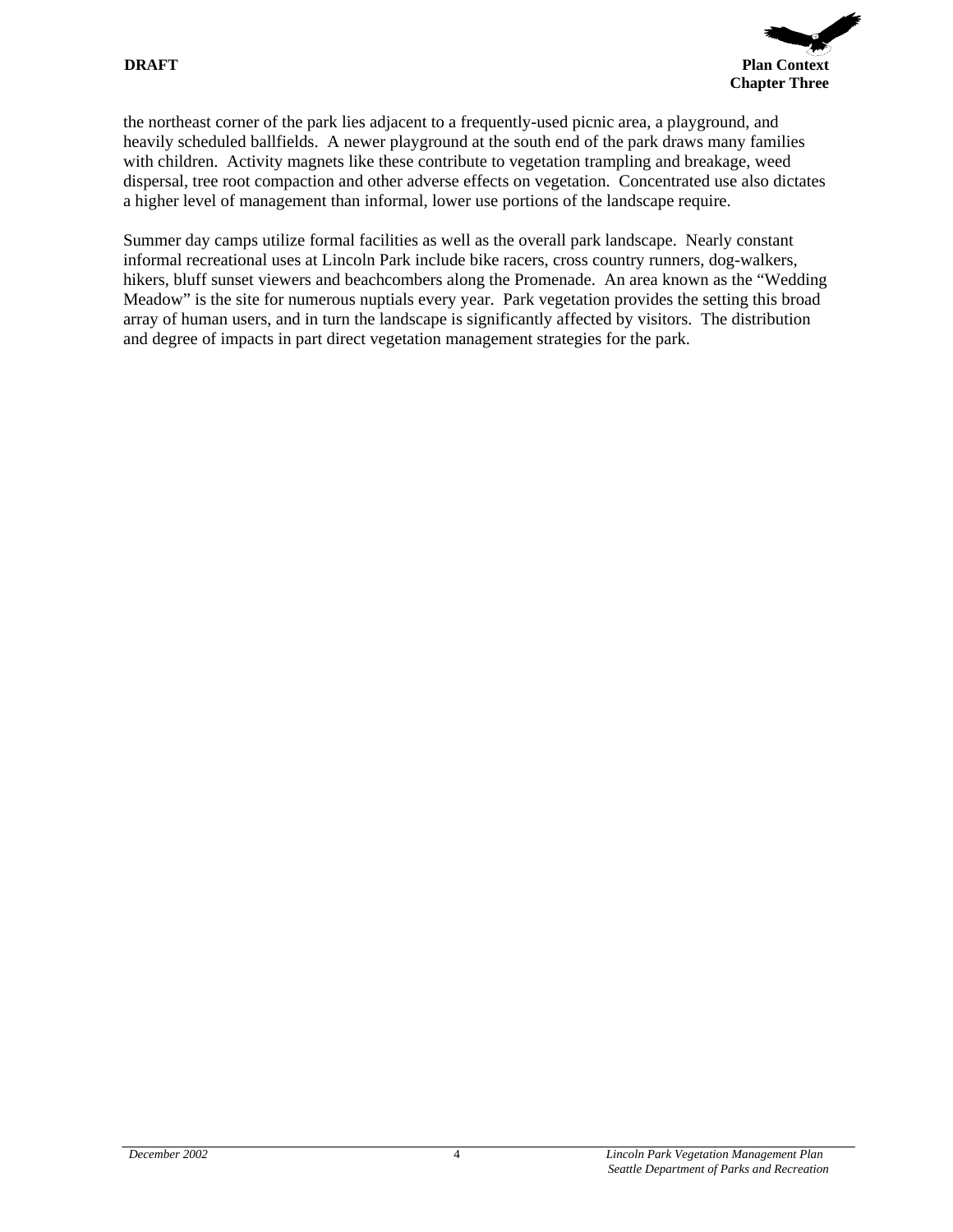#### **Chapter Four ASSESSMENT OF EXISTING RESOURCE**

# **4.1 Soils of Lincoln Park**

Varied soil types are found in Lincoln Park, due to the park's size, its breadth of terrain types, and alterations due to building construction, active management and human use. Natural forces have resulted in deposits of Seattle series soil in the flat area above the shore bluff that makes up most of the Park. Seattle series soil is characteristically poorly drained, being composed of mucky organic material. The beach is composed of deposits of coastal beach coarse soil common along much of Puget Sound. The bluff area is predominantly Seattle series soil overlying coarser till and hardpan, which are exposed through erosion and landslides. See Map F-4, Appendix F.

# **4.2 Slope Stability and Erosion**

Landslides are a regular and inexorable part of Lincoln Park's bluff history. See Map F-3 – Critical Areas, Appendix F. The most recent major slide occurred in the mid-1990's. Large landslides result from inherent geological conditions of a site, reflecting the interaction of moisture with soil physical properties. Where slides occur, vegetation generally is lost and poorly developed subsoils become exposed. Surface erosion and colonization by weedy herbaceous and woody species often ensue. Such consequences are evident along Lincoln Park's bluffs. Revegetation can be difficult, if not impossible to achieve, and the risk of loss through subsequent mass waste event remains.

Large woody vegetation such as trees can contribute somewhat to slope instability, particularly where found growing in Seattle series soil. This poorly-drained soil typically generates shallow root systems in most species, and potentially leads to failure when coupled with severe wind and/or heavy precipitation. Resident bluff vegetation, whatever its composition, can neither cause nor prevent large-scale landslides; these are attributable to far more deepseated geological and hydrological conditions.

Vegetation can help reduce erosion which might otherwise occur as a result of natural processes. Plants serve to reduce the erosive action of rainfall by means of direct rain interception, ground water transpiration, and improved soil drainage. Trees, shrubs and herbs intercept and slow the rate at which storm water hits the ground. Plant roots absorb water from the soil and release it into the atmosphere during photosynthesis. Roots create channels in soil that facilitate oxygen and water infiltration. Organic matter from mulch, leaves, needles and branches acts like a sponge on the ground, slowing ground water movement. Decaying plant parts, together with soil microorganisms (bacteria, fungi, etc.) and macrofauna (earthworms, ants, etc.) , create pore space and improve soil aggregation. Conversely, lack of vegetation and compacted bare soils contribute to erosion.

# **4.3 Vegetation Plot Inventory Methods**

A plot survey of Lincoln Park vegetation was conducted between March and May of 2001. Forty 1/10acre circular plots were selected to represent the variety of vegetation types present at Lincoln Park. The location of the survey plots is shown in **Figure 4-1**. **Table 4-1** provides a sample of the field survey sheet utilized.

Tree species and physical structure were recorded for each plot, and coded as follows:  $1 = \langle 1-4 \rangle$ " dbh (diameter at breast height, or 4.5' above ground),  $2 = 5-8$ " dbh,  $3 = 9-20$ " dbh,  $4 = 21-31$ " dbh,  $5 = 32+$ " dbh, and  $6 =$  "Multi-storied canopy." All visible shrub, herb and fern species were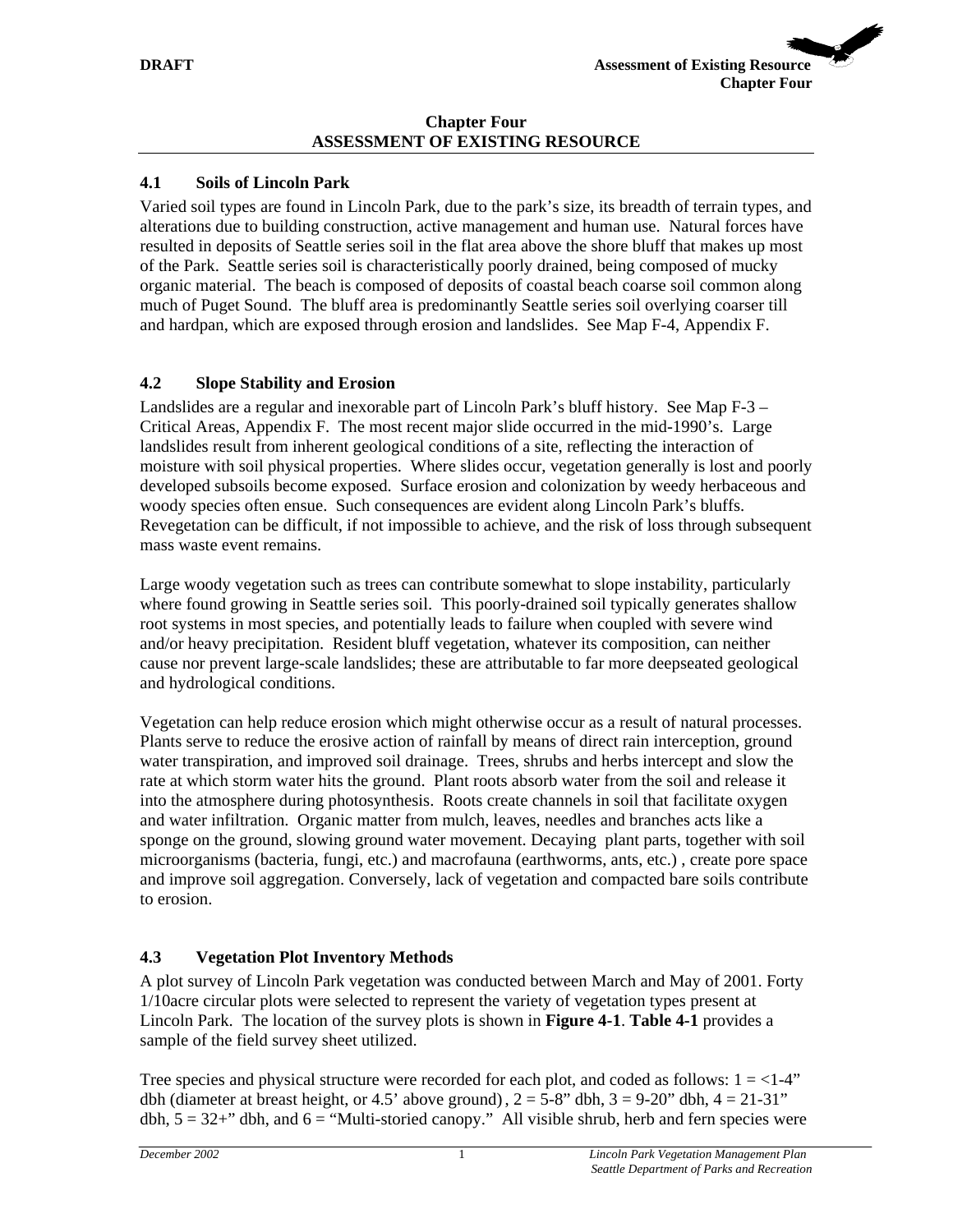noted, and percentage of a plot covered by a given species also recorded (% Cover). The percent tree canopy cover was approximated for each plot.

Estimated overall seral stage of each plot was recorded as follows:  $1 = old$ growth (180+ years),  $2 =$  late mature (120-180 years), 3 = mid-mature (60-120 years), 4 = early mature (30-60 years),  $5 =$  sapling - small tree <1" to 5" dbh), and  $6 =$  shrub pioneer (less than 10% tree canopy closure).

The soil was sampled and its general composition recorded for each plot, based on dominant particle size. Soils dominated by clay were recorded as "clay"; those dominated by sand were recorded as "sand", etc. The percent slope and aspect were recorded for each plot. Finally, counts of downed woody debris and snags were recorded.

Supplemental, qualitative vegetation sampling was performed in April of 2002. Park vegetation not been previously assigned random sample plots or amenable thereto was visually assessed. Plant species present, plant health problems and unique landscape features were recorded. Developed landscape areas in particular were evaluated in this manner, in addition to gaps in previous coverage.

# **4.4 Vegetation Inventory Analysis**

On the basis of dominant vegetation recorded by plot inventory, Lincoln Park has been divided into thirteen distinct Vegetation Zones (Zones A-M). Zones largely correlate to geographical location within the park, but were not delineated by that means. A map depicting the area of each can be found in **Figure 4-2**. Lincoln Park Existing Vegetation Zones include:

| Zone A | <b>Beach Vegetation</b>                      |
|--------|----------------------------------------------|
| Zone B | Bigleaf maple/red alder/Douglas-fir Forest   |
| Zone C | North Mixed Native/Non-native Landscape      |
| Zone D | Grand Fir/Western Red Cedar Forest           |
| Zone E | Turf and Ballfields                          |
| Zone F | Central Greensward                           |
| Zone G | <b>Bigleaf Maple/Red Alder Forest</b>        |
| Zone H | Douglas Fir/Red Alder Forest                 |
| Zone I | Pacific Madrone/Red Alder/Douglas Fir Forest |
| Zone J | Pacific Madrone/Douglas Fir Forest           |
| Zone K | <b>Forest Clearing</b>                       |

- Zone L Lawson Cypress/Western Red Cedar Forest
- Zone M South Greensward

Zones vary in composition from highly managed landscapes and lawns to native forest remnants. The character of vegetation in individual zones has been influenced by microclimate and related plant demographics, by active landscape management by Parks employees and volunteers, by presence of disease pockets, and by nature and intensity of human use. Detailed descriptions of individual zones follow.

In forested zones, the most common and oldest tree species are noted as the "dominant tree species", while shrub species covering over 10% of forested zones are recorded as "dominant shrub species." For partially-forested zones, dominant species percentages refer to only the forested portions of such zones. Common herbaceous species present within zones are recorded as "significant herbs." Invasive species, which either cover large portions of a zone or are capable of doing so, are noted as "significant invasive species."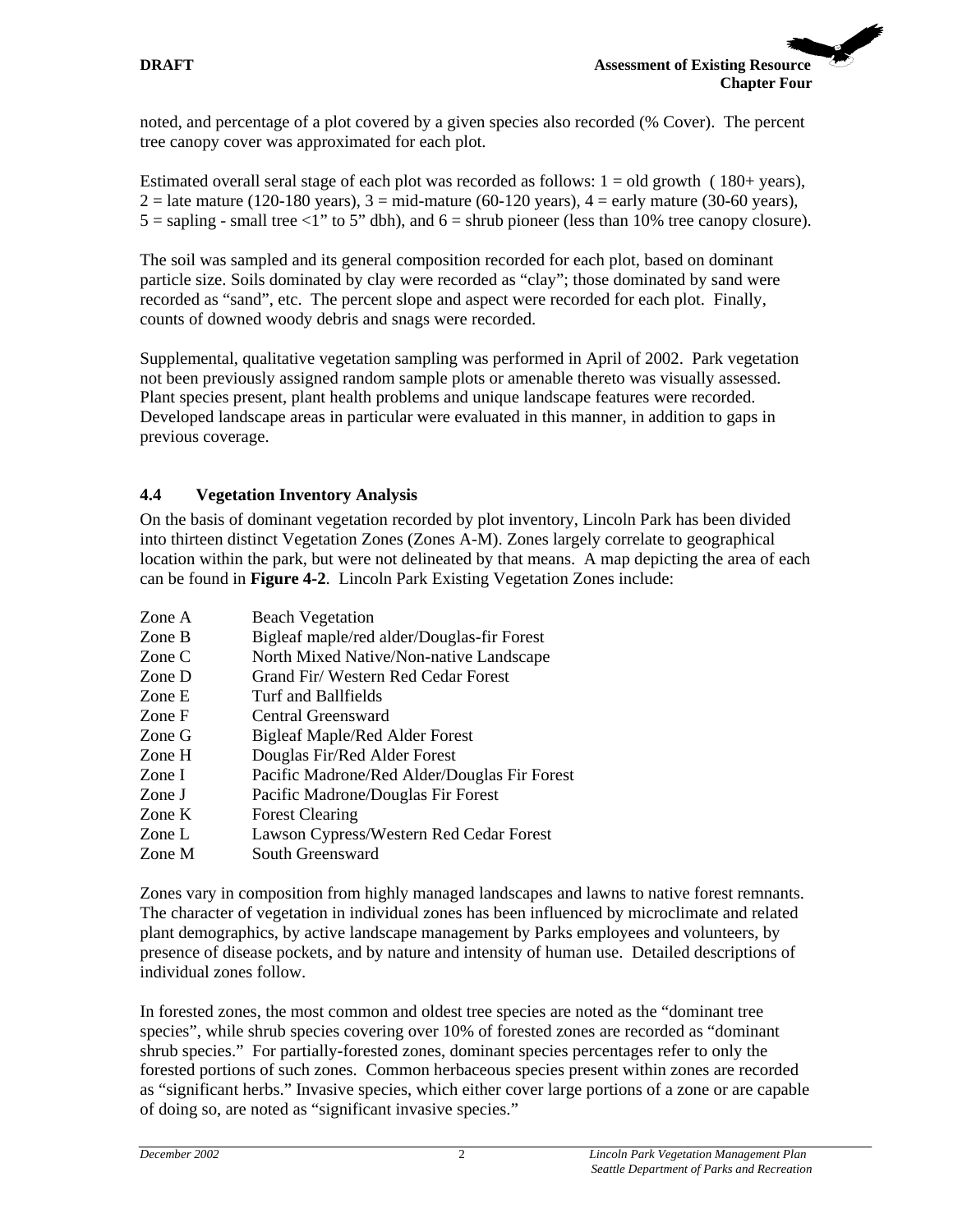All percentages recorded above were derived from the 2001 park vegetation plot survey. Where percentages are absent, it is the result of supplemental, non-quantitative surveys conducted by Seattle Parks staff. A category which does not apply for a given zone is designated "n/a", for example "dominant tree species" for the Beach Vegetation Zone.

#### **4.5 Existing Vegetation Zones**

| <b>Zone A - Beach Vegetation</b>    |                                     |
|-------------------------------------|-------------------------------------|
| Acreage:                            | 9.3                                 |
| Aspect:                             | West                                |
| Slope:                              | $0 - 40%$                           |
| Soils Present:                      | Sand                                |
| Canopy Closure:                     | $0 - 40%$                           |
| <b>Dominant Trees:</b>              | n/a                                 |
| Dominant Shrubs:                    | n/a                                 |
| Significant Herbs:                  | Some beach grasses present          |
| <b>Significant Invasive Plants:</b> | Some scotch broom and gorse present |
| Down Woody Debris (average/acre):   | High (driftwood)                    |
| Snags (average/acre):               | $\theta$                            |

The Beach Zone harbors only periodic pockets of vegetation along the lengthy Puget Sound beach itself. Existing grasses likely were planted by Seattle Parks as part of past beach reclamation/naturalization efforts.

The landscape immediately surrounding Colman Pool consists of ornamental shrubs (rose, rhododendron) and lawn punctuated by mature, non-native black locust trees (*Robinia pseudoacacia*). Probably as a result of lawn mowing, invasive plants have been largely unable to achieve significant populations in this area. This ornamental landscape is slated for renovation in 2003.

A linear row of maple trees planted along the Promenade southward from Colman Pool contrasts with the more enclosed, natural character of vegetation along the rest of the beach walkway. An exception to this overarching vegetation is an open slide swath re-vegetated in grasses and being invaded by unwanted species. For additional information, see the 1988 Parks Dept. planning study titled "Lincoln Park Shoreline."

| Zone D - Digital Mapic/Red Angel/Douglas Fil Forest |                                                 |
|-----------------------------------------------------|-------------------------------------------------|
| Acreage:                                            | 11.1                                            |
| Aspect:                                             | West                                            |
| Slope:                                              | 40%                                             |
| Soils Present:                                      | Highly variable                                 |
| Canopy Closure:                                     | 40-80%                                          |
| <b>Dominant Trees:</b>                              | Bigleaf maple, Red alder, Douglas fir           |
| Dominant Shrubs:                                    | English ivy $(21\%)$ , Western hazel $(12\%)$ , |
|                                                     | Indian plum (10%), Low Oregon grape (4%).       |
| Significant Herbs:                                  | Sword fern (33%), Moss (6%), Fringecup (3%),    |
|                                                     | Stinging nettle (3%)                            |
| <b>Significant Invasive Plants:</b>                 | English ivy $(21\%)$ , English holly $(5\%)$ ,  |
|                                                     | Himalayan blackberry (1%).                      |
| Downed Woody Debris (average/acre): 500             |                                                 |
| Snags (average/acre):                               | 30                                              |

# **Zone B** - **Bigleaf Maple/Red Alder/Douglas Fir Forest**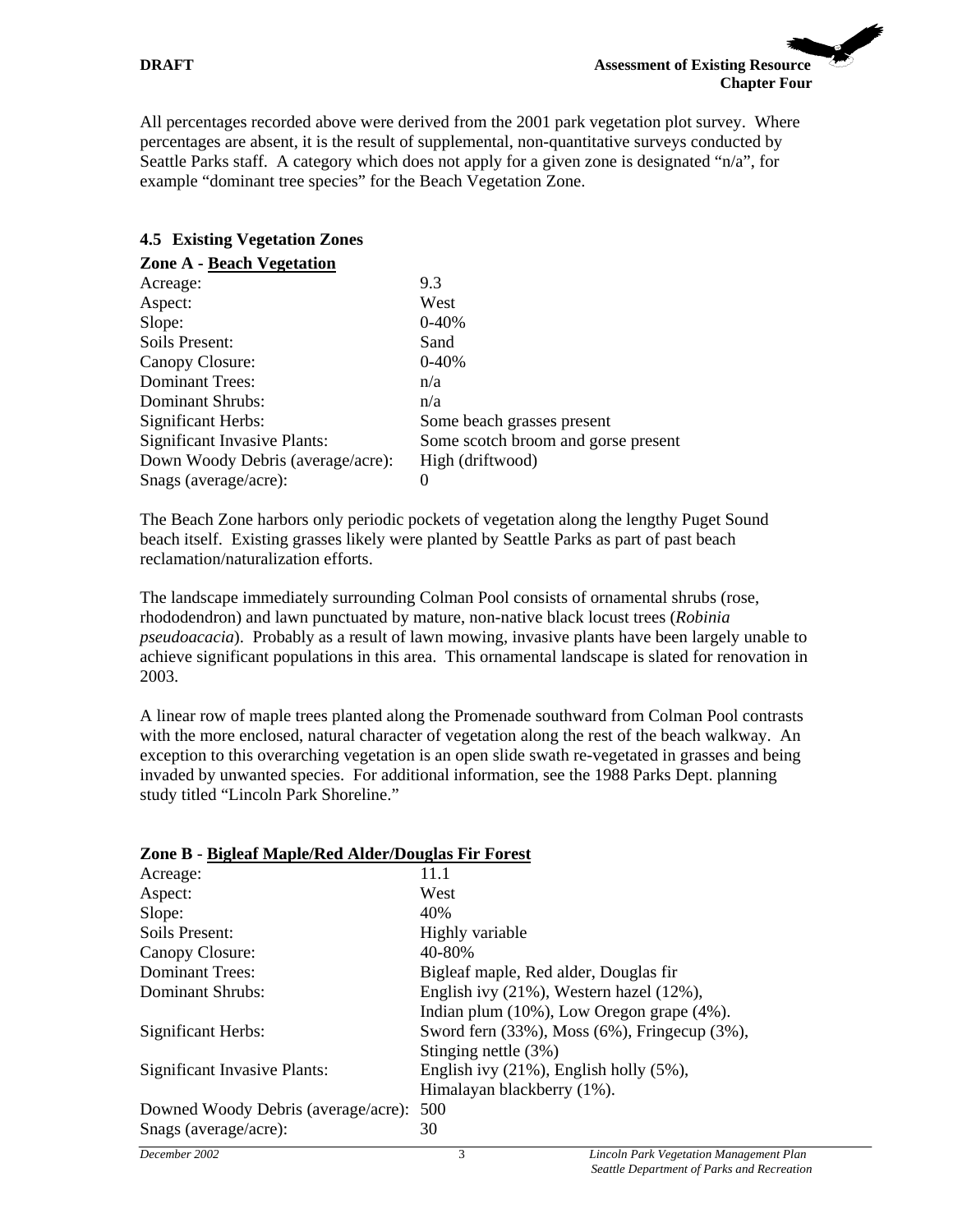Zone B is a natural wooded area originating at the top of a bluff and transitioning downward to the beach. The eastern portion is upland and essentially flat and western portion is steeply sloped. The steep slope poses erosion and landslide risk. Invasive plants cover significant portions of this zone. Removal of evergreen invasive plants may exacerbate erosion and slide risk.

| 10.4                                                                                                                                                                                |
|-------------------------------------------------------------------------------------------------------------------------------------------------------------------------------------|
| East, North                                                                                                                                                                         |
| $0-15%$                                                                                                                                                                             |
| Not sampled                                                                                                                                                                         |
| 40-60%                                                                                                                                                                              |
| Mixed native & non-native species, including Lawson<br>cypress, Japanese cryptomeria, Douglas fir, Bigleaf<br>maple and others.                                                     |
| Mixed native $\&$ non-native species, including<br>Rhododendron, Skimmia, European cranberry bush,<br>Japanese camellia, English holly cultivars, Parney<br>cotoneaster and others. |
| Mixed native & non-native species, including Primrose,<br>Sword fern and moss.                                                                                                      |
| English ivy is common, often climbing up tree trunks.                                                                                                                               |
| Downed Woody Debris (average/acre): Not sampled                                                                                                                                     |
| Not sampled                                                                                                                                                                         |
|                                                                                                                                                                                     |

**Zone C - North Mixed Native/Non-native Landscape**

Zone C contains a mixture of native, non-native and invasive plants. A Seattle Parks facilities maintenance compound is located in the northwest portion of this zone. A dozen or more Lawson cypress trees in this zone, mostly adjacent to crew headquarters, show signs of root disease (flagging patches on foliage). Removals due to presumed *Phytophthora lateralis* have occurred in the recent past, but without confirming lab culture.

| Zone D - Grand fir/ Western red cedar forest |                                                          |  |
|----------------------------------------------|----------------------------------------------------------|--|
| Acreage:                                     | 5.8                                                      |  |
| Aspect:                                      | Flat                                                     |  |
| Slope:                                       | $0-15%$                                                  |  |
| Soils Present:                               | Highly variable                                          |  |
| Canopy Closure:                              | 60-80%                                                   |  |
| <b>Dominant Trees:</b>                       | Grand fir, Western red cedar, Bigleaf maple              |  |
| Dominant Shrubs:                             | Salal $(24\%)$ , Hazelnut $(24\%)$ , Ocean spray $(9\%)$ |  |
| Significant Herbs:                           | Sword fern (38%), Moss (6%), Bracken fern (4%)           |  |
| <b>Significant Invasive Plants:</b>          | English holly (2%)                                       |  |
| Downed Woody Debris (average/acre):          | 60                                                       |  |
| Snags (average/acre):                        | 30                                                       |  |

#### The eastern edge of this zone contains significant stands of Coast redwood trees (*Sequoia sempervirens*). Social trails run through this zone on a north south axis. A large patch of English ivy (*Hedera helix*) runs along the zone's eastern edge.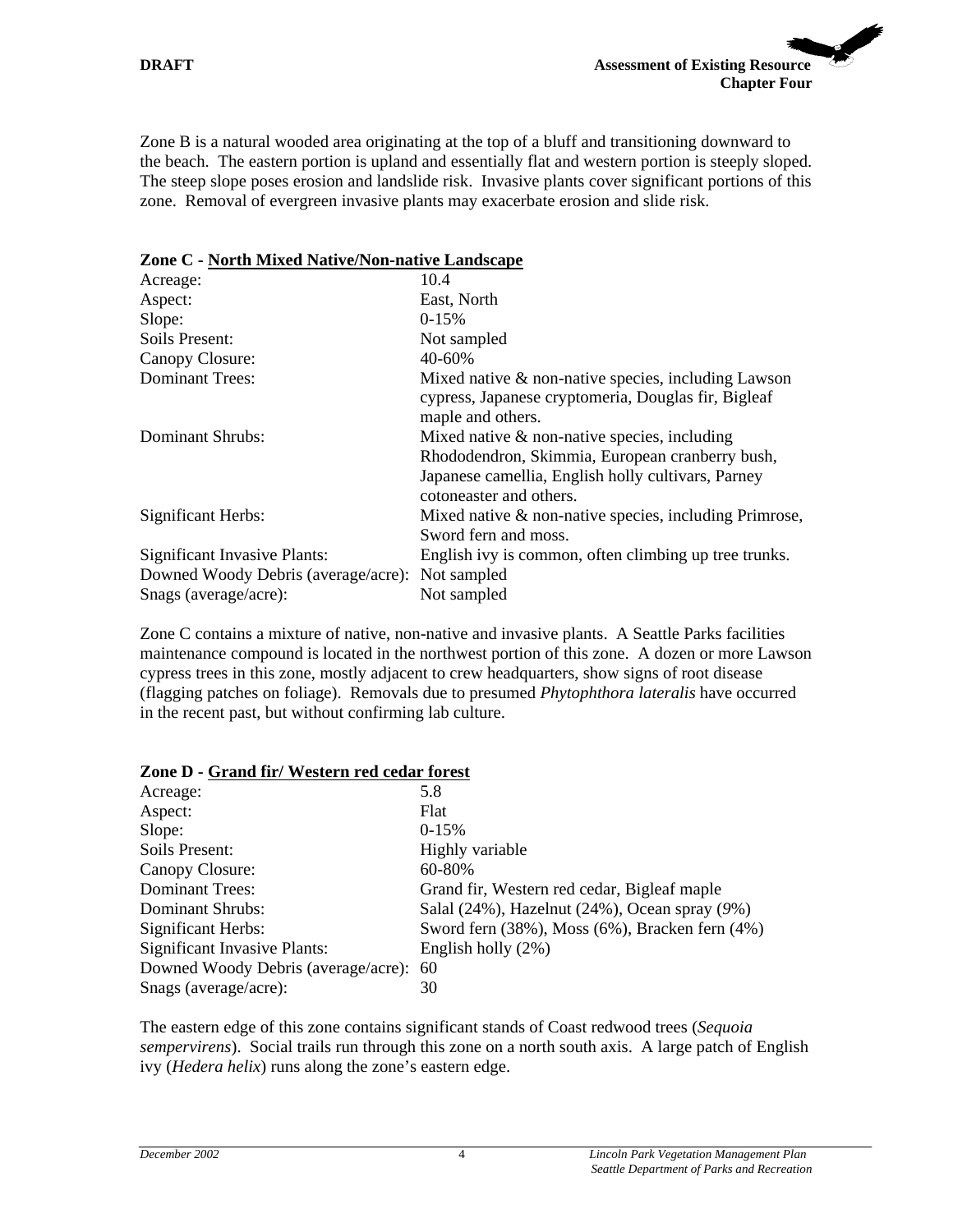

# **Zone E - Turf and Ballfields**

| Acreage:                              | 6.5                                                    |
|---------------------------------------|--------------------------------------------------------|
| Aspect:                               | Flat                                                   |
| Slope:                                | $0-15%$                                                |
| Soils Present:                        | Clay                                                   |
| Canopy Closure:                       | $0\%$                                                  |
| <b>Dominant Trees:</b>                | n/a                                                    |
| Dominant Shrubs:                      | n/a                                                    |
| Significant Herbs:                    | Non-native grass                                       |
| <b>Significant Invasive Plants:</b>   | Probably as a result of lawn mowing, invasive plants   |
|                                       | have not been able to achieve significant populations. |
| Downed Woody Debris (average/acre): 0 |                                                        |
| Snags (average/acre):                 | 0                                                      |

Zone E consists of a south and north athletic field. The north field is surrounded by a mixture of native and non-native conifers and madronas. Grass grows right up to the trunk on most of these trees. Mixed native and non-native conifers also surround the south field. Some large Western red cedars near the south field are exhibiting symptoms of water stress (flagging).

#### **Zone F - Central Greensward**

| Acreage:                                        | 8.3                                                    |
|-------------------------------------------------|--------------------------------------------------------|
| Aspect:                                         | Northeast                                              |
| Slope:                                          | $0-15%$                                                |
| Soils Present:                                  | Clay                                                   |
| Canopy Closure:                                 | $0 - 60\%$                                             |
| <b>Dominant Trees:</b>                          | Douglas fir, Lawson cypress, others                    |
| Dominant Shrubs:                                | Western hazel (associated with tree clumps)            |
| <b>Significant Herbs:</b>                       | Sword fern (at tree clumps), Non-native grasses, Moss  |
| <b>Significant Invasive Plants:</b>             | Probably as a result of lawn mowing, invasive plants   |
|                                                 | have not been able to achieve significant populations. |
| Downed Woody Debris (average/acre): Not sampled |                                                        |
| Snags (average/acre):                           | Not sampled                                            |

Zone F is predominately a lawn with individual trees or small islands of trees and shrubs interspersed throughout. Grass lawns in this area are poorly drained and soggy in wintertime; soils have a high clay content. Coast redwood trees over seventy feet tall border the adjacent athletic field. On the western edge is a significant grove of European beech trees (*Fagus sylvatica*). Significant downed woody debris is present in some portions of this zone despite its predominantly open, developed landscape character.

| Zone G - Bigieal mapie/Red alder forest |                                            |
|-----------------------------------------|--------------------------------------------|
| Acreage:                                | 9.2                                        |
| Aspect:                                 | West                                       |
| Slope:                                  | 15-40%                                     |
| Soils Present:                          | Highly variable                            |
| Canopy Closure:                         | 40-80%                                     |
| <b>Dominant Trees:</b>                  | Bigleaf maple, Red alder                   |
| <b>Dominant Shrubs:</b>                 | Hazelnut (17%), Red elderberry (10%),      |
|                                         | Ocean spray (8%), Trailing blackberry (6%) |

#### **Zone G - Bigleaf maple/Red alder forest**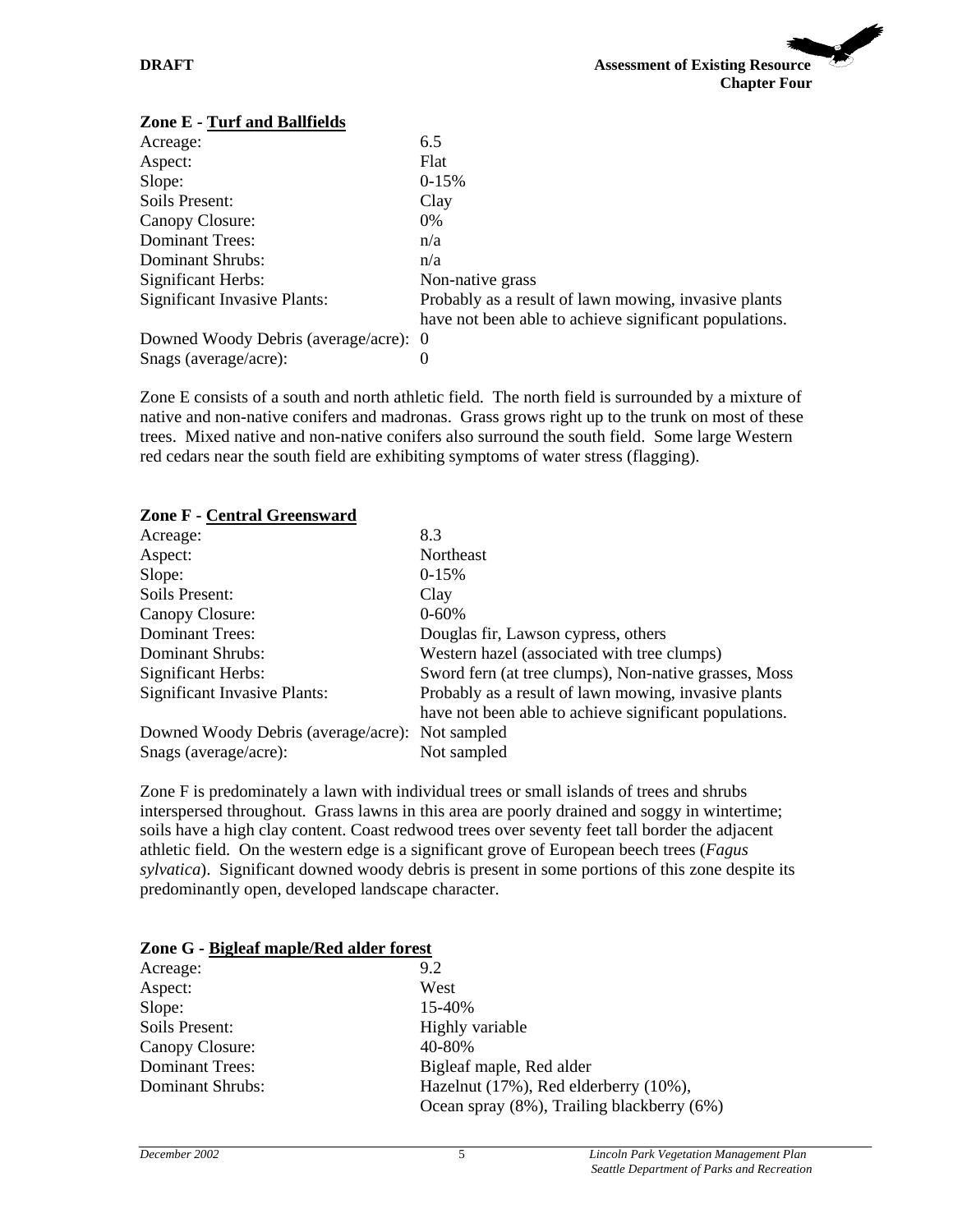| Significant Herbs:                      | Sword fern $(21\%)$ , Moss $(17\%)$           |
|-----------------------------------------|-----------------------------------------------|
| <b>Significant Invasive Plants:</b>     | Himalayan blackberry (14%), English ivy (7%), |
|                                         | English holly $(6\%)$                         |
| Downed Woody Debris (average/acre): 210 |                                               |
| Snags (average/acre):                   |                                               |

This zone consists of an eastern portion that is essentially flat, and a steeply-sloped western portion that levels off near Colman Pool. There exist panoramic views, windowed through trees along the western edge of the bluff trail. Walking trails and benches are highly used by visitors. Large numbers of invasive plants are found on the sloped forest in this zone. Many are evergreen species, dictating caution regarding any removals, to minimize risk of slope erosion and destabilization. Portions of this zone consist of small islands of trees and understory plants surrounded by lawn.

| 23.4                                                    |
|---------------------------------------------------------|
| Northeast, South, West                                  |
| $0-15%$                                                 |
| Sand, Duff, Gravel                                      |
| 40-80%                                                  |
| Douglas fir, Red alder, Western red cedar               |
| Hazelnut $(24\%)$ , Salal $(6\%)$ , Ocean spray $(7\%)$ |
| Sword fern (33%), Moss (25%),                           |
| Enchanter's nightshade - Circaea alpine (11%)           |
| Himalayan blackberry (6%), English ivy (6%),            |
| English holly (3%)                                      |
| Downed Woody Debris (average/acre): 187                 |
|                                                         |
|                                                         |

# **Zone H - Douglas fir/Red alder forest**

Zone H encompasses essentially healthy, native forest of varied density, composed primarily of conifers with significant numbers of deciduous trees. Several trails run through this zone, linking the bluff trail with other parts of Lincoln Park. Significant populations of invasive plants are found, and in some areass lawn grows right up to small islands of trees and understory shrubs. The southwestern edge of this zone contains significant populations of Pacific madrona (*Arbutus menziesii*) and salal.

# **Zone I - Pacific madrona/Red alder/Douglas fir forest**

| 12.2                                                 |
|------------------------------------------------------|
| Southwest                                            |
| $0-15%$                                              |
| Sand, Duff, Gravel                                   |
| 60-80%                                               |
| Pacific madrona, Red alder, Douglas fir              |
| Hazelnut (45%), Salal (26%), Red elderberry (17%),   |
| Trailing blackberry (15%), Ocean spray (%)           |
| Moss (20%), Sword fern (15%), Enchanter's nightshade |
| - Circaea alpina (3%), Lady fern (1%)                |
| English holly (9%), English laurel (2%),             |
| English ivy $(1%)$                                   |
|                                                      |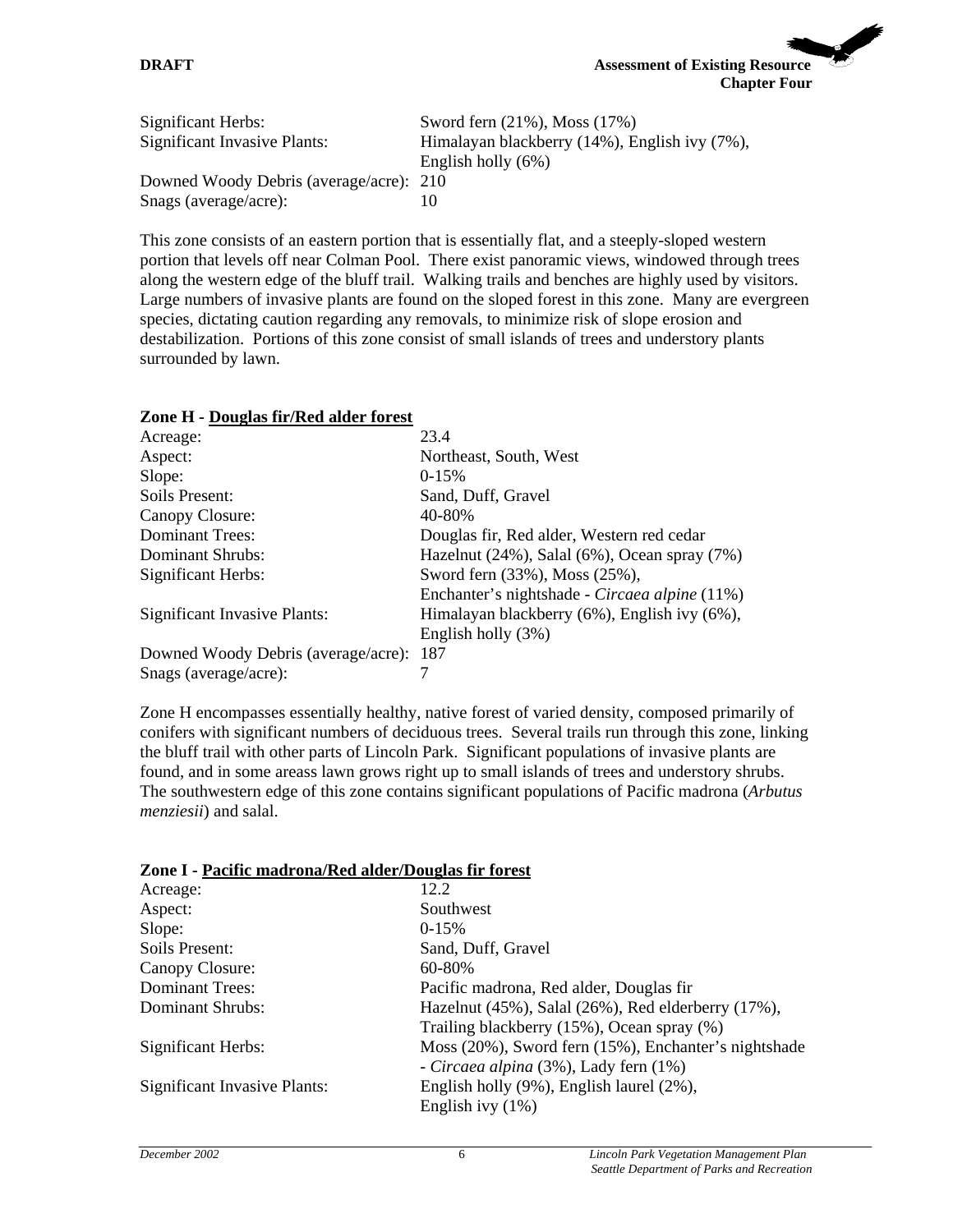**DRAFT** Assessment of Existing Resource **Chapter Four**

Downed Woody Debris (average/acre): 254 Snags (average/acre): 26

Zone I is a natural forested area with a mixture of deciduous and evergreen species. Portions are poorly drained and contain plant species indicative of wetland conditions, such as Salmonberry (*Rubus spectabilis*) in the western half. Snags in the zone show evidence of use by primary cavity-nesting birds like woodpeckers.

| Zone J - Facilic maurone/Douglas III forest |                                                                                                 |
|---------------------------------------------|-------------------------------------------------------------------------------------------------|
| Acreage:                                    | 8.3                                                                                             |
| Aspect:                                     | Southwest                                                                                       |
| Slope:                                      | $0 - 80\%$                                                                                      |
| Soils Present:                              | Highly variable                                                                                 |
| Canopy Closure:                             | $0 - 80\%$                                                                                      |
| <b>Dominant Trees:</b>                      | Pacific madrona, Douglas fir                                                                    |
| Dominant Shrubs:                            | Western hazel (43%), Salal (37%), Orange honeysuckle<br>- Lonicera ciliosa (9%), Snowberry (9%) |
| Significant Herbs:                          | Moss (8%), Bracken fern (10%), Riverbank lupine -                                               |
|                                             | Lupinus rivularis (6%)                                                                          |
| <b>Significant Invasive Plants:</b>         | English ivy (10%), Himalayan blackberry (6%)                                                    |
| Downed Woody Debris (average/acre): 81      |                                                                                                 |
| Snags (average/acre):                       | 23                                                                                              |
|                                             |                                                                                                 |

#### **Zone J - Pacific madrone/Douglas fir forest**

Zone J is a forested area containing a mixture of native and non-native tree species. The eastern portion is a flat area adjoining the bluff trail. Picnic tables are scattered among many trees in this part of the zone; trees in picnic areas are potentially hazardous. At least half of madrona trees in this zone exhibit severe cankers, most likely caused by *Natrassia mangiferae*, a highly-virulent, non-native fungal pathogen. Other factors such as compacted soils and lawn fertilization may also be adversely affecting the madronas (see Appendix C). A small seasonal stream runs through this zone and disappears under a staircase connecting bluff trail and beach.

The western portion is a steep slope that levels off near the beach trail. Landslides have occurred recently in the northwestern portion of this zone. The rest of the slope has the potential for further erosion or landslides. Invasive plants cover large portions of both flat and sloped areas. The removal of evergreen invasive plants may exacerbate erosion and slide risk on steep slopes.

#### **Zone K - Forest Clearing**

| Acreage:                                | 1.0                  |
|-----------------------------------------|----------------------|
| Aspect:                                 | East                 |
| Slope:                                  | $0-15%$              |
| Soils Present:                          | Sand, Duff, Gravel   |
| Canopy Closure:                         | $0 - 40%$            |
| <b>Dominant Trees:</b>                  | n/a                  |
| <b>Dominant Shrubs:</b>                 | Himalayan blackberry |
| Significant Herbs:                      | Non-native grass     |
| <b>Significant Invasive Plants:</b>     | Himalayan blackberry |
| Downed Woody Debris (average/acre): 200 |                      |
| Snags (average/acre):                   |                      |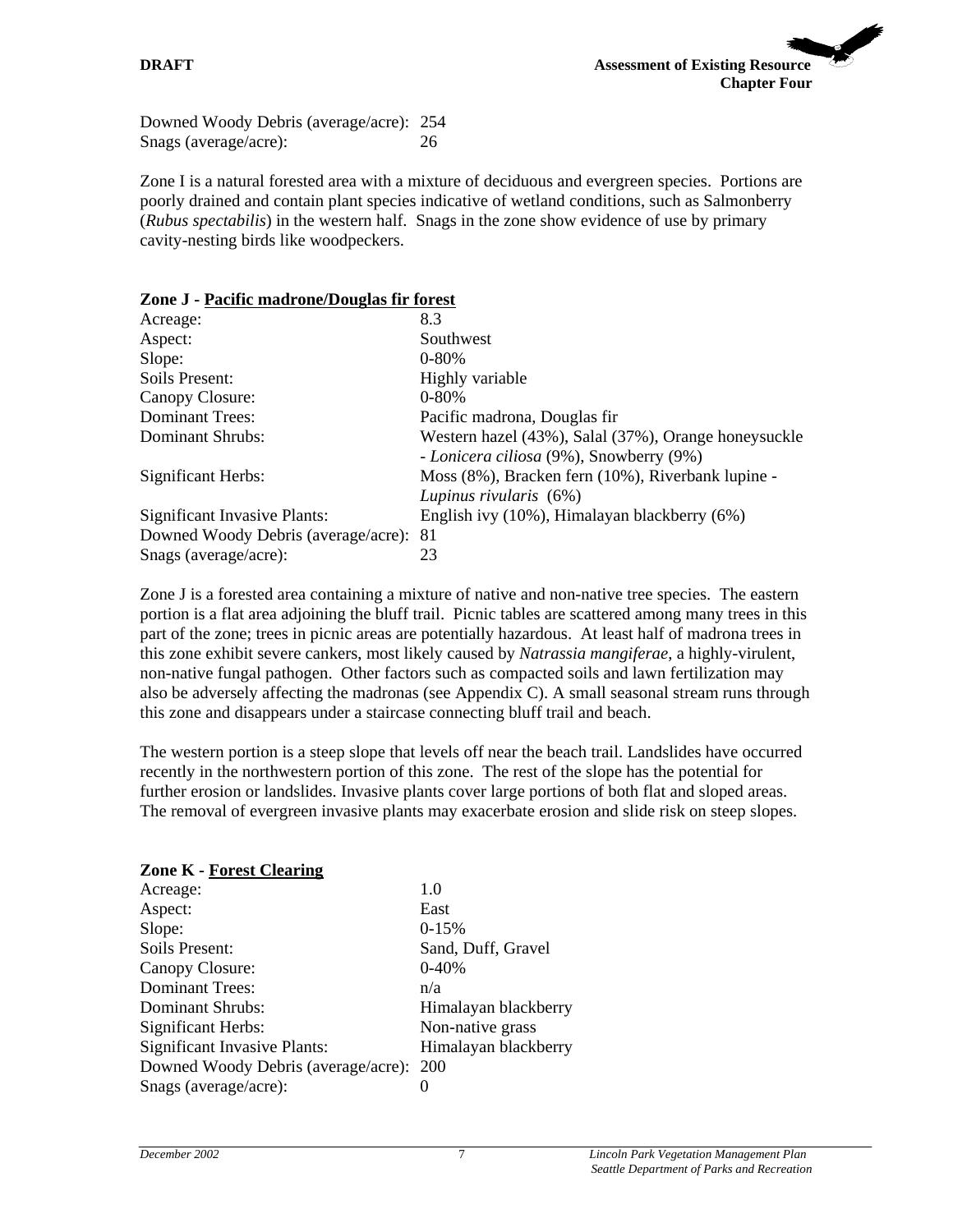A small seasonal stream runs through this zone and is essentially unbuffered except by grass and a patch of blackberry. Although small, this drainage could become a valuable asset for wildlife habitat enhancement. It continues southwest from this zone through adjacent Zone J, where it disappears in the vicinity of the bluff. A large lawn area with picnic benches is present in this zone. The area is also used by park visitors as a non-designated dog run. Most of the lawn is poorly drained, resulting in a wet soggy field during the rainy season. A large (45' tall) dead pine tree is located at the eastern edge of this zone, among other pines in varying condition from vigorous to nearly dead. Shading, poor drainage and root rot are potential contributing causes.

| Zone L' - Lawson cypress/ Western rea ceuar forest              |                                                                                                       |
|-----------------------------------------------------------------|-------------------------------------------------------------------------------------------------------|
| Acreage:                                                        | 1.7                                                                                                   |
| Aspect:                                                         | Flat                                                                                                  |
| Slope:                                                          | $0-15%$                                                                                               |
| Soils Present:                                                  | Sand, Duff, Gravel                                                                                    |
| Canopy Closure:                                                 | 60-80%                                                                                                |
| <b>Dominant Trees:</b>                                          | Lawson cypress, Western red cedar                                                                     |
| Dominant Shrubs:                                                | English ivy (46.3%), Western hazel (26.8%), Western<br>mock orange (25.5%), Trailing blackberry (13%) |
| Significant Herbs:                                              | Sword fern (10.5%), Non-native grass (9.4%)                                                           |
| <b>Significant Invasive Plants:</b>                             | English ivy $(46.3\%)$ , English holly $(5\%)$ ,<br>Himalayan blackberry (3%)                         |
| Downed Woody Debris (average/acre): 50<br>Snags (average/acre): | 20                                                                                                    |

# **Zone L - Lawson cypress/Western red cedar forest**

Zone L is the southerly portion of the edge at Fauntleroy Street. This Zone contains a mixture of native forest species and non-native, ornamental trees and shrubs planted along the eastern edge of this zone. Invasive plants are present in large numbers. Some trees have been removed from this zone because of probable *Phytophthora-*caused fungal disease. This often-fatal plant pathogen can spread to other trees in the area via runoff or mud carried on shoes and by animals.

| 5.6                                                |
|----------------------------------------------------|
| Southwest                                          |
| 40%                                                |
| Sand, Gravel                                       |
| $0-40%$                                            |
| Bigleaf maple, Pacific madrona                     |
| English ivy (37.5%), Himalayan blackberry (20.5%), |
| Gorse $(8\%)$                                      |
| Non-native grass (10.8%), Orchard grass - Dactylis |
| glomerata (10.5%), Bracken fern (5%)               |
| English ivy (37.5%), Himalayan blackberry (20.5%), |
| Orchard grass $(10.5\%)$ , Gorse $(8\%)$ ,         |
| English holly $(3.8\%)$                            |
| Downed Woody Debris (average/acre): 130            |
| $\Omega$                                           |
|                                                    |

#### **Zone M - South Greensward**

Dominant trees and shrubs listed pertain only to forested areas. Over half of this zone consists of lawn with scattered clumps of native and non-native trees. A play area is located in this zone, surrounded by large Douglas fir and Madrona trees. High human use has resulted in vegetation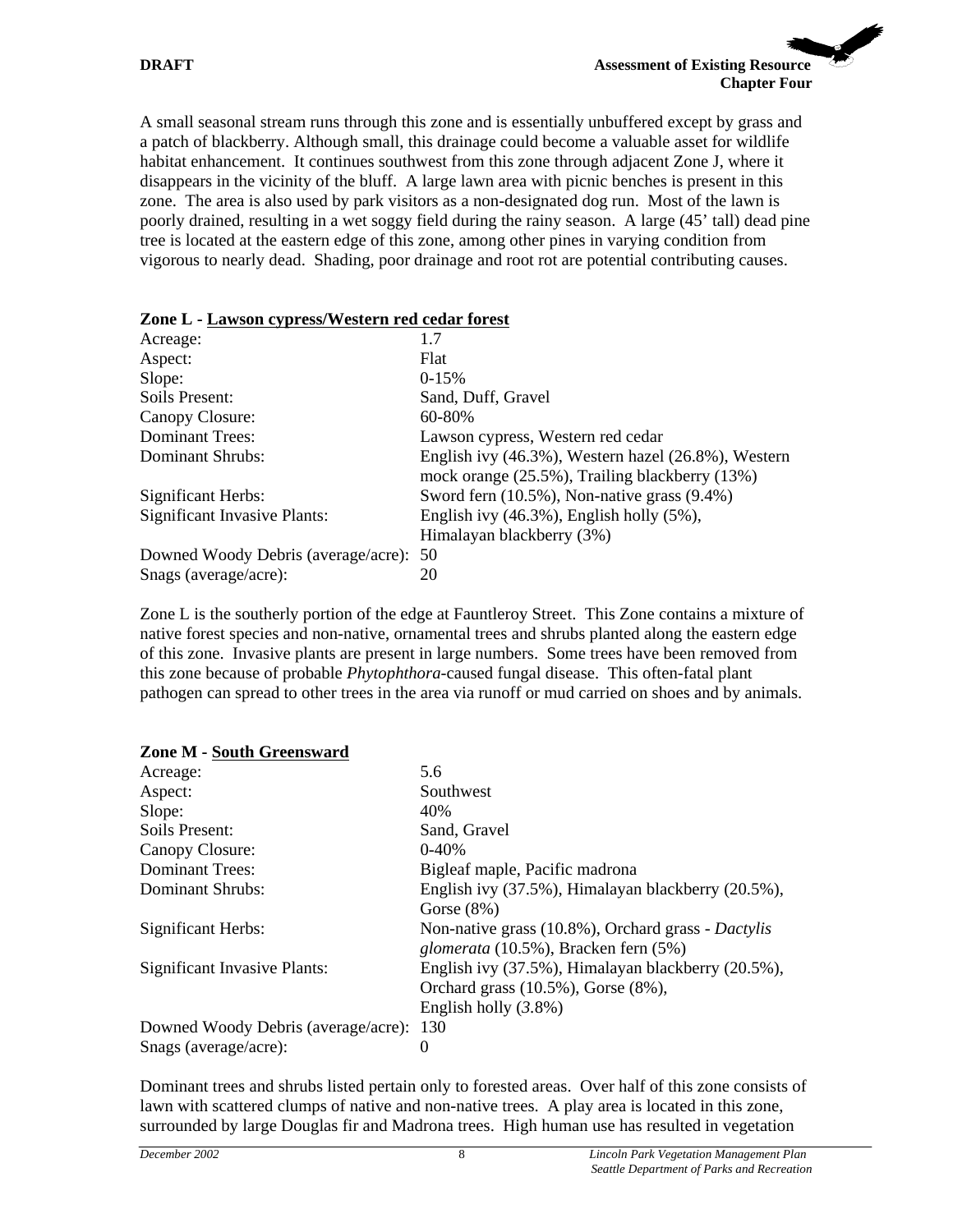trampling and compaction around root zones of these late-mature trees. Coarse-textured soils like those present in this zone can resist compaction and successfully prevent oxygen-deprived root environments from developing. Most madronas in the area show signs of attack by *Natrassia mangiferae*, particularly severe where bark on lower trunks has been wounded either by visitors or maintenance operations. Madronas protected by understory vegetation or peripheral to active use areas are somewhat less affected by cankers. Some trees may be hazardous due to their large size and failure potential coupled with the area's high frequency of human use.

# **4.6 Wildlife Habitat**

The Seattle Parks Urban Wildlife and Habitat Management Plan was updated in 2000 and defines its purpose as:

"to provide the framework and guidelines for integrating natural and human systems in Seattle's parks and open spaces. The overall goal of the plan is to benefit both the people and the native wildlife that use these lands…and is intended to be an ongoing and dynamic part of the resource management efforts."

Stated goals, which the Lincoln Park VMP will support, are as follows:

- Continue and increase wildlife habitat protection and enhancement efforts
- Protect and enhance wildlife populations
- Provide environmental education, using wildlife resources
- Develop and maintain a wildlife resource inventory
- Promote volunteer involvement in wildlife and habitat protection and enhancement
- Promote internal education and consistency in Department actions
- Promote interdepartmental and interagency cooperation to protect wildlife

The plan describes the network of habitats in Seattle, which range from sub-tidal marine to oldgrowth conifer forest, and include terrestrial, marine estuarine and freshwater environments. In addition to this plan, the Seattle Urban Nature Project has completed a comprehensive inventory assessing the city's public habitat resources; this inventory will be updated in 2005 to reflect dynamic change in the direction of both habitat restoration and degradation or destruction. Both types of forces clearly are at work simultaneously.

Lincoln Park has stands of coniferous and deciduous forest large enough to support an array of wildlife species. The more complex plant communities, that is, those with multiple layers of vegetation, will provide the greatest variety of wildlife habitat. Diversity of bird species in particular increases with a greater volume of foliage and more vegetative cover.

Lincoln Park also has a large area of saltwater beach providing intertidal habitats for a great variety of mammals, marine fauna and birds including gulls, crows, shorebirds, harbor seals and waterfowl. .Dogs and humans using the beaches often disturb the wildlife, forcing them to more quiet areas.

No detailed lists of wildlife species confirmed to inhabit Lincoln Park have been compiled. The documented range of habitat types within the park do give a good indication of likely fauna, present or potential. The Urban Wildlife plan contains a list of vertebrate animal species known to occur in Seattle Parks, by habitat type. In addition, Washington Department of Fish and Wildlife maintains a list of fauna meriting priority for protection due to their sensitivity to habitat alteration. Several frequent Lincoln Park The State list includes: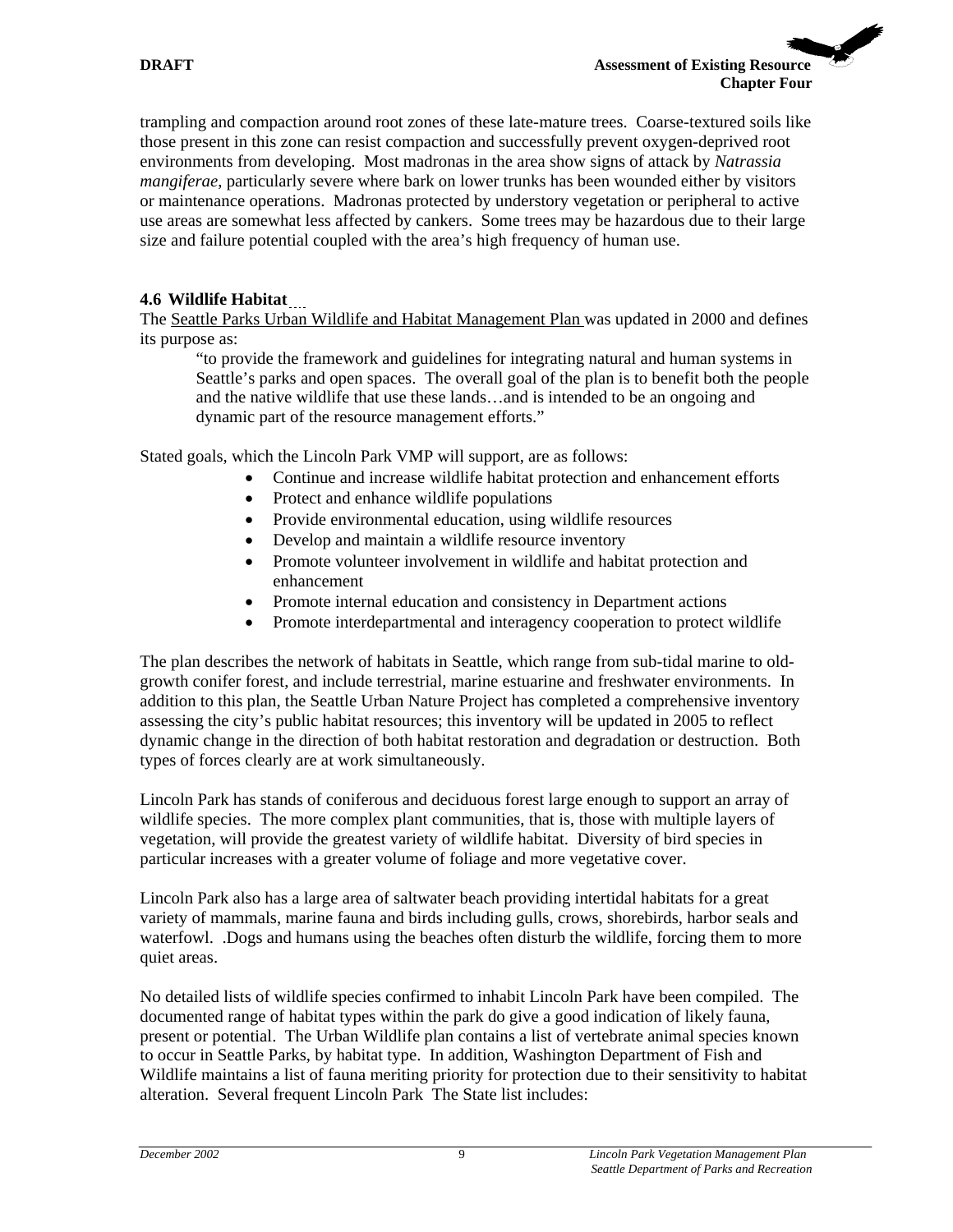

- Bald Eagles (known to nest in Lincoln, Discovery and Seward Parks)
- Chinook Salmon
- Northern Red Legged Frog
- Hooded Merganser
- Peregrine Falcon
- Great Blue Heron
- Green Heron
- Pileated Woodpecker

Unfortunately, habitat degradation is occurring in all Seattle Parks due to human use impacts on the natural system. Lincoln is no exception. Where non-native plants crowd out native species, the resulting lack of diversity yields habitat both less functional and less attractive to most wildlife. Uncontrolled cats and dogs constitute unnatural predators and further threaten terrestrial species. Additionally, wildlife corridors are being broken apart by land development, fragmenting existing habitat and making it less viable for many bird and animal populations. Lincoln Park currently provides refuge and opportunities for high-quality habitat preservation and creation. Appropriate vegetation management directly serves goals of wildlife enhancement.

#### **4.7 Encroachments**

There are no known encroachments to Lincoln Park boundaries.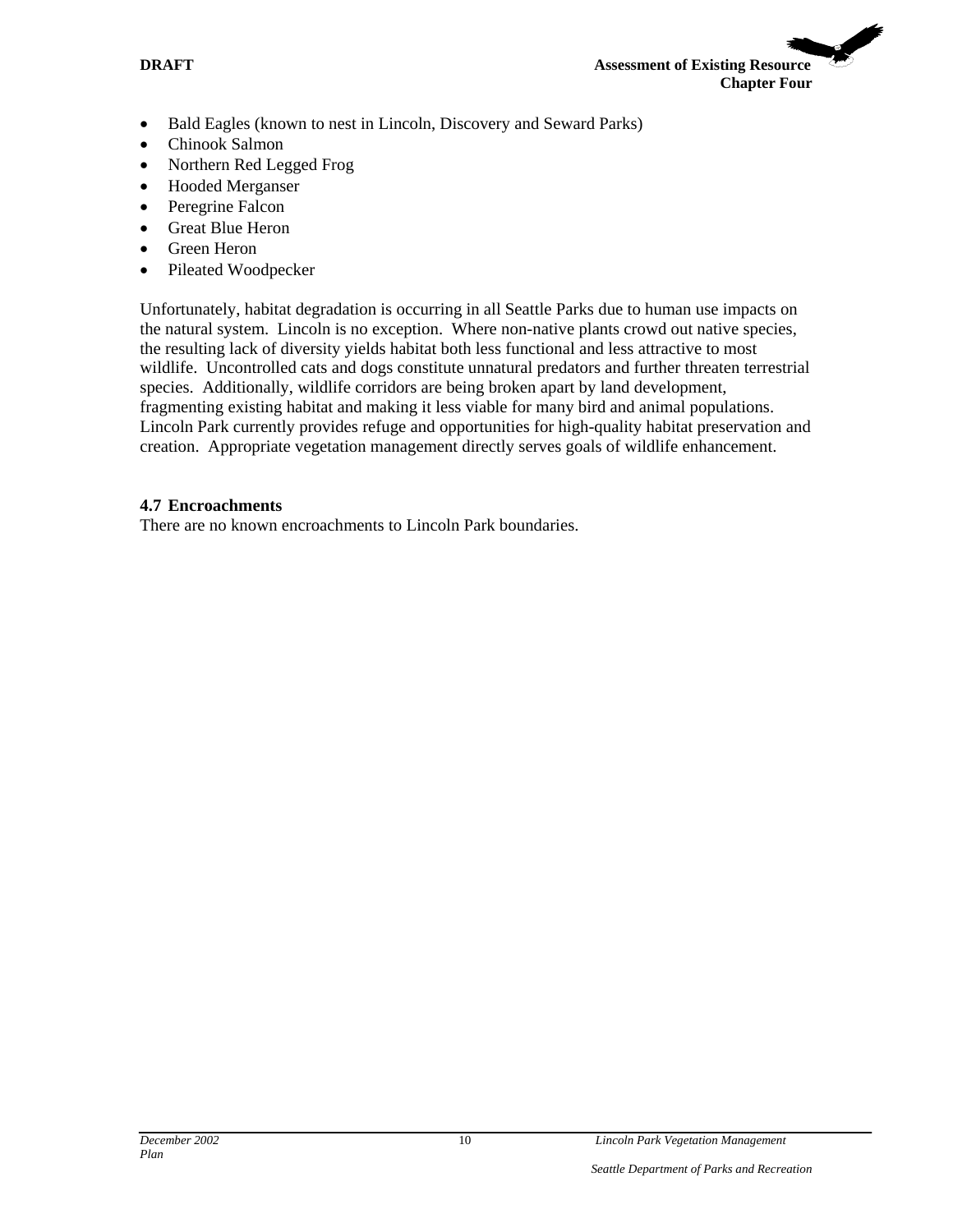

# **5.1 Role of Findings in Plan Development**

Information gathered to define VMP context and to assess the existing resource reveals key themes which vegetation management at Lincoln Park needs to address. While none is particular only to Lincoln Park, the combination of factors is unique. The findings listed below raise focal issues, which in turn corroborate established goals and define vegetation management objectives for the plan. Chapter 6, which follows, provides specific recommendations to fulfill these objectives, area by area within the park.

# **5.2 Specific Findings and Issues**

# *Finding: Native Character*

Lincoln Park's vegetation includes a dominant component of high quality, beautifully-sited native forest which provides significant wildlife habitat and rich user experiences. *Issue:* 

Preservation and enhancement of this valuable natural legacy in the face of disturbances affecting a heavily-visited urban forest.

# *Finding: Non-native Plants*

Native and exotic plant species commingle extensively in the park, notably as groves of introduced trees and beds of mixed shrubbery.

#### *Issue:*

Preserving the unusual experience non-native trees in a forested setting and a rich palette of shrub species, while dealing with growth environment and invasiveness problems.

# *Finding: Invasive Species*

Invasive plants occupy significant understory area, primarily as blanketing/climbing ivy and shrub-trees like holly and English laurel; additional invasive and noxious weed species have infested the park less extensively or in open areas only.

#### *Issue:*

Elimination of invasive plants which outcompete native understory, and noxious weed eradication.

# *Finding: Compacted Soils*

Soil compaction is severe in heavily-used park areas, with increased hazard tree potential. *Issue:* 

Reversing compaction and managing tree population to minimize failure risk in high use areas.

# *Finding: Tree Disease*

Disease has visibly affected – and in several cases killed – existing trees in diverse areas of the park, most notable Lawson cypress, Ponderosa pine and Madrona.

*Issue:* 

Disease management to minimize loss of desirable mature canopy and replenish gaps.

# *Finding: Drainage Problems*

Drainage deficiencies exist in lawn areas as well as along bluff edge where limited erosion from overland flow is visible.

#### *Issue:*

Remedying poor drainage in turf and water flowing onto steep, unstable slopes.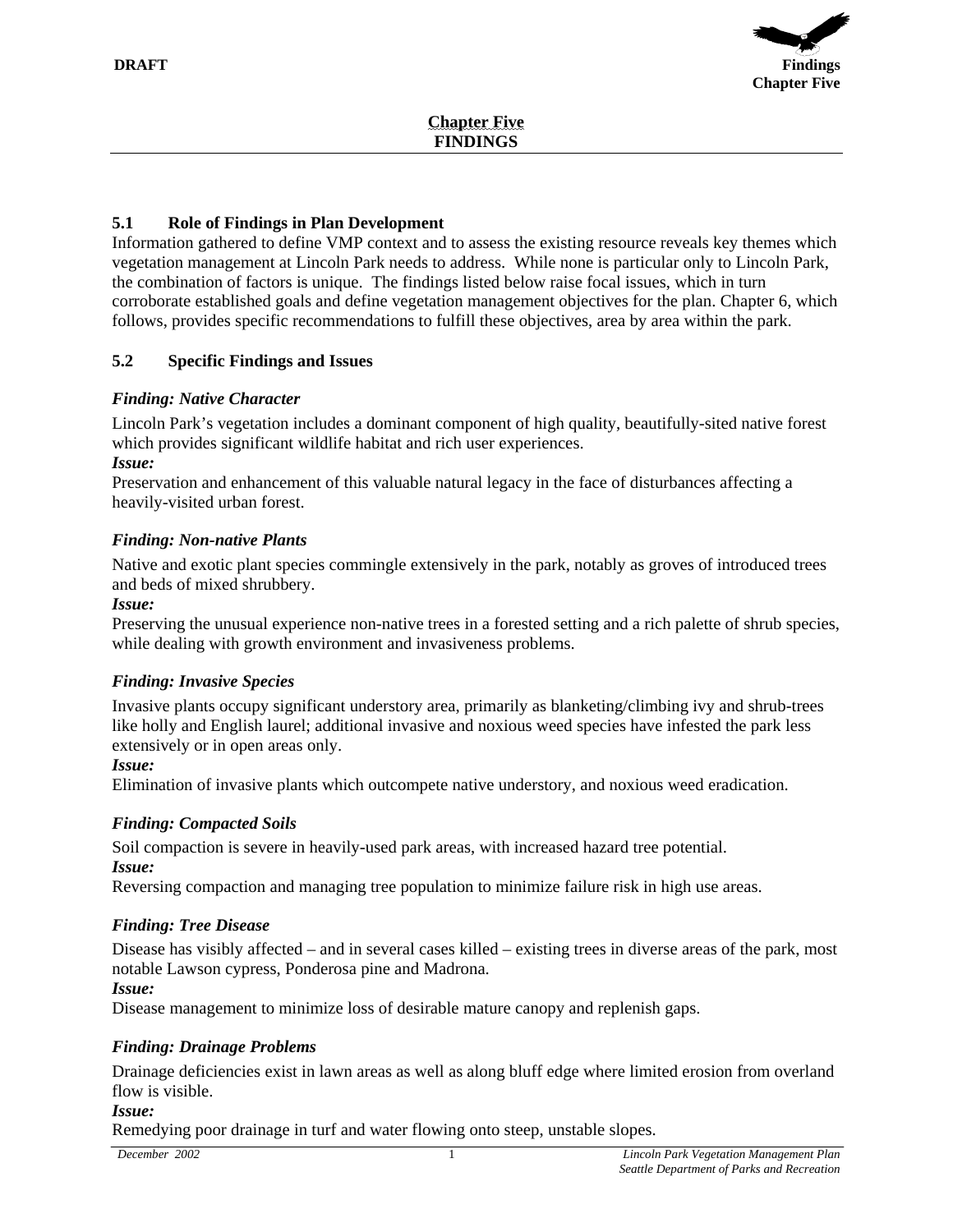

# *Finding: Social Trails*

Social trails are numerous throughout forested park areas, with likely consequences including vegetation fragmentation, wildlife disturbance, increased invasive plant and soil-borne disease introduction, and user disorientation.

#### *Issue:*

Preserving intact blocks of native vegetation, repairing discontinuities and identifying ways to foster utilization of official trail system.

# *Finding: User Safety*

Safety and security problems are perceived to exist by certain park users, and corroborated by staff; confusing trails and dense vegetation may contribute to such perceptions.

# *Issue:*

Discerning whether and how vegetation management can reduce actual and perceived danger, in concert with trail system evaluation.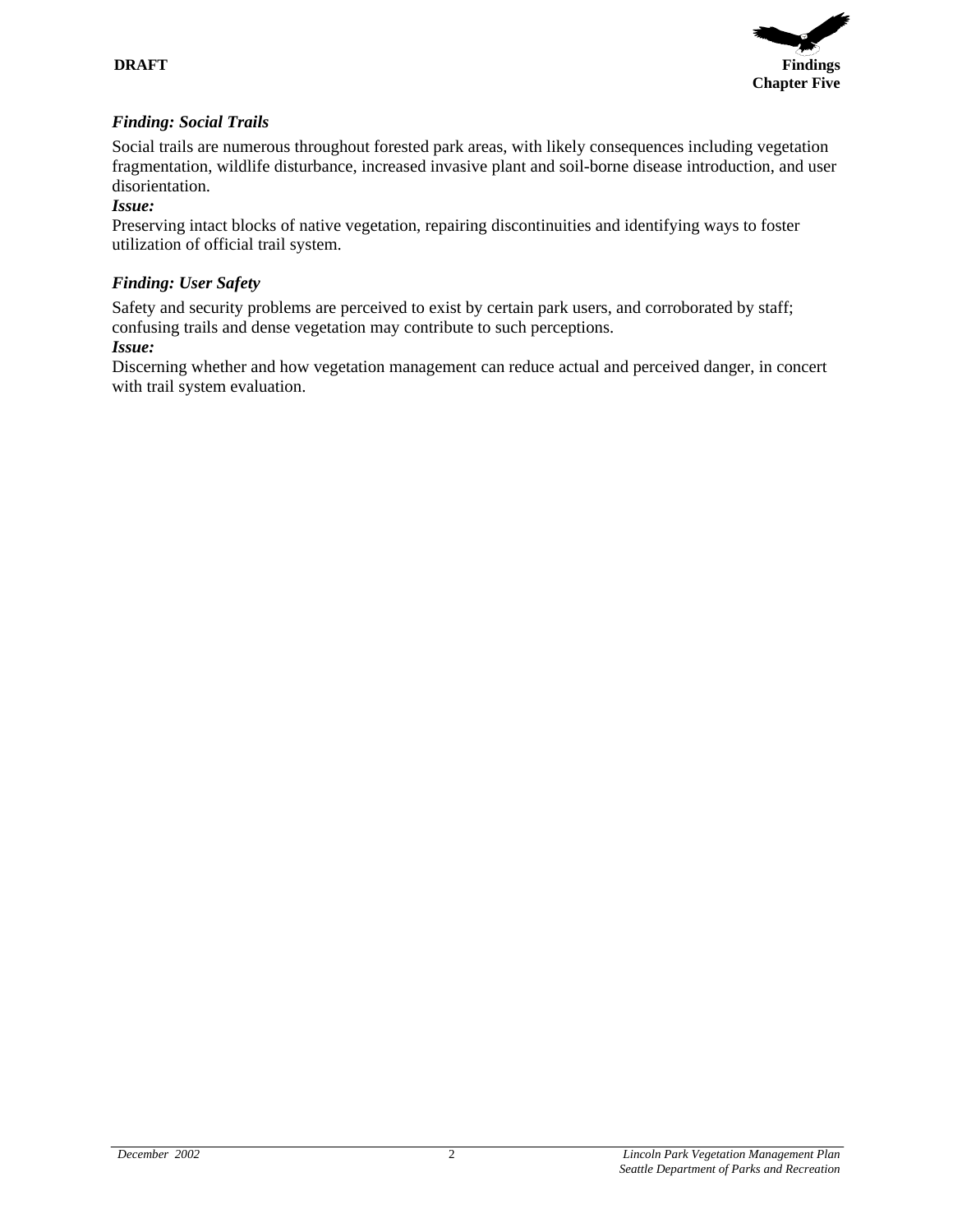#### **Chapter Six VEGETATION MANAGEMENT RECOMMENDATIONS**

Seven Management Areas have been delineated for the purposes of this plan, based on distinctive vegetation characteristics and management requirements. Management Areas are not in all cases physically continuous; in addition, some span multiple Vegetation Zone boundaries. Whereas Vegetation Zones document existing park vegetation, several share similar management requirements and thus have been grouped together. The seven Management Areas are mapped in Chapter 10, Appendix F, Map F-6 and include: Shoreline, Bluff, Forest, Passive Use Greensward, Active Use Greensward, Lawn/Ballfield and Native/Ornamental Landscape.

This chapter provides specific management and maintenance recommendations for each respective area, in a consistent, accessible format. Included for each Management Area are a brief description with guiding management objectives, a customized annual calendar for management and maintenance practices, and a narrative discussion of practices by calendar category, as relevant: Weeding and Invasive Control (Trees, Shrubs, Herbs), Removing Plants, Planting (Trees, Shrubs, Herbs), 3-Year Establishment Care, Lawn Care.

# **6.1 Shoreline Management Area**

Area: 16.2 acres. Boundary corresponds to Vegetation Zone A. The Shoreline is a long, thin strip along Lincoln Park's western edge where it borders Puget Sound. A sandy beachfront stretches the entire length of this area along the salt water. Wind, spray and solar exposure are highly variable, in many parts seasonally quite intense. A service road divides the beach from the remainder of the area, which is flat upland. Colman Pool is located near the westernmost point, surrounded by an ornamental landscape and lawn. Shrubs here feature rhododendron and rose, plus a grove of black locust trees.

The eastern edge consists of many small lawn areas that abut the base of steep bluffs. Some ornamental trees and limited shrubbery distinguish this portion as a developed landscape, in contrast with unmaintained slope and sparse beach vegetation just beyond. Picnic tables, benches, grills and other structures are present in some of the upland lawn areas, and much used by Park visitors. Passive recreation is a major characteristic of this Management Area, including beachwalking, promenade strolling and skating, sunbathing, swimming, picnicking, and enjoying panorama views of water and mountains.

Objectives:

- Monitor potential hazard trees
- Maintain ornamental plantings
- Manage lawn areas for high use
- Create a vegetation buffer along the shoreline
- Monitor for invasive, non-native plant species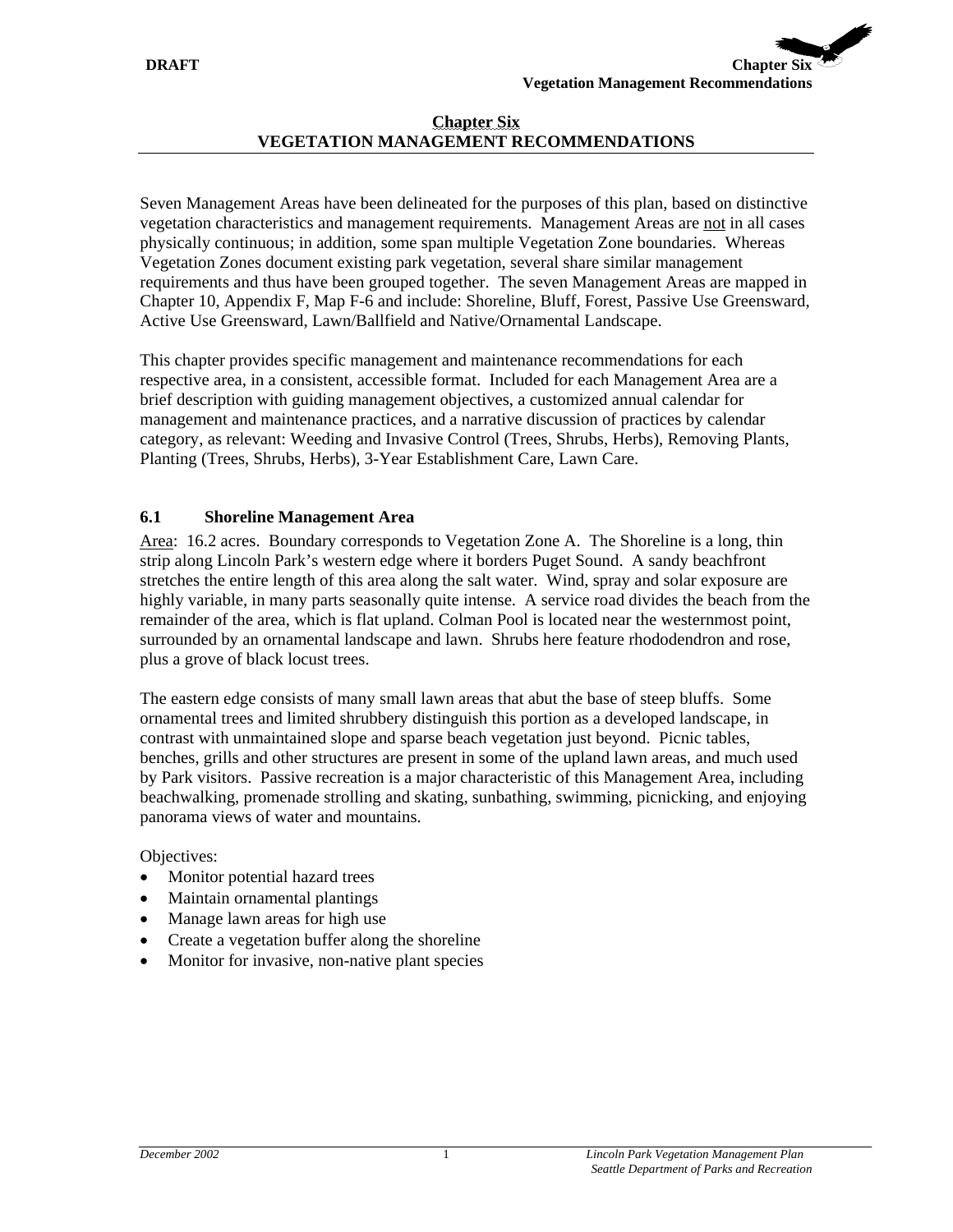

|                                                |   |              |              |                         |   | Month |   |  |              |              |   |                 |   |   |                                     |   |
|------------------------------------------------|---|--------------|--------------|-------------------------|---|-------|---|--|--------------|--------------|---|-----------------|---|---|-------------------------------------|---|
|                                                |   |              |              |                         | М | Α     | М |  |              |              | Α | S               | С | N |                                     | D |
| Management and<br><b>Maintenance Practices</b> |   |              |              |                         |   |       |   |  |              |              |   |                 |   |   |                                     |   |
| <b>Removing Plants</b>                         | X | $\mathsf{X}$ |              | $\mathsf{X} \mathsf{X}$ |   |       |   |  |              | X            |   |                 |   |   | $x$  x  x  x  x  x  x  x  x  x      |   |
| Pruning                                        | X | $\mathsf{x}$ | $\mathsf{X}$ | ΙX                      |   |       |   |  |              | $\mathsf{X}$ |   |                 |   |   | $x$ $x$ $x$ $x$ $x$ $x$ $x$ $x$ $x$ |   |
| Planting                                       |   |              |              |                         |   |       |   |  |              |              |   |                 |   |   |                                     |   |
| <b>Trees</b>                                   |   |              |              |                         |   |       |   |  |              |              |   |                 |   |   |                                     |   |
| Shrubs                                         |   |              |              |                         |   |       |   |  |              |              |   |                 |   |   |                                     |   |
| Herbs                                          |   |              |              |                         |   |       |   |  |              |              |   |                 |   |   |                                     |   |
| 3 Yr. Establishment Care                       |   |              |              |                         |   |       |   |  | $\mathsf{X}$ |              |   | $X$ $X$ $X$ $X$ |   |   |                                     |   |
| Monitor Invasive plants<br>___                 |   |              |              |                         |   |       |   |  |              |              |   |                 |   |   |                                     |   |

#### **Management and Maintenance Annual Calendar Lincoln Park – Shoreline Management Area**

 $\Box$  Indicates range of time to perform action as needed

 **X** Indicates specific time to perform action

# REMOVING PLANTS

Other than invasive plants, removals should be limited to ornamentals in poor condition and hazard trees. When possible, removals should be done between August and March to avoid disruption of nests and peak seasons of human use. Felling hazard trees and grinding on site for use in beds as coarse woody mulch is preferable to complete removal of the material.

#### PRUNING

Pruning of trees should be performed only by a certified arborist or plant health care professional. Tree pruning should be limited to removal of limbs that pose a hazard to human safety or infrastructure, or compromise a tree's structural framework. Shrub pruning should be as limited as possible to maintain plant vigor and beauty, and reflect species-appropriate timing and techniques.

# PLANTING

Planting should be done only if at least three-year establishment care can be assured, particularly in harsh shoreline conditions. Species selection should consider the potential invasiveness of species, microclimate conditions at each planting site and the historic landscape character of Lincoln Park. Herbs and shrubs adapted to salt spray and sandy soil should be planted along the beachfront to create a vegetation buffer, and to enhance wildlife habitat. Trees should not be planted along the shore itself, and replacements carefully chosen to balance provision of shelter with sun and view preservation. Plants adapted to sunny, windy exposures should be planted along the southwestern edge of this area; those more suited to moderate wind and sunshine should used at the northwestern margin.

# MULCHING

The ground immediately surrounding newly installed plants should be covered with woody mulch. Trees and shrubs growing in lawn areas should have a portion of their root zones mulched, taking care not to pile mulch on root crowns or against plant stems. Where practical, a mulch circle one foot in diameter per inch of plant stem diameter should be spread around trees and shrubs. Best professional judgement should be used in deciding how large of a circle is practical to apply and maintain. Grass should be killed or removed before placing chips.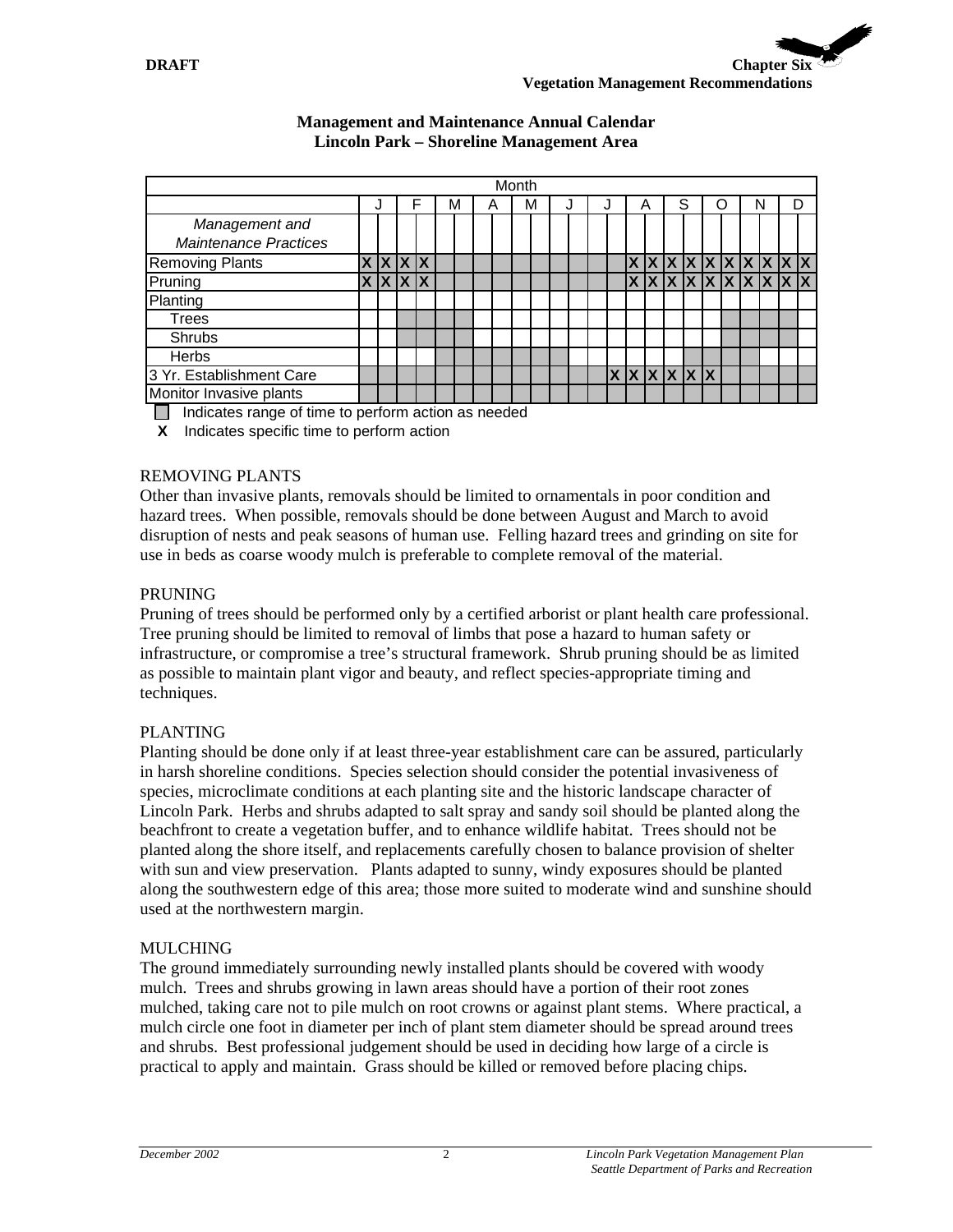# LAWN CARE

Lawn areas along the shoreline should continue to be managed for high levels of use by Park visitors. Lawns should not be allowed to grow directly up to stems of individual trees and shrubs without a protective buffer of coarse woody mulch.

# THREE YEAR ESTABLISHMENT CARE

Establishment care will be necessary for any newly installed woody plants added to enhance this area; practices include watering, replenishing mulch, weeding, training pruning, monitoring for vigor and survival, and possibly, replacement planting.

# MONITORING INVASIVE PLANTS

Invasive plants do not currently exist in significant populations in the shoreline area. The movement of invasive plants into this area should be closely monitored and arrested where discovered. Adjacent sources of invasive species abound, due to the near-impossibility of maintaining bluff vegetation.

# **6.2 Bluff Management Area**

Area: 18.7 acres (not including slope factor which significantly increases area). Boundary encompasses Vegetation Zones B and G, most of Zone J and NW portion of Zone M. The Bluff runs north to south along the length of Lincoln Park's western edge, bordered to the west by the Shoreline and to the east by the blufftop trail, where the grade becomes relatively level. Vegetation on the bluff slope varies with microclimate and as a result of recent landslides. The northern portion of the bluff has a northwestern exposure and subsequently a moderate microclimate compared with the harsh southerly end.

Canopy: Dominant trees on the northern bluff include Bigleaf maple, Red alder and Douglas fir. The southern portion, which has more solar exposure, is dominated by Pacific madrona and Douglas fir.

Understory: In the northern portion of the bluff, common native shrubs include Ocean spray, Indian plum, Low Oregon grape, Western hazelnut, and Red elderberry. The southern slope has an understory dominated by Western hazel, Salal, Orange honeysuckle (*Lonicera ciliosa*) and Snowberry.

Invasive plants: Species vary in abundance throughout this area. The most abundant invasives are English ivy (0-21%), Himalayan blackberry (0-14%), English holly (0-16%) and Tree lupine - *Lupinus arboreus* (0-6%). English ivy is most abundant in the northern portion of the bluff. Himalayan blackberry and English holly are most common in the central part of the bluff. Portions of the southern central bluff area have dense populations of Tree lupine and Scotch broom. English laurel is common along the top of the bluff, although the population is low for the overall bluff area. Gorse and other invasive species are present, but have not yet achieved significant population sizes.

# Objectives:

- Monitor potential hazard trees.
- Reduce erosion of bluff soils.
- Maintain views from top of the bluff.
- Prevent spread of invasive species to other areas.
- Enhance wildlife habitat.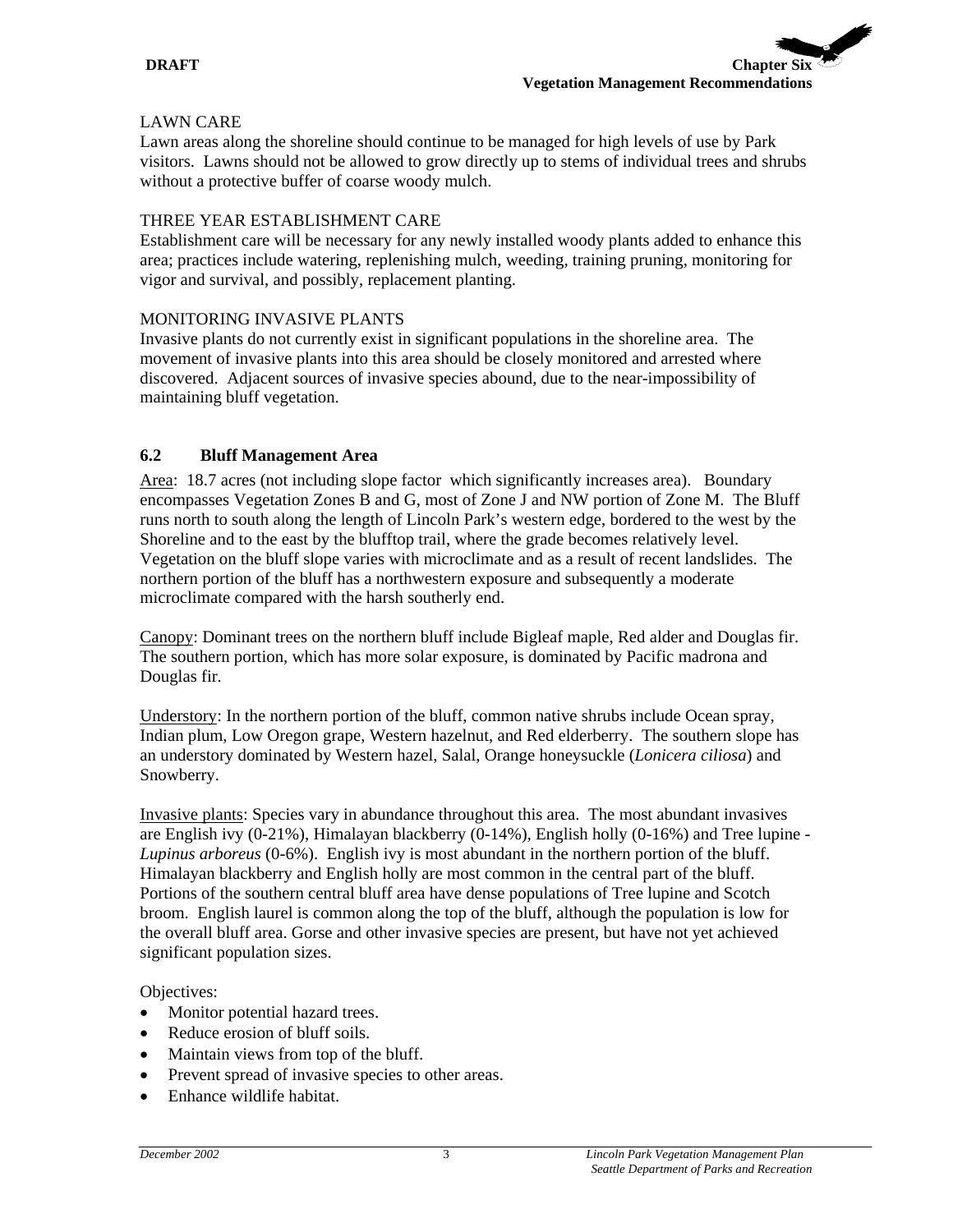

|                                                |   |                          |           |   |   | Month |                 |   |  |  |   |                       |   |   |                             |   |                   |   |
|------------------------------------------------|---|--------------------------|-----------|---|---|-------|-----------------|---|--|--|---|-----------------------|---|---|-----------------------------|---|-------------------|---|
|                                                |   |                          | F         | М | Α |       |                 | м |  |  |   | А                     | S | O |                             | N |                   | D |
| Management and<br><b>Maintenance Practices</b> |   |                          |           |   |   |       |                 |   |  |  |   |                       |   |   |                             |   |                   |   |
| Weeding and Invasive Control                   |   |                          |           |   |   |       |                 |   |  |  |   |                       |   |   |                             |   |                   |   |
| Trees                                          |   |                          |           |   |   |       |                 |   |  |  |   |                       |   |   |                             |   |                   |   |
| Shrubs                                         |   |                          |           |   |   |       |                 |   |  |  |   |                       |   |   |                             |   |                   |   |
| <b>Herbs</b>                                   |   |                          |           |   |   |       |                 |   |  |  |   |                       |   |   |                             |   |                   |   |
| Removing Plants                                | X | X X                      |           |   |   |       |                 |   |  |  | X |                       |   |   | $X$ $X$ $X$ $X$ $X$ $X$ $X$ |   | X X               |   |
| Pruning                                        |   | $x x $ $x$               |           |   |   |       |                 |   |  |  |   |                       |   |   |                             |   | X X X X X X X X X |   |
| Planting                                       |   |                          |           |   |   |       |                 |   |  |  |   |                       |   |   |                             |   |                   |   |
| <b>Trees</b>                                   |   |                          |           |   |   |       |                 |   |  |  |   |                       |   |   |                             |   |                   |   |
| Shrubs                                         |   |                          |           |   |   |       |                 |   |  |  |   |                       |   |   |                             |   |                   |   |
| <b>Herbs</b>                                   |   |                          |           |   |   |       |                 |   |  |  |   |                       |   |   |                             |   |                   |   |
| 3 Yr. Establishment Care<br>$\sim$             |   | $\overline{\phantom{a}}$ | $\cdot$ . |   |   |       | $\cdot$ $\cdot$ |   |  |  |   | x   x   x   x   x   x |   |   |                             |   |                   |   |

#### **Management and Maintenance Annual Calendar Lincoln Park – Bluff Management Area**

 $\Box$  Indicates range of time to perform action as needed

 **X** Indicates specific time to perform action

# WEEDING AND INVASIVE CONTROL

Invasive plant species should only be removed from edges of the bluff in such a way as will not contribute to soil erosion. Any vegetation removals on steep slopes should immediately be followed by installation of jute netting. Weeding and removal of woody and herbaceous species should take place as needed during the growing season. Small woody debris of species unlikely to resprout from cuttings may be left on site in modest brush piles to improve wildlife habitat. Large woody debris, which is capable of sliding down slope, should not be left on site after cutting. Root systems of large woody invasives like English laurel, English holly and horsechestnut should not be removed; suckers should be repeatedly recut or spot treated with herbicide to reduce or eliminate recurrence.

#### REMOVING PLANTS

Other than invasives, removals should be conducted only in the case of hazard trees. When possible, removals should be done between August and March to avoid disruption of nests. Large, dead trees capable of sliding down slope should not be left as snags or downed woody debris. Limbs from trees infected with saprophytic fungi such as *Phytopthora* should either be chipped or removed.

#### PRUNING

Pruning of trees should be performed only by a certified arborist or plant health care professional. Coppicing of English laurel and English holly blocking blufftop views is a high priority, and should be performed during the dry season to minimize potential erosion of exposed soil. Other pruning should be limited to removal of limbs that pose a hazard to human safety or infrastructure. Dead limbs should not be left on site it they are capable of sliding down slope. Best professional judgement should prevail regarding bluff edge tree removals, an approach sometimes used to preempt local slope failure due to windthrow-induced root heave. Pruning decisions should reflect consideration of safety, erosion control and habitat enhancement.

#### PLANTING

Planting should only be done if at least three-year establishment care can be assured.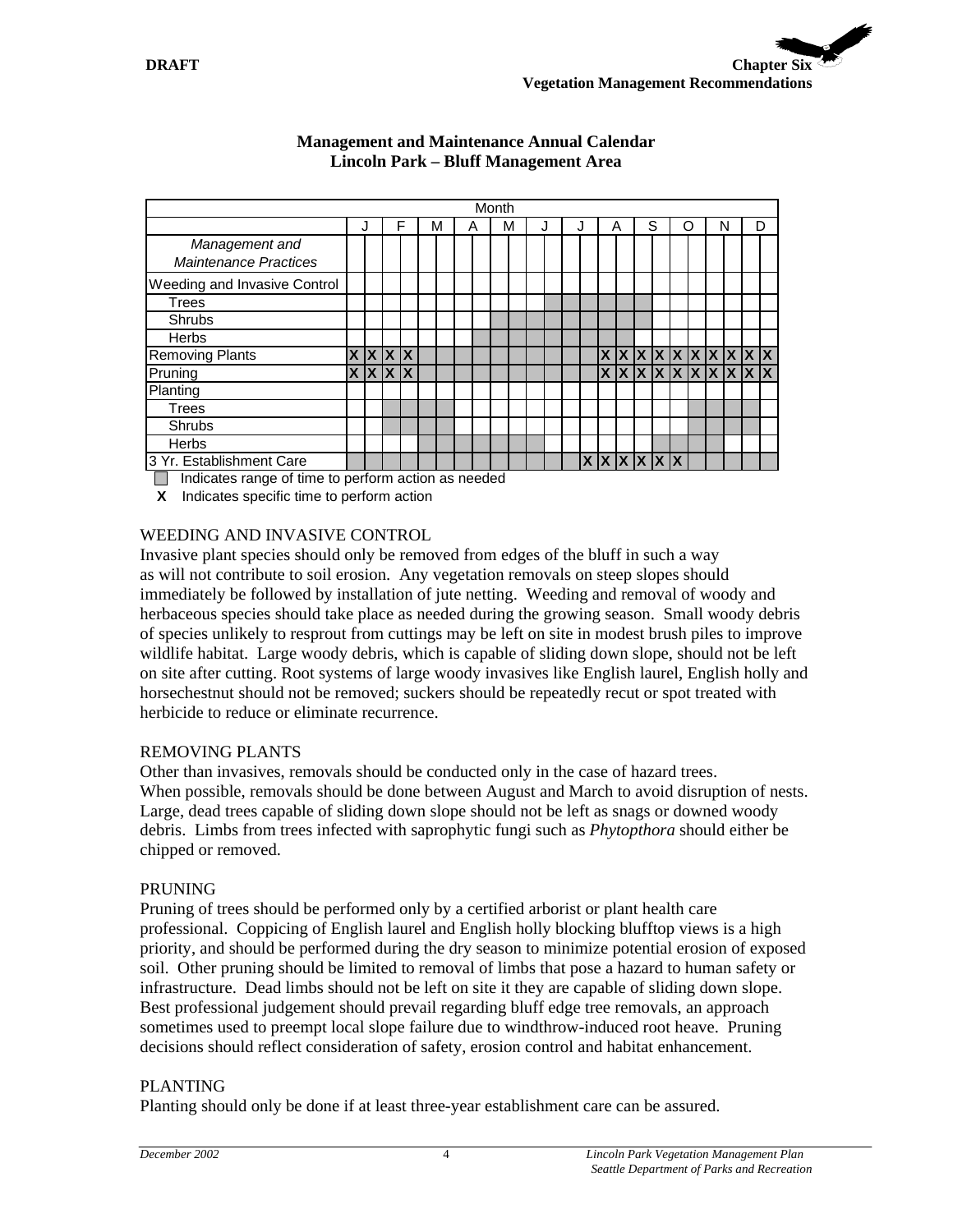Only plant species that are adapted to survive on slopes and that will not contribute to erosion should be planted on the bluff. Species selection should also consider the potential invasiveness of species, microclimate conditions at each planting site and the historic landscape character of Lincoln Park.

# MULCHING

The ground immediately surrounding newly installed plants should be covered with woody mulch, taking care not to pile mulch on root crowns or against plant stems. Coarse woody mulch can also be spread on relatively flat, bare areas of the bluff.

# THREE YEAR ESTABLISHMENT CARE

Establishment care will be necessary for any newly installed woody plants that replace invasive trees and shrubs.

# **6.3 Forest Management Area**

Area: 49.8 acres. Boundary encompasses substantial portions of Vegetation Zones C, D, H, I, L & M. The Forest Management Area covers the majority of the interior of Lincoln Park. Intervening MA's divide the Forest into discontinuous northern, central and southern parts. The central forest area is essentially continuous, but laced with both official and social trails. Lawn is present between trees in open forest areas near the western edge. Drainage varies from good to poor. Large patches of bare, compacted soil have developed in areas of high human use. A small seasonal stream that runs through portions of the forest has little or no vegetation buffer along its banks.

Canopy: Species vary as a result of exposure and prior human intervention. Evergreen trees such as Douglas fir, Western red cedar, Pacific madrona and Grand fir comprise the majority of the canopy species. Lawson cypress and Japanese cryptomeria intermingle with native conifers in the northern portion of the forest. Small groves of deciduous trees species such as Bigleaf maple and Red alder are present throughout the management area. Some trees have died recently, a probable result of *Phytophthora* root disease.

A distinctive characteristic of Lincoln Park's forested areas is that mature, non-native ornamental trees are present within and along the edges of the forest, most planted small groups. Significant groves of Coast redwoods dominate on the eastern edge, a grove of European beeches on the western edge, and other individual and small groups of trees throughout the forest (Yellowwood, Golden Rain, Oak, Incense cedar, Crabapple, etc.).

Understory: Shrubs and herbs are a combination of both native and invasive species. Common native shrubs include Western hazel, Salal, Red elderberry, Trailing blackberry, Ocean spray, Orange honeysuckle and Snowberry. Ornamental shrubs such as Skimmia, European cranberry bush, Camellia, Rhododendron and Holly cultivars (notably *Ilex aquifolium 'Aureo-marginata'*) mix with the native and invasive shrubs in the northern portion of the Forest. Sword fern and moss cover large portions of the forest floor.

Invasive plants: Invasives are present throughout the Forest; density varies. Most commonlyfound species are: English ivy (9% - <1%), English holly (8% - <1%), English laurel (*3*% - <1%), Himalayan blackberry 3% - <1%, Tree lupine (45% - <1%) and Gorse (4.5% - <1%).

# Objectives:

Monitor & mitigate potential hazard trees.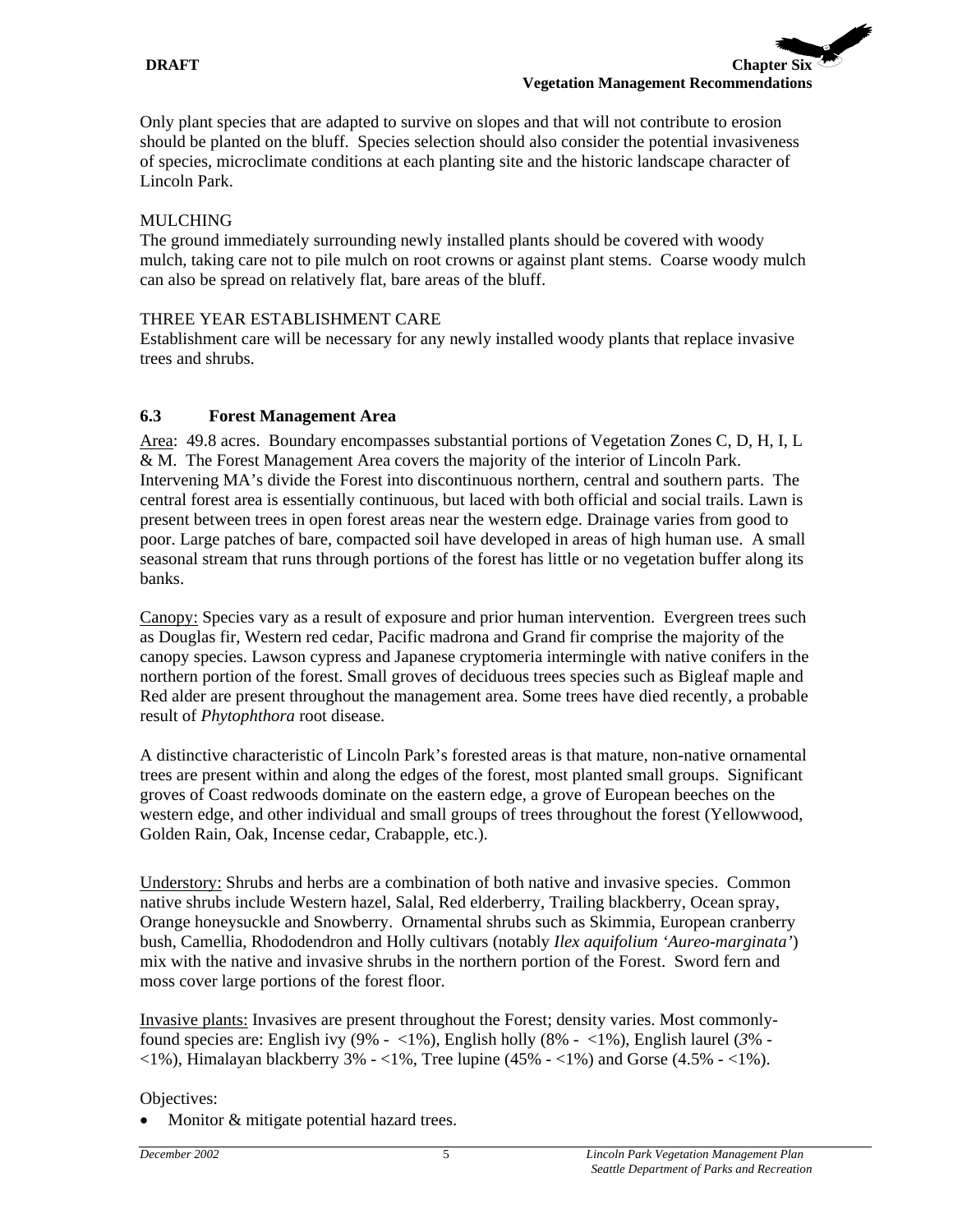**DRAFT** Chapter Six Chapter Six Chapter Six Chapter Six Chapter Six Chapter Six Chapter Six Chapter Six Chapter Six Chapter Six Chapter Six Chapter Six Chapter Six Chapter Six Chapter Six Chapter Six Chapter Six Chapter Si **Vegetation Management Recommendations**

- Eliminate or reduce presence of invasive plants.
- Reduce fragmentation by social trails.
- Mitigate compacted soils and eliminate further compaction.
- Maintain ornamental tree groves.
- Protect trees from damage.
- Enhance vegetation along seasonal watercourse.

#### **Management and Maintenance Annual Calendar Lincoln Park – Forest Management Area**

|                                                |   |                 |   |   |   | Month |   |  |  |  |                         |   |     |   |                                         |
|------------------------------------------------|---|-----------------|---|---|---|-------|---|--|--|--|-------------------------|---|-----|---|-----------------------------------------|
|                                                |   |                 | F | М | A |       | м |  |  |  | Α                       | S | ( ) | N | D                                       |
| Management and<br><b>Maintenance Practices</b> |   |                 |   |   |   |       |   |  |  |  |                         |   |     |   |                                         |
| Weeding and Invasive Control                   |   |                 |   |   |   |       |   |  |  |  |                         |   |     |   |                                         |
| <b>Trees</b>                                   |   |                 |   |   |   |       |   |  |  |  |                         |   |     |   |                                         |
| Shrubs                                         |   |                 |   |   |   |       |   |  |  |  |                         |   |     |   |                                         |
| Herbs                                          |   |                 |   |   |   |       |   |  |  |  |                         |   |     |   |                                         |
| Removing Plants                                | X | X X X           |   |   |   |       |   |  |  |  |                         |   |     |   | $X$ $X$ $X$ $X$ $X$ $X$ $X$ $X$ $X$ $X$ |
| Pruning                                        |   | $X$ $X$ $X$ $X$ |   |   |   |       |   |  |  |  |                         |   |     |   | $X$ $X$ $X$ $X$ $X$ $X$ $X$ $X$ $X$ $X$ |
| Planting                                       |   |                 |   |   |   |       |   |  |  |  |                         |   |     |   |                                         |
| <b>Trees</b>                                   |   |                 |   |   |   |       |   |  |  |  |                         |   |     |   |                                         |
| Shrubs                                         |   |                 |   |   |   |       |   |  |  |  |                         |   |     |   |                                         |
| Herbs                                          |   |                 |   |   |   |       |   |  |  |  |                         |   |     |   |                                         |
| 3 Yr. Establishment Care                       |   |                 |   |   |   |       |   |  |  |  | $X$ $X$ $X$ $X$ $X$ $X$ |   |     |   |                                         |
| Lawn Care                                      |   |                 |   |   |   |       |   |  |  |  |                         |   |     |   |                                         |

 $\Box$  Indicates range of time to perform action as needed

 **X** Indicates specific time to perform action

# WEEDING AND INVASIVE CONTROL

Invasive plant species should be removed to the largest extent possible. Weeding and removal of woody and herbaceous species should take place as needed during the growing season, but at least monthly for the first year in newly planted areas. Woody debris generated by invasive removal that is unlikely to sprout from cuttings may be left on site to improve wildlife habitat. Woody debris placed in brush piles, coarse woody debris, snags and stumps all provide significant wildlife habitat. English holly and English laurel should not be left as snags or stumps because of resprouting potential.

#### REMOVING PLANTS

Other than invasives, removals should be conducted only in the case of hazard trees or to improve growth environment for selected high-value trees like light-stressed historic groves of ornamental species. When possible removals should be done between August and March to avoid disruption of nests. If a failing tree does not pose a threat to human safety, girdling or trimming to provide snag habitat or felling and leaving as coarse woody debris is preferable to complete removal. Limbs from trees infected with saprophytic fungi such as *Phytopthora* should either be chipped or removed. Large woody debris should never be placed directly on the root crown of desirable plants.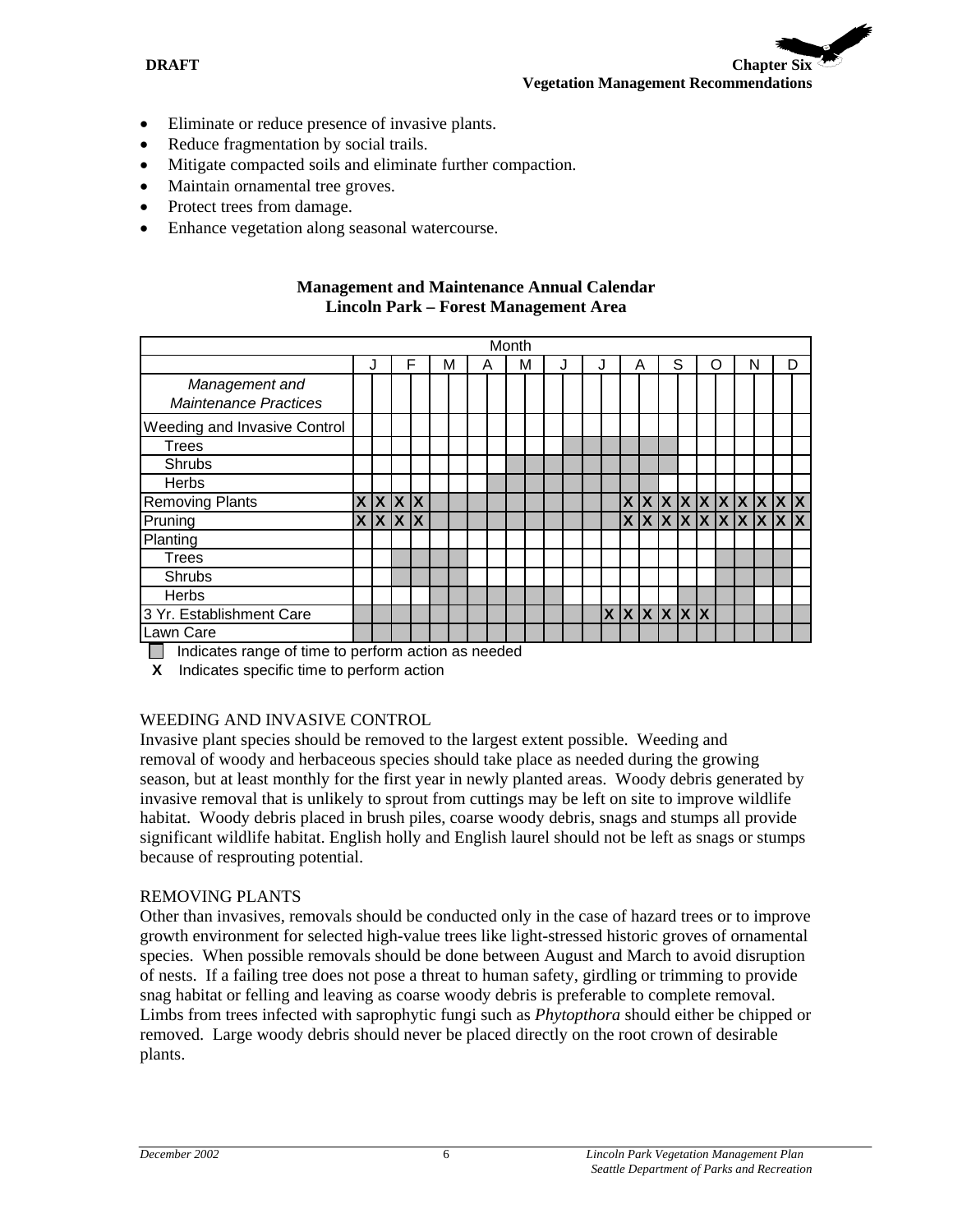

#### PRUNING

Tree pruning should be performed only by a certified arborist or plant health care professional. Pruning should be limited to removal of limbs that pose a hazard to human safety or infrastructure. Dead limbs should be allowed to fall to the forest floor as coarse woody debris. Best professional judgement should prevail when assessing limb or tree removals. Pruning decisions should reflect consideration of safety and habitat enhancement priorities. Where documented personal safety concerns exist, it may be desirable to undertake selective thinning of tall understory vegetation to improve sight lines. Such thinning should relate to major pedestrian routes, and be performed in consultation with law enforcement and Parks management acquainted with Lincoln Park. Overthinning will result in significant loss of habitat and species diversity.

# PLANTING

Planting should be undertaken only if at least three-year establishment care can be assured, and generally done in concert with restoration of target areas within the MA. Species selection should consider the potential invasiveness of species, microclimate conditions at each planting site, sustainability, habitat enhancement, and the historic landscape character of Lincoln Park. Native species should clearly dominate Forest plantings, except where helping perpetuate the tradition of interspersed non-native groves.

#### MULCHING

The ground immediately surrounding newly-installed plants should be covered with coarse woody mulch, taking care not to pile mulch on root crowns or against plant stems. Coarse woody mulch should be spread deeply on compacted areas and decommissioned social trails, to improve soil tilth and microfauna for restoration planting.

#### LAWN CARE

Lawn areas within the forest area should be managed at low intensity. Where increased shading makes grass unsuccessful, convert area to native groundcover or woodchip mulch.

# THREE YEAR ESTABLISHMENT CARE

Establishment care will be necessary for any newly-installed woody plants that replace invasive trees and shrubs, as well as trees replenishing the forest canopy.

# **6.4 Passive Use Greensward Management Area**

Area: 7.5 acres. Boundary encompasses Vegetation Zone K plus parts of Zones F, I & J. Two passive use greenswards are located in the north central interior of Lincoln Park and one (the "Wedding Grove") within the southern interior forest. Each greensward is bordered by forest on the north and south. The northern greensward is also bordered by the bluff trail on the west and a ballfield on the east. Both areas provide park visitors with the unique experience of walking freely beneath a mixed tree canopy. Individual trees and small mixed groups of trees and shrubs grow amid open lawn in the northern greensward. The southern greensward is mostly lawn with few trees and some invasive species. Both lawn areas are poorly drained.

Canopy: The majority of the tree canopy is composed of Douglas fir and Lawson cypress. Other non-native tree specimens are present throughout.

Invasive plants: Invasives are limited to those growing near trees and tree/shrub islands. Most do not have a significant presence in this area. English ivy is present and climbing up trunks of some specimen trees.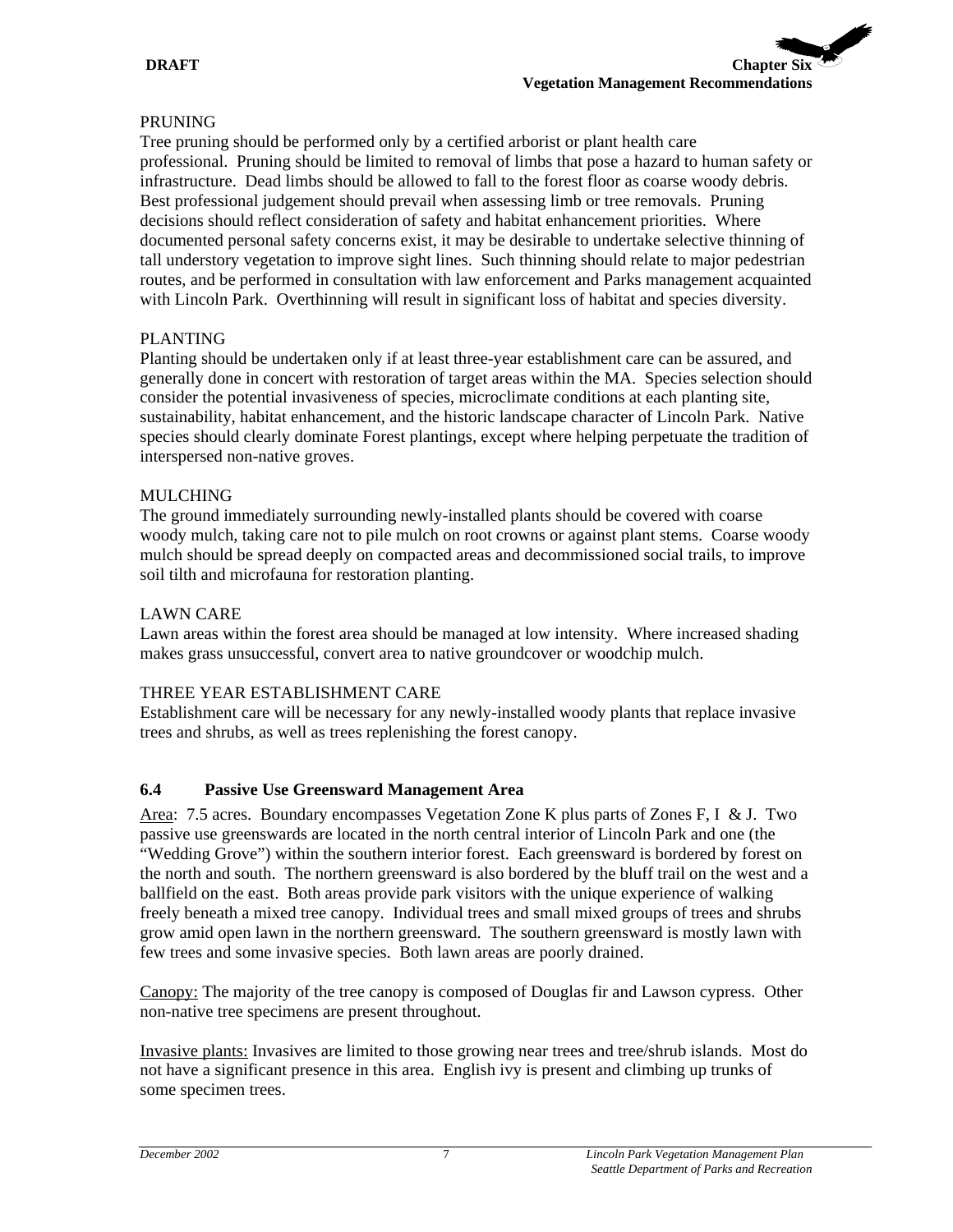**DRAFT** Chapter Six Chapter Six Chapter Six Chapter Six Chapter Six Chapter Six Chapter Six Chapter Six Chapter Six Chapter Six Chapter Six Chapter Six Chapter Six Chapter Six Chapter Six Chapter Six Chapter Six Chapter Si **Vegetation Management Recommendations**

Objectives:

- Monitor and mitigate potential hazard trees.
- Maintain unique vegetative character of greensward.
- Improve soil drainage.
- Protect trees from damage.
- Prevent spread of invasive plant species.

#### **Management and Maintenance Annual Calendar Lincoln Park – Passive Use Greensward Management Area**

|                                                |   |       |   |   |   | Month |   |  |  |                     |   |   |                                     |   |                                         |                         |
|------------------------------------------------|---|-------|---|---|---|-------|---|--|--|---------------------|---|---|-------------------------------------|---|-----------------------------------------|-------------------------|
|                                                |   |       | F | м | Α |       | м |  |  | Α                   | S | Ω |                                     | N |                                         | D                       |
| Management and<br><b>Maintenance Practices</b> |   |       |   |   |   |       |   |  |  |                     |   |   |                                     |   |                                         |                         |
| Weeding and Invasive Control                   |   |       |   |   |   |       |   |  |  |                     |   |   |                                     |   |                                         |                         |
| <b>Trees</b>                                   |   |       |   |   |   |       |   |  |  |                     |   |   |                                     |   |                                         |                         |
| Shrubs                                         |   |       |   |   |   |       |   |  |  |                     |   |   |                                     |   |                                         |                         |
| Herbs                                          |   |       |   |   |   |       |   |  |  |                     |   |   |                                     |   |                                         |                         |
| Removing Plants                                | X | X X X |   |   |   |       |   |  |  |                     |   |   |                                     |   | $X$ $X$ $X$ $X$ $X$ $X$ $X$ $X$ $X$ $X$ |                         |
| Pruning                                        | X | X X   |   |   |   |       |   |  |  |                     |   |   | $X$ $X$ $X$ $X$ $X$ $X$ $X$ $X$ $X$ |   |                                         | $\overline{\mathsf{X}}$ |
| Planting                                       |   |       |   |   |   |       |   |  |  |                     |   |   |                                     |   |                                         |                         |
| <b>Trees</b>                                   |   |       |   |   |   |       |   |  |  |                     |   |   |                                     |   |                                         |                         |
| Shrubs                                         |   |       |   |   |   |       |   |  |  |                     |   |   |                                     |   |                                         |                         |
| Herbs                                          |   |       |   |   |   |       |   |  |  |                     |   |   |                                     |   |                                         |                         |
| 3 Yr. Establishment Care                       |   |       |   |   |   |       |   |  |  | $X$ $X$ $X$ $X$ $X$ |   |   |                                     |   |                                         |                         |
| Lawn Care<br>— —                               |   |       |   |   |   |       |   |  |  |                     |   |   |                                     |   |                                         |                         |

 $\Box$  Indicates range of time to perform action as needed

 **X** Indicates specific time to perform action

# WEEDING AND INVASIVE CONTROL

Invasive plant species should be eliminated within the Greensward, a relatively easy task since lawn mowing effectively prevents vegetative spread from area to area. However, seed is constantly distributed by wildlife and human foot traffic, and provide ongoing modes for reinfestation. Frequent monitoring and early control are key. Weeding and removal of woody and herbaceous species should take place as needed during the growing season, but at least monthly for the first year around newly installed plants. Woody debris should not be left on open lawn areas.

# REMOVING PLANTS

Other than invasives, removals should only be conducted in the case of hazard trees. When possible removals should be done between August and March to avoid disruption of nests. If a failing tree does not pose a threat to human safety, girdling or trimming to provide snag habitat is preferable to complete removal. Felling limbs and leaving on the boarder of tree/shrub clumps and lawn can be used to protect root zones. Limbs from trees infected with saprophytic fungi such as *Phytopthora* should either be chipped or removed. Large limbs should never be placed directly on tree root crowns.

#### PRUNING

Tree pruning is particularly important for the Greensward, because it contains many high-quality specimens and because area trees are fully accessible to Park users. Hazard abatement pruning should be performed as needed, in conjunction with a regular monitoring program. Structural,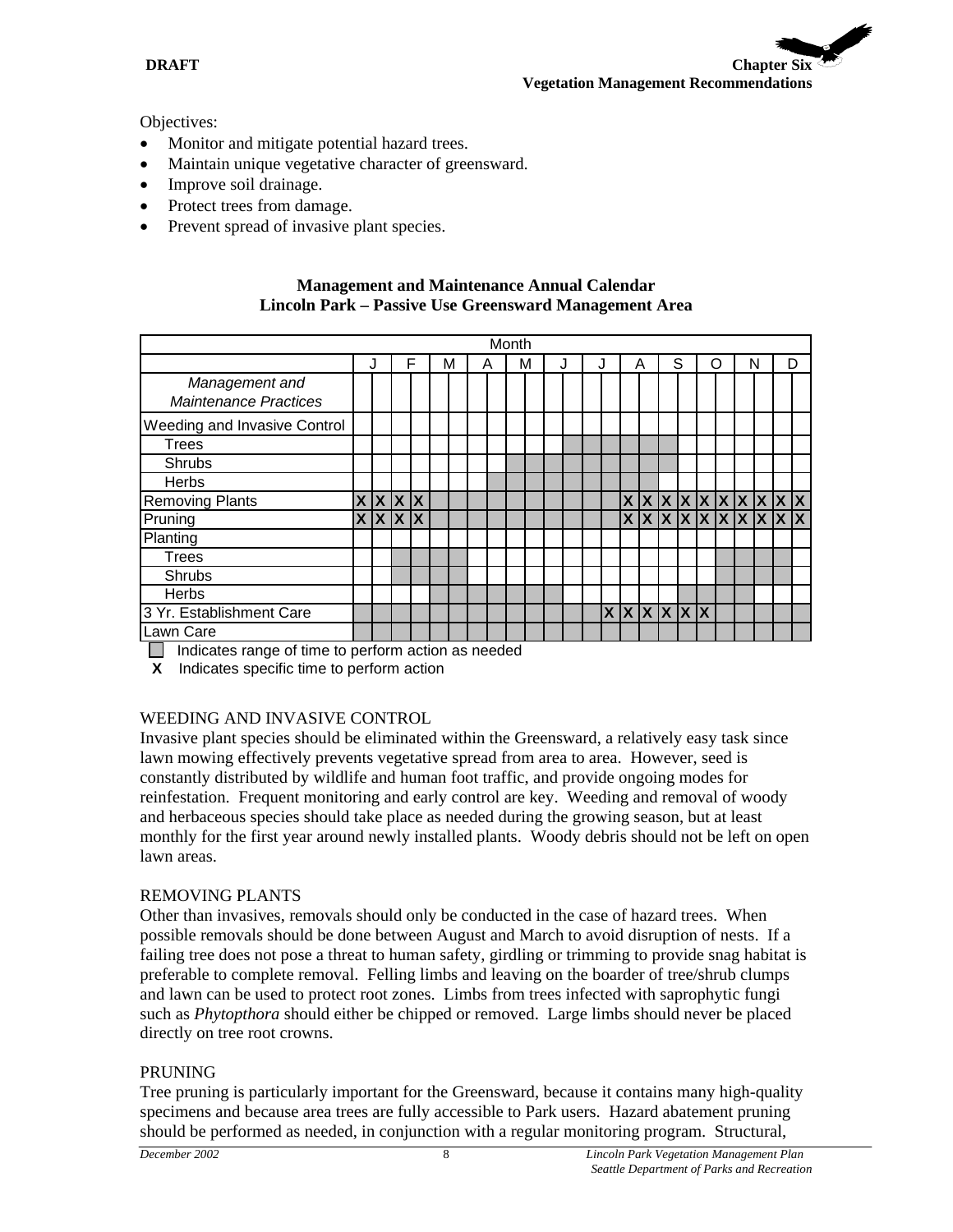disease control and deadwood pruning should occur based on best professional evaluation, with the goal to maintain tree quality and longevity. All pruning should be performed by a certified arborist or qualified plant health care professional. Because the Greensward is a semi-developed landscape, habitat enhancement is secondary to aesthetic and human safety considerations. For the most part, woody debris should be chipped or removed from pruning sites in this MA.

# PLANTING

Planting should be done only if at least three-year establishment care can be assured. Species selection should address the potential invasiveness of species, individual site microclimate, and historic landscape character of the Greensward. Non-native and native trees are part of the Greensward's historic character and this diversity should be perpetuated. When existing tree decline becomes evident, replacement specimens and groups should be planted. The overall proportion of canopy to open area should be maintained, but patterns will be expected to shift through time. New trees need not - generally cannot - be placed in the exact positions where trees are currently growing. Replacements should be established in anticipation of losses, not simply in reaction.

#### MULCHING

The ground immediately surrounding newly installed plants should be covered with coarse woody mulch, taking care not to pile mulch on root crowns or against plant stems. Coarse woody mulch also should be spread in the root zones of existing trees, and replenished regularly. Any existing grass should be killed or sheet mulched prior to mulch application. Groups of trees should be mulched as a grove, not individual tree circles.

#### THREE YEAR ESTABLISHMENT CARE

Establishment care will be necessary for any newly installed woody plants. Early training pruning is a particularly important element of establishment care for new Greensward trees.

#### LAWN CARE

Best management practices should be used to improve drainage of lawn areas throughout the Greensward. Lawns should never be cut to below a minimum height of three inches. Beyond improving drainage, lawn areas should be managed at low intensity, except where high foot traffic is evident. Lawn maintenance should be conducted in a manner that minimizes tree root zone soil compaction and keeps equipment well clear of tree trunks and root crown, to minimize any inadvertent damage.

# **6.5 Lawn / Ballfields Management Area**

Area: 6.8 acres. Boundary corresponds to Vegetation Zone E. Lincoln Park contains two separate ballfields, both surrounded by lawn. The larger of these areas is found in the north central portion of the Park, the smaller one in the southeast. These fields are designed for baseball and scheduled for team play, also occasionally used for other sports. Bleachers and other structures surround portions of the ballfields.

A mixture of native and ornamental vegetation borders the ballfields and lawn on all sides. Many mature trees lie within this vegetative border, presenting potential hazards if structurally compromised. While active recreation use impedes several vegetation management goals for Lincoln Park, their historic presence and use by the community dictate that the ballfields be retained.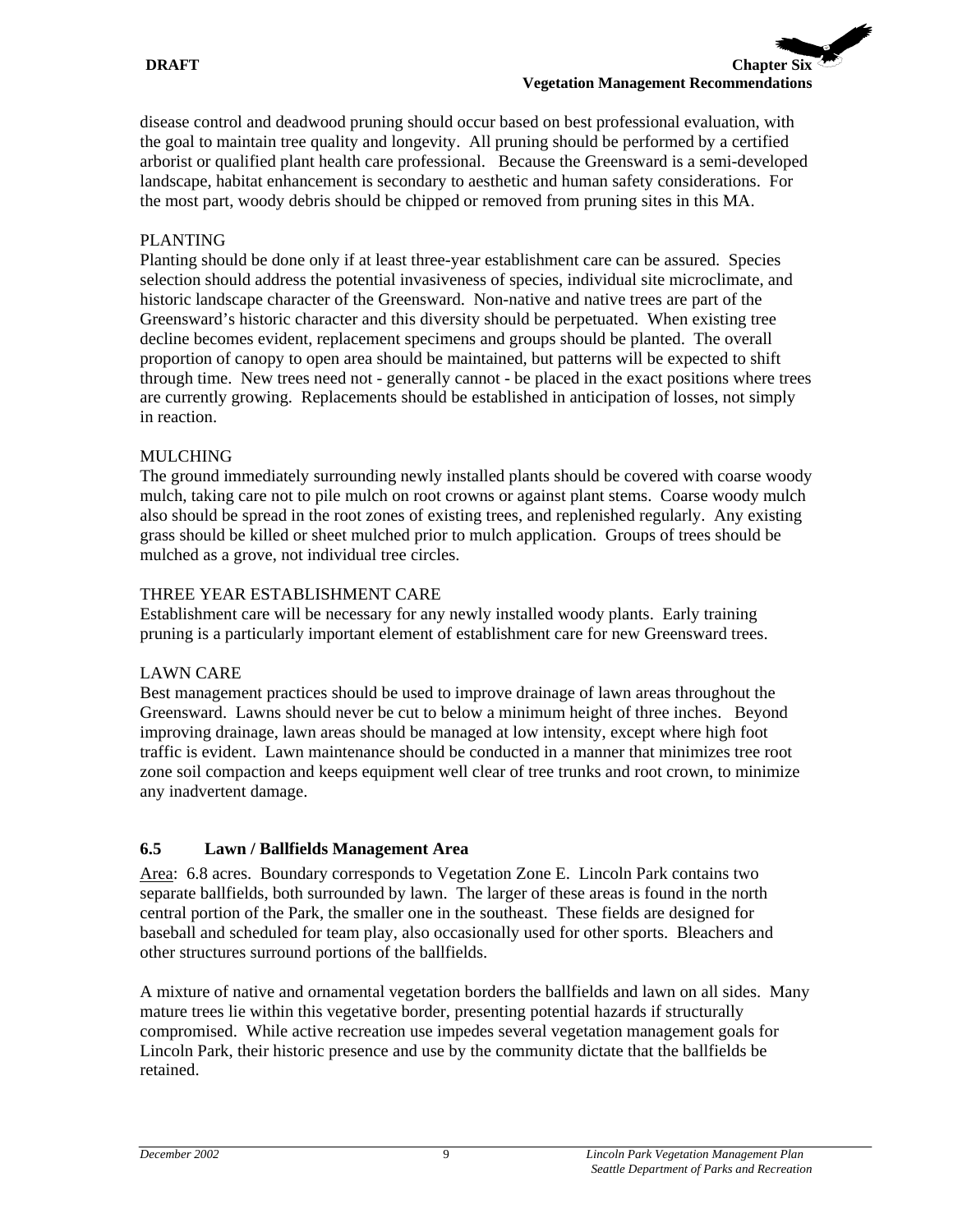

Objectives:

- Monitor potential hazard trees and mitigate as needed.
- Maintain athletic turf appropriately for active use.
- Mitigate compacted soils around tree root zones.
- Minimize disruption to surrounding wildlife habitat.

#### **Management and Maintenance Annual Calendar Lincoln Park – Lawn / Ballfields Management Area**

|                                                |   |              |              |   |   |   | Month |   |  |  |   |              |   |                 |   |   |                                     |   |
|------------------------------------------------|---|--------------|--------------|---|---|---|-------|---|--|--|---|--------------|---|-----------------|---|---|-------------------------------------|---|
|                                                |   | J            |              | F | м | Α |       | М |  |  |   |              | А | S               | Ω | N |                                     | D |
| Management and<br><b>Maintenance Practices</b> |   |              |              |   |   |   |       |   |  |  |   |              |   |                 |   |   |                                     |   |
| <b>Removing Plants</b>                         | X | $\mathbf{x}$ | X            | X |   |   |       |   |  |  |   | X            |   |                 |   |   |                                     |   |
| Pruning                                        |   | X            | $\mathsf{X}$ | X |   |   |       |   |  |  |   | $\mathsf{X}$ |   |                 |   |   | $X$ $X$ $X$ $X$ $X$ $X$ $X$ $X$ $X$ |   |
| Planting                                       |   |              |              |   |   |   |       |   |  |  |   |              |   |                 |   |   |                                     |   |
| Trees                                          |   |              |              |   |   |   |       |   |  |  |   |              |   |                 |   |   |                                     |   |
| <b>Shrubs</b>                                  |   |              |              |   |   |   |       |   |  |  |   |              |   |                 |   |   |                                     |   |
| Herbs                                          |   |              |              |   |   |   |       |   |  |  |   |              |   |                 |   |   |                                     |   |
| 3 Yr. Establishment Care                       |   |              |              |   |   |   |       |   |  |  | X |              |   | $X$ $X$ $X$ $X$ |   |   |                                     |   |
| Lawn Care                                      |   |              |              |   |   |   |       |   |  |  |   |              |   |                 |   |   |                                     |   |

 $\Box$  Indicates range of time to perform action as needed

 **X** Indicates specific time to perform action

#### REMOVING PLANTS

Other than invasives, removals should be conducted only in the case of hazard trees. Whenever possible, removals should be done between August and March to avoid disruption of nests, but greatest consideration should be placed on safety. Only trees that pose a direct threat to users or structures should be removed.

# PRUNING

Tree pruning should be performed only by a certified arborist or plant health care professional, and should be limited to removal of limbs that pose a hazard to human safety or infrastructure. Limbs from trees infected with decay fungi should either be chipped or removed. Pruning decisions should reflect best professional judgement balancing safety, tree protection and habitat enhancement priorities.

# PLANTING

Planting should be done only if at least three-year establishment care can be assured. Species selection should address the potential invasiveness of species, microclimate conditions at each planting site, and historic landscape character. Every tree removal should be accompanied by new tree and/or large shrub planting, to maintain a buffer between ballfields and surrounding forest and greensward areas. Easily-damaged taxa should be avoided, due to the likelihood that errant balls and players will occasionally enter plant buffers.

# MULCHING

The root zones of surrounding trees should be covered with coarse woody mulch, when mulching will not interfere with maintenance of actively-used, vigorous lawn. The ground immediately surrounding newly installed plants should be covered with woody mulch, taking care not to pile mulch on root crowns or against plant stems.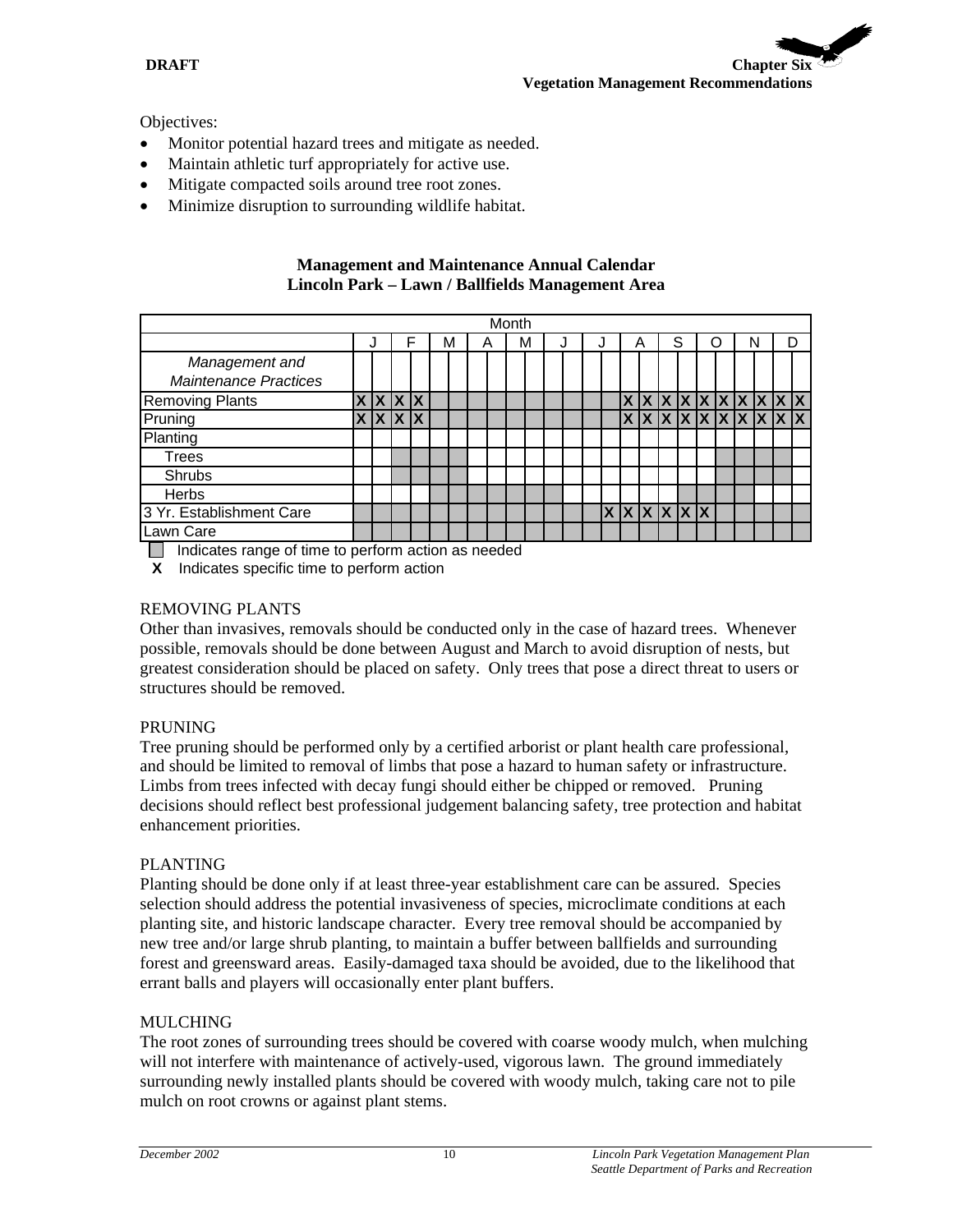#### THREE YEAR ESTABLISHMENT CARE

Establishment care will be required for any newly-installed woody plants that replace either invasive shrubs or hazard trees.

#### LAWN CARE

Best management practices should be followed for care of athletic turf. Lawns surrounding ballfields should be managed for moderate to high use, and never be cut to below three inches height. Turf maintenance should be conducted in a manner that minimizes compaction of tree root zone soil and prevents equipment-related damage to tree trunks and surface roots.

#### **6.6 Active Use Greensward Management Area**

Area: 6.6 acres. Boundary encompasses much of Vegetation Zones F & M plus a small part of Zone H. The Active Use Greensward consists of two similar but discontinuous areas in the northern and southern portions of the park. Forest surrounds the greenswards, and a parking lot borders the southeastern edge of the larger, southern area. The south greensward is a combination of playground and picnic area. The north greensward is a picnic and recreational area with several related structures present (shelters, wading pool, etc.). The vegetation in both areas is primarily lawn with widely-spaced plant islands throughout. These islands are composed of mature native and non-native trees and shrubs.

Many of the Greensward trees have limbs overhanging the playground, picnic tables and grills. Generally, lawn grows immediately adjacent to tree trunks, without mulch or understory vegetative buffer. Few invasive species are present in the area except sparse infestations within the tree/shrub clumps. Lawns in both areas are poorly drained and predictably, compacted due to heavy use.

Objectives:

- Monitor potential hazard trees and mitigate as needed.
- Improve soil drainage.
- Protect trees from damage.
- Prevent spread of invasive plant species.
- Enhance vegetation along intermittent stream.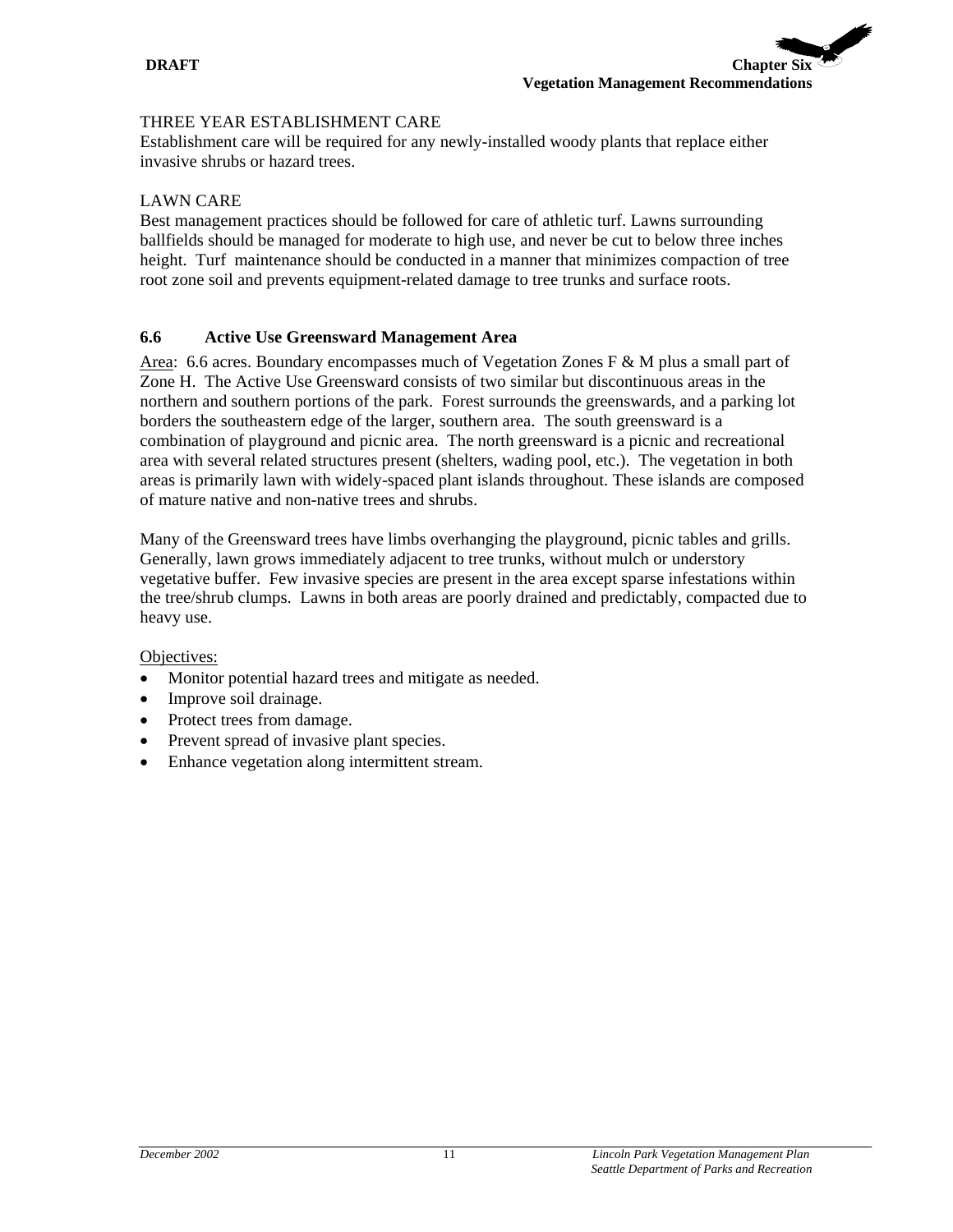|                                                |   |   |              |   |   |   | Month |   |  |   |                     |   |   |   |                                         |  |
|------------------------------------------------|---|---|--------------|---|---|---|-------|---|--|---|---------------------|---|---|---|-----------------------------------------|--|
|                                                |   |   |              | F | м | A |       | М |  |   | Α                   | S | O | N | D                                       |  |
| Management and<br><b>Maintenance Practices</b> |   |   |              |   |   |   |       |   |  |   |                     |   |   |   |                                         |  |
| Weeding and Invasive Control                   |   |   |              |   |   |   |       |   |  |   |                     |   |   |   |                                         |  |
| <b>Trees</b>                                   |   |   |              |   |   |   |       |   |  |   |                     |   |   |   |                                         |  |
| Shrubs                                         |   |   |              |   |   |   |       |   |  |   |                     |   |   |   |                                         |  |
| Herbs                                          |   |   |              |   |   |   |       |   |  |   |                     |   |   |   |                                         |  |
| <b>Removing Plants</b>                         | X | X | $\mathsf{X}$ | X |   |   |       |   |  |   |                     |   |   |   | $X$ $X$ $X$ $X$ $X$ $X$ $X$ $X$ $X$ $X$ |  |
| Pruning                                        |   |   | x x x        |   |   |   |       |   |  |   |                     |   |   |   |                                         |  |
| Planting                                       |   |   |              |   |   |   |       |   |  |   |                     |   |   |   |                                         |  |
| <b>Trees</b>                                   |   |   |              |   |   |   |       |   |  |   |                     |   |   |   |                                         |  |
| Shrubs                                         |   |   |              |   |   |   |       |   |  |   |                     |   |   |   |                                         |  |
| Herbs                                          |   |   |              |   |   |   |       |   |  |   |                     |   |   |   |                                         |  |
| 3 Yr. Establishment Care                       |   |   |              |   |   |   |       |   |  | X | $X$ $X$ $X$ $X$ $X$ |   |   |   |                                         |  |
| Lawn Care                                      |   |   |              |   |   |   |       |   |  |   |                     |   |   |   |                                         |  |

#### **Management and Maintenance Annual Calendar Lincoln Park- Active Use Greensward Management Area**

Indicates range of time to perform action as needed

 **X** Indicates specific time to perform action

# WEEDING AND INVASIVE CONTROL

Invasive plant species should be removed to the largest extent possible. Control may take place as needed during the growing season, but at least monthly for the first year surrounding newlyinstalled plants. Large woody debris generated by invasive removal that is unlikely to sprout from cuttings may be left on site as a border around tree/shrub clumps. Large woody debris should never be placed directly on the root crown of plants, nor left in open lawn areas.

# REMOVING PLANTS

Other than invasives, removals should be conducted only in the case of hazard trees. When possible removals should be done between August and March to avoid disruption of nests. If a failing tree does not present a hazard to park users or facilities, snag creation is preferable to complete removal; such opportunities within this active use area will be limited. Trees that overhang the playground or other high use areas should not be left as snags. Felled limbs can be placed in such a manner as to create informal protective borders at tree/shrub islands. Limbs from trees infected with decay fungi should either be chipped or removed. Large downed woody debris should never be placed directly on tree root crowns or left in open lawn.

# PRUNING

Pruning decisions should balance consideration of user safety, tree protection and habitat enhancement priorities. Tree pruning should be performed by a certified arborist or qualified plant care professional. Pruning should be limited to removal of limbs that pose a hazard to human safety or infrastructure. Dead limbs can be left as an informal, protective border between tree/shrub clumps and lawns. Never place large limbs directly on tree root crowns or lawn.

# PLANTING

Planting should be done only if at least three-year establishment care can be assured. Species selection should consider structural stability and safety, the potential invasiveness of species, microclimate conditions at each planting site and the historic landscape character of the Park. Non-native and native trees are both part of the historic character of the picnic and playground areas; this diversity should be maintained when adding to or replacing existing plants.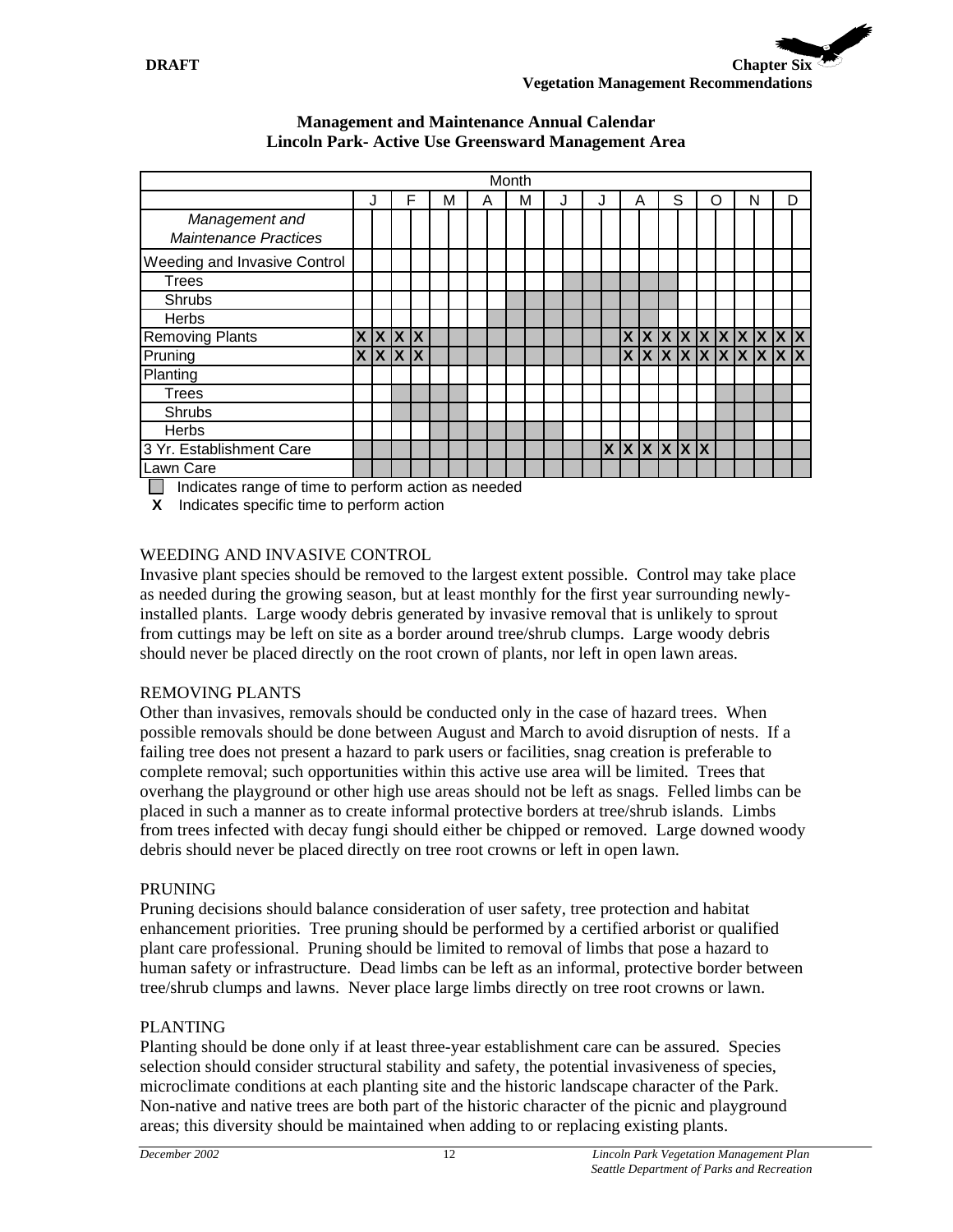Understory planting is strongly recommended, in turfed grove areas and to expand or replenish existing vegetation "islands. This strategy aims primarily to reduce soil compaction and resulting tree root zone damage and hazard creation, with ancillary aesthetic and habitat benefits. Target areas should be identified with best opportunity for success and greatest need in mind, as well as to respect this MA's essentially open understory character. To insure success, such plantings will require extensive, careful soil preparation (loosening, organic amendment), species selection to include resilient, tough, low-to-mid height native taxa, and excellent establishment care and protection. Permanent rustic fencing may be required to prevent destructive trampling.

### MULCHING

The ground immediately surrounding newly installed plants should be covered with coarse woody mulch, taking care not to pile mulch on root crowns or against plant stems. Coarse woody mulch should be spread on the root zones of existing trees, being careful not to pile mulch against stems. Root crowns should be mulched within all tree root zones; any existing turf growing near stem should be removed or killed before placing wood chip mulch.

### THREE YEAR ESTABLISHMENT CARE

Establishment care will be necessary for any newly installed woody plants that replace invasive or hazardous trees and shrubs. Early structural pruning for trees is especially important to insure that a strong and stable framework develops through time, reducing longterm hazard potential. Likewise, maintaining coarse woody mulch to minimize root zone compaction is crucial for Active Use Greensward trees.

### LAWN CARE

Best management practices should be used to improve drainage of lawn areas throughout the picnic and playground areas. Lawns should never be cut to below a minimum height of three inches. Beyond improving drainage, lawn areas should be managed at moderate intensity reflecting the demands of concentrated use; at peripheral areas where foot traffic is dispersed, less intensive maintenance is needed. Lawn care activities should be conducted in a manner that minimizes compaction of tree root zone soil, and averts root scalping and trunk damage.

# **6.7 Native/Ornamental Landscape Management Area**

Area: 8.9 acres. Boundary incorporates major portions of Vegetation Zones C, D & L. Native/Ornamental Landscape areas encompass the entire eastern edge of Lincoln Park. Fauntleroy Way SW forms the eastern border, and several other Management Areas border it to the west. A large Parks crew headquarters building and parking lot lies within the northern portion of this MA. A service road runs through this northern portion.

Tree canopy is intermittant, and is composed of mixed native and non-native species. Understory vegetation is a combination of native, non-native and invasive shrubs and herbs. Most of the length of this area is comprised of a wide vegetation swath dominated by English ivy with some interspersed salal. Species of holly, viburnum and shrub cotoneaster line the MA's western edge; their spread by seed to forested areas of the park is evident. These inadvertently-invasive ornamentals, planted historically in this area, constiture a significant seed source which birds can distribute to other parts of the Park. The northern portion has some ornamental beds containing species of herbaceous perennials.

#### Objectives:

- Monitor potential hazard trees and mitigate as required.
- Prevent spread of invasive species to other Park areas.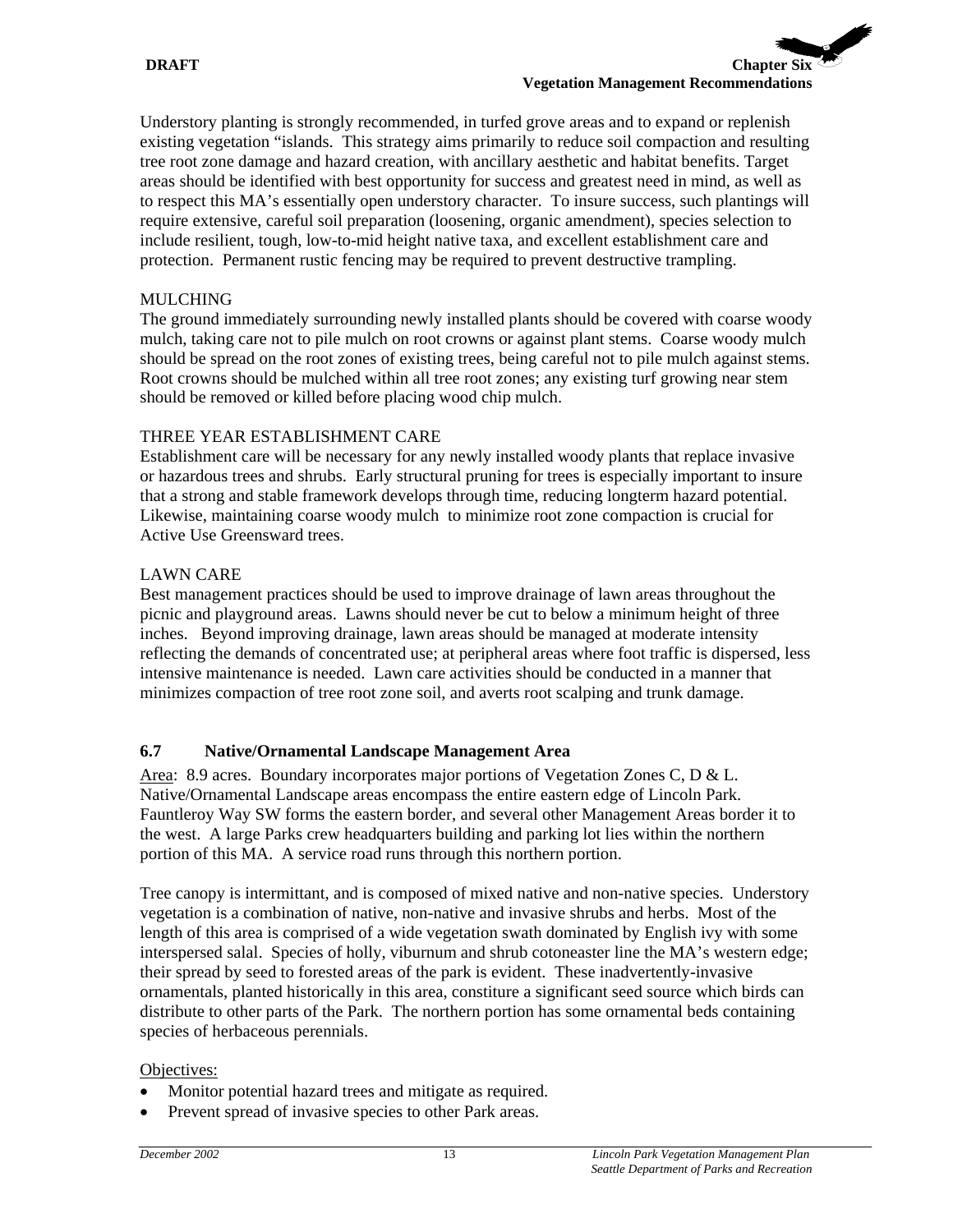**DRAFT** Chapter Six Chapter Six Chapter Six Chapter Six Chapter Six Chapter Six Chapter Six Chapter Six Chapter Six Chapter Six Chapter Six Chapter Six Chapter Six Chapter Six Chapter Six Chapter Six Chapter Six Chapter Si **Vegetation Management Recommendations**

- Eliminate over time the presence of invasive ornamentals.
- Enhance and sustain mixed native-ornamental character.
- Mitigate compacted soils and eliminate further soil compaction.
- Protect trees from user-related damage.

#### **Management and Maintenance Annual Calendar Lincoln Park – Native/Ornamental Landscape Management Area**

|                                                |         |   |   |   | Month |   |  |  |                         |   |   |   |                                         |   |
|------------------------------------------------|---------|---|---|---|-------|---|--|--|-------------------------|---|---|---|-----------------------------------------|---|
|                                                |         | F | М | Α |       | м |  |  | A                       | S | Ω | N |                                         | D |
| Management and<br><b>Maintenance Practices</b> |         |   |   |   |       |   |  |  |                         |   |   |   |                                         |   |
| Weeding and Invasive Control                   |         |   |   |   |       |   |  |  |                         |   |   |   |                                         |   |
| <b>Trees</b>                                   |         |   |   |   |       |   |  |  |                         |   |   |   |                                         |   |
| Shrubs                                         |         |   |   |   |       |   |  |  |                         |   |   |   |                                         |   |
| Herbs                                          |         |   |   |   |       |   |  |  |                         |   |   |   |                                         |   |
| Removing Plants                                | x x x x |   |   |   |       |   |  |  |                         |   |   |   | x x x x x x x x x                       |   |
| Pruning                                        | x x x   | X |   |   |       |   |  |  |                         |   |   |   | $X$ $X$ $X$ $X$ $X$ $X$ $X$ $X$ $X$ $X$ |   |
| Planting                                       |         |   |   |   |       |   |  |  |                         |   |   |   |                                         |   |
| <b>Trees</b>                                   |         |   |   |   |       |   |  |  |                         |   |   |   |                                         |   |
| Shrubs                                         |         |   |   |   |       |   |  |  |                         |   |   |   |                                         |   |
| Herbs                                          |         |   |   |   |       |   |  |  |                         |   |   |   |                                         |   |
| 3 Yr. Establishment Care                       |         |   |   |   |       |   |  |  | $X$ $X$ $X$ $X$ $X$ $X$ |   |   |   |                                         |   |
| Lawn Care                                      |         |   |   |   |       |   |  |  |                         |   |   |   |                                         |   |

 $\Box$  Indicates range of time to perform action as needed

 **X** Indicates specific time to perform action

# WEEDING AND INVASIVE CONTROL

Invasive plant species should be removed to the largest extent possible, with the longterm goal of replacing all invasive ornamental plants with substantially-similar but noninvasive taxa (example: substitute Holly-leaf Osmanthus cultivars for invasive English holly). Areas most proximate to intact native forest should receive first attention. Weeding and removal of woody and herbaceous species should take place as needed during the growing season, but at least monthly for the first year surrounding newly-installed plants. Large woody debris generated by invasives removal of species unlikely to sprout from cuttings may be left on site in wilder portions of this MA, but not in developed ornamental beds. English holly and English laurel should not be left as snags or stumps. Large woody debris should never be placed directly on the root crown of plants, nor left on open lawn.

# REMOVING PLANTS

Plant removals should serve one of the following purposes: to control invasives, to alleviate plant overcrowding, to eliminate hazard trees. When possible, removals should be done between August and March to avoid disruption of nests. If a failing tree does not pose a threat to property or human safety, girdling or trimming to provide snag habitat is preferable to complete removal. Limbs from trees infected with decay fungi should either be chipped or removed.

#### PRUNING

Tree pruning should be performed only by a certified arborist or qualified plant health care professional. Pruning should address at least one of the following purposes: removal of limbs that pose a hazard to human safety or infrastructure, breakage, disease or deadwood cleaning, thinning and structural pruning to improve plant health, beauty, and structural integrity. Pruning decisions should reflect consideration of ornamental value, safety, tree protection and habitat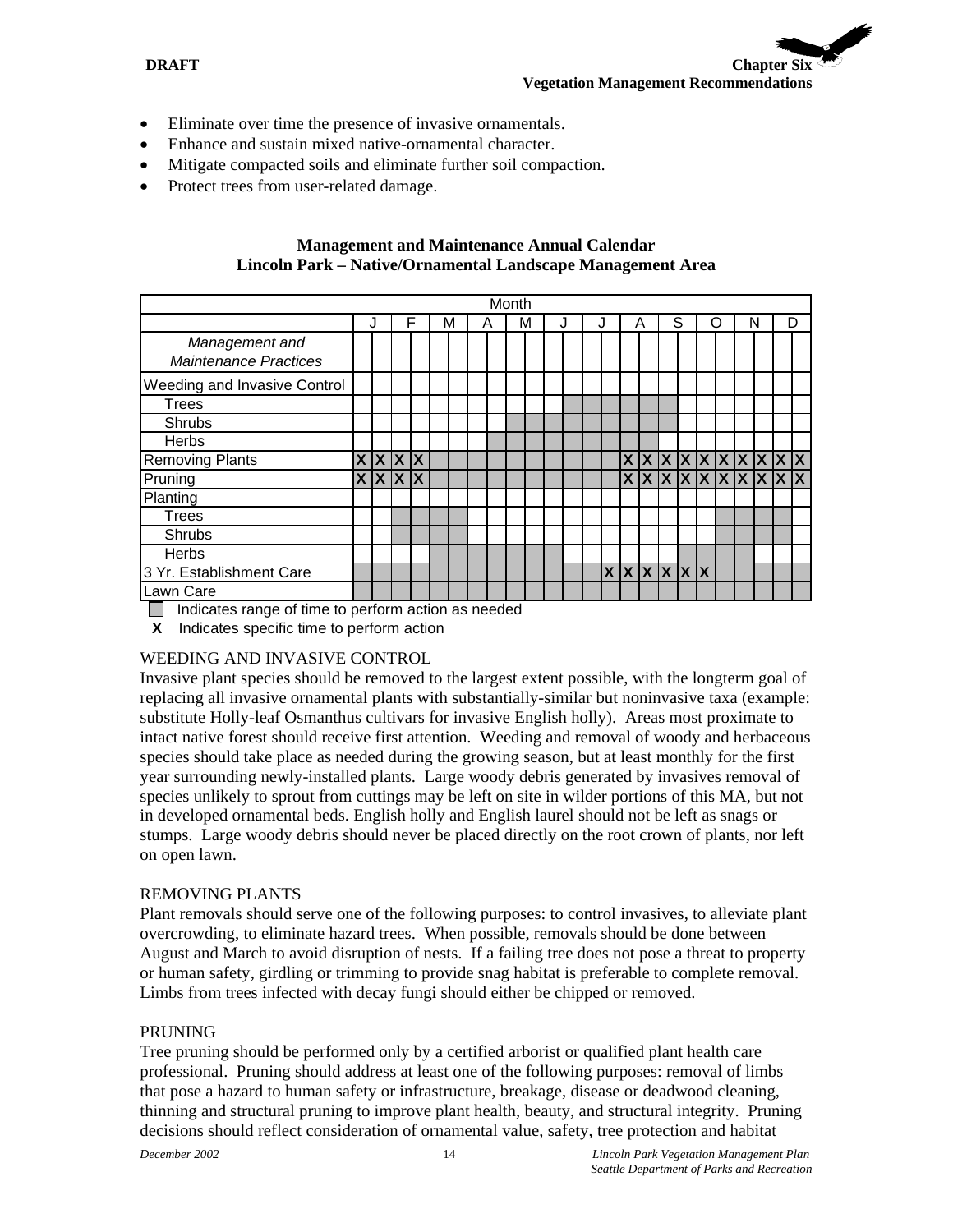enhancement. While largely informal, the native/ornamental landscape should be maintained with a less wild character in mind than most Park areas.

### PLANTING

Planting should be done only if at least three-year establishment care can be assured. Species selection should consider structural stability and safety, the potential invasiveness of species, microclimate conditions at each planting site and the historic landscape character of the Park. Mixed exotic and native species are part of the historic character of the native/ornamental landscape area, and this diversity should be maintained. Careful assessment of alternate taxa to replace invasive ornamentals will be required, to insure maximum fidelity to plants originally selected for this landscape.

### MULCHING

A minimum of six inches of coarse woody mulch should be spread on areas where vehicles are likely to pull off the service road. The ground immediately surrounding newly installed plants should be covered with coarse woody mulch, taking care not to pile mulch on root crowns or against plant stems. Coarse woody mulch should be spread on the root zones of existing trees, being careful not to pile mulch against stems. Root crowns should be mulched only after killing or removing any existing lawn within a tree's root zone.

#### THREE YEAR ESTABLISHMENT CARE

Establishment care will be necessary for any newly installed woody plants that replace invasive or declining trees and shrubs. Pruning to establish tree structure or stimulate vigor may be required, based on periodic evaluation by horticultural professionals.

### LAWN CARE

Lawns should never be cut to below a minimum height of three inches in these areas. Lawn should be managed at moderate intensity. Lawn care should be conducted in a manner that minimizes compaction of tree root zone soil and avoids damage to trunk and root crown.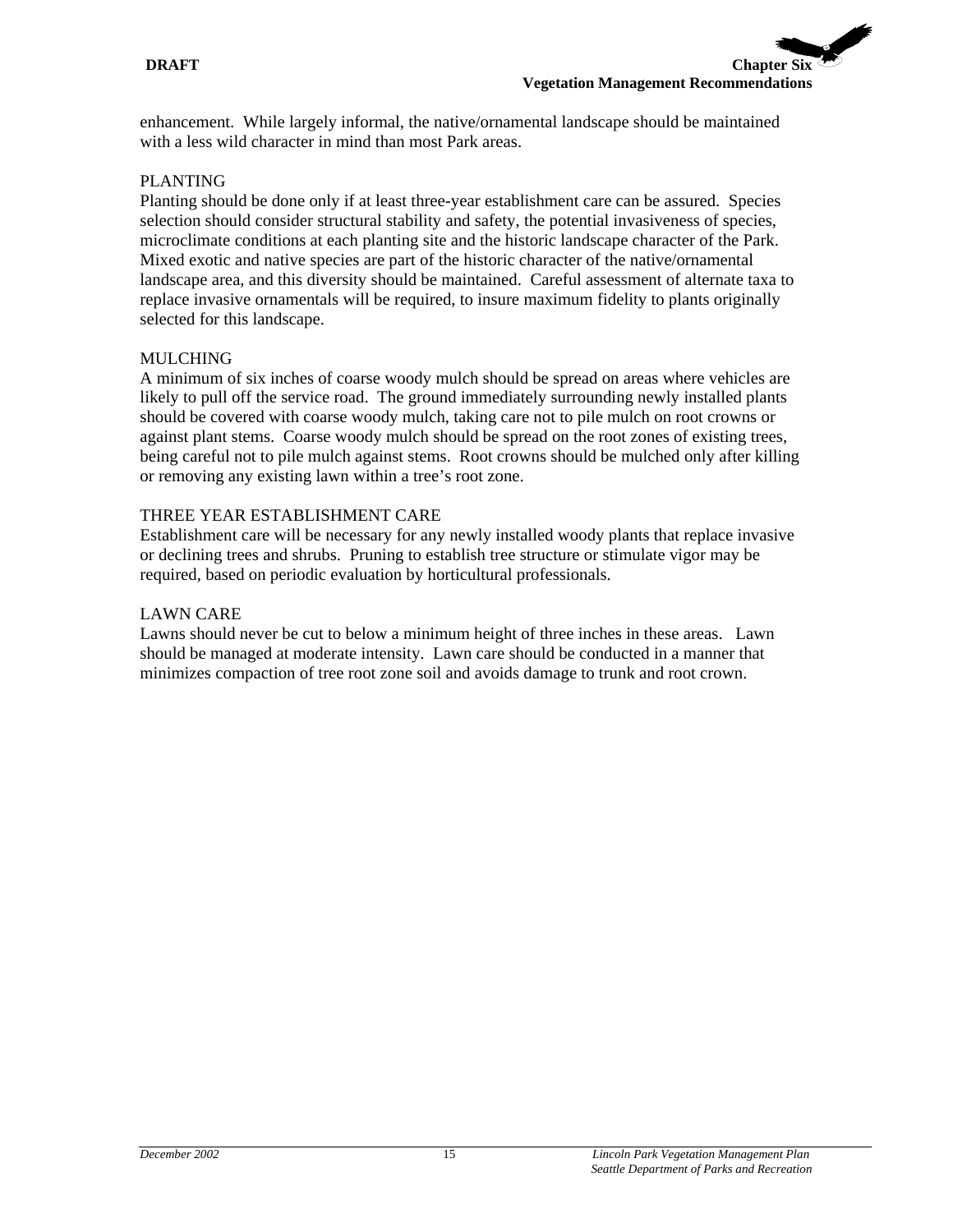

### **Chapter Seven MANAGEMENT AND MAINTENANCE PRACTICES**

The practices described below are meant to provide the greater level of detail needed to carry out maintenance and project-specific work outlined in this VMP. Chapter 6 and 7 are meant to be used together to describe **what** is to be done, **when**, and **where** (Chapter 6) and specifically **how** to do it (Chapter 7). The following practices for maintaining, restoring, establishing or removing vegetation have been developed with adaptation in some portions from Seattle DPR Landscape, Horticulture and Urban Forestry Best Management Practices Manual (BMPs) (1999) and 'City Among the Trees' (1998). These practices have been crafted to address conditions present at Lincoln Park. Specific emphasis has been provided for control of non-native invasive species, and how to care for, establish, and maintain native vegetation in natural area restoration and enhancement projects at the Park.

# **7.1 Mulching**

[Adapted from DPR Landscape, Horticulture and Urban Forestry BMPs (1999) & 'City Among the Trees' (1998).]

Mulching is one of the easiest and most important maintenance practices for protecting and nurturing all vegetation types. Mulching is an essential component of any natural area planting project for suppressing weeds/ invasives and thereby reducing root competition, to conserve soil moisture and keep soil cool, and to add organics to the nutrient-deficient soils. In developed landscape areas it also serves these functions, as well as adding a cared-for appearance. Mulching material in developed landscape areas may include bark products, wood chips, compost, GroCo, grass clippings, cardboard, leaves or pebbles. In natural areas, the most desirable mulch material is a combination of cardboard sheet mulch overlain by 4-6" of wood chips. Compost, GroCo, or leaf mulch can be added either on top of or underneath the cardboard layer if soil amendments are desired. Where large areas of invasives have been removed, the entire planting area should be sheet mulched and wood chipped to minimize re-invasion. In most cases, wood chips of recycled Parks Department plant material are available at no cost. Plastic, landscape fabric or inorganic mulch should be avoided in most cases, except as specified for highly invaded areas., where it may be the most effective strategy.

# *Trees*

- Clear weeds and grass from under the tree, in a circle out to the drip line at the tips of the branches.
- Where weeds are very aggressive, use a "sheet mulch" of thick layers of newspaper or cardboard.
- Spread layer of organic mulch, 2-4" deep in developed landscape areas, 4-6" deep in natural areas, in a circle out to the tree's drip line or in a 3' diameter circle (whichever is greater).
- Keep mulch away from the tree trunk to prevent crown rot or insect damage.
- Maintain 3"-4" of mulch annually in developed landscape areas, 4-6" in natural areas (during 3 year establishment period or beyond as needed).

#### *Shrubs*

- Follow similar procedures as for trees, above.
- Spread layer of organic mulch 2-3" deep in developed landscape areas, 4-6" deep in natural areas and 2-3' in diameter around shrub.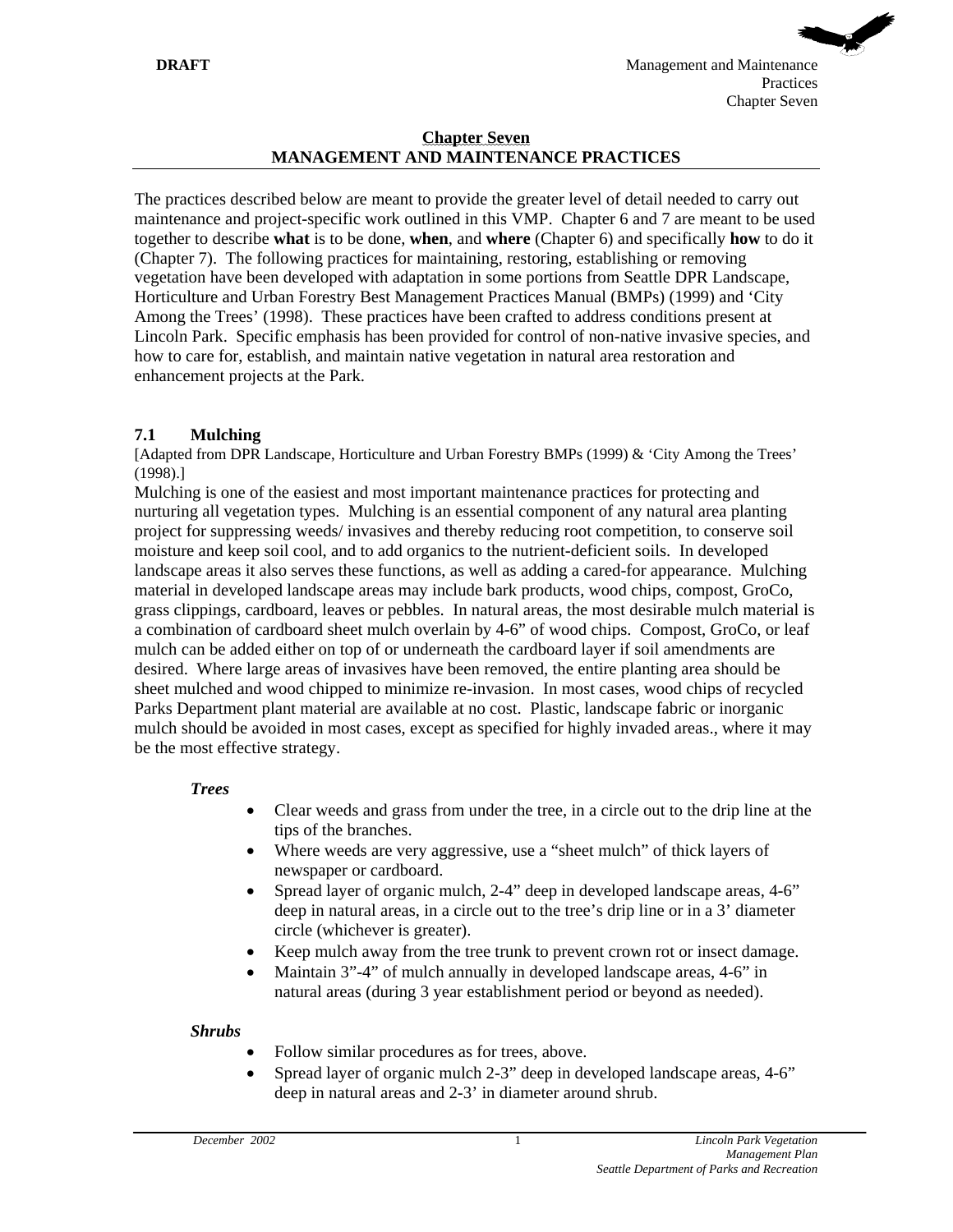

- Cover entire planting bed with mulch where applicable.
- Keep mulch away from contact with crown of plant.

### *Herbs*

- Flowerbeds and smaller plant material should be mulched with finer material.
- Spread layer of mulch 1-2" deep depending on size and spacing of plants.
- Avoid drift of mulch onto turf or pavement by recessing edge of beds.
- Do not smother plant crowns with mulch.

# **7.2 Planting**

The basic procedure of plant installation is essentially the same whether in a developed landscape or in a natural area. Site preparation, species selection, and planting layout are site-specific and depend on the goals of the project as well as the micro-site conditions. Instructions for planting trees, shrubs, and herbaceous material are given below. Because the broad goals of any natural area planting include restoration of a functional native plant community, information about species choices and plant palettes for planting in natural areas is given in Tables immediately following. Plant selection for use in developed landscapes can have a wider range of options, in particular including non-native species, and should also be informed by historic information when relevant.

# *Trees*

The two basic steps in planting are preparing the site, and setting the tree or shrub. Proper preparation will encourage root growth rather than adding to the difficulties already challenging the newly planted trees or shrubs.

- Ideal planting hole is 2-3x the diameter of the root spread or the root ball (depending on existing soil conditions)
- Minimum planting hole is 12" wider than root spread or root ball
- Hole shall be no deeper than the ball and the ball shall sit firmly on the undisturbed subsoil
- Native soil shall be used to backfill the planting hole except in situations where the existing soil is contaminated or filled with rubble or pure clay
- Trees shall not be fertilized at the time of planting
- Balled-and-burlapped trees shall be placed in the hole and plumbed vertically. All rope shall be removed from around the trunk of the tree and the top 1/3 of the burlap shall be folded back down into the hole. Whenever possible complete removal of the top third of burlap by cutting it away with a sharp knife is preferred. Do not remove any B&B packaging material until the tree is placed in the hole and securely plumbed into its final position.
- Trees in wire baskets shall have all of the basket removed, using bolt cutters
- Backfill soil in lifts of 4-6" at a time with compaction of each layer. Do not compact muddy backfill. Water thoroughly after backfilling to settle the soil, eliminate air pockets and re-wet the root system.
- If project scope allows, watering soil rather than compacting is preferred. Backfill ½ the soil in the tree pit and thoroughly drench with water to settle. Complete backfilling and then thoroughly drench with water again. This method is preferred for removing air pockets and settling soil, but can be impractical on big jobs or jobs using volunteers.
- Trees planted in sandy or loamy soils should have a 3" high berm erected just past the perimeter of the planting hole to funnel water to the root ball and wet the hole/sidewall interface.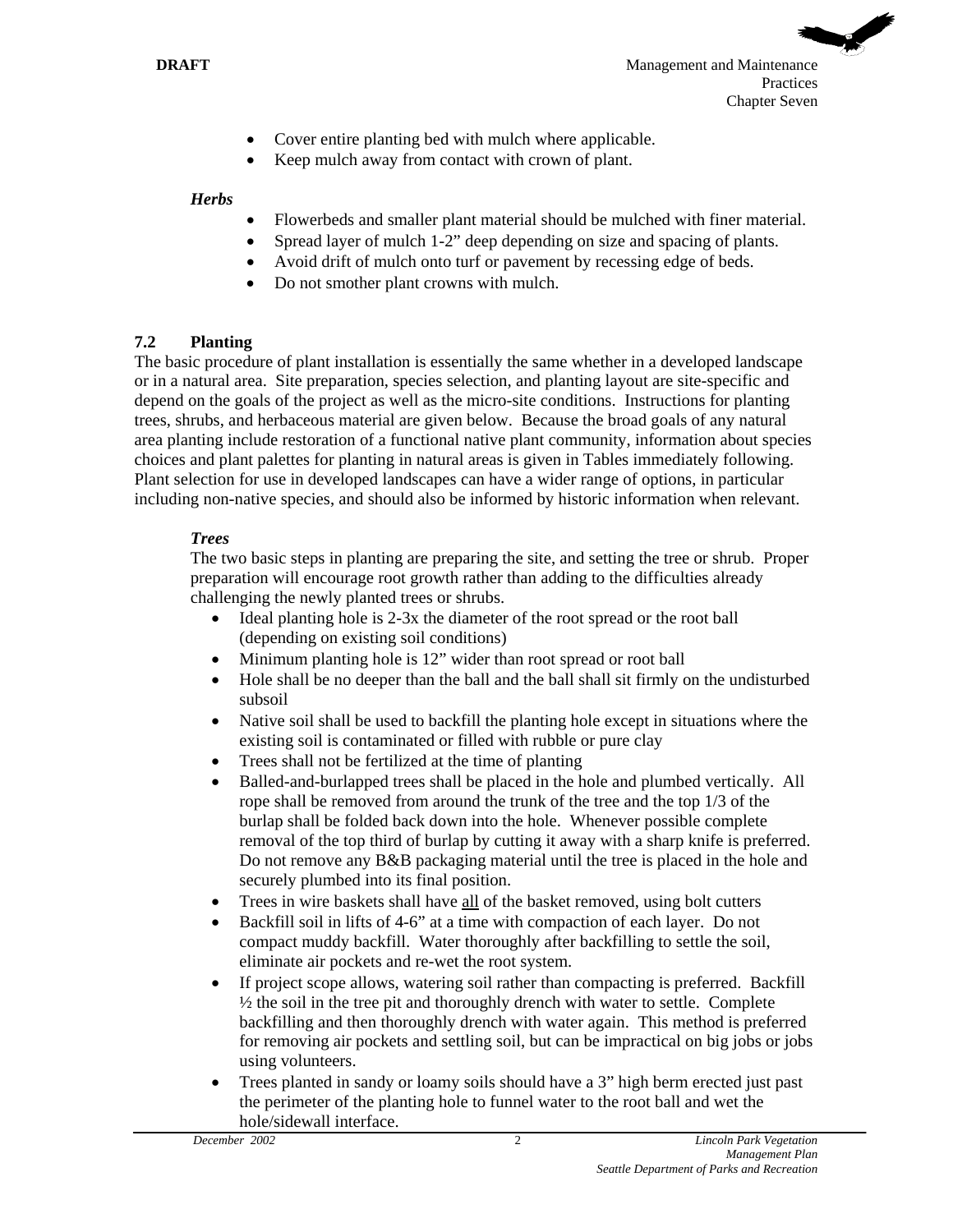- Berms should not be constructed in clay soils or on heavily compacted sites.
- Stake only in situations where normal planting procedures does not provide a stable plant, otherwise, staking is not generally required.
- Staking is sometimes recommended as a vandal deterrent device or to prevent mechanical injury from mowers or trimmers. Ties for stakes should be some biodegradable or flexible fastener that precludes collaring of the trunk if the ties are not removed in a timely fashion.
- Stakes shall be removed at the end of the first year.
- Plant trees at the depth they were growing in the nursery.
- Do not wrap tree trunks.
- Remove tree trunk wrapping materials, tags, and all ties at the time of planting.

### *Shrubs (refer to general guidelines for trees, above)*

- If needed, incorporate fertilizer into soil before adding plants.
- Wait until plants are established before adding chemical fertilizer.
- Plant at proper depth taking into consideration room for mulch.
- Plant shrubs with proper spacing to allow for spread at mature size.
- Plant bareroot stock at the same grade as grown in the nursery.

### *Herbs*

- Plant ground cover and floral plantings to provide adequate coverage to compete with weeds.
- In landscaped beds, plant to provide effective display.
- Do not crowd.
- Remove containers prior to placement in the planting pit.
- Tease pot-bound roots with hands or tools prior to final placement in planting pit.
- Protected bare root plants from root drying prior to and immediately after planting.
- Cleanly prune exceptionally long roots to create a uniform root mass.

# *Live Stakes*

Live stakes are cuttings harvested from live native plants. Stakes are cut from the parent plant, and then installed directly into the soil where they establish roots and grow to maturity. The best species to use for live stakes are willow species, black cottonwood, and red osier dogwood. Stakes should be planted in areas that will be consistently moist through out the growing season, such as along the waterline at the lakeshore and in wetland areas. Although live staking can be done throughout the year, to maximize survival the best time for taking cuttings and installing them is during the dormant season, between early November and late February.

Stakes can be harvested from an appropriate site or purchased. They should be installed as soon as possible after harvesting – ideally within 24-72 hours – and kept wet in a bucket and in the shade until installation. Stakes should be at least  $2-3'$  in length and  $>34''$ diameter for willows and cottonwood, and >½" diameter for red osier dogwood. If harvesting your own stakes, no more than 5% of the parent plant should be removed at any one time. Stakes should be installed with a rubber mallet if the ground is soft enough, or by using a planting bar to create the hole in more compacted soils. The stake should be installed with ¼ of stake above ground and ¾ of stake below ground. There should be good soil contact below ground for the length of the stake. [Adapted from DPR's Landscape, Horticulture and Urban Forestry BMPs (1999) and King County Water and Land Resources Bulletin "Live Stake Cutting and Planting Tips."]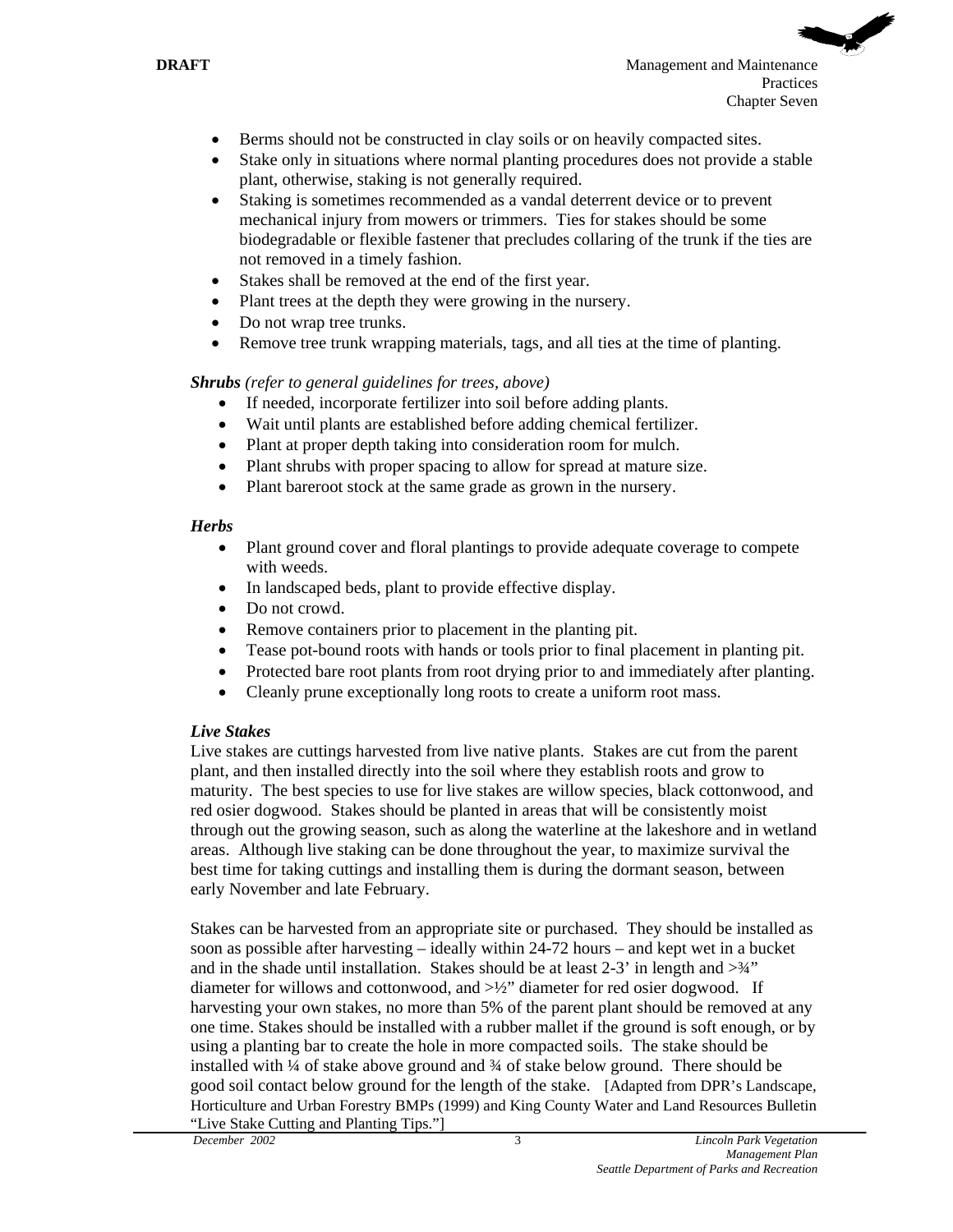### **Table 7.1. Native Plant Species and Microclimate Requirements**

Table format and information is derived from field observations and the following documents: King County DDES Sensitive Area Mitigation Guidelines Habitat Worksheet (1999); Ecology Publication #93-17 "Restoring Wetlands in Washington" by Stevens and Vanbianchi (1993); Flora of the PNW (Hitchcock & Cronquist); Plants of the PNW Coast (Pojar & MacKinnon); Wetland Plants of Western WA (Cooke); Guidelines for Bank Stabilization Projects and Surface Water Design Manual (King County); Proceedings of the Puget Sound Wetlands and Stormwater Management Research Study (9/26/96); Natural Vegetation of Oregon and Washington (Franklin and Dyrness).

#### **Table Abbreviations**

| <b>Light Needs:</b> |                   | <b>Site Placement:</b>                       |              |            |
|---------------------|-------------------|----------------------------------------------|--------------|------------|
| SI=Shade Intolerant | ST=Shade Tolerant | $X = Drier (Xeric)Upland$                    | WE=Wetter    | SW=Shallow |
| SD=Shade Dependent  |                   | HA=Highly Adaptable M =Moister (Mesic)Upland | SS=Saturated | Water      |
|                     |                   |                                              | Soils        |            |

| Scientific Name              | Common<br>Name       | Max<br>Ht. | Light<br>Needs   | Site<br>Placement | Spacing              | Comments                                      |
|------------------------------|----------------------|------------|------------------|-------------------|----------------------|-----------------------------------------------|
| <b>TREES</b>                 |                      |            |                  |                   |                      |                                               |
| Abies grandis                | grand fir            | 125'       | SI-ST            | X                 | $12 - 15'$           | Best conifer for soil binding<br>roots        |
| Acer<br>macrophyllum         | big leaf maple       | 100'       | SI-ST            | M, X              | $12 - 15'$           | Seral/sprouter - shallow<br>rooter            |
| Alnus rubra                  | red alder            | 80'        | SI-ST            | M, X              | $5-10'$              | Seral, sprouter & spreader                    |
| Arbutus menziesii            | Pacific<br>madrone   | 80'        | <b>SI</b>        | X                 | $12 - 15'$           | Likes drier, coastal: slow-<br>grower         |
| Cornus nuttalli              | Pacific<br>dogwood   | 70'        | <b>ST</b>        | M                 | $10-15'$             | Understory or forest edge<br>tree             |
| Fraxinus latifolia           | Oregon ash           | 80'        | SI-ST            | WE,SS             | $12 - 15'$           | Requires flat, damp soils                     |
| Picea sitchensis             | Sitka spruce         | 230'       | <b>SI</b>        | WE,SS             | $12 - 15'$           | Wettest conifer                               |
| Pinus contorta               | shore pine           | 60'        | HA               | WE, M, X          | $10-15'$             | Tolerates poor soil                           |
| Populus<br>balsamifera       | black<br>cottonwood  | 200'       | HA               | WE,SS,M           | $10-15'$             | Seral; sprouter                               |
| Populus<br>tremuloides       | quaking aspen        | 75'        | <b>SI</b>        | $\mathbf{X}$      | $5-10'$              | Seral in montane                              |
| Prunus<br>emarginata         | bitter cherry        | 50'        | <b>SI</b>        | M                 | $\overline{5} - 10'$ | Seral in mesic conditions                     |
| Pseudotsuga<br>menziesii     | Douglas fir          | 300'       | <b>SI</b>        | M, X              | $12 - 15'$           | Driest conifer-seral, fast<br>grower          |
| Quercus garryana             | Garry oak            | 80'        | <b>SI</b>        | $\mathbf X$       | $12 - 15'$           | In groves, slow-growing                       |
| Taxus brevifolia             | Pacific yew          | 80'        | ST-<br><b>SD</b> | $\overline{M}$    | $12 - 15'$           | Very slow growing                             |
| Thuja plicata                | western red<br>cedar | 230'       | <b>SD</b>        | SS, WE, M         | $12 - 15'$           | Basic to PNW & wetlands                       |
| <b>Tsuga</b><br>heterophylla | western<br>hemlock   | 200'       | <b>SD</b>        | X, M              | $12 - 15'$           | Dry conifer, needs lots of<br>organic in soil |
| <b>SHRUBS</b>                |                      |            |                  |                   |                      |                                               |
| Acer circinatum              | vine maple           | 25'        | <b>SD</b>        | M, X              | $6-10'$              | Needs canopy shade or lots<br>of moisture.    |
| Amelanchier<br>alnifolia     | serviceberry         | 20'        | <b>SI</b>        | $\mathbf X$       | $6-10'$              | Edge-loving                                   |

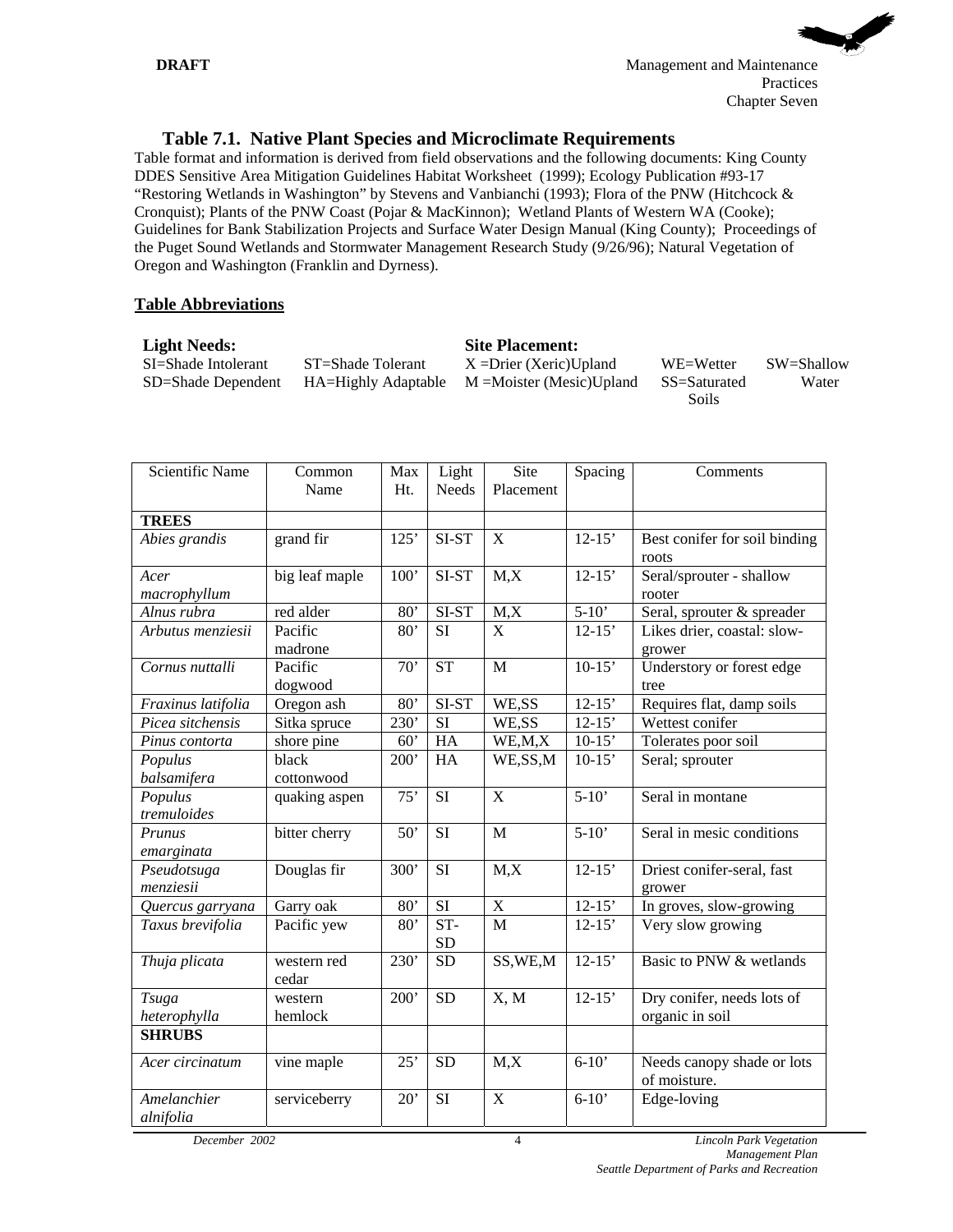| <b>Scientific Name</b>         | Common<br>Name          | Max<br>Ht.  | Light<br>Needs      | Site<br>Placement         | Spacing          | Comments                                                |  |  |  |  |  |
|--------------------------------|-------------------------|-------------|---------------------|---------------------------|------------------|---------------------------------------------------------|--|--|--|--|--|
|                                |                         |             |                     |                           |                  |                                                         |  |  |  |  |  |
| SHRUBS, cont.                  |                         |             |                     |                           |                  |                                                         |  |  |  |  |  |
| Ceanothus                      | redtsem                 | $6^{\circ}$ | SI                  | X                         | $5 - 8'$         | Commonly seral after fire,                              |  |  |  |  |  |
| sanguineus<br>Ceanothus        | ceanothus<br>snowbrush  | 10'         | <b>SI</b>           | $\mathbf X$               | $5 - 8'$         | deciduous, nitrogen-fixer<br>Commonly seral after fire, |  |  |  |  |  |
| velutinus                      |                         |             |                     |                           |                  | evergreen, nitrogen-fixer                               |  |  |  |  |  |
| Cornus sericea                 | red-osier               | 20'         | <b>ST</b>           | WE,SS,M                   | $\overline{5-8}$ | Takes sun if it has lots of                             |  |  |  |  |  |
|                                | dogwood                 |             |                     |                           |                  | moisture                                                |  |  |  |  |  |
| Corylus cornuta                | hazelnut                | 15'         | <b>ST</b>           | $\mathbf X$               | $4-6$            | Good wildlife habitat                                   |  |  |  |  |  |
| Crataegus                      | black hawthorn          | 20'         | <b>SI</b>           | $\overline{M,X}$          | $\overline{5-8}$ | Typically on meadow                                     |  |  |  |  |  |
| douglasii                      |                         |             |                     |                           |                  | hummocks                                                |  |  |  |  |  |
| Gaultheria                     | salal                   | 7'          | ST-                 | X                         | $2 - 3'$         | Basic forest groundcover                                |  |  |  |  |  |
| shallon                        |                         |             | <b>SD</b>           |                           |                  |                                                         |  |  |  |  |  |
| Holodiscus                     | ocean spray             | 10'         | $\overline{SI}$ -ST | $\mathbf X$               | $6-10'$          | Drought-tolerant, edge-                                 |  |  |  |  |  |
| discolor                       |                         |             |                     |                           |                  | loving                                                  |  |  |  |  |  |
| Lonicera                       | black twinberry         | 10'         | SI-ST               | WE, SS, M                 | $6-10'$          | Takes sun if has lots of                                |  |  |  |  |  |
| involucrata                    |                         |             |                     |                           |                  | moisture                                                |  |  |  |  |  |
| Mahonia                        | tall Oregon             | $4^{\circ}$ | <b>SD</b>           | X                         | $3-4'$           | Dry sites                                               |  |  |  |  |  |
| aquifolium<br>Mahonia nervosa  | grape<br>short Oregon   | $2^{\circ}$ | ST-                 | $\boldsymbol{\mathrm{X}}$ | $2 - 3'$         | Dry sites                                               |  |  |  |  |  |
|                                | grape                   |             | <b>SD</b>           |                           |                  |                                                         |  |  |  |  |  |
| Malus fusca                    | western                 | 35'         | SI-ST               | WE,M                      | $5 - 8'$         | Edges                                                   |  |  |  |  |  |
|                                | crabapple               |             |                     |                           |                  |                                                         |  |  |  |  |  |
| <b>Oemleria</b>                | Indian plum             | 15'         | <b>SD</b>           | M, X                      | $4 - 6'$         | Sub-canopy                                              |  |  |  |  |  |
| cerasiformis                   |                         |             |                     |                           |                  |                                                         |  |  |  |  |  |
| Oplopanax                      | Devil's club            | 7'          | <b>ST</b>           | WE,M                      | $4 - 6'$         | Needs good drainage, forms                              |  |  |  |  |  |
| horridus                       |                         |             |                     |                           |                  | thickets                                                |  |  |  |  |  |
| Philadelphus                   | mock orange             | 10'         | SI-ST               | M, X                      | $4 - 6'$         | Needs good drainage                                     |  |  |  |  |  |
| lewisii                        |                         |             |                     |                           |                  |                                                         |  |  |  |  |  |
| Physocarpus                    | Pacific                 | 20'         | SI-ST               | M, X                      | $5 - 8'$         | Needs good drainage                                     |  |  |  |  |  |
| capitatus<br>Prunus virginiana | ninebark                | 20'         |                     | $\mathbf X$               | $5 - 8'$         | Native to the whole US                                  |  |  |  |  |  |
| Rhamnus                        | choke cherry<br>cascara | 30'         | ST-                 | $\overline{M}$            | $6-10'$          | Found in most wetlands                                  |  |  |  |  |  |
| purshiana                      |                         |             | <b>SD</b>           |                           |                  |                                                         |  |  |  |  |  |
| Ribes bracteosum               | stink currant           | 10'         | <b>ST</b>           | M                         | $5 - 8'$         | Transition                                              |  |  |  |  |  |
| Ribes lacustre                 | prickly currant         | 7'          | <b>ST</b>           | $\mathbf M$               | $4 - 6'$         | Can take drought                                        |  |  |  |  |  |
| Ribes sanguineum               | red-flowering           | $7^{\circ}$ | $\overline{SI}$     | M, X                      | $4 - 6'$         | Doesn't form thickets!                                  |  |  |  |  |  |
|                                | currant                 |             |                     |                           |                  |                                                         |  |  |  |  |  |
| Rosa gymnocarpa                | wood rose               | 7           | <b>ST</b>           | X                         | $3-4'$           | Tough, hardy                                            |  |  |  |  |  |
| Rosa nutkana                   | Nootka rose             | 10'         | ${\cal S}{\cal T}$  | SS,M                      | $3-4'$           | Rapid volunteer on damp                                 |  |  |  |  |  |
|                                |                         |             |                     |                           |                  | soil                                                    |  |  |  |  |  |
| Rosa pisocarpa                 | clustered rose          | $7$ '       | <b>ST</b>           | WE, SS, M                 | $3-4'$           | Will hybridize with nootka                              |  |  |  |  |  |
|                                |                         |             |                     |                           |                  | rose                                                    |  |  |  |  |  |
| Rubus                          | black raspberry         | 10'         | <b>ST</b>           | X                         | $6 - 10'$        | Good buffer planting                                    |  |  |  |  |  |
| leucodermis                    |                         |             |                     |                           |                  |                                                         |  |  |  |  |  |
| Rubus parviflorus              | thimbleberry            | 10'         | SI                  | M, X                      | $4 - 6'$         | Seral groundcover in clear-<br>cuts, drought tolerant   |  |  |  |  |  |
| Rubus spectabilis              | salmonberry             | 15'         | HA                  | WE,M                      | $4 - 6'$         | Takes sun if has lots of                                |  |  |  |  |  |
|                                |                         |             |                     |                           |                  | moisture                                                |  |  |  |  |  |
| Salix geyeriana                | Geyer willow            | 15'         | <b>SI</b>           | SW, WE                    | $6 - 10'$        | Likes inundation, sluggish                              |  |  |  |  |  |
|                                |                         |             |                     |                           |                  | water, wet meadows                                      |  |  |  |  |  |
| Salix lasiandra                | Pacific willow          | 50'         | HA                  | WE,SS,M                   | $6 - 10'$        | Common, tolerant, riparian                              |  |  |  |  |  |
| Salix scouleriana              | Scouler willow          | 35'         | ${\cal S}{\cal T}$  | SS,M                      |                  | Upland & wetland                                        |  |  |  |  |  |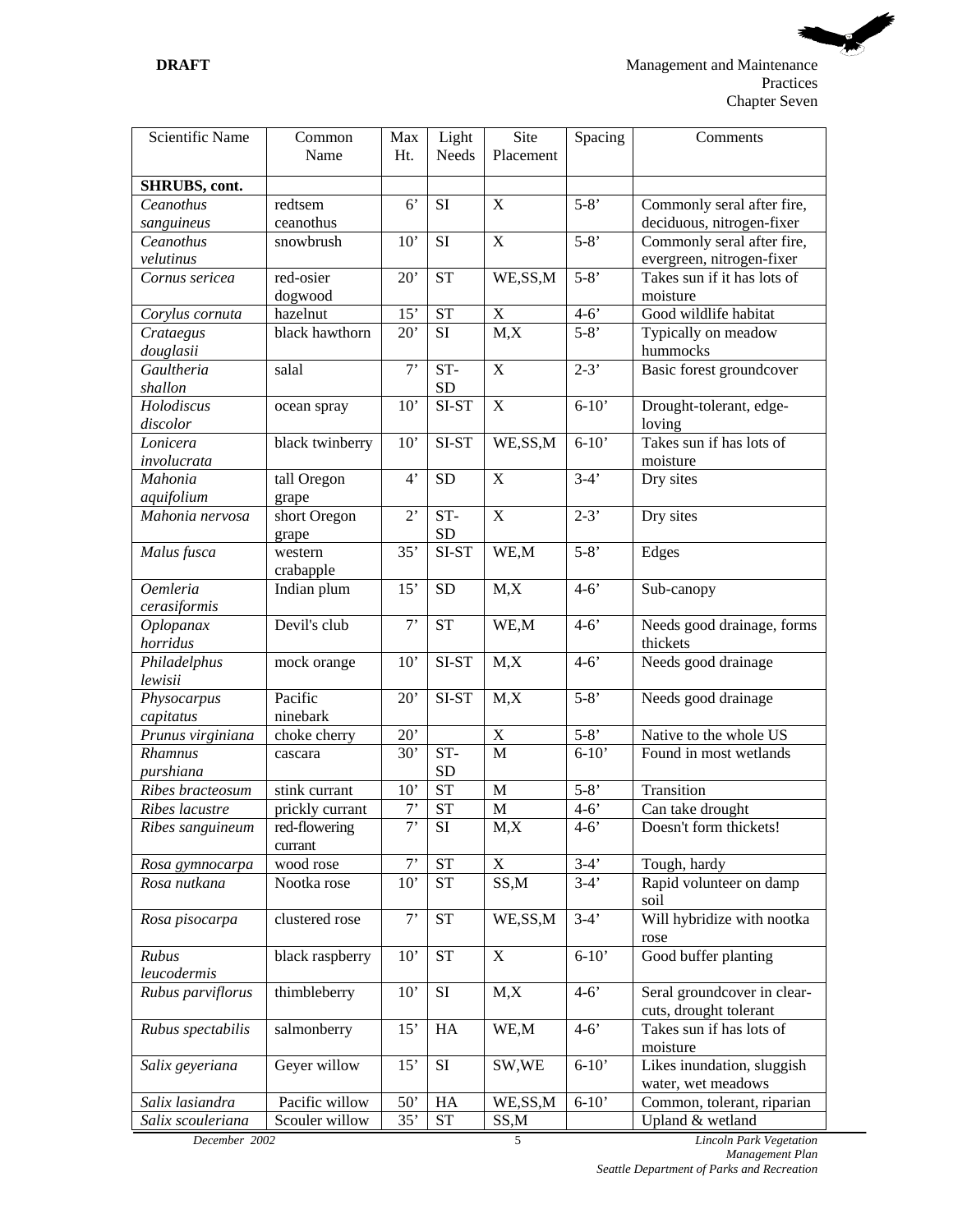| Scientific Name                       | Common<br>Name           | Max<br>Ht.     | Light<br><b>Needs</b> | Site<br>Placement | Spacing          | Comments                                         |
|---------------------------------------|--------------------------|----------------|-----------------------|-------------------|------------------|--------------------------------------------------|
|                                       |                          |                |                       |                   |                  |                                                  |
| SHRUBS, cont.<br>Salix sitchensis     | Sitka willow             | 25'            | HA                    | WE,SS,M           | $6-10'$          | Common, tolerant                                 |
| Sambucus                              | red elderberry           | 20'            | HA                    | М                 | $5 - 8'$         | tolerates sun, seral on clear-                   |
| racemosa                              |                          |                |                       |                   |                  | cuts                                             |
| Sorbus sitchensis                     | Cascade<br>mountain ash  | 15'            | SI-ST                 | M                 | $6 - 10'$        | Not to be mistaken for S.<br>aucuparia           |
| Symphoricarpos<br>albus               | snowberry                | 7'             | <b>SI</b>             | M, X              | $3-4'$           | Common, tolerant                                 |
| Vaccinium ovatum                      | evergreen<br>huckleberry | $\overline{5}$ | <b>SD</b>             | M, X              | $4 - 6'$         | Prefers mature shade                             |
| Vaccinium                             | red huckleberry          | 13'            | <b>SD</b>             | M, X              | $5 - 8'$         | Requires lots of organic                         |
| parvifolium                           |                          |                |                       |                   |                  | matter                                           |
|                                       |                          |                |                       |                   |                  |                                                  |
| <b>FERNS</b>                          |                          |                |                       |                   |                  |                                                  |
| Athyrium filix-<br>femina             | lady fern                | $6^{\circ}$    | <b>ST</b>             | SS,M              | $4 - 6'$         | Very common, tolerant                            |
| <b>Blechnum</b> spicant               | deer fern                | $2^{\circ}$    | SD                    | M                 | $2-4'$           | Needs shade, moisture,<br>evergreen              |
| Dryopteris expansa                    | wood fern                | $2^{\circ}$    | <b>SD</b>             | WE,SS,M           | $2-4'$           | Likes muddy soil                                 |
| Gymnocarpium<br>dryopteris            | oak fern                 | 16"            | ${\bf S}$             | M                 | $1.5 - 2'$       | Forms carpets                                    |
| Polystichum<br>munitum                | western sword<br>fern    | $4^{\circ}$    | <b>ST</b>             | M, X              | $4 - 6'$         | PNW basic; needs shade or<br>moisture, evergreen |
| Pteridium<br>aquilinium               | bracken fern             | 5'             | <b>SI</b>             | $\mathbf X$       | $2-4'$           | Seral on disturbed areas                         |
| <b>RUSHES &amp; SEDGES</b>            |                          |                |                       |                   |                  |                                                  |
|                                       | slough sedge             | 4.5'           | <b>ST</b>             | SW, WE, SS        | 1.5'             | Extremely common                                 |
| Carex obnupta                         |                          |                |                       |                   |                  |                                                  |
| Carex rostrata<br>(utriculata)        | beaked sedge             | 3'             | SI-ST                 | SW, WE, SS        | $\overline{1.5}$ | Common                                           |
| Carex stipata                         | sawbeak sedge            | 3'             | SI-ST                 | SW, WE, SS        | 1.5'             | Lowland to mid-montane                           |
| Juncus ensifolius                     | dagger leaf rush         | 2'             | SI                    | SW, WE, SS        | 1.5'             | Lowland to mid-montane                           |
| Juncus oxymeris                       | pointed rush             | $\overline{3}$ | SI                    | SW, WE, SS        | 1.5'             | Lowland                                          |
| Scirpus microcarpus                   | small-fruited<br>bulrush | 4.5'           | SI-ST                 | SW, WE, SS        | 1.5'             | Lowland to mid-montane,<br>very common           |
| <b>GRASSES</b>                        |                          |                |                       |                   |                  |                                                  |
| Alopecurus aequalis short-awn foxtail |                          | 1.5'           | SI-ST                 | SW, WE, SS        | 1.5'             | Often submerged                                  |
| Alopecurus<br>geniculatus             | water foxtail            | 1.5'           | SI-ST                 | SW,WE,SS          | 1.5'             | Often submerged, tolerant                        |
| <b>Beckmannia</b><br>syzigachne       | American<br>sloughgrass  | $2^{\prime}$   | SI                    | WE,SS             | 1.5'             | Good wildlife forage, lowland<br>to mid-montane  |
| Calamagrostis                         | bluejoint                | 3'             | <b>ST</b>             | WE, SS, M         | 1.5'             | Rhizomatous, coastal to mid-                     |
| canadensis                            | reedgrass                |                |                       |                   |                  | montane                                          |
| Cinna latifolia                       | wood reed                | 6'             | <b>ST</b>             | WE,SS,M           | 1.5'             | Coastal to sub-alpine                            |
| Deschampsia<br>caespitosa             | tufted hairgrass         | $2^{\prime}$   | SI                    | WE, SS, M         | 1.5'             | Common, keystone species in<br>wet meadows       |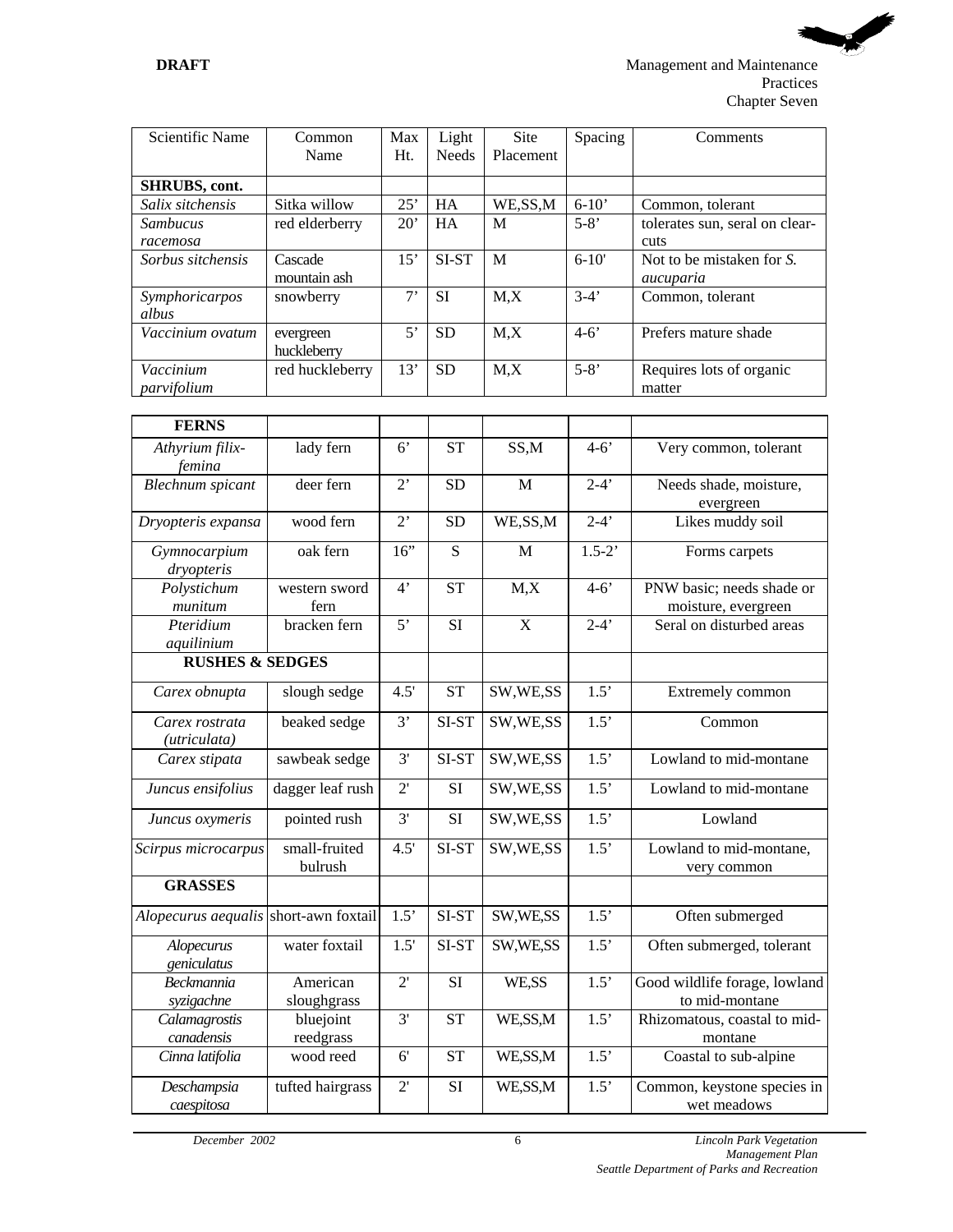| Scientific Name                     | Common<br>Name          | Max<br>Ht.   | Light<br><b>Needs</b> | Site<br>Placement | Spacin<br>g | Comments                                       |
|-------------------------------------|-------------------------|--------------|-----------------------|-------------------|-------------|------------------------------------------------|
| <b>GRASSES</b> , cont.              |                         |              |                       |                   |             |                                                |
| Elymus glaucus                      | blue wildrye            | $2^{\prime}$ | <b>SI</b>             | X                 | 1.5'        | Very drought-tolerant, good<br>wildlife forage |
| Festuca idahoensis                  | Idaho fescue            | 2.5'         | <b>SI</b>             | X                 | 1.5'        | Drought-tolerant                               |
| <i>Festuca occidentalis</i>         | Western fescue          | 2.5'         | <b>SI</b>             | X                 | 1.5'        | Open areas, forest edges                       |
| Festuca rubra var.<br>rubra         | red fescue              | 2.5'         | <b>SI</b>             | SS,M              | 1.5'        | Common, tolerant                               |
| Glyceria borealis<br>(occidentalis) | northern<br>mannagrass  | 4'           | <b>ST</b>             | WE,SS             | 1.5'        | Tolerates up to 3' of water                    |
| Glyceria elata                      | tall mannagrass         | 4.5'         | <b>SD</b>             | WE,SS,M           | 1.5'        | Prefers streamside                             |
| Panicum occidentale                 | western panic-<br>grass |              | <b>SI</b>             | WE,SS,M           | 1.5'        | Coastal to sub-alpine                          |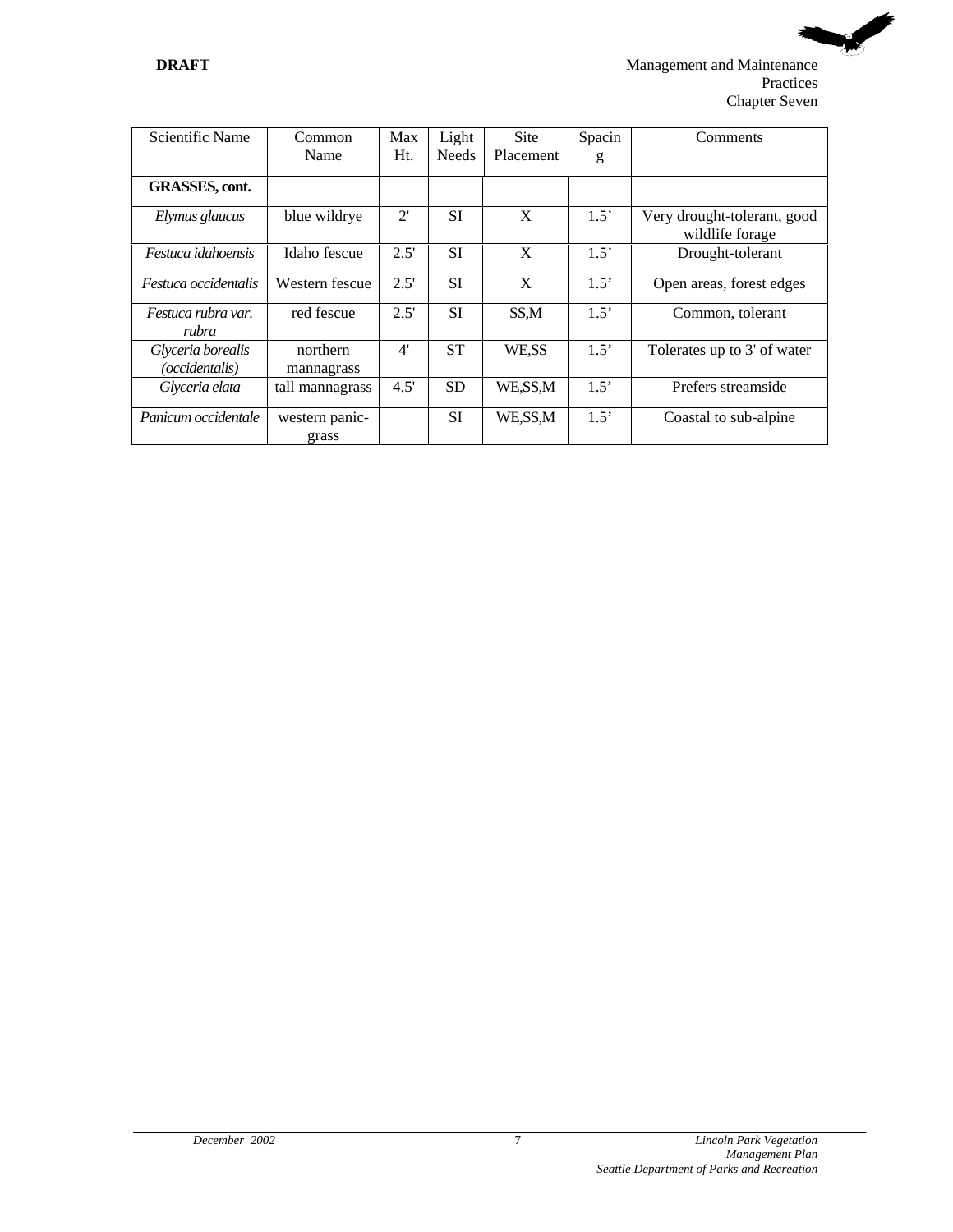| <b>Scientific Name</b>            | <b>Common Name</b>      | Max                   | Light                                    | Site                                     | Spacing              | Comments                                       |
|-----------------------------------|-------------------------|-----------------------|------------------------------------------|------------------------------------------|----------------------|------------------------------------------------|
|                                   |                         | Ht.                   | <b>Needs</b>                             | Placement                                |                      |                                                |
|                                   |                         |                       |                                          |                                          |                      |                                                |
| HERBS, VINES & GROUNDCOVERS       |                         |                       | $1'$ SI                                  | $\overline{\text{X}}$                    | $1-1.5'$             |                                                |
| Achillea millefolium              | yarrow                  |                       |                                          |                                          |                      | Self-seeds, robust,<br>tolerant                |
| Anaphalis                         | pearly everlasting      |                       | $1'$ SI                                  | $\overline{\text{X}}$                    | $1 - 1.5'$           | Robust, tolerant                               |
| margaritacea                      |                         |                       |                                          |                                          |                      |                                                |
| Arctostaphylos uva-               | kinnikinnick            |                       | $1'$ SI                                  | $\overline{\text{X}}$                    | $1 - 1.5'$           | Slow grower - likes dry                        |
| ursi                              |                         |                       |                                          |                                          |                      | stony soil                                     |
| Aruncus dioicus                   | goat's beard            |                       | 2'ST                                     | M, X                                     | $1 - 1.5'$           | Streamside, edges                              |
| Caltha palustris                  | marsh marigold          |                       | 9"ST                                     | SW,WE                                    | $1 - 1.5$            | Coastal                                        |
| Chimaphila umbellata              | pipsissewa              |                       | $10"$ ST                                 | M                                        | $1 - 1.5'$           | Needs organic soil                             |
| or menziesii                      |                         |                       |                                          |                                          |                      |                                                |
| Dicentra formosa                  | bleeding heart          |                       | $1.5$ <sup>'</sup> ST-SD                 | M, X                                     | $1 - 1.5'$           | Very common, tolerant                          |
| Epilobium                         | fireweed                |                       | $4'$ SI                                  | $\overline{\mathrm{X}}$                  | $1-1.5'$             | Seral on clear-cuts,                           |
| angustifolium                     |                         |                       |                                          |                                          |                      | common, tolerant                               |
| Fragaria vesca                    | woodland strawberry     |                       | $6"$ SI                                  | $\overline{\text{X}}$                    | $1 - 1.5'$           | Rapid spreader,                                |
|                                   |                         |                       |                                          |                                          |                      | evergreen                                      |
| Geum macrophyllum                 | big-leaf avens          |                       | 3'ST                                     | WE,SS,M                                  | $1 - 1.5'$           | Common                                         |
| Heracleum lanatum                 | cow parsnip             |                       | 6'ST                                     | WE,SS,M                                  | $1 - 1.5'$           | Likes riparian, self-seeds                     |
| Hieracium albiflorum hawkweed     |                         |                       | $2'$ HA                                  | M, X                                     | $1 - 1.5'$           | common                                         |
| Hydrophyllum                      | Pacific waterleaf       |                       | $12"$ ST-SD                              | M                                        | $1 - 1.5'$           | Wet forest groundcover                         |
| tenuipes                          |                         |                       |                                          |                                          |                      |                                                |
| Linnaea borealis                  | twinflower              |                       | 6"ST                                     | $\overline{M,X}$                         | $1 - 1.5$            | Usually in forests, but<br>seral on clear-cuts |
| Lonicera ciliosa                  | orange honeysuckle      |                       | $15'$ ST                                 | M, X                                     | $1 - 1.5'$           | Trailing/climbing vine                         |
| Lupinus polyphyllus               | big-leaf lupine         |                       | $3'$ SI                                  | $\overline{X}$                           | $1 - 1.5'$           | Seral, common, tolerant                        |
| Lysichiton                        | skunk cabbage           |                       | $10"$ SD                                 | SW,WE                                    | $1 - 1.5$            | Common, typical PNW                            |
| americanum                        |                         |                       |                                          |                                          |                      |                                                |
| $\overline{M}$ aianthemum         | wild lily of the valley | 14"ST                 |                                          | M, X                                     | $1 - 1.5'$           | Rapid spreader                                 |
| dilatatum                         |                         |                       |                                          |                                          |                      |                                                |
| Mimulus guttatus                  | yellow monkey flower    |                       | $3'$ SI                                  | WE,SS,M                                  | $1 - 1.5'$           | Forms sheets near seeps                        |
| Oenanthe sarmentosa water parsley |                         |                       | 3'ST                                     | SW, WE, SS 1-1.5'                        |                      | Common, hardy, good                            |
|                                   |                         |                       |                                          |                                          |                      | amphibian habitat                              |
| Osmorhiza chiloensis sweet cicely |                         |                       | $6"$ ST-SD                               | X                                        | $1 - 1.5'$           | Very common in PNW<br>forest                   |
| Oxalis oregana                    | wood-sorrel             |                       | 9"ST                                     | M, X                                     | $1-1.5'$             | Very rapid spreader,                           |
|                                   |                         |                       |                                          |                                          |                      | robust, highly tolerant                        |
| Petasites frigidus                | coltsfoot               | 20" ST                |                                          | WE,SS,M                                  | $1 - 1.5$            | Rhizomatous, good<br>spreader                  |
| Smilacina stellata                | Solomon's Star          | $1.5$ <sup>'</sup> ST |                                          | М                                        | $1 - 1.5'$           | Forms drifts near                              |
|                                   |                         |                       |                                          |                                          |                      | streams                                        |
| Stachys cooleyae                  | Cooley hedge nettle     |                       | $4$ <sup><math>\sqrt{</math></sup> SI-ST | M                                        | $\overline{1}$ -1.5' | Common                                         |
| Tellima grandiflora               | fringecup               |                       | 2'ST                                     | M                                        | $1 - 1.5$            | Common, tolerant                               |
| Tiarella trifoliata               | foamflower              |                       | 2'ST                                     | M                                        | $1 - 1.5$            | Common, tolerant                               |
| Tolmiea menziesii                 | piggy-back plant        |                       | 30" SD                                   | M                                        | $1 - 1.5'$           | Forms drifts near                              |
|                                   |                         |                       |                                          |                                          |                      | streams                                        |
| Trientalis latifolia              | western starflower      |                       | 6"ST                                     | $\mathbf M$<br>$1 - 1.5$<br>around trees |                      | Often found in clumps                          |
| Viola glabella                    | stream violet           |                       | $7"$ SI-ST                               | $\mathbf M$                              | $1 - 1.5$            | Common, rapid spreader                         |
|                                   |                         |                       |                                          |                                          |                      |                                                |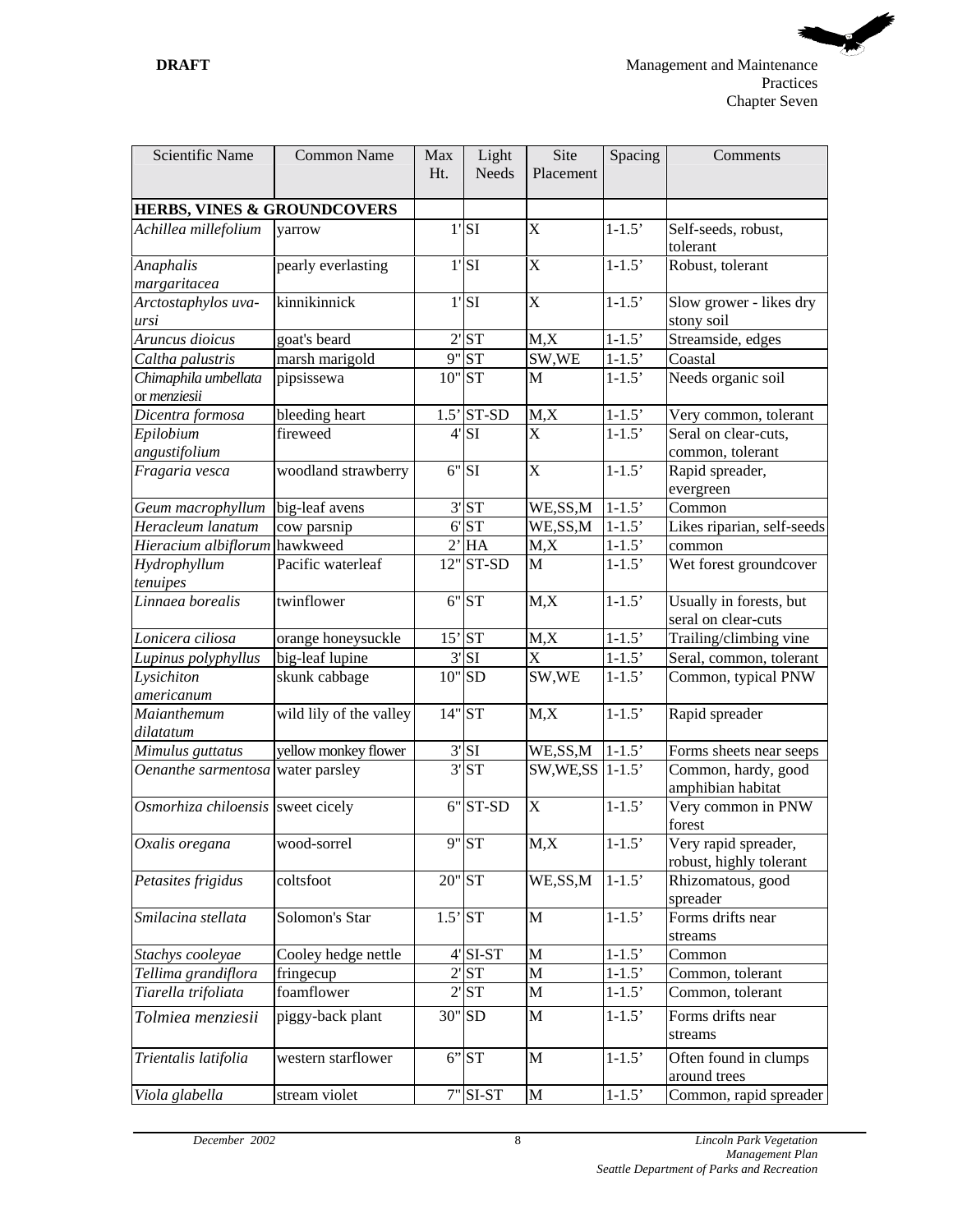# **7.3 Pruning**

Pruning is a maintenance action used primarily in developed landscape areas. Pruning in natural areas should be limited to addressing hazard trees that pose a threat to public safety, and maintaining visibility through understory where specific security concerns dictate. Pruning can produce strong, healthy, attractive plants, but only if done well. Poorly pruned plants often develop problems far worse than when left alone. The need for pruning is minimized when plants are appropriately sited at the outset; plants outgrowing their available space should be evaluated for radical renovation or removal and replacement with more appropriate species. The first step in pruning is thus to evaluate whether it is the appropriate action for the situation, and to clarify pruning objectives.

Pruning can stimulate fruit production, invigorate a plant, promote growth, repair injury, and increase value of trees and shrubs. It also can reduce hazard and enhance wildlife habitat if dead wood remains on site. As a general rule, it is best to begin pruning by removing the "three D's": Dead, Diseased and Damaged wood. Always use clean, sharp pruning tools including handsaws, loppers, pruners, and where appropriate, chainsaws. Use of power tool by volunteers in Seattle parks is prohibited. All tree pruning must conform to current ANSI and ISA (International Society of Arboriculture) standards.

# *Trees*

*Prune for Safety* 

- Remove branches that grow too low and could cause injury or property damage.
- Trim branches that interfere with site lines on streets or driveways.
- Remove branches that grow into utility lines.
- Remove or trim branches in natural areas that are a hazard to public safety.

*Prune for Health* 

- Create a strong structure when tree is young.
- Remove dead, diseased or damaged branches to increase strength and longevity of trees.
- Thin crown to increase airflow and reduce pest problems.
- Remove crossing and rubbing branches.
- Do not apply dressing to pruning wounds, as this may invite disease problems. *Prune for Aesthetics* 
	- Enhance the natural form and character of the tree.
	- Never 'top' trees. It is against adopted Parks Tree Policy (2001) to do so on public lands for views from private lands.

# *Shrubs*

*Prune for Health* 

- Follow principles of natural target pruning.
- Make cuts as close to the bud as possible.
- Do not make flush cuts.
- Do not leave stubs.
- Reinvigorate or regenerate overgrown plant.

*Prune for Aesthetics* 

- Enhance balanced, natural shape of shrub species.
- Remove crowded and crossing branches.
- Remove terminal bud to stimulate lower branching.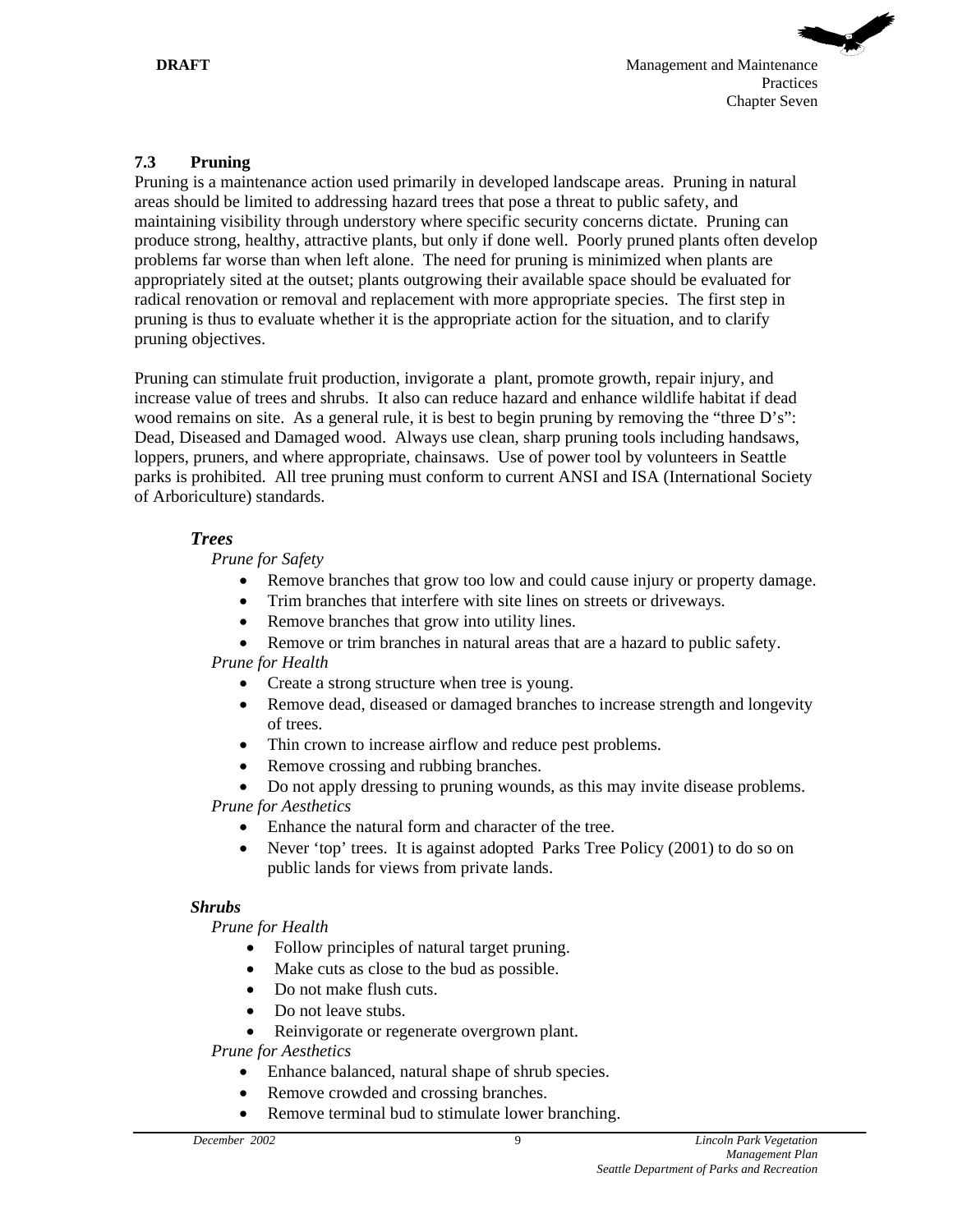

- Remove reverted shoots on grafted cultivars.
- Enhance flowering and fruiting.

# **7.4 Removing Plants**

Besides control of invasive non-native plants, removals are done for the following reasons: poor tree architecture, summer branch drop, increased exposure, root loss, unstable rooting, girdling roots, severe lean, cracks, cankers, conks, seams, decay, cavities, and root and butt diseases. Unfavorable soil conditions, chronic insect or disease problems, crowding and decline are additional reasons relating to shrubs and herbaceous plants as well. Trees in particular may present a risk because of old age, storm damage, poor structure, past construction activities or death of the tree. Derelict trees in natural areas that do not pose a hazard should be left standing to enrich wildlife habitat.

If a tree is defective AND has a target, it is considered a hazard.

- Remove derelict trees that cannot be made safe or functional by corrective pruning.
- Remove trees that constitute a high hazard if no other prescription will eliminate the risk.
- Alert the community before tree removal begins, to provide opportunity for comment.

At times, trees and shrubs may be removed for new park construction, access or other issues not related to the plant's viability. Cost and availability of funds for tree-spade work should be weighed against the cost of replacing the tree with a new, smaller caliper tree. Establishment of larger trees is often less successful than planting younger replacements.

- Determine value of specimen to be transplanted, by appraisal, when considering replacement vs. transplanting.
- Transplant trees smaller than 10-12" in diameter with a large tree-spade.
- Transplant shrubs by carefully digging rootball and placing in pots or balling and burlapping.
- Do not let roots dry out.
- Remove plant material that is too large for the allotted space.
- Remove plant material that is diseased or dead and dispose off site.

Large woody debris and brush piles are critical elements that are often lacking in habitat areas of Lincoln Park. When large trees have been removed, recycle as much of the woody debris on site as possible. Trunks and large branches that will not sprout can be placed directly on the ground within any of the habitat areas. Brush (i.e. non-sprouting limbs and branches) can be used for wildlife brush piles dispersed throughout park natural areas. Debris not used for brush piles can be chipped onsite and used as mulch.

CAUTION: Do NOT place trunks or large branches from non-native *Populus* species (Lombardy, white poplar, or their hybrids) directly on the ground. These species will live sprout from large woody debris kept in contact with moist soil. To use the remains of those species appropriately, prop them off the ground (on both ends) by placing the log on 6-8" thick pieces of wood from noninvasive species (red alder, big leaf maple). In that manner, the native softwood will rapidly decompose from direct contact with the soil while the potential live-sprouting log will dry out and become non-viable. Eventually poplar wood will rest on the ground while smaller pieces of wood decompose, resulting in large pieces of woody debris that pose no risk for sprouting and spreading unwanted invasive species.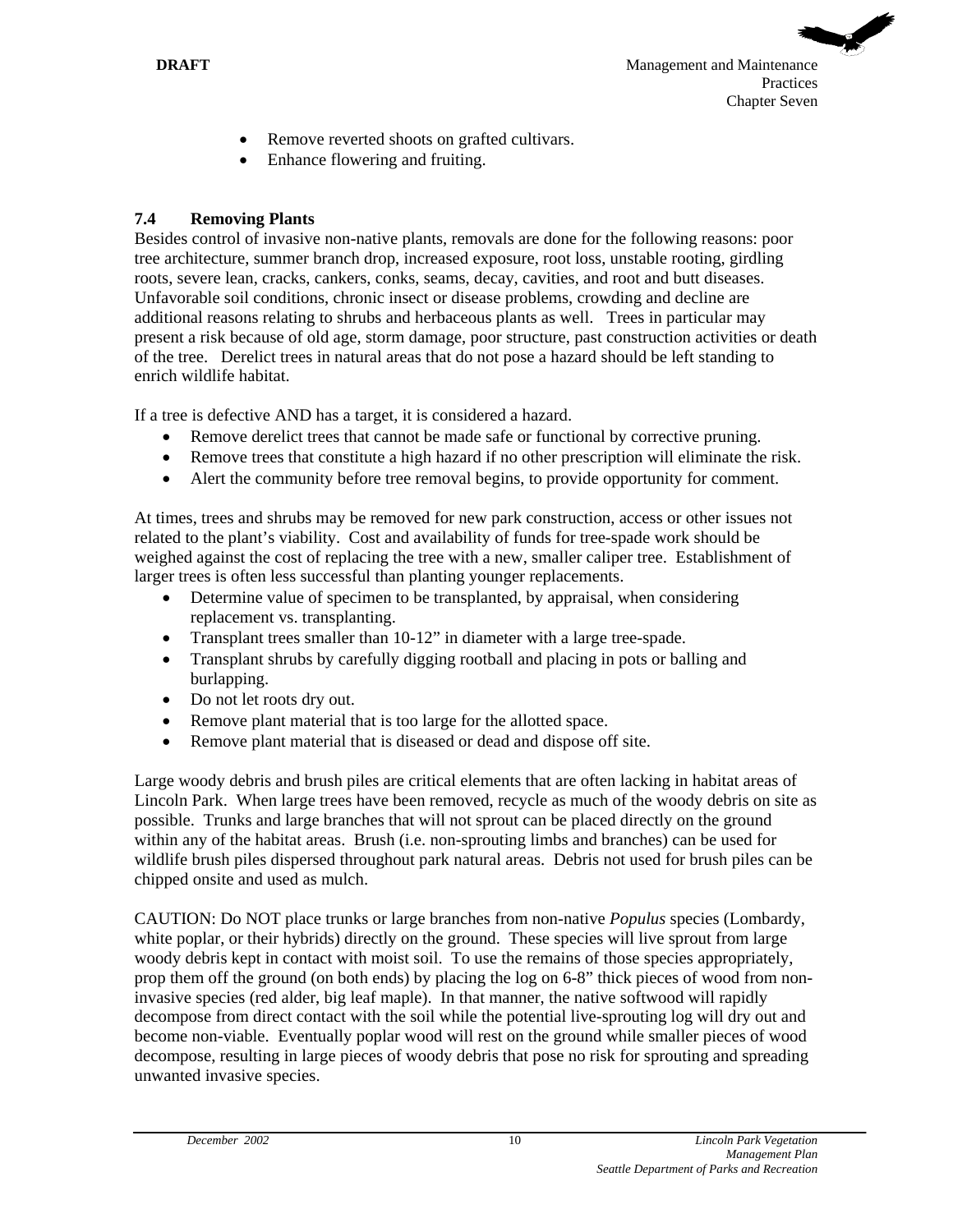# **7.5 Taking Care of Turf**

Turf is the term applied to any lawn or grasses grown in the developed landscapes within the Park and is the traditional "green carpet" many visitors associate with parks. The wide variety of type of use indicates varied maintenance and management practices.

### Maintenance

# *Mowing*

*Frequency* 

• Mow weekly from MARCH through OCTOBER; bi-weekly in FEBRUARY and NOVEMBER; and at least monthly in DECEMBER and JANUARY.

### *Cutting Height*

• Mow to a height of 2 to 2.5 inches (avoid removing more than  $1/3$  leaf blade height at any one time). Care should be taken in areas where tree roots protrude above the ground surface, and mower height should be raised whenever possible to avoid excessive root damage.

### *Mulch Mowing*

- Do not remove grass clippings from mowed turf areas.
- Alternate mowing patterns to avoid ruts and compaction from the wheels.
- Avoid driving on frozen turf.
- Avoid driving on wet ground where ruts will remain.

### *Trimming*

• Use walk- behind mowers and line trimmers where site cannot be accessed by riding mowers, and around trees to avoid trunk damage from riding mowers.

# *Edging*

• Edge 2 to 4 times per year, depending on the maintenance standard for the site.

# Cultural Care

# *Fertilization*

- Soil test routinely fertilized turf on a 4-year cycle.
- Provide turf fertilizer 5-1-4 NPK unless otherwise indicated by soil tests.
- Apply approximately 1 lb. of N per 1000 square feet.
- Fertilizers N should be approx. 50% water insoluble N preferable with some organic sources.
- Avoid applications during heavy rainfall to avoid runoff.
- Avoid applications in very hot weather.
- Irrigation systems should be operational before growing season applications.
- Mark sprinkler heads to avoid damaging them during truck applications.
- Add micronutrients and lime as soil tests indicate.

Use site-specific fertilizers, and only organic formulations near streams, wetlands, and shorelines.  *Irrigation* 

- Apply approximately one inch of water per week.
- Monitor auto irrigation effectiveness on a weekly basis.

### *Aeration*

- 2 to 3 times per year using .75 inch hollow tines.
- Best periods: March/April, late June, late August.
- Make two passes at 90 degree angles.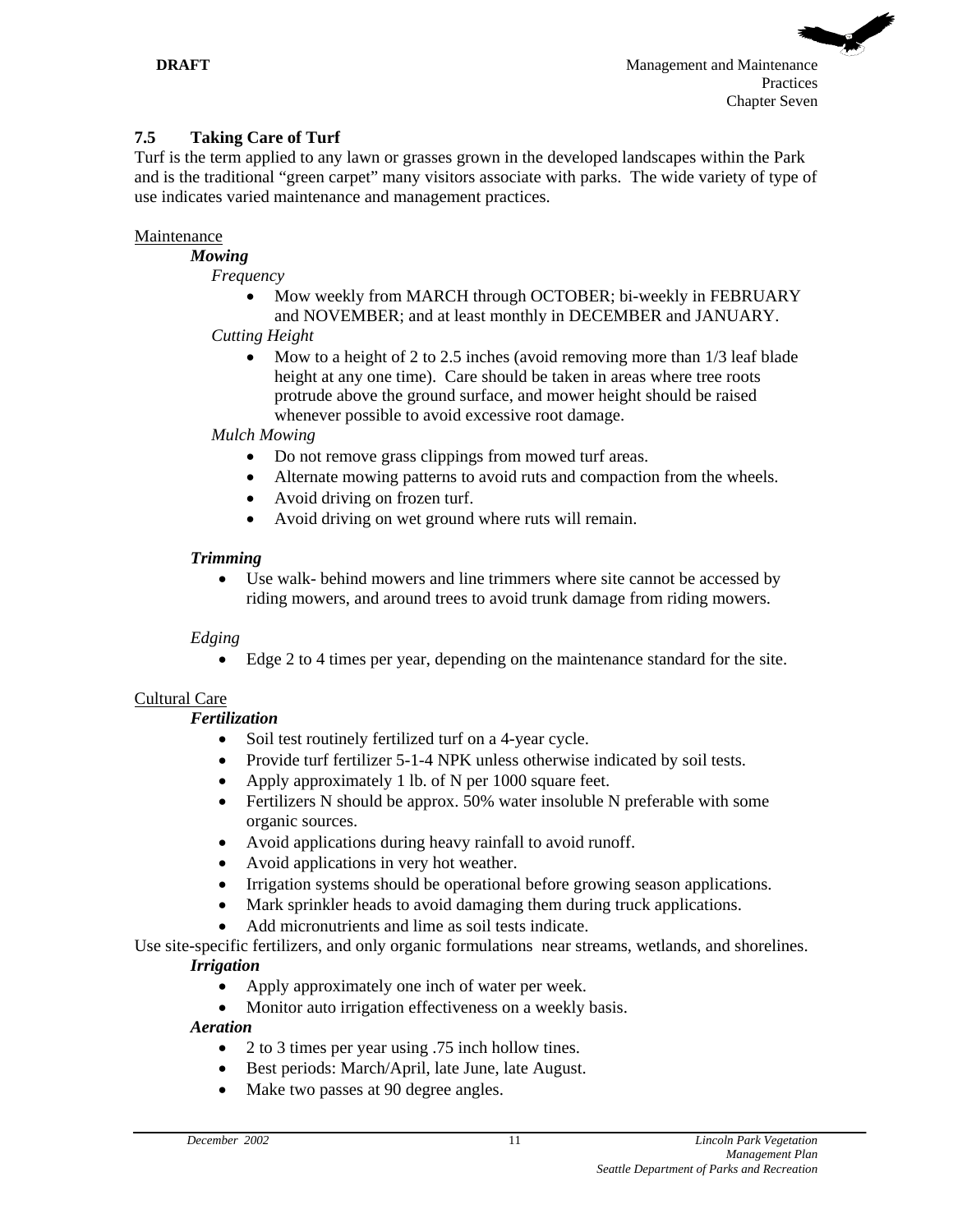#### *Top Dressing*

- Use 80% coarse sand and 20% composted organic material.
- Most effective when done lightly and frequently.
- Apply  $\frac{1}{4}$  inch, each application.
- Monthly applications in heavy wear areas during peak seasons.

### *Overseeding*

- Overseed entire area at least once per year.
- Overseed in fall and slicer seed in spring.
- Overseed 5 lb. / 1000 square feet.
- Site characteristics, usage, and maintenance practices guide seed selection. Ideal sites (full sun, good drainage, reasonable fertility) are suited for perennial ryegrass blends. Lawns that are in partial shade or on poorly drained sites should be seeded with mixes of perennial rye and fescues. Avoid Kentucky Bluegrass.

#### Site Standards

### *Prominent Irrigated Lawn Areas:*

These are high visibility or high use landscapes. Examples include: community center lawns; popular picnic/sunbathing areas; lawns adjacent to busy arterials.

*Fertilization*: 5-1-4 NPK ratio at 2 to 6 lb. N per year applied in 3 to 4 applications. Only organic fertilizers should be used near riparian areas.

*Aeration*: 2 to 3 times per year with conventional 0.75" hollow tines.

*Overseeding*: Once per year at 5 lb. per 1000 sq. Monthly applications in heavy wear areas.

#### *General Irrigated Lawn Areas:*

*Fertilization*: apply 5-1-4 NPK ratio at 1 to 2 lb. N per year applied in 1 to 2 applications. Only organic fertilizers should be used near riparian areas.

*Aeration*: 1 to 2 times per year with conventional 0.75" hollow tines.

*Overseeding*: as needed, in April/May and October.

#### *Non-Irrigated Lawn Areas:*

*Fertilization*: apply 5-1-4 NPK ratio once October/November, only organic fertilizers should be used near riparian areas. *Overseeding*: as needed, in October.

#### *Steep Slopes:*

Leave unmowed or mow only once or twice per year. Replace existing slope vegetation with "low grow" turf cultivars or woody groundcovers.

# *Soil Based Athletic Fields:*

Maintain as general irrigated lawn unless there is exceptionally high usage. *Fertilization*: apply 5-1-4 NPK ratio at 2 to 6 lb. N per year applied in 3 to 4 applications. *Aeration*: 2 to 3 times per year with conventional 0.75" hollow tines. *Overseeding*: Once per year at 5 lb. per 1000 sq. ft or about 375 lb. per soccer field. Monthly in heavy wear areas such as goal mouths through the playing season.

#### *Bathing Beaches:*

*Fertilization*: apply 5-1-4 NPK ratio at 2 to 6 lb. N per year applied in 3 to 4 applications, only organic fertilizers should be used near riparian areas.

*Aeration*: 2 to 3 times per year with conventional 0.75" hollow tines.

*Overseeding*: Annually at 5 lb. per 1000 sq. ft. Monthly applications in heavy wear areas.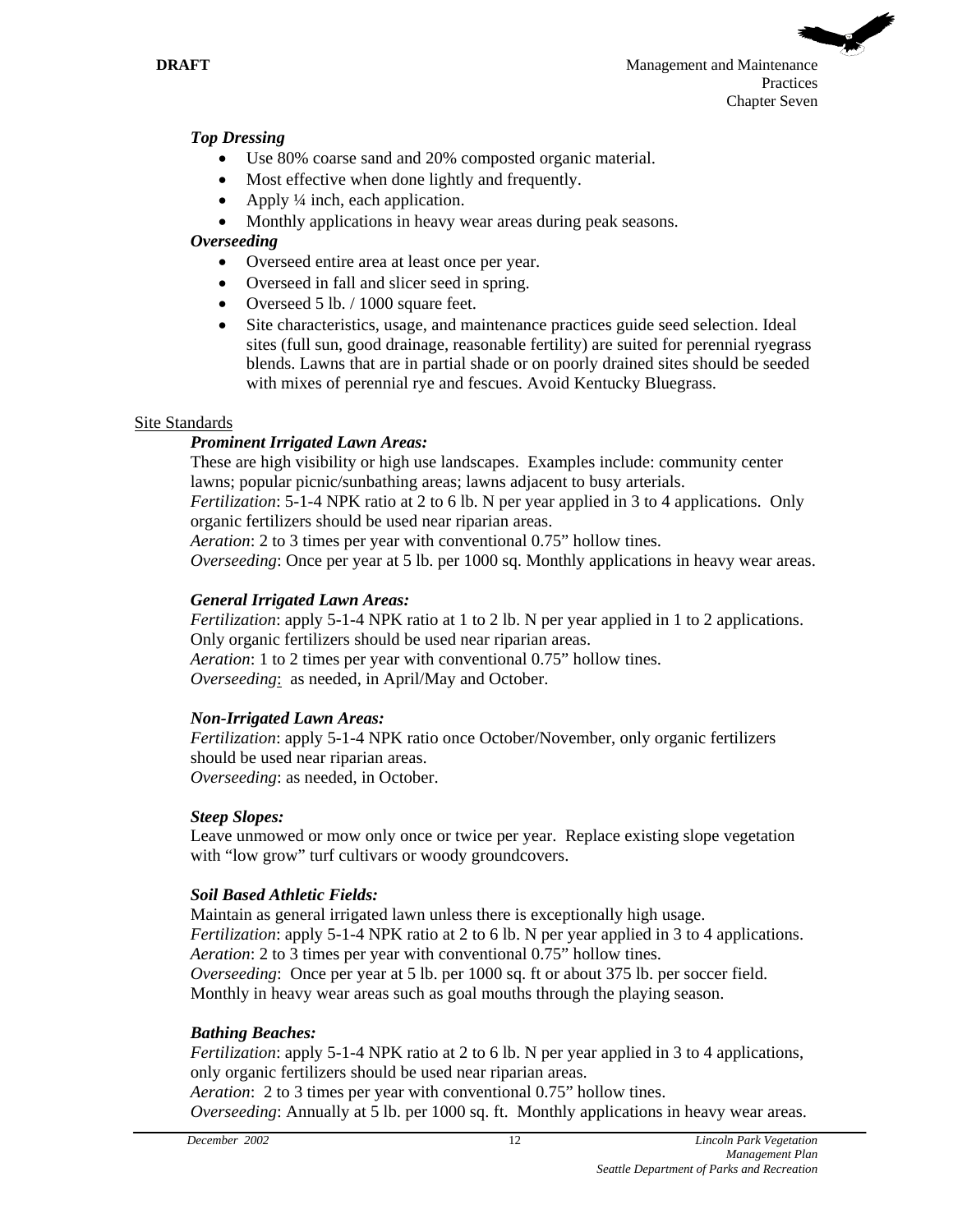

### *Design and Construction Issues:*

Construct turf areas with a minimum slope of 2% to promote surface drainage and a maximum of 25% to allow riding mowers to safely access the areas.

# **7.6 Three Year Establishment Care**

All new plantings require follow-up care for a period of three years that is more intensive and frequent than plants that are already established. Main components of this three year care program are: mulching, watering, and weeding. One time maintenance actions that are project dependent are things like removing tree stakes and inorganic sheet or fabric mulch. A three year calendar for these actions is shown below. Detailed instructions on how to perform these maintenance actions can be found in this section under the title of the specific practice, i.e. "Mulching" (Section 7.1). Once the three year period is over and the plantings have established, care of these planted areas should be incorporated into the regular ongoing maintenance within the management area that they are located.

|                             | <b>Month</b> |             |   |   |           |   |           |           |           |              |           |           |           |             |  |   |   |  |
|-----------------------------|--------------|-------------|---|---|-----------|---|-----------|-----------|-----------|--------------|-----------|-----------|-----------|-------------|--|---|---|--|
| <b>Action</b>               | J            | $\mathbf F$ | M | A | M         | J |           |           |           | $\mathbf{A}$ |           | S         |           | $\mathbf O$ |  | N | D |  |
| At Time of Installation     |              |             |   |   |           |   |           |           |           |              |           |           |           |             |  |   |   |  |
| Mulching                    |              |             |   |   |           |   |           |           |           |              |           |           |           |             |  |   |   |  |
| Watering                    |              |             |   |   |           |   |           |           |           |              |           |           |           |             |  |   |   |  |
|                             |              |             |   |   |           |   |           |           |           |              |           |           |           |             |  |   |   |  |
| Year 1                      |              |             |   |   |           |   |           |           |           |              |           |           |           |             |  |   |   |  |
| Mulching                    |              |             |   |   |           |   |           |           |           |              |           |           |           |             |  |   |   |  |
| Weeding                     |              |             |   |   | $\bullet$ |   |           |           |           |              |           |           |           |             |  |   |   |  |
| Watering                    |              |             |   |   |           |   | $\bullet$ | $\bullet$ | $\bullet$ | $\bullet$    | $\bullet$ | $\bullet$ | $\bullet$ |             |  |   |   |  |
| <b>Removing Tree Stakes</b> |              |             |   |   |           |   |           |           |           |              |           |           |           |             |  |   |   |  |
|                             |              |             |   |   |           |   |           |           |           |              |           |           |           |             |  |   |   |  |
| Year 2                      |              |             |   |   |           |   |           |           |           |              |           |           |           |             |  |   |   |  |
| Mulching                    |              |             |   |   |           |   |           |           |           |              |           |           |           |             |  |   |   |  |
| Weeding                     |              |             |   |   | $\bullet$ |   |           |           |           |              |           |           |           |             |  |   |   |  |
| Watering                    |              |             |   |   |           |   | $\bullet$ | $\bullet$ | $\bullet$ | $\bullet$    | $\bullet$ | $\bullet$ | $\bullet$ | $\bullet$   |  |   |   |  |
| <b>Removing Tree Stakes</b> |              |             |   |   |           |   |           |           |           |              |           |           |           |             |  |   |   |  |
|                             |              |             |   |   |           |   |           |           |           |              |           |           |           |             |  |   |   |  |
| Year 3                      |              |             |   |   |           |   |           |           |           |              |           |           |           |             |  |   |   |  |
| Mulching                    |              |             |   |   |           |   |           |           |           |              |           |           |           |             |  |   |   |  |
| Weeding                     |              |             |   |   | $\bullet$ |   |           |           |           |              |           |           |           |             |  |   |   |  |
| Watering                    |              |             |   |   |           |   | $\bullet$ | $\bullet$ | $\bullet$ | $\bullet$    | $\bullet$ | $\bullet$ | $\bullet$ | $\bullet$   |  |   |   |  |
| Removing Inorganic Mulch    |              |             |   |   |           |   |           |           |           |              |           |           |           |             |  |   |   |  |

**Three Year Establishment Care Calendar** 

Indicates range of time to perform action as needed

! Indicates specific time to perform action

*Mulching*: See M&M Practice "Mulching".

*Weeding:* See M&M Practice "Weeding and Invasive Control".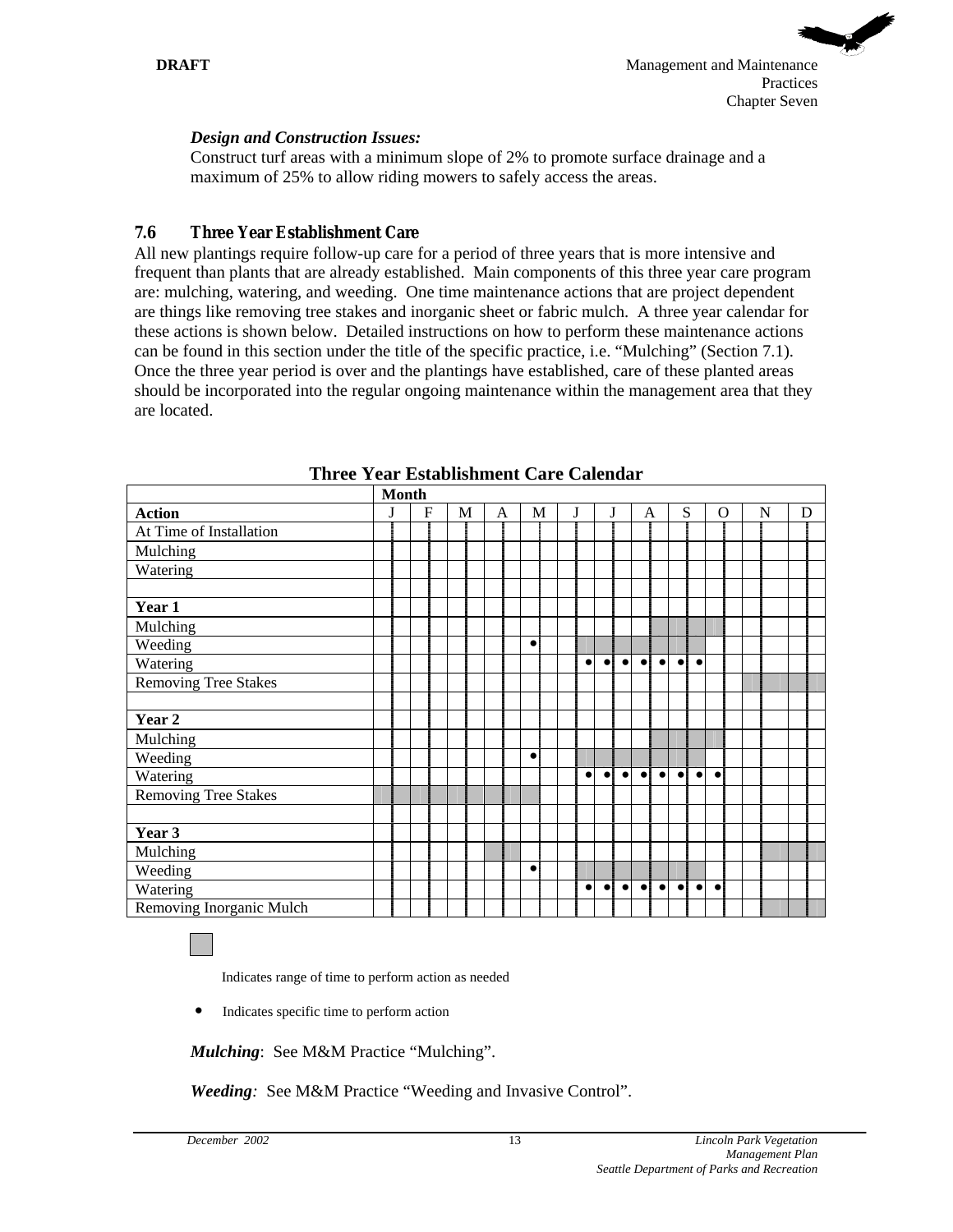*Watering:* All new plantings should be watered in at the time of planting. Regular three year watering should consist of at least 1" weekly for first two growing seasons, then taper to ½" weekly for plantings in natural areas. See M&M Practice "Watering".

*Removing Tree Stakes:* Do not use tree stakes in natural area plantings. Tree stakes used elsewhere should be removed after 1 year.

*Removing Inorganic Mulch*: Inorganic sheet mulch used in areas of severe invasive species problems should be removed during the dormant season after 3 years and entire area should be mulched with 4-5" layer of wood chips. Depending on site conditions and concern about re-invasion by weeds, entire planting area can be sheet mulched with a double layer of cardboard underneath the wood chips. Application of these techniques is usually limited to planting in natural areas and would not typically be necessary in a more developed landscape area.

# **7.7 Watering**

Watering is the key to plant survival. Seattle receives an average of 39 inches of rain each year, but only 13 of those inches fall during the growing season. This is why summer watering is so important, particularly for plant installations in the first three years of establishment. Water management is a term used to describe the efficient use of supplemental irrigation, which is needed to sustain many planted landscapes in the Puget Sound region. By controlling the application of water for irrigation, water management conserves this resource, reduces urban runoff and saves money. For most efficient watering, establishment of an irrigation infrastructure for areas that require regular watering is recommended. Water sources for temporary irrigation during 3 year establishment care of newly planted areas may include watering trucks, fire hydrants (permit required), hoses from existing bibbs and permanent irrigation lines.

Irrigate the following Park areas:

- Newly installed landscapes.
- Athletic fields.
- Bathing beaches.
- High-use or high-visibility turf planting.
- High-use or high-visibility shrub and annual plant beds.

# Do NOT irrigate:

- Low-use or low-visibility park turf areas.
- Turf meadow areas.
- Natural areas except during period of establishment.

In general:

- Water new trees and shrubs thoroughly at planting.
- Provide water to new trees and shrubs during first two summers, totaling at least 1" per week of precipitation and/or irrigation; taper watering (to ½" weekly) in the third year.
- Established trees and shrubs do not require supplemental watering except during periods of extreme drought (dependent, however, on species characteristics).
- Water valuable, specimen trees and high-use or high-visibility planting beds during periods of extreme drought even if established.
- Prepare irrigation systems for season as weather warms in spring; early irrigation may be required during early dry periods, especially following or during ongoing drought conditions.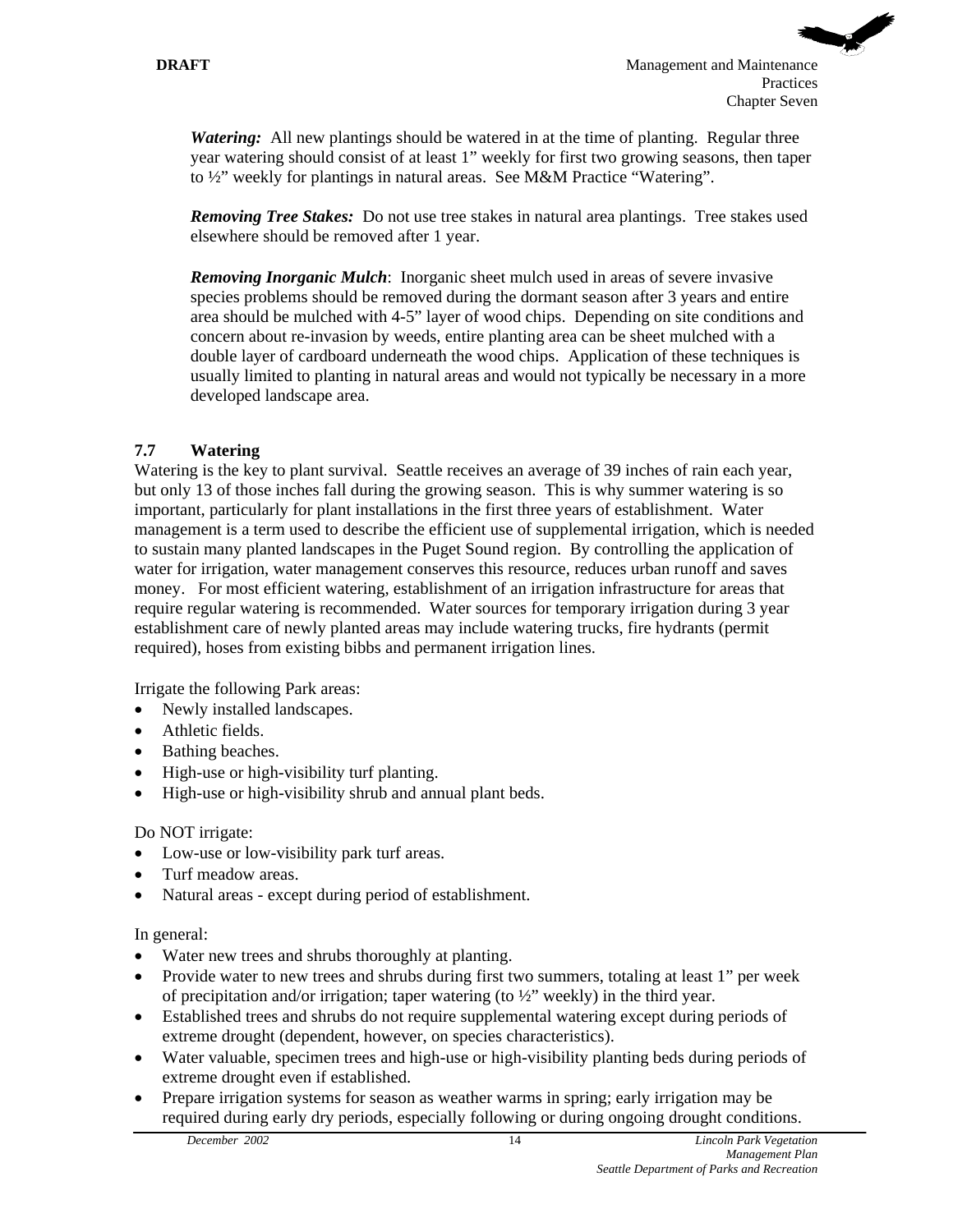- Field check soil moisture for drying regularly from May through late September: water content will vary significantly with soil type, temperature, drainage and year-to-year.
- Modify turf irrigation around established trees to accommodate the water requirements of the trees.
- Do not direct water spray on tree trunks.

See Seattle DPR Landscape, Horticulture and Urban Forestry Best Management Practices Manual (BMPs) (1999) for additional information on irrigation systems. See Planting (Section 7.2), and 3 Year Establishment Care (Section 7.6) for instructions on watering newly installed trees and shrubs.

# **7.8 Weeding and Invasive Plant Control**

Weeding and controlling invasives are necessary as an ongoing maintenance action throughout the Park in developed landscaped areas as well as natural areas. In addition, most natural area planting projects will include initial removal and ongoing control of invasives as a major component of the project.. Invasive control is also an important part of 3-year establishment care for all newly planted areas throughout the Park. The most commonly occurring and problematic non-native invasive species in the Park are listed below with a brief description of their characteristics, some information about where each species is typically found in the Park, and some recommended eradication and control methods for that particular species. Recommendations and protocols (including herbicide use) are in accordance with DPR's 1999 Landscape, Horticulture, and Urban Forestry BMPs), and focus on using an integrated pest management approach characterized by a combination of control and removal methods.

Generally, the most effective long-term control of invasive species is achieved by using a combination of control methods, reducing site disturbance, and establishing healthy native plant communities. All control efforts should be directed over time towards establishing and maintaining more sustainable plant communities. To this end, weedy species and infestations that pose the greatest threat to healthy desirable plant communities are those that should be targeted. In addition, to keep the weed control workload at the most reasonable level possible, new infestations should be targeted for control before they become widespread or well-established, and the extent of current invasion should be controlled at or below existing levels for those species that threaten to spread.

Thus, invasive control should focus on those species and specific infestations that are:

- 1) the fastest-growing,
- 2) the least established but potentially threatening,
- 3) the most disruptive to functional habitat, and
- 4) listed noxious weeds with mandated control.

Large woody debris and brush piles are critical elements in the natural areas of the Park. When large trees have been removed, recycle as much of the parts of the woody debris on site as possible. Trunks and large branches that will not live sprout can be placed directly on the ground within any of the habitat areas, except for within the existing small wetlands on site. Brush (non-sprouting limbs and branches from the tree tops) can be used for wildlife brush piles. . Other plant debris not appropriate for wildlife features should be disposed of following current DPR protocol. In accessible areas (developed landscapes accessed by roads), debris can be removed from the site. In more remote natural areas debris can be piled or stacked off the ground and left on-site to decompose.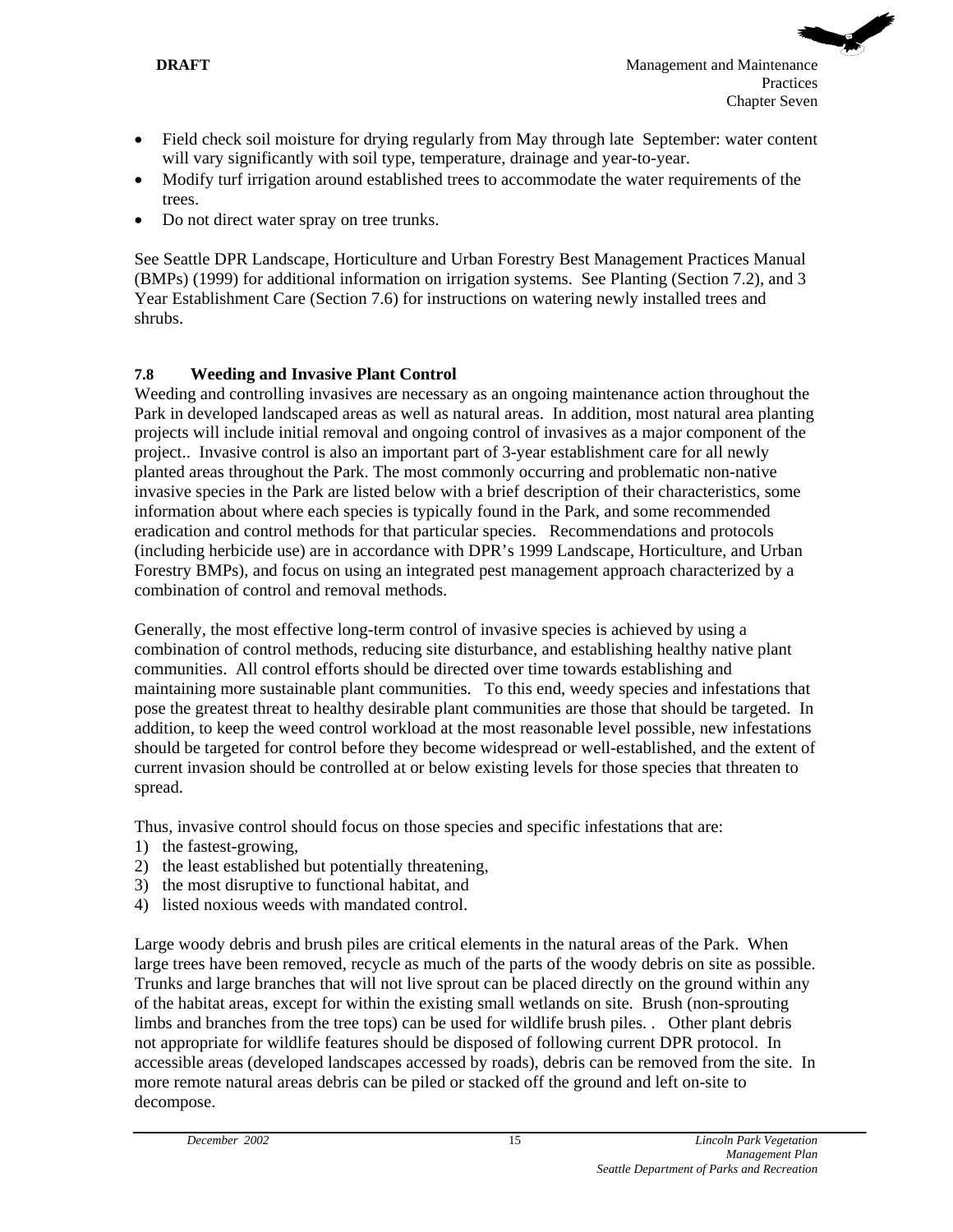The following text describes in detail how to remove non-native invasive plants identified as a significant presence at Lincoln Park. At the end of the text are found tables describing specifics such as removal quantities, seasonal timing, replacement ratios, and removal intervals for major targeted species. Non-native invasive species that are not specified in these tables can be removed without limitation, as appropriate.

# **Invasive Removal – Noxious Weeds**

All listed noxious weed species found in Lincoln Park will be controlled as required by County regulations and in accordance with Seattle Parks BMP's.

### **Invasive Removal – Tree Species** (canopy species >20' tall at maturity)

### *Non-native Poplar (Populus alba, Populus nigra, and cultivars and hybrids)* This genus is known for its stump sprouting and suckering, so removals must include treatment of the cut stump with an herbicide to be effective. Trees should be cut, and the stumps immediately painted with an appropriate herbicide mixed with a watersoluble dye. On large stumps, paint only the outer 2-3"; on stumps 3" or less in diameter, paint the entire stump. A 25% solution of Garlon 4 is recommended in upland areas away from aquatic resources e.g. shoreline, wetlands. Within 100' of aquatic resources, a 50% solution of Rodeo in a water base (no surfactant) is recommended. Treated cut stumps should be checked for resprouts every 2 to 6 months for the first year after cutting and re-treated if necessary. Logs and limbs can be used in natural areas for habitat features. To avoid resprouting, they should be stored off the ground for 2 years or until non-viable, before placing in natural areas.

### *English Holly (Ilex aquifolium) English Laurel (Prunus laurocerasus) Portugal Laurel (Prunus lusitanica)*

Laurel and holly are broad-leaved evergreen trees (initially, shrubs) that are spread readily by birds due to their prolific and tasty fruit and abundance in the general landscape. These species also sucker and re-sprout vigorously. Laurel and holly prefer – but do not require - partial shade and are generally found in upland forest in the understory, or along forest edges.

Removal of these species should be a high priority. Young plants can be pulled by hand, removed with a weed wrench, or grubbed using pick or shovel. Plants too large to remove with roots intact are most effectively eliminated by a combination of mechanical means and herbicide. A 25% solution of Garlon 4 is recommended in upland areas away from aquatic resources (e.g. shoreline, wetlands). Within 100' of aquatic resources, a 50% solution of Rodeo in a water base (no surfactant) is recommended. Herbicide should be mixed with a water-soluble dye. Several cut–andpaint methods can be used:

- 1) Cut shrub to a stump at or near ground level and paint entire cut surface immediately with herbicide.
- 2) Cut shrub to a stump at or near chest level and with a portable drill, make 1/8" diameter holes 1" deep into the stump from the outer sides all the way around the circumference of the stump every 2". Then inject herbicide with syringe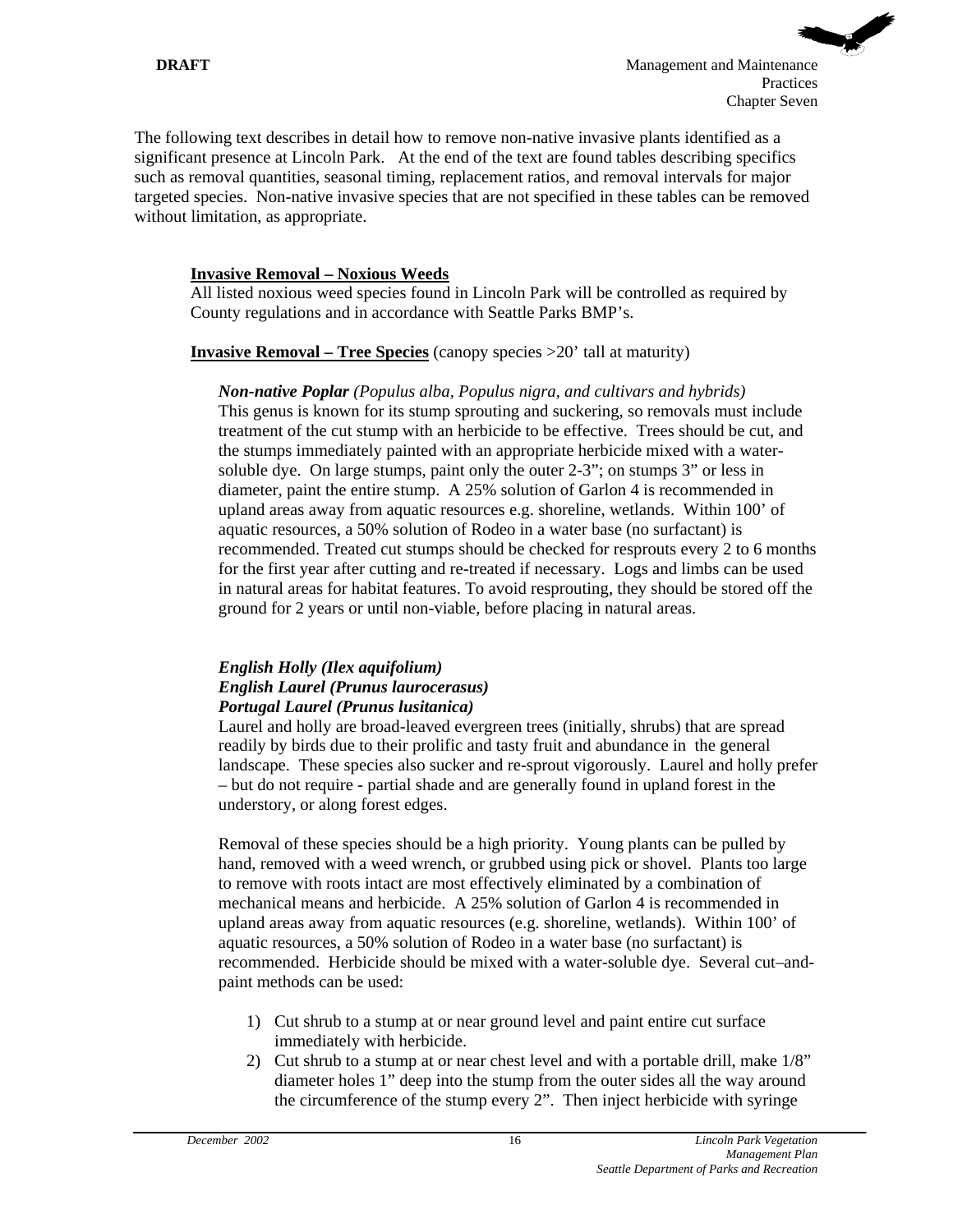directly into each hole. If standing dead brush is desired, this method can be used without cutting the plant to a stump.

3) Girdle the standing plant by making a series of downward overlapping cuts all the way around the trunk (also called frilling), leaving the chips attached to the trunk at the base of the cut. Then paint herbicide onto fresh cuts. This technique should be used before fruit production so that standing dead plant does not have fruit on it.

Treated cut stumps should be checked for resprouts every 2 to 6 months for the first year after cutting and re-treated if necessary. If no herbicide is used, repeated cutting will be required to weaken and eventually kill the plant over time. This is a more labor-intensive method and will require diligent follow-up visits over a period of at least several years to remove suckering growth resulting from initial cutting.

# **Invasive Removal – Shrub Species** (< 20' tall at maturity)

*Cotoneaster lacteus (formerly C. Parnyi)*

Cotoneaster is a large shrub that spreads by prolific fruit production that is excellent bird forage. It is found throughout the landscaped edge along Fauntleroy Way, and is spreading throughout the forested natural areas of Lincoln Park.

The most effective technique is to removal the entire plant with the roots intact. If it is too large, the next option will be to cut individual shrubs and apply herbicide directly to the cut surface to prevent resprouting. A 25% solution of Garlon 4 is recommended in upland areas away from aquatic resources e.g. shoreline, wetlands. Within 100' of aquatic resources, a 50% solution of Rodeo in a water base (no surfactant) is recommended. Herbicide should be mixed with a water-soluble dye. Several cut and paint methods can be used:

- 1) Cut shrub to a stump at or near ground level and paint entire cut surface immediately with herbicide.
- 2) Cut shrub to a stump at or near chest level and with a portable drill, make 1/8" diameter holes 1" deep into the stump from the outer sides all the way around the circumference of the stump every 2" or one hole for every 1" dbh. Holes should be drilled at a slight downward angle. Then inject herbicide with syringe directly into each hole. If standing dead brush is desired, this method can be used without cutting the plant to a stump.
- 3) Girdle the standing plant by making a series of downward overlapping cuts all the way around the trunk (also called frilling), leaving the chips attached to the trunk at the base of the cut. Then paint herbicide onto fresh cuts. This technique should be used before fruit production so that standing dead plant does not have fruit on it.

Treated cut stumps should be checked for resprouts every 2 to 6 months for the first year after cutting and re-treated if necessary. If no herbicide is used, repeated cutting will be required to weaken and eventually kill the plant over time. This is a more labor-intensive method and will require diligent follow-up visits over a period of at least several years to remove suckering growth resulting from initial cutting.

Ongoing control of shoots newly emerging from past fruit dispersal should occur with implementation of prescribed mowing regimen in meadow areas.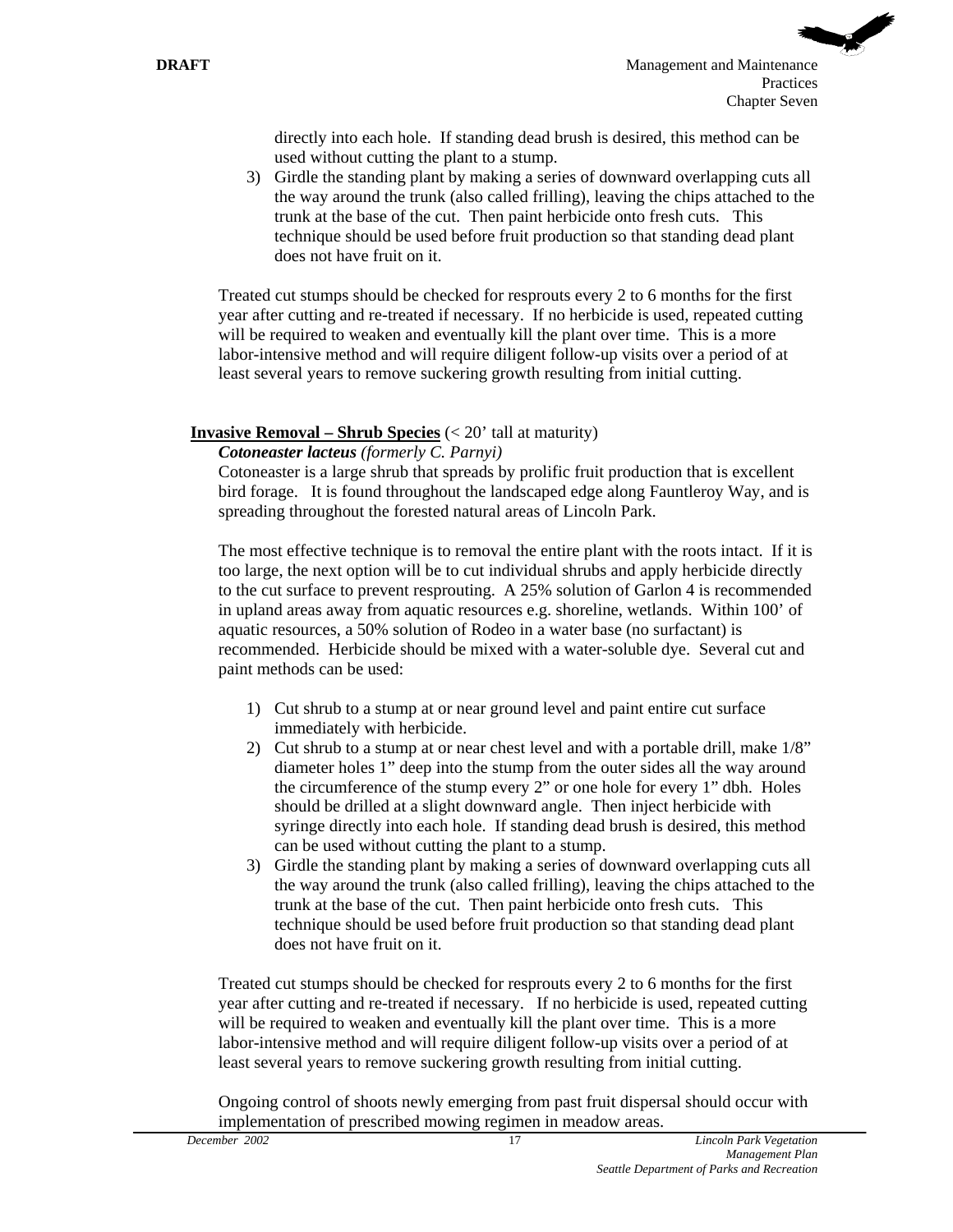

### *Himalayan Blackberry (Rubus procerus) Evergreen blackberry (Rubus laciniatus)*

Both non-native blackberry species are found in Lincoln Park, although Himalayan blackberry is far most prevalent. Eradication and control methods for these two species are the same. Blackberry is found in upland areas throughout the Park, as an understory species along forest edges, and in dense monotypic stands in open areas. Blackberry is shade-intolerant, so long-term control is linked to successful establishment of healthy native plant communities that will create undesirable conditions for this species.

Removal methods include hand grubbing with root removal, repeated cutting or mowing, cutting and dabbing stubs with herbicide (cut and dab), or combinations of two or more of these techniques. Hand-grubbing is generally only a reasonable method for small areas, or for maintenance around trees or shrubs. If herbicide is used, a glyphosate herbicide is recommended – Roundup for upland areas and Rodeo for areas within 100' of an aquatic resource. The method(s) chosen depends mainly on how bad the infestation is, and the available labor resources.

Removal, other than in areas with sparse occurrences and a relatively intact healthy existing plant community, should not be done unless subsequent replacement planting is planned. For sparse occurrences, hand-grubbing is recommended. Removal of thickets will result in displacement of wildlife that may use these areas for cover and forage. Therefore, whenever possible removal work should accommodate wildlife by occurring after July  $31<sup>st</sup>$ . Depending on the removal method chosen, this may not always be possible, and maximum removal effectiveness may take precedence over wildlife impacts.

In general if herbicide is used, timing of its application should coincide with the time of year that the target plant is most actively growing and translocating resources to its roots to maximize herbicide effectiveness. For Himalayan blackberry, this is generally considered to be mid-summer during flowering. For removal of denser stands or thickets the following methods are recommended:

1) Mow or cut to the ground numerous times during the growing season (May-Oct) to reduce plant vigor. If combining with an herbicide treatment, do a late summer (July) cut and dab (herbicide) treatment on resprouts. Herbicide should be applied to fresh cuts immediately (within 30 min.) for most effective treatment. In fall, after final mowing, plant and apply double layer of cardboard sheet mulch covered with 4-6" of mulch. Note: This method, while effective, does not accommodate wildlife as much as other methods, and for this reason may not be preferred.

#### OR

2) Mow or cut to the ground late in the growing season (after July  $31<sup>st</sup>$ ), and immediately cover entire area with heavy weed fabric firmly stapled to the ground. In fall, cut slits in the fabric to install plants. After 2-3 years, remove fabric, hand pull any resprouts, and apply double layer of cardboard sheet mulch covered with 4-6" of wood chips.

#### OR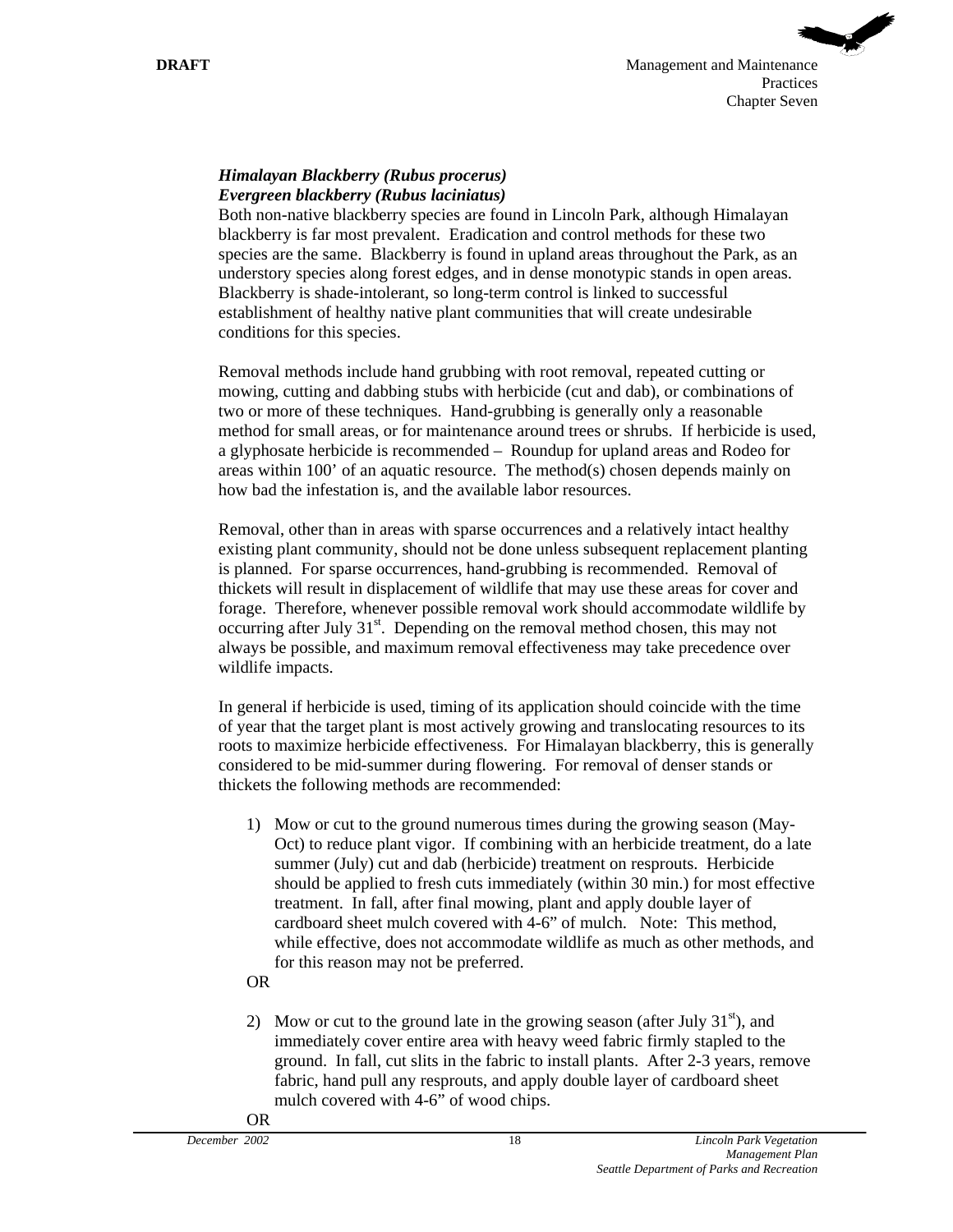3) Mow or cut to the ground late in the growing season (after July  $1<sup>st</sup>$ ) and either dab cut ends at that time, or cut and dab resprouts late in the summer when they appear.

Removal of large stands should be done incrementally, as thickets provide forage, refuge and cover for wildlife. Native wildlife should have nearby comparable habitat to take the place of what is removed. In edge habitat where invasion is low and coverage sparse, replant gaps created by removals with native species to prevent recolonization, based on site-specific evaluation.

### *Scot's broom (Cytisus scoparius) Gorse (Ulex europaeus)*

Scot's broom and Gorse - which it resembles - are found in open dry areas in Lincoln Park, established and colonizing in open areas and along forest edges and bluff. Where well-established, like blackberry these species form monotypic stands or thickets. Gorse is a listed noxious weed and its active control therefore required. Ongoing efforts to eradicate should continue wherever this species remains or reappears.

Scot's broom is shade-intolerant, so long-term control is linked to successful establishment of healthy native plant communities that will create undesirable conditions for this plant species. Scot's broom provides some cover and refuge for wildlife, but its habitat function is not high. It produces large quantities of selfdispersed, long-lived seed. Removal of plants of seed-producing age is the most labor intensive, but crucial to reduce spread and seed accumulation. Removal of younger plants is easier because they can be hand-pulled or mowed, and also important to keep seed-producing population from expanding and becoming more widespread.

Thicket removal can be done incrementally as resources are available, and should not be done unless subsequent replacement planting is planned. Plants can be removed by mowing, hand-cutting individual plants, or manual removal and grubbing with shovels, weed wrenches or machinery, which may be the least desirable due to soil disturbance and increased broom seed germination and seedling emergence it causes. It may be desirable to strip the duff layer of seeds from the ground as part of the removal strategy. If this is the case, the plant removal method with the least disturbance to the soil should be used. Cutting should be done early in the summer when flowering has just started. Cutting should be followed by annual (or more frequent) cutting, or by herbicide treatment (Roundup with water soluble dye) of cut stems/stumps.

Broom thickets could be used as early establishment areas for later successional trees and shrubs. The basic concept is to underplant the thicket with desirable natives that will then form the foundation of the native community that will replace the broom. Once the installed plantings have established, broom can be removed by hand-cutting and removal of the roots or a cut and dab herbicide treatment.

Hand-pulling of smaller infestations of young plants (3' tall and smaller) should be done when soil is moist and loose (fall-spring). In edge habitat where invasion is low and coverage is sparse it may be advisable to replant with native species to prevent recolonization. This determination should be made on a site specific basis.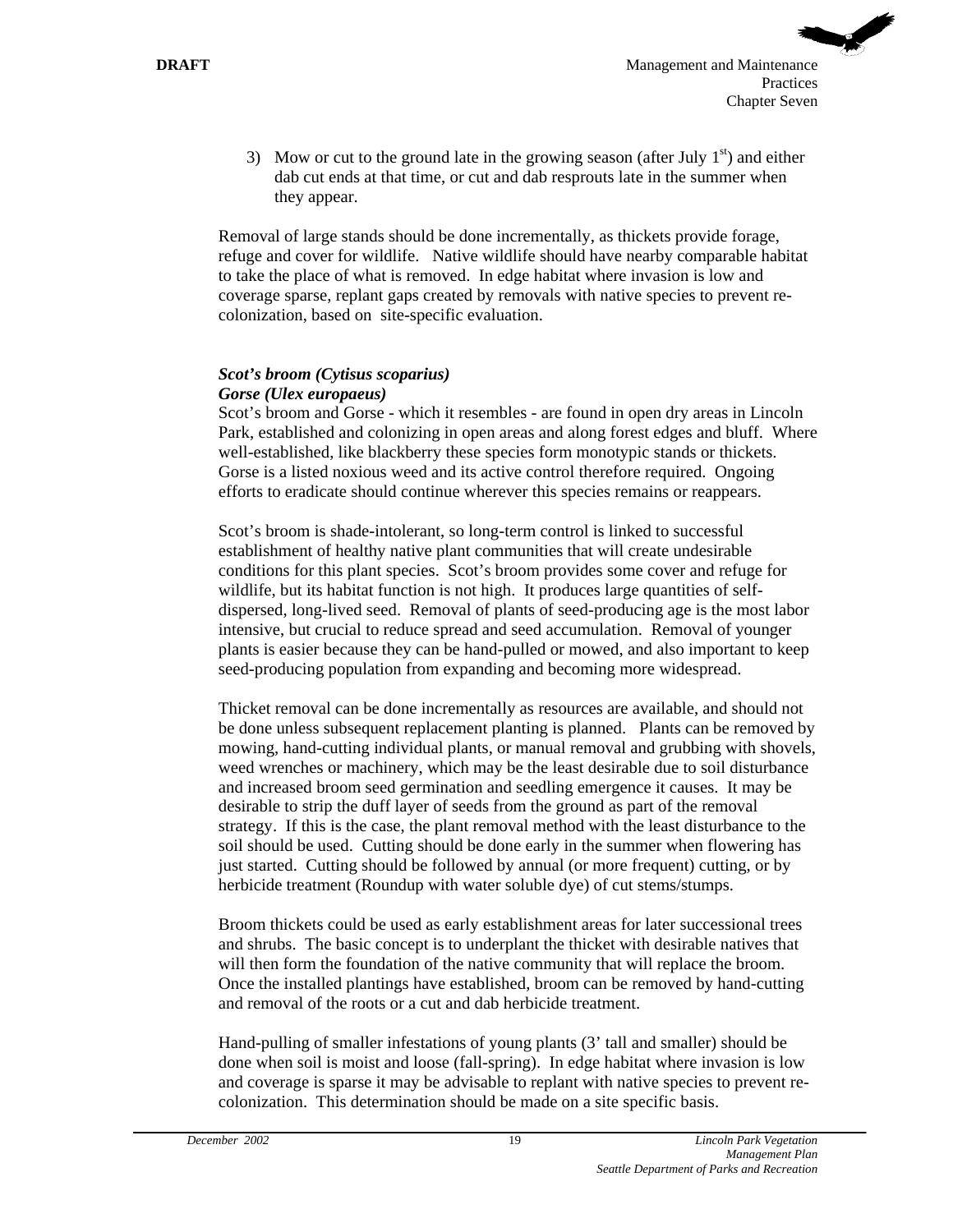# *English Ivy (Hedera helix)*

English ivy is a broadleaved evergreen found in the forest ground layer and climbing up tree trunks in much of the park. Ivy is shade-tolerant, and forms dense mats on the ground. Hand-pulling appears to be the most effective removal method for this plant. Any efforts to control ivy should initially target vines climbing into trees. Vines should be cut at shoulder height and again at the base of the tree all the way around its circumference. For safety reasons, cut vines should not be pulled out of trees. A radius of at least 5' all around the base of the tree also should be cleared of ivy.

Patches of ivy on the ground are best removed by hand-pulling and rolling into a mat. Removal of dense mats in the ground layer should only be undertaken if coupled with deep mulching and/or replanting. New planting areas should have an additional 10' wide strip cleared around the edges. Removal of sparse occurrences of ivy can be done without replacement planting, where existing native species exist and can rebound and refill the area. Control in areas of low infestation should receive high priority, to prevent further ivy spread.

| Kenioval Schedule Laui ei and Tiony |                                                                                      |
|-------------------------------------|--------------------------------------------------------------------------------------|
| <b>Removal Size</b>                 | All sizes                                                                            |
| <b>Removal Strategy</b>             | Remove individuals and return once yearly to check for and remove                    |
|                                     | re-sprouts in conjunction with 3 year establishment care.                            |
| <b>Removal Quantity</b>             | Limited only by resources for replanting and 3 yr. establishment care                |
| <b>Landscape Setting</b>            | Any Zone, any M.A.                                                                   |
| <b>Timing</b>                       | Depends on strategy chosen but July 1 - April 1 is preferred                         |
| <b>Maximum Annual Removal</b>       | Limited only by resources for replanting and 3 yr. establishment care                |
| Quantity                            |                                                                                      |
| <b>Removal Interval</b>             | 3 years                                                                              |
| <b>Replanting Strategy</b>          | Replacement planting is necessary only where removed plants are in                   |
|                                     | the mature shrub stage or at sapling ht. of $>4$ <sup>'</sup> . Replace lost aerial  |
|                                     | coverage with equal area of tree and shrub plant community at                        |
|                                     | removal location, $OR$ around edges of nearest adjacent forest patches.              |
|                                     | 3-yr. establishment care is required.                                                |
| <b>Replanting Densities</b>         | Trees: $500/acre = 0.012/sq$ . ft. (min. 25-50% evergreen) and                       |
|                                     | Shrubs: $1200-2500/\text{acre} = 0.028-0.058/\text{sq}$ . ft. (shrub density depends |
|                                     | on optimal spacing for species used)                                                 |
| <b>Species Composition of</b>       | Xeric or Mesic plant community depending on microclimate conditions and              |
| <b>Replacement Planting</b>         | existing vegetation at replanting location                                           |

# **Removal Schedule Laurel and Holly**

#### **Removal Schedule for Blackberry Thickets (Himalayan, Evergreen)**

| Size of        | $<$ 50 sq. ft.  | $<$ 50 sq. ft.        | $>50$ sq. ft. to $1/10$ | $>1/10$ acre       |
|----------------|-----------------|-----------------------|-------------------------|--------------------|
| thicket        |                 |                       | acre                    |                    |
| Landscape      | <b>Not</b>      | Contiguous with       | Any Zone, any M.A.      | Any Zone, any M.A. |
| <b>Setting</b> | contiguous      | shrub or forest       |                         |                    |
|                | with shrub or   | habitat, <i>or</i> in |                         |                    |
|                | forest habitat, | Shoreline MA          |                         |                    |
|                | and not in      |                       |                         |                    |
|                | Shoreline       |                       |                         |                    |
|                | MA              |                       |                         |                    |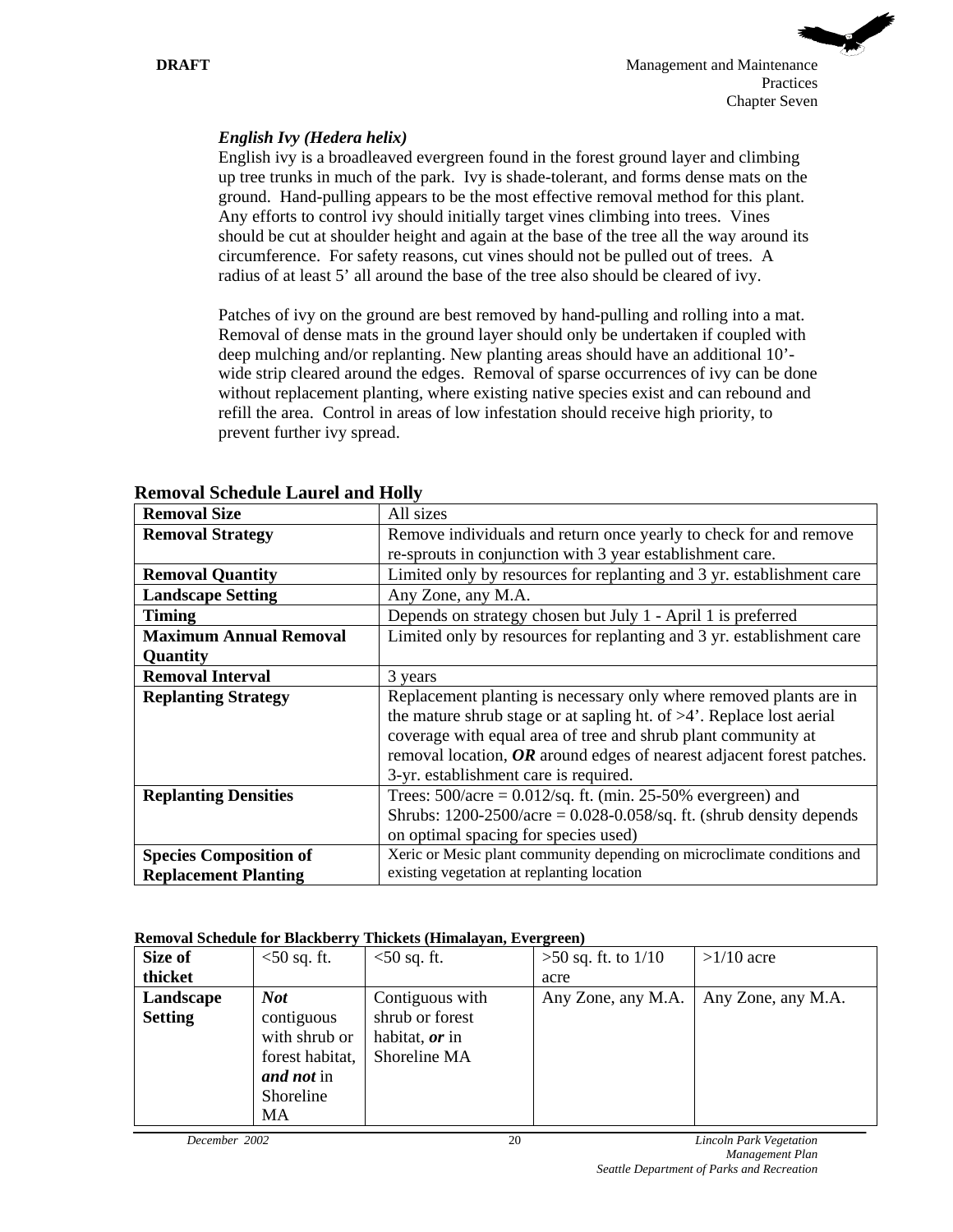| <b>Removal</b>      | Remove         | Remove entire thicket   | Remove entire            | Remove 1/3 total           |
|---------------------|----------------|-------------------------|--------------------------|----------------------------|
| <b>Strategy</b>     | entire thicket | and return for follow-  | thicket and return       | thicket area up to $1/10$  |
|                     | and return for | up removal of re-       | for follow-up            | acre and return for        |
|                     | follow-up      | sprouts at least twice  | removal of re-           | follow-up removal of       |
|                     | removal of     | during the next 2-3     | sprouts at least twice   | re-sprouts at least twice  |
|                     | re-sprouts at  | growing seasons in      | during the next 2-3      | during the next 2-3        |
|                     | least twice    | conjunction with 3      | growing seasons in       | growing seasons in         |
|                     | during the     | year establishment      | conjunction with 3       | conjunction with 3 year    |
|                     | next 2         | care of new plantings.  | year establishment       | establishment care of      |
|                     | growing        |                         | care of new              | new plantings.             |
|                     | seasons.       |                         | plantings.               |                            |
| <b>Timing</b>       | Depends on     | Depends on strategy     | Depends on strategy      | Depends on strategy        |
|                     | strategy used: | chosen but July 1 -     | chosen but July 1 -      | chosen but July 1 -        |
|                     | July 1 - April | April 1 is preferred    | April 1 is preferred     | April 1 is preferred       |
|                     | 1 is preferred |                         |                          |                            |
| <b>Max. Annual</b>  | unlimited      | Limited only by         | Limited only by          | Not to exceed 1/3 total    |
| <b>Removal</b>      |                | resources for           | resources for            | acreage of blackberry      |
| Area                |                | replanting and 3 year   | replanting & 3 year      | thickets of this size      |
|                     |                | establishment care      | establishment care       | class in Park              |
| <b>Thicket Size</b> | $<$ 50 sq. ft. | $<$ 50 sq. ft.          | $>50$ s.f. - $1/10$ acre | $>1/10$ acre               |
| <b>Removal</b>      | none           | none                    | none                     | Every 3 years at the       |
| <b>Interval</b>     |                |                         |                          | successful completion      |
|                     |                |                         |                          | of 3 yr. establishment     |
|                     |                |                         |                          | care period for            |
|                     |                |                         |                          | previously removed         |
|                     |                |                         |                          | area                       |
| <b>Replanting</b>   | No replanting  | Replant removal area    | Replant removal          | Replant removal area       |
| <b>Strategy</b>     | required       | with trees and shrubs   | area with trees and      | with trees and shrubs if   |
|                     |                | if contiguous to        | shrubs if contiguous     | contiguous to forest,      |
|                     |                | forest, shrubs if       | to forest, shrubs if     | shrubs if contiguous to    |
|                     |                | contiguous to shrub     | contiguous to shrub      | shrub habitat. 3-yr.       |
|                     |                | habitat. 3-yr.          | habitat. 3-yr.           | establishment care is      |
|                     |                | establishment care is   | establishment care is    | required.                  |
|                     |                | required.               | required.                |                            |
| <b>Replanting</b>   | <b>NA</b>      | Trees: $500/acre =$     | Trees: $500/$ acre =     | Trees: $500/acre =$        |
| <b>Densities</b>    |                | 0.012/sq. ft. (min. 25- | $0.012$ /sq. ft. (min.   | $0.012$ /sq. ft. (min. 25- |
|                     |                | 50% evergreen)          | 25-50% evergreen)        | 50% evergreen)             |
|                     |                | <b>Shrubs: 1200-</b>    | <b>Shrubs: 1200-</b>     | Shrubs: 1200-2500/acre     |
|                     |                | $2500/acre = 0.028$ -   | $2500/acre = 0.028$ -    | $= 0.028 - 0.058$ /sq. ft. |
|                     |                | $0.058$ /sq. ft. (shrub | $0.058$ /sq. ft. (shrub  | (shrub density depends     |
|                     |                | density depends on      | density depends on       | on optimal spacing for     |
|                     |                | optimal spacing for     | optimal spacing for      | species used)              |
|                     |                | species used)           | species used)            |                            |
| <b>Species</b>      | <b>NA</b>      | Xeric or Mesic plant    | Xeric or Mesic           | Xeric or Mesic plant       |
| Composition         |                | community               | plants depending on      | community depending        |
| of                  |                | depending on            | microclimate             | on microclimate            |
| <b>Replacement</b>  |                | microclimate            | conditions and           | conditions and existing    |
| <b>Planting</b>     |                | conditions and          | existing vegetation      | vegetation at replanting   |
|                     |                | existing vegetation at  | at replanting            | location                   |
|                     |                | replanting location     | location                 |                            |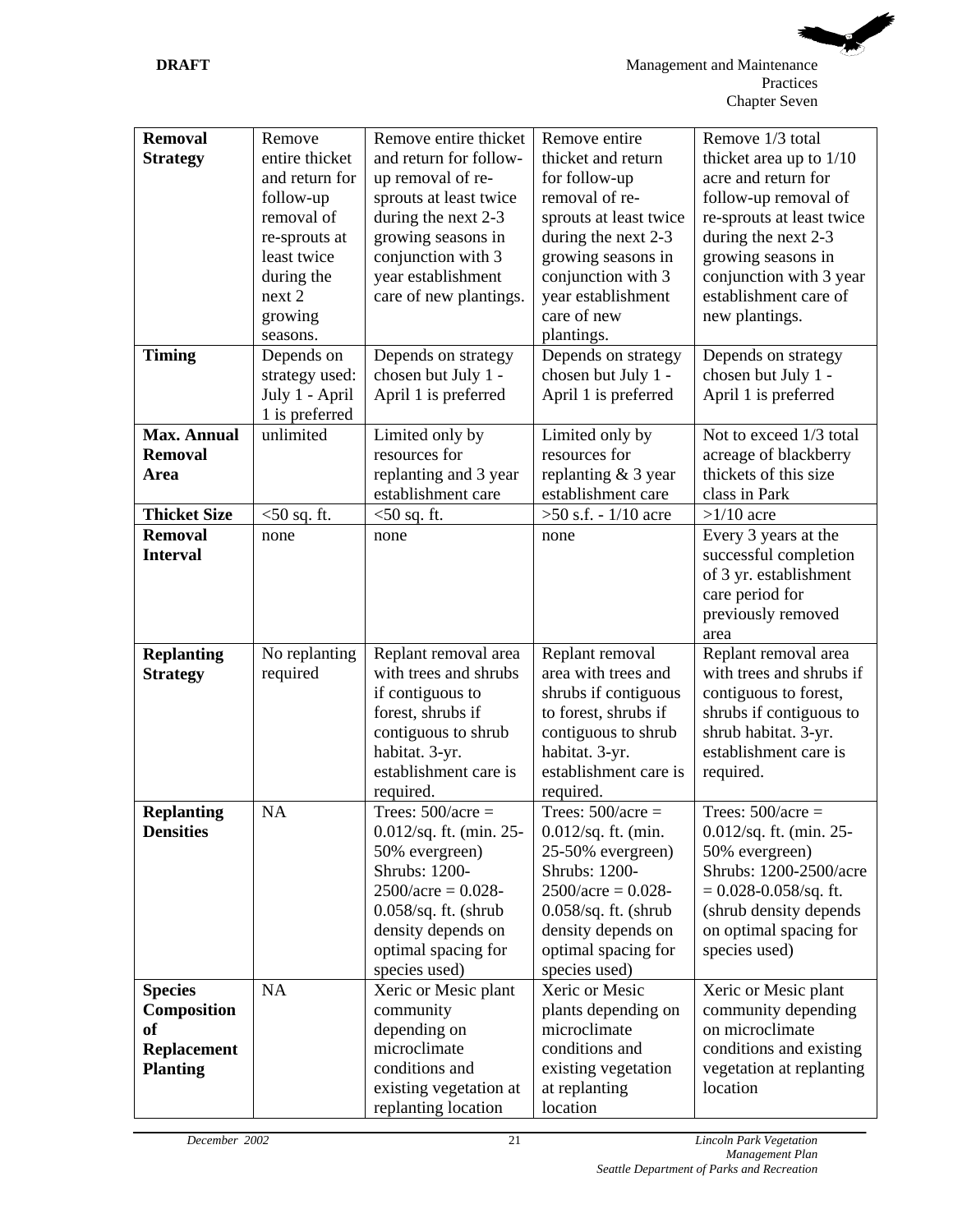| <b>Size of thicket</b>        | $<$ 50 sq. ft.                    | $>50$ sq. ft.                        |  |  |  |  |  |  |
|-------------------------------|-----------------------------------|--------------------------------------|--|--|--|--|--|--|
| <b>Landscape Setting</b>      | Any Zone, any M.A.                | Any Zone, any M.A.                   |  |  |  |  |  |  |
| <b>Removal Strategy</b>       | Remove entire thicket and return  | Remove entire thicket and return     |  |  |  |  |  |  |
|                               | for follow-up removal of re-      | for follow-up removal of re-         |  |  |  |  |  |  |
|                               | sprouts at least twice during the | sprouts at least twice during the    |  |  |  |  |  |  |
|                               | next 2 growing seasons.           | next 2-3 growing seasons in          |  |  |  |  |  |  |
|                               |                                   | conjunction with 3 year              |  |  |  |  |  |  |
|                               |                                   | establishment care of new            |  |  |  |  |  |  |
|                               |                                   | plantings.                           |  |  |  |  |  |  |
| <b>Timing</b>                 | Depends on strategy chosen but    | Depends on strategy chosen but       |  |  |  |  |  |  |
|                               | July 1 - April 1 is preferred     | July 1 - April 1 is preferred        |  |  |  |  |  |  |
| <b>Max. Annual Removal</b>    | unlimited                         | Limited only by resources for        |  |  |  |  |  |  |
| Area                          |                                   | replanting and 3 yr. establishment   |  |  |  |  |  |  |
|                               |                                   | care                                 |  |  |  |  |  |  |
| <b>Removal Interval</b>       | none                              | none                                 |  |  |  |  |  |  |
| <b>Replanting Strategy</b>    | No replanting required            | Replant removal area with trees      |  |  |  |  |  |  |
|                               |                                   | and shrubs. 3-yr. establishment      |  |  |  |  |  |  |
|                               |                                   | care is required.                    |  |  |  |  |  |  |
| <b>Replanting Densities</b>   | <b>NA</b>                         | Trees: $500/acre = 0.012/sq$ . ft.   |  |  |  |  |  |  |
|                               |                                   | (min. 25-50% evergreen) and          |  |  |  |  |  |  |
|                               |                                   | Shrubs: $1200-2500/ace = 0.028$ -    |  |  |  |  |  |  |
|                               |                                   | $0.058$ /sq. ft. (density depends on |  |  |  |  |  |  |
|                               |                                   | optimal spacing for species used)    |  |  |  |  |  |  |
| <b>Species Composition of</b> | <b>NA</b>                         | Xeric plant community                |  |  |  |  |  |  |
| <b>Replacement Planting</b>   |                                   |                                      |  |  |  |  |  |  |

#### **Removal Schedule for Scot's Broom Thickets**

# **Removal Schedule for English Ivy**

| <b>Size of Patch</b>            | Any size                                                         |  |
|---------------------------------|------------------------------------------------------------------|--|
| <b>Landscape Setting</b>        | Any Zone, any M.A.                                               |  |
| <b>Removal Strategy</b>         | Remove any size patch and return twice yearly during the next    |  |
|                                 | 2-3 growing seasons to check for and remove re-sprouts in        |  |
|                                 | conjunction with 3 year establishment care.                      |  |
| <b>Timing</b>                   | Depends on strategy chosen                                       |  |
| <b>Max. Annual Removal Area</b> | Limited only by resources for replanting and 3 year              |  |
|                                 | establishment care                                               |  |
| <b>Removal Interval</b>         | none                                                             |  |
| <b>Replanting Strategy</b>      | Replant cleared area with shrubs or trees and shrubs for any ivy |  |
|                                 | removed from the ground. 3 year establishment care is            |  |
|                                 | required. Ivy can be cut from trees per described removal        |  |
|                                 | protocol without any replacement planting.                       |  |
| <b>Replanting Densities</b>     | Trees: $500/acre = 0.012/sq$ . ft.                               |  |
|                                 | Shrubs: $1200-2500/\text{acre} = 0.028-0.058/\text{sq}$ . ft.    |  |
| <b>Species Composition of</b>   | Xeric or Mesic shade-tolerant community depending on             |  |
| <b>Replacement Planting</b>     | microclimate conditions                                          |  |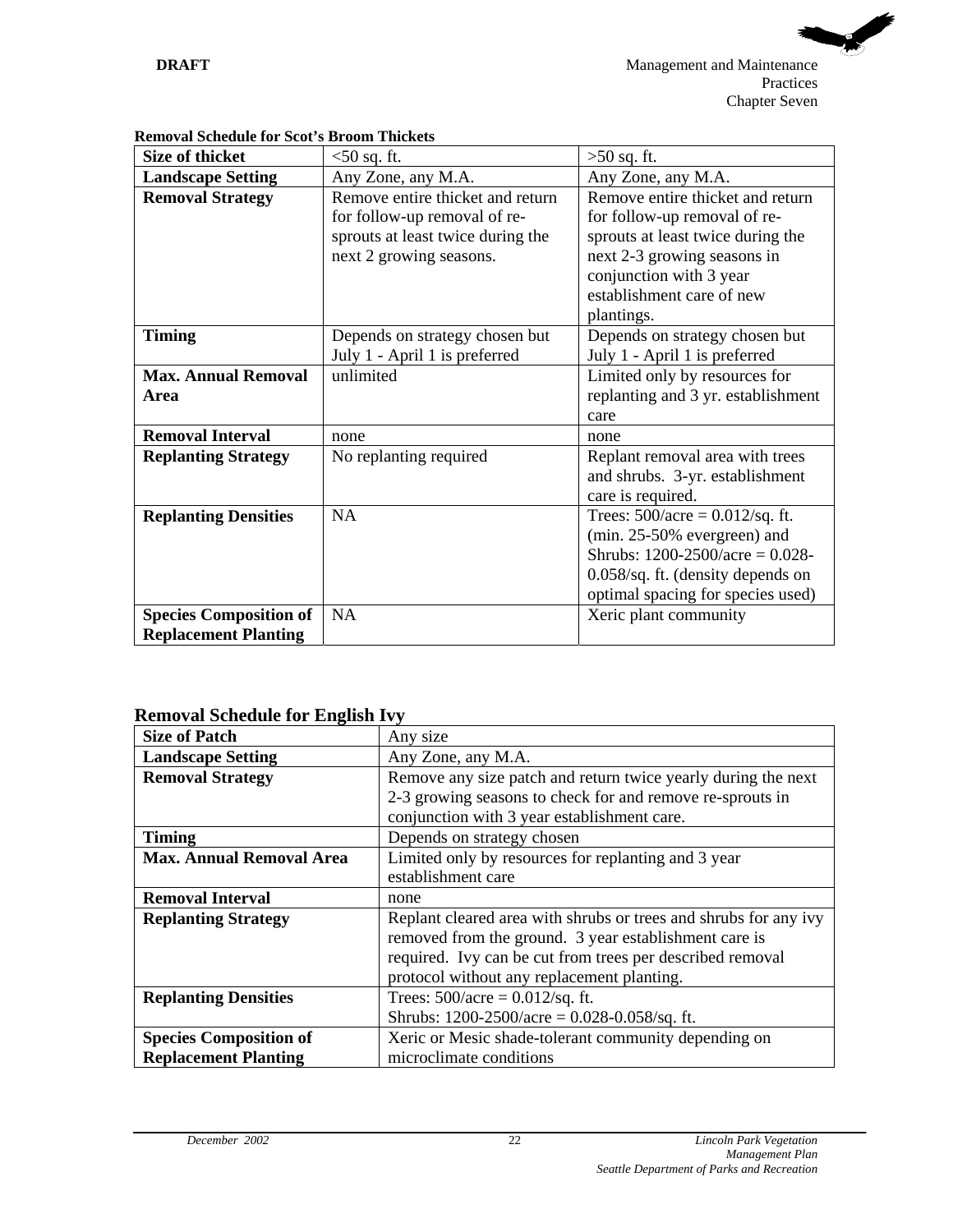

#### **Chapter Eight IMPLEMENTATION**

### **8.1 Overall Approach to Implementation**

Implementation of this plan must be done strategically and incrementally to maximize potential benefits from efforts expended. This chapter is meant to provide guidance on setting priorities among the numerous maintenance actions and individual projects described in previous sections of this document. Most Management Areas will require a combination of **maintenance actions**  and **specific projects** – the former ongoing, the latter concentrated effort and resources directed toward a particular landscape element or area. Over time, the bulk of the Lincoln Park landscape will shift progressively toward ongoing maintenance and away from a restoration project basis. Deferred maintenance, evident in both Lincoln and many other parks, escalates the ultimate need for intensive remedial actions. While the projected cost of implementation is considerable, the fiscal and environmental cost of delay is much higher still.

It is the hope of the Urban Forestry Program that implementation of recommendations included in the Vegetation Management Plan will occur continuously over time, using this document as a guide. Assuming that much of the work can and must be accomplished by volunteer labor under the direction of the District staff responsible for Lincoln Park, additional resources also may be tapped to help fulfill plan goals. Capital project funds are unlikely to match the entire anticipated implementation need, and will require substantial supplementation.

Key to VMP implementation will be identifying and incorporating expertise already available among existing grounds personnel, and increasingly integrating plan recommendations into ongoing maintenance practices and special crew projects. This strategy is best summed up as working ever "smarter", with VMP guidance helping simplify the ordering of grounds management priorities and protocols.

Ongoing maintenance consists of the regular maintenance activities that are necessary simply to keep the Park in its current condition. The work encompassed by these activities is performed by Seattle Parks staff: mowing grass, taking care of landscape beds, removing hazard trees after windstorms, pruning, mulching beds, etc. There exist ample opportunities for volunteer involvement and stewardship within the framework of ongoing maintenance activities, such as invasive plant removal guided by Park staff.

As implementation of specific projects proceeds, expanding the volunteer base to help with stewardship of newly-planted areas will be critical to the success of these projects. Ensuring adequate stewardship prior to project implementation is strongly recommended.

Possible sources of implementation help include:

- Forming partnerships with local schools to encourage " service learning" activities.
- Building ties with specific user groups, such as cross-country runners and bird-watchers, to become advocates and undertake service projects relating to their interests.
- Utilizing Pro Parks Natural Area Crew for both maintenance and special projects.
- Establishing a vital, active "Friends of Lincoln Park" community group.
- Grant-writing efforts for special implementation projects.
- Integrating VMP implementation with other Park maintenance and capital projects, such as upcoming Colman Pool landscape renovation.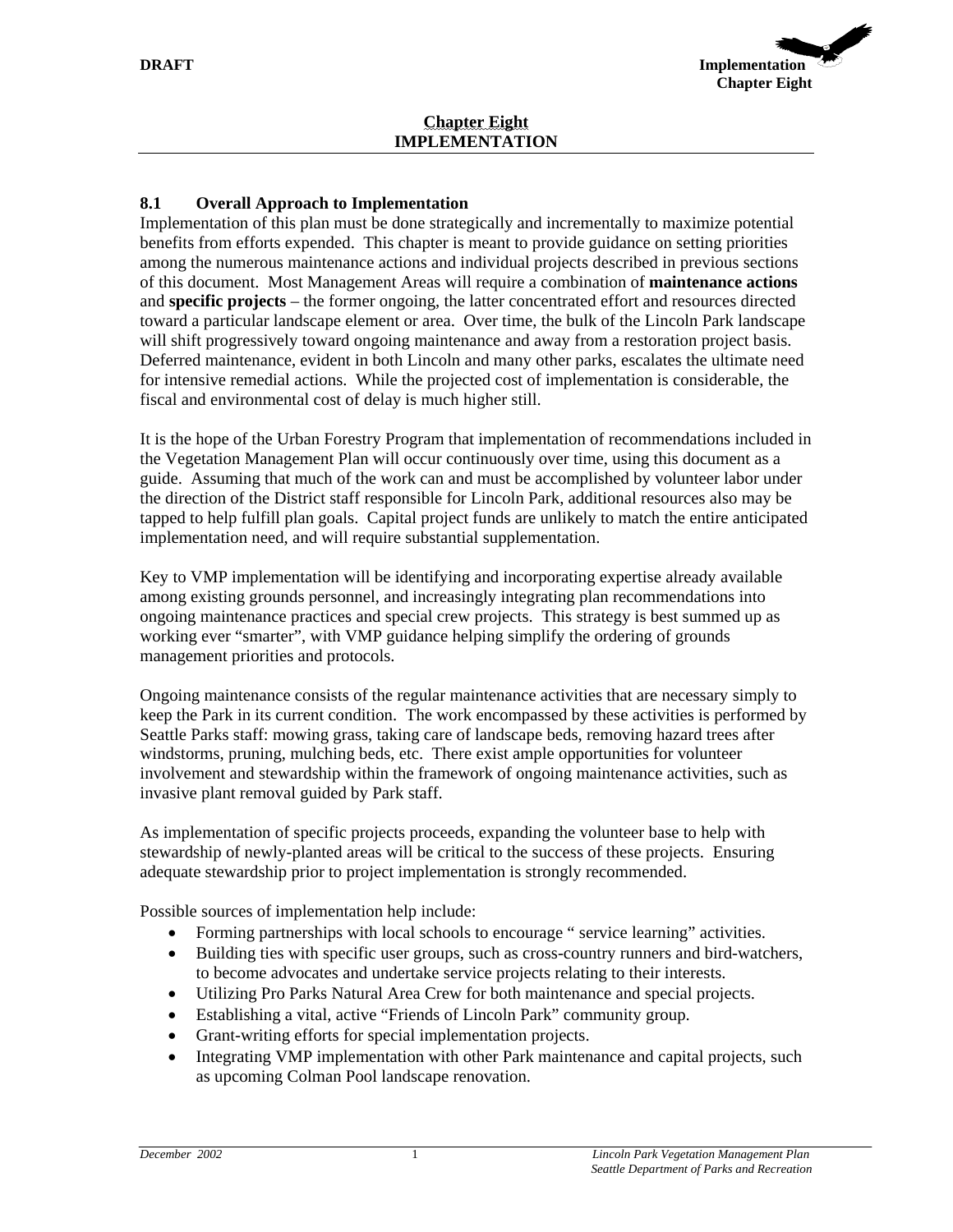

# **8.2 Implementation Priorities**

The following actions should receive HIGH priority:

- Establish ongoing program of tree hazard monitoring and mitigation.
- Eradicate identified noxious weeds from park (i.e. Gorse & Hogweed).
- Maintain existing restoration sites (water new plantings, control weeds).
- Replace invasive ornamental plants (ivy, holly, cotoneaster, horse chestnut) in landscape beds with non-invasive species.
- Focus restoration resources on least compromised, highest value vegetation (forest interior, greensward groves).
- Restore habitat with highest potential value, regardless of existing condition (bluff bottom, forest edge).

The following actions should receive INTERMEDIATE priority:

- Remove Laurel at top of bluff and replace with Salal at established view corridors.
- Begin a Madrona replacement project.
- Create mulch beds to protect trees in areas of heavy use.
- Remove English Ivy from east park edge in Lawn/Ballfields Management Area.

The following should be assigned LOW priority, due to higher implementation and maintenance costs, as well as protracted labor required. Given likely poor cost:benefit ratios, these projects are least likely to attract either internal or outside funding:

• Restore severely infested or compromised areas that lack high potential value as landscape or habitat, even if returned to an intact condition.

# **8.3 Estimated Implementation Cost**

The cost of landscape and forest restoration is high and can run in the neighborhood of \$50,000 an acre for severely impacted areas. Unit costs vary substantially with extent of degradation and hazard mitigation to be remedied, physical site characteristics (degree of slope, slide history, accessibility, etc.), and availability/suitability for volunteer participation in specific restoration work. The table below lays out the estimated VMP implementation budget for the Lincoln Park VMP by Management Area, reflecting particulars of vegetation type and physical condition.

| <b>Management</b> Area       | Acreage     | <b>Cost per Acre</b> | Total Cost / M.A.      |
|------------------------------|-------------|----------------------|------------------------|
| Shoreline                    | 16.2        | \$3,704              | \$60,000               |
| <b>Bluff</b>                 | 18.7        | \$4,278              | \$80,000               |
| Forest                       | 49.8        | $$12,048 - 15,060$   | $$600,000 - 750,000$   |
| Passi ve Use Greensw ard     | 7.5         | $$6,667 - 10,000$    | $$50,000 - 75,000$     |
| Lawn / Ballfields            | 6.8         | $$1,176-1,765$       | $$8,000 - 12,000$      |
| Active Use Green sward       | 6.6         | $$9,091 - 12,879$    | $$60,000 - 85,000$     |
| Native Ornamental Lands cape | 8.9         | $$8,427 - 10,112$    | $$75,000 - 90,000$     |
| <b>TOTAL</b>                 | 114.5 acres |                      | $$933,000 - 1,152,000$ |

It must be noted that at this time no Seattle Parks and Recreation funding is budgeted for implementation of the Vegetation Management Plan, although funded pilot projects served as a precursor to plan creation. This document provides the foundation for securing appropriate implementation resources over time. Estimates that follow reflect the management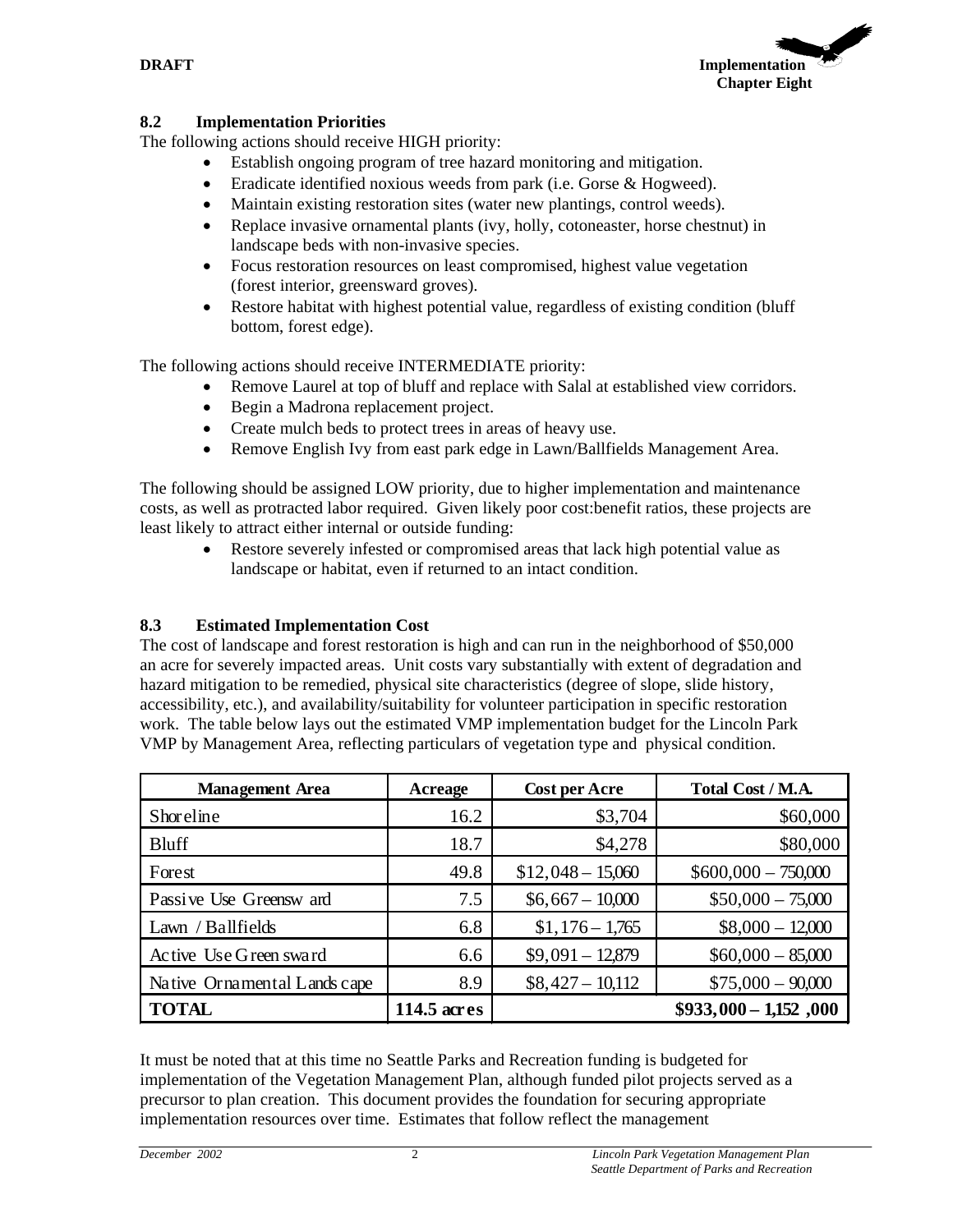

recommendations of this plan, not necessarily full area restoration if that has been deemed unrealistic to pursue. Cost ranges represent likely investment required, above and beyond existing operations and maintenance funding.

### **8.4 Implementation Strategies and Funding Sources**

Identified by Management Area below are implementation strategies and funding mechanisms appropriate to or available for each. Best fit depends on individual restoration needs, as well as potential suitability of particular approaches to address such needs. In some locations, for example, large groups of volunteers may work effectively, whereas for certain tasks and locations, only professionals, staff or contractors will be a good match. Sources and strategies given reflect these distinctions.

Shoreline Management Area

Sources:

2003 Lincoln Park South Beach Landscape Restoration Project – \$35,000

Strategies:

Build on upcoming capital project by soliciting additional grant funding.

#### Bluff Management Area

NOTE: This budget covers only limited management/restoration of targeted bluff areas.

Sources:

No current funding identified. ProParks Natural Area & Tree Crews could assist District

#### Strategies:

Much of required work can be accomplished using Parks Staff for special projects (gorse removal, periodic laurel & holly coppicing at viewpoints, tree hazard monitoring). Volunteers can supplement staff for directed weeding, invasives removal, mulching  $\&$ planting projects, where slope and access do not present undue hazard (along trail corridors, in flatter areas near top or bottom of bluff). Contract arborist or Parks Tree Crew must perform any hazard mitigation pruning/removal work.

#### Forest Management Area

Sources:

No funding is currently available for forest restoration beyond pilot projects already undertaken in 2001. Department of Neighborhoods Tree Fund potentially can provide replacement trees and shrubs for community planting projects in this MA. King County DNR grants are another good source for habitat-enhancement funding.

#### Strategies:

Volunteers can accomplish much of invasive plant control, mulching, planting, brush pile construction and trail blocking needed, via individual area "adoption," regular small group initiatives, or large event work parties. Knowledgeable staff will need to identify priority areas, tasks and techniques for volunteers to insure optimal benefit to vegetation resource, consulting this document for guidance. Establishment watering will need to be provided by staff or contractor.

Tree hazard monitoring and any related abatement pruning/removal work will require professional arborist involvement, either staff or contractor. Special, non-native tree groves require additional attention relating to pruning or replacement needs, beyond that typical for native forest.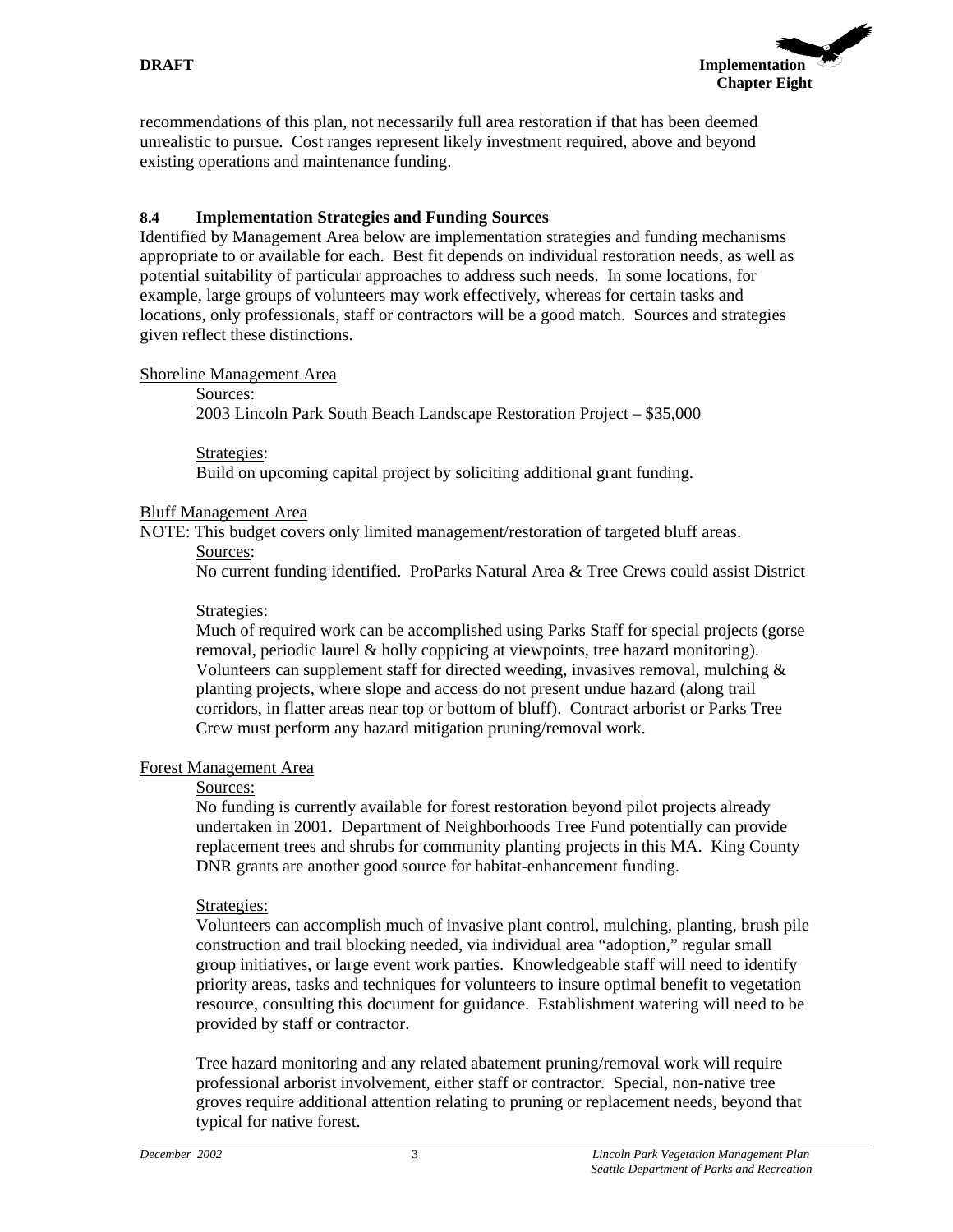

### Passive Use Greensward Management Area

### Sources:

No funding beyond existing Operations and Maintenance budget exists at this time; however, ProParks Tree and Natural Area crews can supplement District resources. Department of Neighborhoods Tree Fund could provide replacement trees for community planting projects in this MA.

### Strategies:

Volunteers can help control minor invasive plant infestations and place and replenish wood chips under trees, activities with highly-visible results well-suited to large groups because they are labor-intensive but require no specialty skills. Parks staff will need to correct turf drainage problems, either as a Crew project or if corrective underdrainage is required, as an identified landscape restoration project.

Tree management should continue to be addressed as it currently is, by Parks District Gardener with Tree Crew support, including periodic hazard monitoring, structural and hazard pruning and removals. If because of work load staff is unable to monitor and abate tree hazard at least annually, outside contractors should be hired to perform this work. Likewise, contract arborists may need to supplement Parks crews to maintain specimen trees in optimum condition.

Both Passive and Active Use Greenswards merit further attention by a Consulting Arborist/Landscape Architect team regarding the selection, location and cycles of tree replacement. A palette and longterm plan should be developed to supplement this VMP.

### Lawn / Ballfields Management Area

#### Sources:

Existing Maintenance and Operations funding should cover most implementation needs. Hazard tree monitoring and abatement, and replacement tree planting and mulching may somewhat expand existing maintenance requirements, but existing Parks Staff activity should accomplish most VMP objectives for this MA. Department of Neighborhoods Tree Fund could provide replacement trees for community planting projects.

#### Strategies:

Volunteers can play a limited role, doing mulching for perimeter plantings and bases of existing trees: target recruitment among scheduled ballfield users. The bulk of vegetation care (trees and turf) needs to be supplied by skilled Parks staff or contractors.

# Active Use Greensward Management Area

### Sources:

No funding exists at this time for specific support of VMP implementation in this MA. The current hazard tree abatement program could cover removal and replacement of specific highly-dangerous trees, although recent inventory and abatement have been completed and few additional candidates are likely to be identified during the life of this program. ProParks Tree Crew could assist with some of the area's special tree care needs. Understory enhancements would make an appropriate Department of Neighborhoods or private grant project, particularly if success is monitored through time and findings disseminated. This MA merits high priority for capital project funding.

# Strategies

Volunteers can help Parks staff place and replenish wood chips under trees, and potentially spearhead understory enhancement planning and implementation.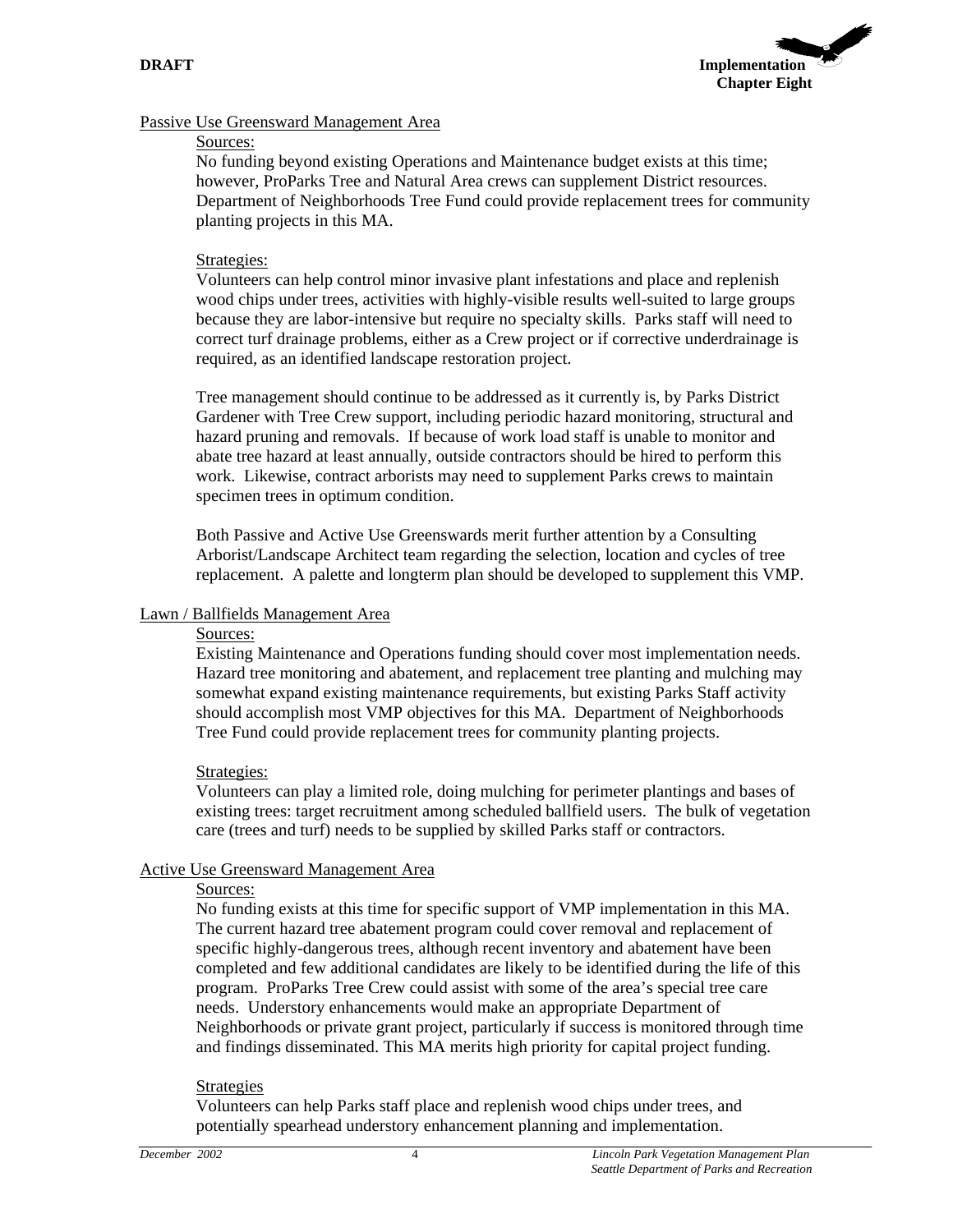

Recruitment may be fruitful among groups reserving shelters and those routinely using area recreational facilities (playground, picnic sites, wading pool).

Parks staff will need to correct turf drainage problems, either as a Crew project or if corrective underdrainage is required, as an identified landscape restoration project.

Tree management should continue to be addressed by Parks District Gardener with Tree Crew support, including periodic hazard monitoring, structural and hazard pruning and removals. If staff work load precludes hazard and disease monitoring and abatement on at least an annual basis, outside contractors should be hired to help perform this work. Although responsible hazard management in high use areas is the paramount concern, contract arborists may need to help Parks crews to maintain specimen trees in optimum condition, as well.

#### Native / Ornamental Landscape Management Area

#### Sources:

No current source exists to fund implementation in this MA. Parks staff and volunteers can accomplish significant work without additional funding. Replacement plants may be available for community-based projects through Department of Neighborhoods Tree Fund or other grant source. Community college horticulture students potentially could provide invasive ornamentals identification and alternative taxa list as a class project.

#### Strategies:

ProParks and District staff together can provide much of needed implementation over time, supplemented by short-term and longterm volunteer projects. Special crew or funded landscape restoration projects could be directed toward VMP implementation. "Search and destroy" missions to eliminate invasive ornamentals may appeal to skilled, independent volunteers, while mulching and mass ivy removal would best suit one-time, large group work parties. A horticultural consultant or professional intern should be engaged to confirm all invasive ornamental taxa found in MA and develop a list of plants appropriate to replace each, assigning implementation priorities among beds or species. Tree disease and hazard monitoring should be performed regularly by skilled staff, or a consulting arborist if staff time precludes. Parks Tree Crew can mitigate identified hazards.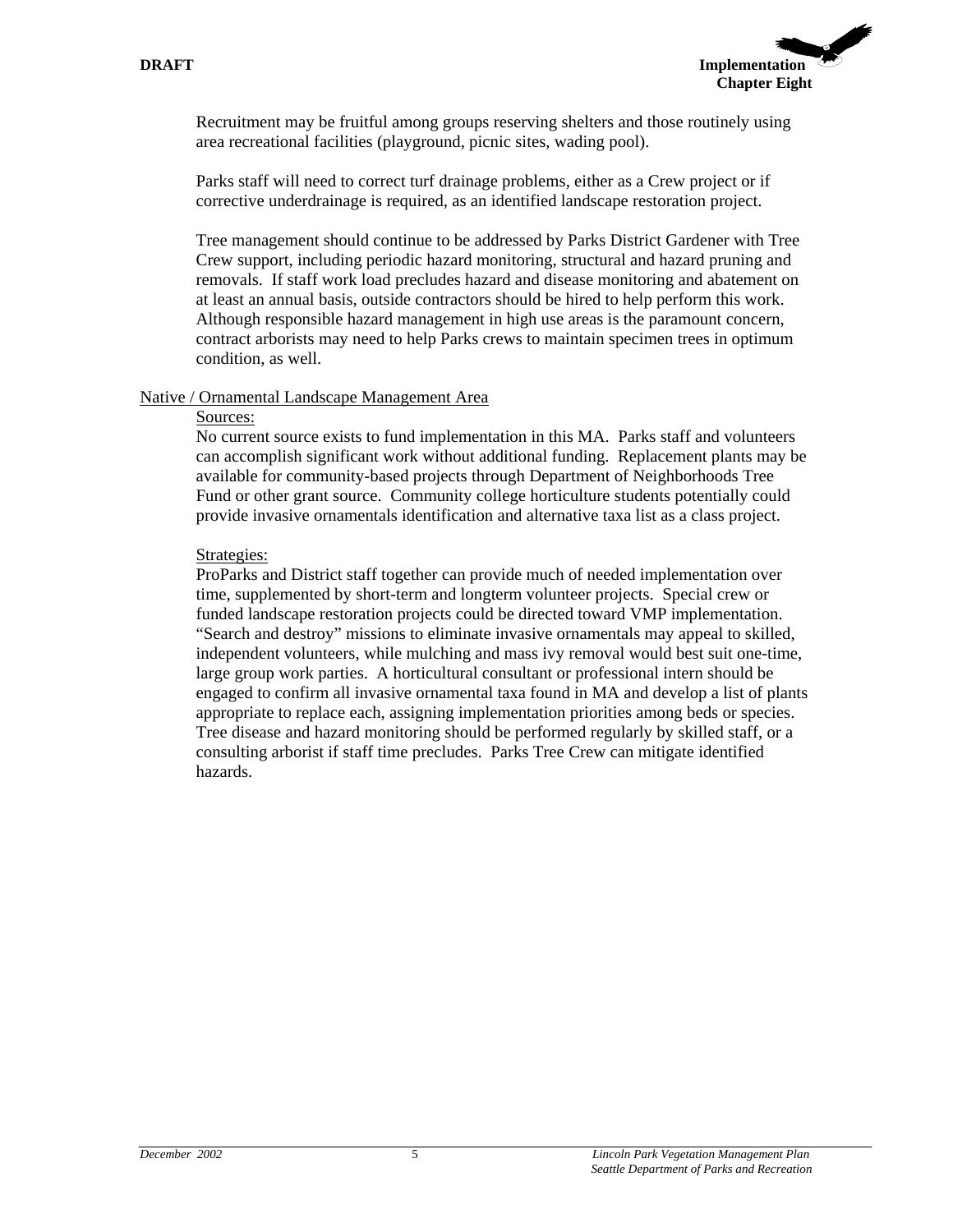

#### **Chapter Nine MONITORING PLAN**

# **9.1 How and Why to Monitor**

An important part of both restoration and maintenance of Lincoln Park vegetation is active monitoring of vegetation condition and composition over time. Systematic monitoring and record keeping adds to organizational memory for citizen groups and Seattle Parks staff. Accurate records can highlight relative effectiveness of different management practices. Records also can be used to refine management practices, to determine who is best suited to perform particular tasks, and to learn how to make best use of limited citizen and Seattle Parks staff resources. Monitoring of work performed consistent with this plan thus completes a feedback loop, and assesses whether or not the management is meeting stated Goals and Objectives for the VMP.

Monitoring itself is an interesting and valuable activity that can be performed by citizen groups or individuals using standardized forms and methods to insure a consistent approach. For longterm monitoring to succeed, each monitor must collect information about an area identically. Monitoring of management areas may be done either in conjunction with active maintenance, or as a separate task. When choosing to monitor particular areas, volunteers or staff should refer to the management area map (Appendix F, Map F4.) to confirm appropriate MA names.

Monitoring is best conducted by walking to a randomly selected location in a given management area or specific project site. Individuals undertaking monitoring should establish a 1/10 acre circular plot for each identified location, most easily laid out as a 74 foot diameter circle. It is not necessary to be entirely precise in plot measurement. A 100 foot tape should be used to determine two diameters of 74 feet in length, from which the remainder of a circle can be estimated. Alternatively, a 37 foot radius can be struck from plot centerpoint to perimeter at several intervals, marking with flagging tape or stakes. For narrow areas like shoreline or ornamental borders, a similar-sized plot can be laid out with proportions practical for the location.



# **9.2 What, When and Where to Monitor**

Monitors should resist the temptation to simply step off a Park trail and begin monitoring, or to choose areas of particular personal interest. For monitoring information to be useful, it is important to sample randomly throughout a management area, not just at the edges or in a preferred spot. In the case of designated restoration projects, monitoring plots must lie entirely within the project area.

Restoration monitoring will follow particular protocols established individually for projects.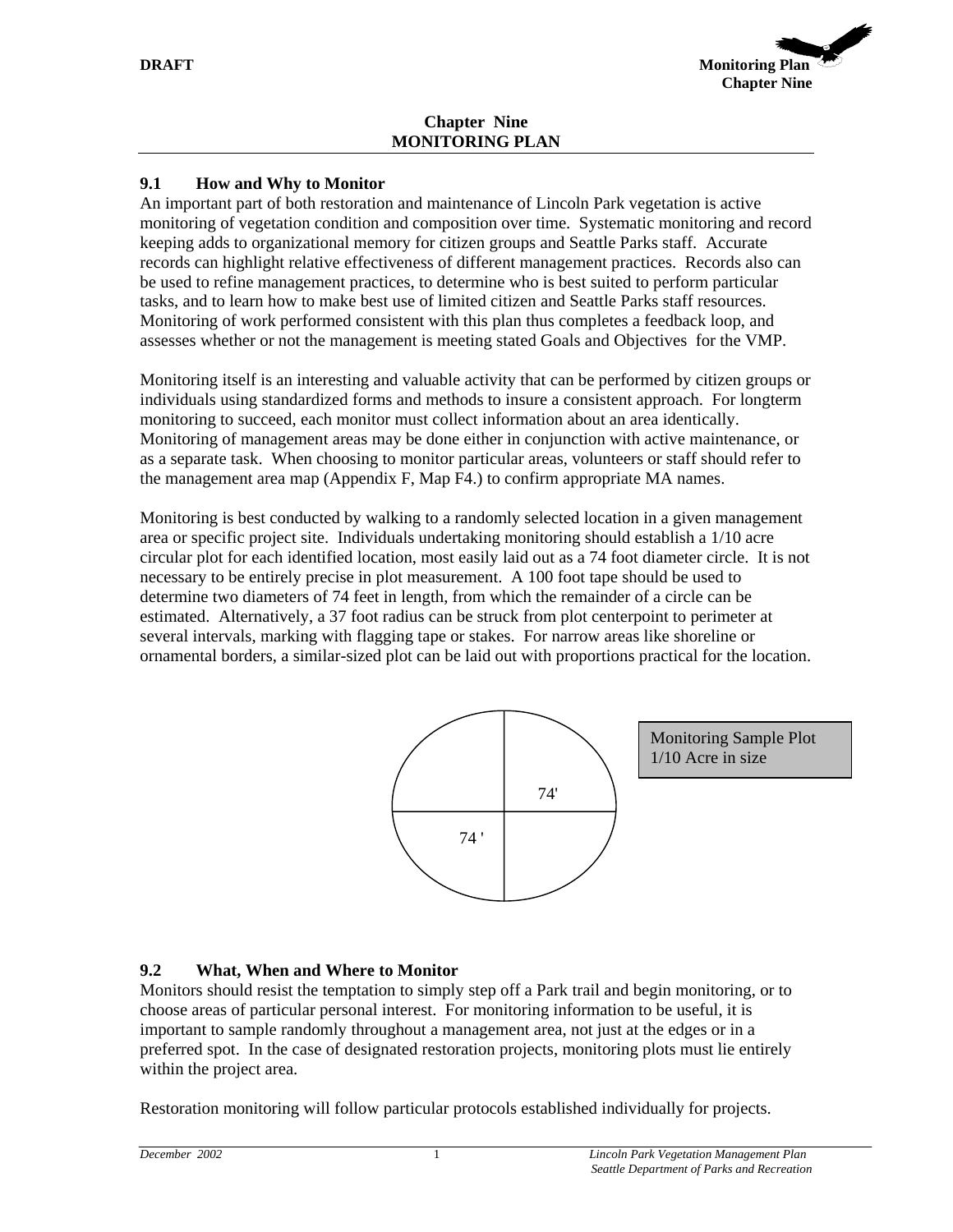

Maintenance monitoring ideally should be completed in each Management Area, every year. The number of plots sampled does not need to be large, but should be dispersed over the entire geographical area. If this standard proves unrealistic to meet within resources available, greatest attention should be paid to high value and/or high hazard Park areas where resources and users are most vulnerable to changing conditions. This emphasis corresponds to recommended VMP implementation priorities. While not an entirely scientific approach, targeted monitoring can provide early warning about significant trends or situations needing prompt attention.

# **9.3 Restoration Project Monitoring**

Planned implementation projects will require individual, customized monitoring plans to be developed concurrently with the project itself. Many of the same parameters as for maintenance monitoring likely will be included, but need to be tailored to fit the specific goals, site, and nature of restoration work proposed. **Project Monitoring** plans should include:

• Clearly-stated Goal(s) for project: a general statement of what result you are trying to achieve.

Example: Develop 1 acre of healthy mixed forest and shrub plant community.

• Clearly stated Objectives: more specific description of accomplishments to fulfill goals. Example: Create forest canopy with at least three species, and shrub layer with at

least six species.

- Performance Standards: measurable, quantifiable indicators of performance relative to baseline, pre-project conditions. Example: Ground coverage by invasive species – maximum thresholds per species.
- Monitoring Methods: when, how often, how, and what data to collect; report format, who gets report, and when. Specific requirements: Monitoring should be done once a year during growing

season (June-July optimal) for 3-5 years, twice a year for likely problematic, high care sites. Reports should include: brief summary of project goals, objectives and performance standards, summary of monitoring results and status assessment relative to performance standards, and description of any recommended actions.

• Contingency Plan: contingency actions described to remedy predicted potential problems.

Example: Problem = Reinvasion by weeds beyond acceptable threshold. Action needed  $=$  Increase weeding frequency from once to  $3x/m$ onth until control is achieved.

#### **9.4 Maintenance Monitoring**

A set of checklists follows, tailored to monitor vegetation composition and condition in each of Lincoln Park's seven Management Areas. Individual checklists provide specific direction concerning what needs to be measured, observed and recorded to build a meaningful data set, then guide followup actions. **Maintenance Monitoring** checklist forms are designed to be copied and used for standardized monitoring of park vegetation maintenance and management by trained volunteers, Seattle Parks staff, or possibly, consultants. Their order matches the Management Area sequence used in Chapter 6 – Vegetation Management Recommendations.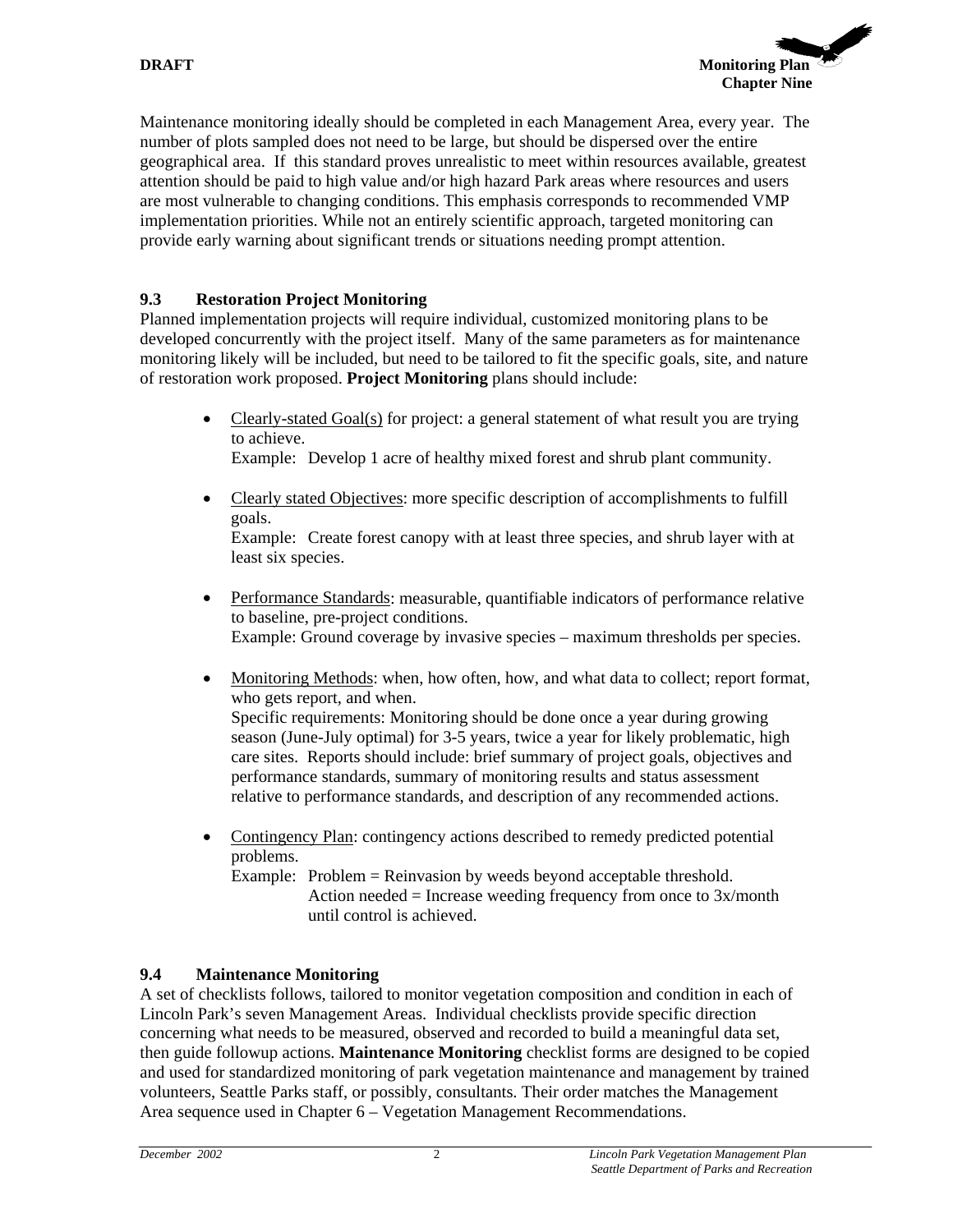

| <b>Lincoln Park</b><br><b>Maintenance Monitoring Checklist</b>                                                                                                                                      |                                                                    |
|-----------------------------------------------------------------------------------------------------------------------------------------------------------------------------------------------------|--------------------------------------------------------------------|
| DATE:                                                                                                                                                                                               |                                                                    |
| Management Area: Shoreline                                                                                                                                                                          |                                                                    |
| Boundaries of Management Area Monitored on this Date (describe or draw the limits):                                                                                                                 |                                                                    |
| Beach<br><b>OBSERVATIONS:</b><br>Percent coverage of woody invasive species present (check one)<br>$\Box$ 0-10%<br>Percent coverage of weedy herbaceous species present (check one)<br>$\Box$ 0-10% | $\square$ >20%<br>$\Box$ 10-20%<br>$\square$ >20%<br>$\Box$ 10-20% |
| <b>ACTIONS:</b><br>If percent coverage for either is greater than 10%, do weeding and invasive control per<br>Management and Maintenance Section                                                    |                                                                    |
| Promenade<br><b>OBSERVATIONS:</b><br>Percent coverage of woody non-native species present (check one)<br>$\Box$ 0-10%                                                                               | $\square > 20\%$<br>$\Box$ 10-20%                                  |
| Percent coverage of weedy herbaceous species present (check one)<br>$\Box$ 0-10%                                                                                                                    | $\Box$ 10-20%<br>$\square > 20\%$                                  |
| <b>ACTIONS:</b><br>If percent coverage for either is greater than 10%, do weeding and invasive control per<br>Management and Maintenance Section                                                    |                                                                    |
| <b>Other Shoreline areas</b><br><b>OBSERVATIONS:</b>                                                                                                                                                |                                                                    |
| <b>ACTIONS:</b>                                                                                                                                                                                     |                                                                    |
| <b>SCHEDULE:</b>                                                                                                                                                                                    |                                                                    |
| Work to be done by:<br>□ Park Staff                                                                                                                                                                 | $\Box$ volunteers<br>$\Box$ others                                 |
| <b>Targeted completion date:</b>                                                                                                                                                                    |                                                                    |
|                                                                                                                                                                                                     |                                                                    |
| Responsible DPR Staff                                                                                                                                                                               | Date Work Completed                                                |
| December 2002<br>3                                                                                                                                                                                  | Lincoln Park Vegetation Management Plan                            |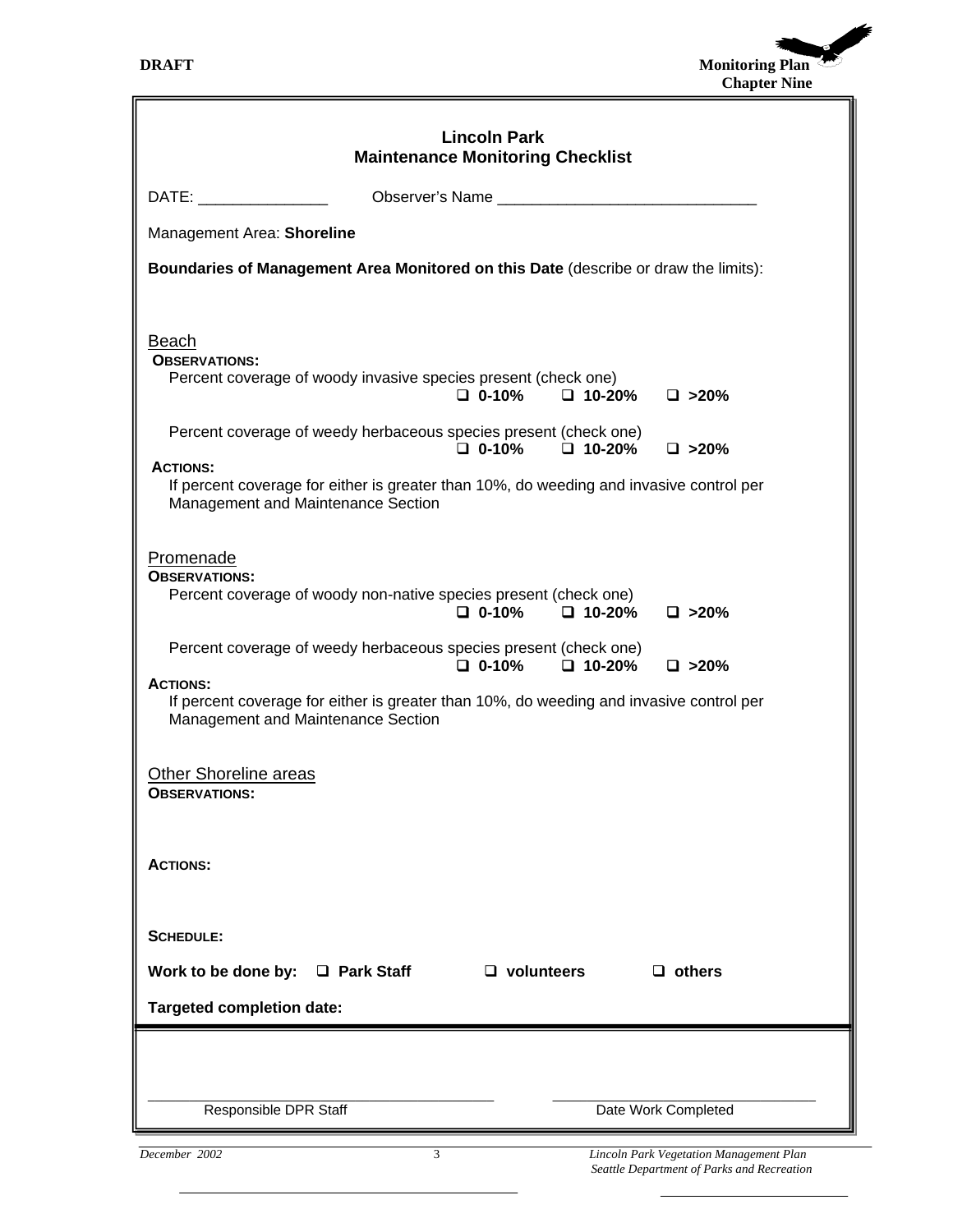

|                                                                                                                                                                                                                                                               | <b>Lincoln Park</b><br><b>Maintenance Monitoring Checklist</b>                                                                                                                                                                                                                     |
|---------------------------------------------------------------------------------------------------------------------------------------------------------------------------------------------------------------------------------------------------------------|------------------------------------------------------------------------------------------------------------------------------------------------------------------------------------------------------------------------------------------------------------------------------------|
| DATE: _________________                                                                                                                                                                                                                                       |                                                                                                                                                                                                                                                                                    |
| Management Area: Bluff                                                                                                                                                                                                                                        |                                                                                                                                                                                                                                                                                    |
|                                                                                                                                                                                                                                                               | Boundaries of Management Area Monitored on this Date (describe or draw the limits):                                                                                                                                                                                                |
| Is there a plant installation in this Management Area? $\Box$ yes When?                                                                                                                                                                                       | $\Box$ no                                                                                                                                                                                                                                                                          |
|                                                                                                                                                                                                                                                               | If yes, has the project-specific monitoring plan for the installation been implemented?<br>$\Box$ yes $\Box$ no                                                                                                                                                                    |
| <b>OBSERVATIONS:</b>                                                                                                                                                                                                                                          |                                                                                                                                                                                                                                                                                    |
| location and condition.                                                                                                                                                                                                                                       | Are there hazard trees that pose a risk to public health or safety? Describe in detail their                                                                                                                                                                                       |
| Are any of the following present?<br>Holly >4' tall<br>Laurel >4' tall<br>Gorse $>1'$ tall?<br>English ivy up tree trunks or in tree crowns?<br>Sparse English ivy on the ground?<br>Hogweed present?<br>Evidence of a recent land slide?<br>Other? (specify) | $\Box$ yes $\Box$ no<br>$\Box$ yes $\Box$ no<br>$\Box$ yes $\Box$ no<br>$\Box$ yes $\Box$ no<br>$\Box$ yes $\Box$ no<br>$\Box$ yes $\Box$ no<br>$\Box$ yes $\Box$ no                                                                                                               |
| <b>ACTIONS:</b>                                                                                                                                                                                                                                               | Control and removal of non-native species at or below threshold sizes indicated above can be<br>done without replacement planting. Removal of larger sizes or greater coverages may require<br>replacement planting (project) per direction in Management and Maintenance section. |
| Pruning:                                                                                                                                                                                                                                                      |                                                                                                                                                                                                                                                                                    |
| <b>Removing Plants:</b>                                                                                                                                                                                                                                       |                                                                                                                                                                                                                                                                                    |
| <b>SCHEDULE:</b>                                                                                                                                                                                                                                              |                                                                                                                                                                                                                                                                                    |
| Work to be done by:<br>□ Park Staff                                                                                                                                                                                                                           | $\Box$ others<br>$\Box$ volunteers                                                                                                                                                                                                                                                 |
| <b>Targeted Completion Date:</b>                                                                                                                                                                                                                              |                                                                                                                                                                                                                                                                                    |
|                                                                                                                                                                                                                                                               |                                                                                                                                                                                                                                                                                    |
| Responsible DPR Staff                                                                                                                                                                                                                                         | Date Work Completed                                                                                                                                                                                                                                                                |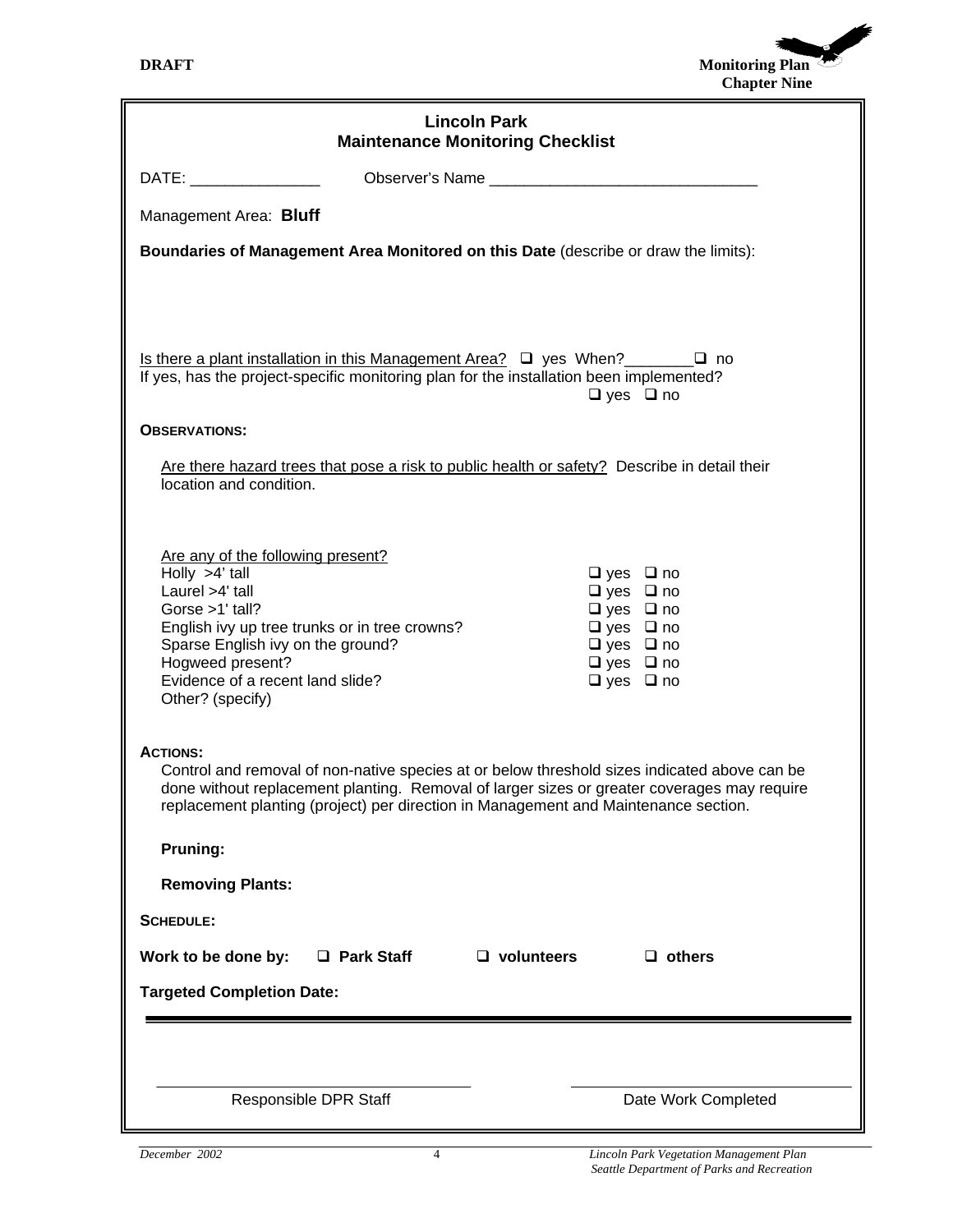

|                                                                                                                                                                                                                                |                                                                                                                                                                                                                                                                                     | <b>Lincoln Park</b><br><b>Maintenance Monitoring Checklist</b> |                                                                                                                                                                      |
|--------------------------------------------------------------------------------------------------------------------------------------------------------------------------------------------------------------------------------|-------------------------------------------------------------------------------------------------------------------------------------------------------------------------------------------------------------------------------------------------------------------------------------|----------------------------------------------------------------|----------------------------------------------------------------------------------------------------------------------------------------------------------------------|
| DATE: the contract of the contract of the contract of the contract of the contract of the contract of the contract of the contract of the contract of the contract of the contract of the contract of the contract of the cont |                                                                                                                                                                                                                                                                                     |                                                                |                                                                                                                                                                      |
| Management Area: Forest                                                                                                                                                                                                        |                                                                                                                                                                                                                                                                                     |                                                                |                                                                                                                                                                      |
|                                                                                                                                                                                                                                | Boundaries of Management Area Monitored on this Date (describe or draw the limits):                                                                                                                                                                                                 |                                                                |                                                                                                                                                                      |
|                                                                                                                                                                                                                                | Is there a plant installation in this Management Area? $\Box$ yes When?<br>If yes, has the project-specific monitoring plan for the installation been implemented?                                                                                                                  |                                                                | $\Box$ no                                                                                                                                                            |
|                                                                                                                                                                                                                                |                                                                                                                                                                                                                                                                                     |                                                                | $\Box$ yes $\Box$ no                                                                                                                                                 |
| <b>OBSERVATIONS:</b>                                                                                                                                                                                                           |                                                                                                                                                                                                                                                                                     |                                                                |                                                                                                                                                                      |
| location and condition.                                                                                                                                                                                                        | Are there hazard trees that pose a risk to public health or safety? Describe in detail their                                                                                                                                                                                        |                                                                |                                                                                                                                                                      |
| Holly >4' tall?<br>Laurel >4' tall?<br>Cotoneaster > 3' tall?<br>Gorse $> 1'$ tall?<br>Other? (specify)                                                                                                                        | Are any of the following present?:<br>English ivy up tree trunks or in tree crowns?<br>Sparse English ivy on the ground?<br>Himalayan blackberry overarching natives?                                                                                                               |                                                                | $\Box$ yes $\Box$ no<br>$\Box$ yes $\Box$ no<br>$\Box$ yes $\Box$ no<br>$\Box$ yes $\Box$ no<br>$\Box$ yes $\Box$ no<br>$\Box$ yes $\Box$ no<br>$\Box$ yes $\Box$ no |
| <b>ACTIONS:</b><br>Section.                                                                                                                                                                                                    | Control and removal of non-native species at or below threshold sizes indicated above can be<br>done without replacement planting. Removal of larger sizes or greater coverages may require<br>replacement planting (project) per direction in Management and Maintenance Practices |                                                                |                                                                                                                                                                      |
| Pruning:                                                                                                                                                                                                                       |                                                                                                                                                                                                                                                                                     |                                                                |                                                                                                                                                                      |
| <b>Removing Plants:</b>                                                                                                                                                                                                        |                                                                                                                                                                                                                                                                                     |                                                                |                                                                                                                                                                      |
| <b>SCHEDULE:</b>                                                                                                                                                                                                               |                                                                                                                                                                                                                                                                                     |                                                                |                                                                                                                                                                      |
| Work to be done by:                                                                                                                                                                                                            | $\Box$ Park Staff                                                                                                                                                                                                                                                                   | $\Box$ volunteers                                              | $\Box$ others                                                                                                                                                        |
| <b>Targeted Completion Date:</b>                                                                                                                                                                                               |                                                                                                                                                                                                                                                                                     |                                                                |                                                                                                                                                                      |
|                                                                                                                                                                                                                                |                                                                                                                                                                                                                                                                                     |                                                                |                                                                                                                                                                      |
|                                                                                                                                                                                                                                | Responsible DPR Staff                                                                                                                                                                                                                                                               |                                                                | Date Work Completed                                                                                                                                                  |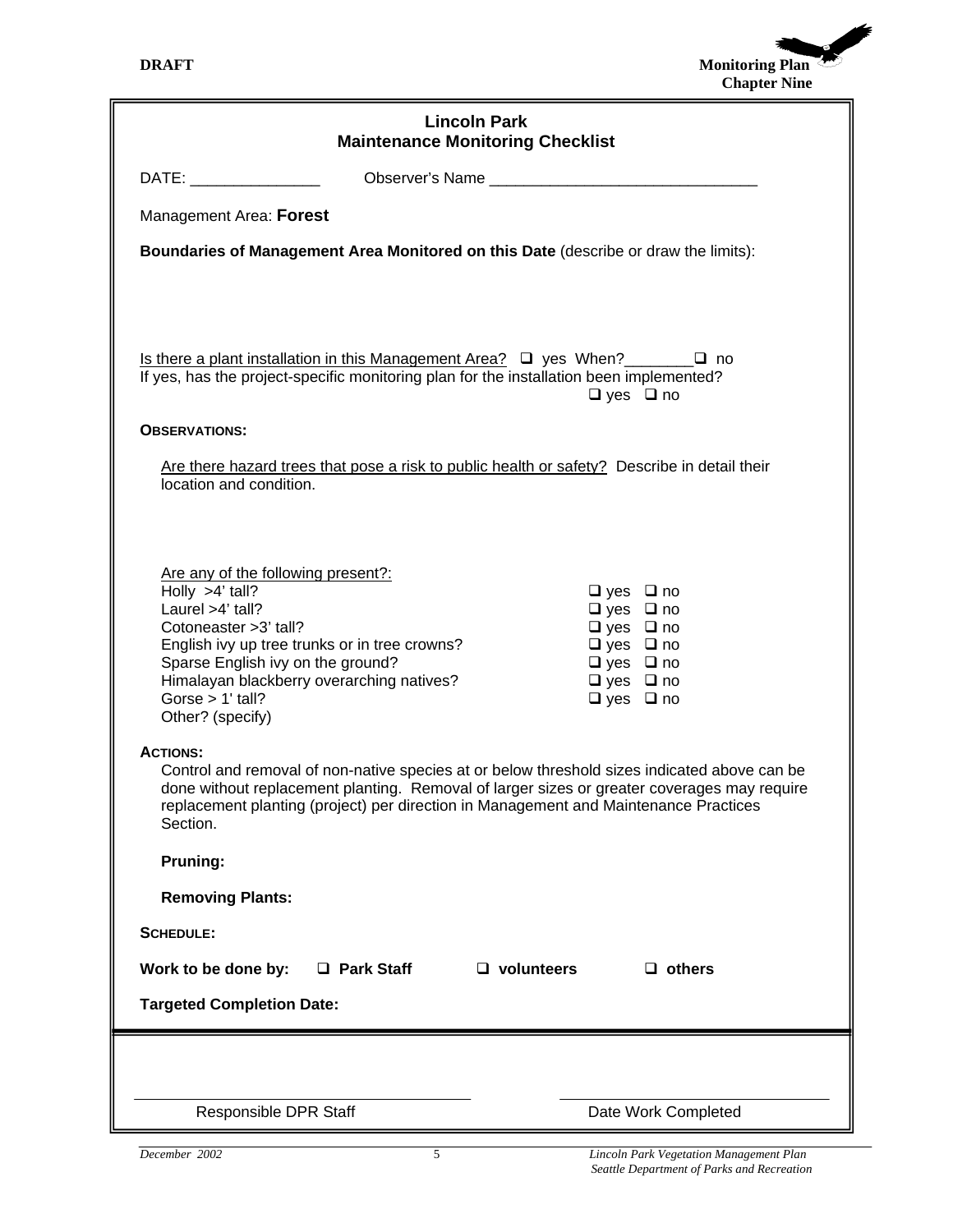

|                                                                                                                                                                              |                                                                                                                                                                                                       | <b>Lincoln Park</b><br><b>Maintenance Monitoring Checklist</b> |                                                                                                                                    |                                         |
|------------------------------------------------------------------------------------------------------------------------------------------------------------------------------|-------------------------------------------------------------------------------------------------------------------------------------------------------------------------------------------------------|----------------------------------------------------------------|------------------------------------------------------------------------------------------------------------------------------------|-----------------------------------------|
|                                                                                                                                                                              |                                                                                                                                                                                                       |                                                                |                                                                                                                                    |                                         |
| Management Area: Passive Use Greensward                                                                                                                                      |                                                                                                                                                                                                       |                                                                |                                                                                                                                    |                                         |
| Boundaries of Management Area Monitored on this Date (describe or draw the limits):                                                                                          |                                                                                                                                                                                                       |                                                                |                                                                                                                                    |                                         |
|                                                                                                                                                                              |                                                                                                                                                                                                       |                                                                |                                                                                                                                    |                                         |
| Is there a plant installation in this Management Area? $\Box$ yes When? $\Box$ no<br>If yes, has the project-specific monitoring plan for the installation been implemented? |                                                                                                                                                                                                       |                                                                | $\Box$ yes $\Box$ no                                                                                                               |                                         |
| <b>OBSERVATIONS:</b><br>Are there hazard trees that pose a risk to public health or safety? Describe in detail their<br>location and condition.                              |                                                                                                                                                                                                       |                                                                |                                                                                                                                    |                                         |
| Are any of the following present?<br>Sparse English ivy on the ground?<br>Area(s) of standing water?<br>Other? (specify)                                                     | English ivy up tree trunks or in tree crowns?<br>Himalayan blackberry overarching natives?<br>Noxious weeds (gorse, garlic mustard, hogweed)?<br>Bare soil area(s) without vegetative or mulch cover? |                                                                | □ yes □ no<br>$\Box$ yes $\Box$ no<br>$\Box$ yes $\Box$ no<br>$\Box$ yes $\Box$ no<br>$\Box$ yes $\Box$ no<br>$\Box$ yes $\Box$ no |                                         |
| ACTIONS: (describe what, when, who, and where)<br>Mulching:                                                                                                                  |                                                                                                                                                                                                       |                                                                |                                                                                                                                    |                                         |
| Pruning:                                                                                                                                                                     |                                                                                                                                                                                                       |                                                                |                                                                                                                                    |                                         |
| <b>Removing Plants:</b>                                                                                                                                                      |                                                                                                                                                                                                       |                                                                |                                                                                                                                    |                                         |
| <b>Taking Care of Turf:</b>                                                                                                                                                  |                                                                                                                                                                                                       |                                                                |                                                                                                                                    |                                         |
| <b>Weeding and Invasive Control:</b>                                                                                                                                         |                                                                                                                                                                                                       |                                                                |                                                                                                                                    |                                         |
| <b>SCHEDULE:</b>                                                                                                                                                             |                                                                                                                                                                                                       |                                                                |                                                                                                                                    |                                         |
| Work to be done by:                                                                                                                                                          | $\Box$ Park Staff                                                                                                                                                                                     | $\Box$ volunteers                                              |                                                                                                                                    | $\Box$ others                           |
| <b>Targeted Completion Date:</b>                                                                                                                                             |                                                                                                                                                                                                       |                                                                |                                                                                                                                    |                                         |
|                                                                                                                                                                              |                                                                                                                                                                                                       |                                                                |                                                                                                                                    |                                         |
| Responsible DPR Staff                                                                                                                                                        |                                                                                                                                                                                                       |                                                                |                                                                                                                                    | Date Work Completed                     |
| December 2002                                                                                                                                                                | 6                                                                                                                                                                                                     |                                                                |                                                                                                                                    | Lincoln Park Vegetation Management Plan |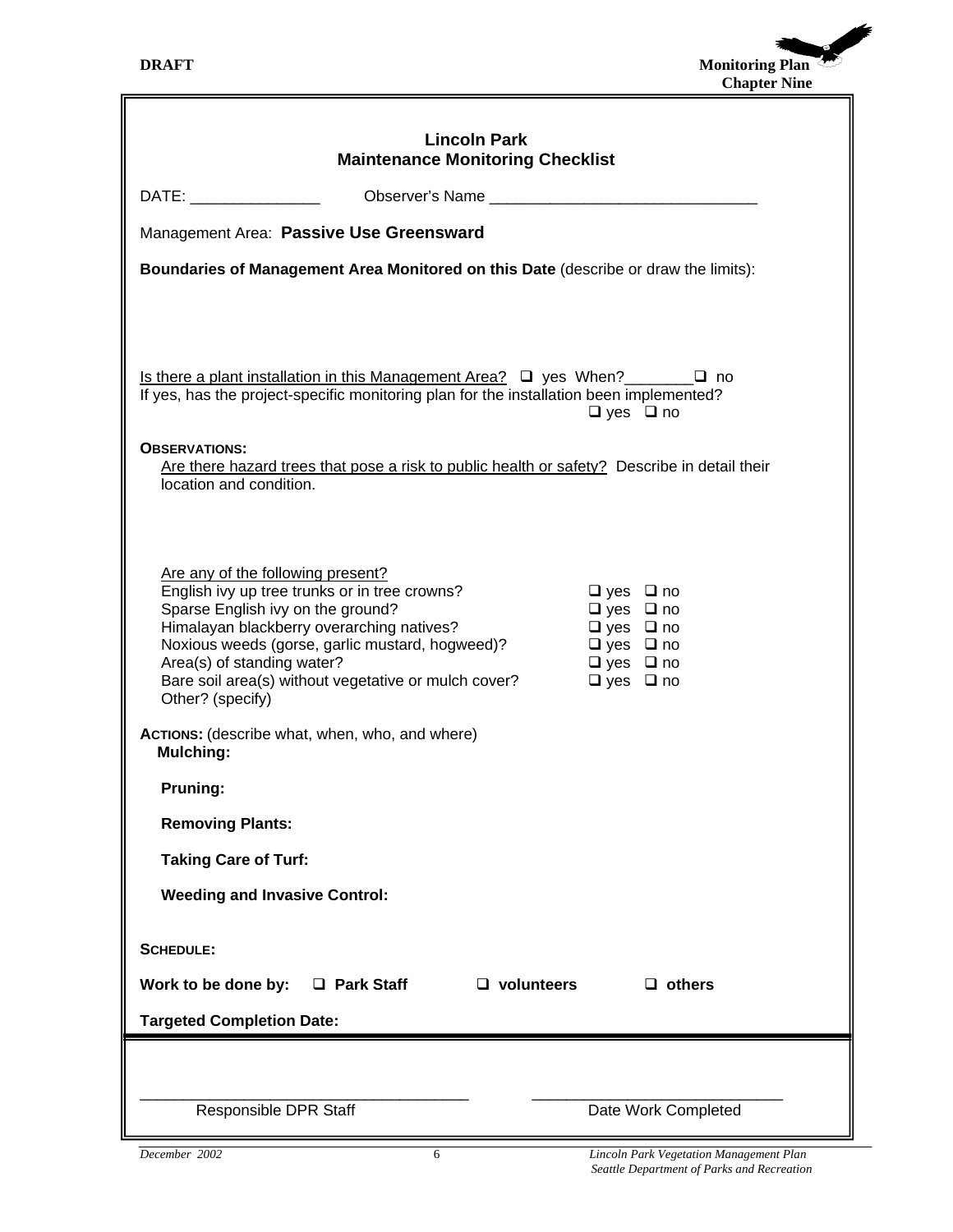

| <b>Lincoln Park</b><br><b>Maintenance Monitoring Checklist</b>                                                                                                                                                                 |                                                                                                                         |                      |                                              |  |  |  |
|--------------------------------------------------------------------------------------------------------------------------------------------------------------------------------------------------------------------------------|-------------------------------------------------------------------------------------------------------------------------|----------------------|----------------------------------------------|--|--|--|
| DATE: the contract of the contract of the contract of the contract of the contract of the contract of the contract of the contract of the contract of the contract of the contract of the contract of the contract of the cont |                                                                                                                         |                      |                                              |  |  |  |
| Management Area: Lawns / Ballfields                                                                                                                                                                                            |                                                                                                                         |                      |                                              |  |  |  |
| Limitations of Management Area Monitored on this Date (describe or draw the limits):                                                                                                                                           |                                                                                                                         |                      |                                              |  |  |  |
| <b>OBSERVATIONS:</b>                                                                                                                                                                                                           |                                                                                                                         |                      |                                              |  |  |  |
| Are any of the following present?<br>Area(s) of standing water?                                                                                                                                                                |                                                                                                                         |                      | $\Box$ yes $\Box$ no                         |  |  |  |
|                                                                                                                                                                                                                                | Bare soil area(s) without vegetative or mulch cover?                                                                    |                      | $\Box$ yes $\Box$ no                         |  |  |  |
|                                                                                                                                                                                                                                | English ivy up tree trunks or in tree crowns?                                                                           |                      | $\Box$ yes $\Box$ no                         |  |  |  |
| Sparse English ivy on the ground?<br>Himalayan blackberry overarching natives?                                                                                                                                                 |                                                                                                                         |                      | $\Box$ yes $\Box$ no<br>$\Box$ yes $\Box$ no |  |  |  |
|                                                                                                                                                                                                                                | Woody invasive plants taller than 4' (holly, laurel, etc.)?                                                             | $\Box$ yes $\Box$ no |                                              |  |  |  |
| If yes, note species:                                                                                                                                                                                                          |                                                                                                                         |                      |                                              |  |  |  |
| For perimeter areas:                                                                                                                                                                                                           | Percent coverage of invasive woody shrubs present (check one)                                                           |                      |                                              |  |  |  |
| For turf areas:                                                                                                                                                                                                                | $\Box$ 0-10%                                                                                                            | $\Box$ 10-20%        | $\square > 20\%$                             |  |  |  |
|                                                                                                                                                                                                                                | Percent coverage of weedy herbaceous species present (check one)<br>$\Box$ 0-10%                                        | $\Box$ 10-20%        | $\square > 20\%$                             |  |  |  |
|                                                                                                                                                                                                                                | Are there hazard trees that pose a risk to public health or safety?<br>Describe in detail their location and condition. |                      |                                              |  |  |  |
| <b>ACTIONS:</b>                                                                                                                                                                                                                |                                                                                                                         |                      |                                              |  |  |  |
|                                                                                                                                                                                                                                |                                                                                                                         |                      |                                              |  |  |  |
| <b>SCHEDULE:</b>                                                                                                                                                                                                               |                                                                                                                         |                      |                                              |  |  |  |
| Work to be done by:                                                                                                                                                                                                            | $\Box$ Park Staff                                                                                                       | $\Box$ volunteers    | $\Box$ others                                |  |  |  |
| <b>Targeted Completion Date:</b>                                                                                                                                                                                               |                                                                                                                         |                      |                                              |  |  |  |
|                                                                                                                                                                                                                                |                                                                                                                         |                      |                                              |  |  |  |
| Responsible DPR Staff<br>Date Work Completed                                                                                                                                                                                   |                                                                                                                         |                      |                                              |  |  |  |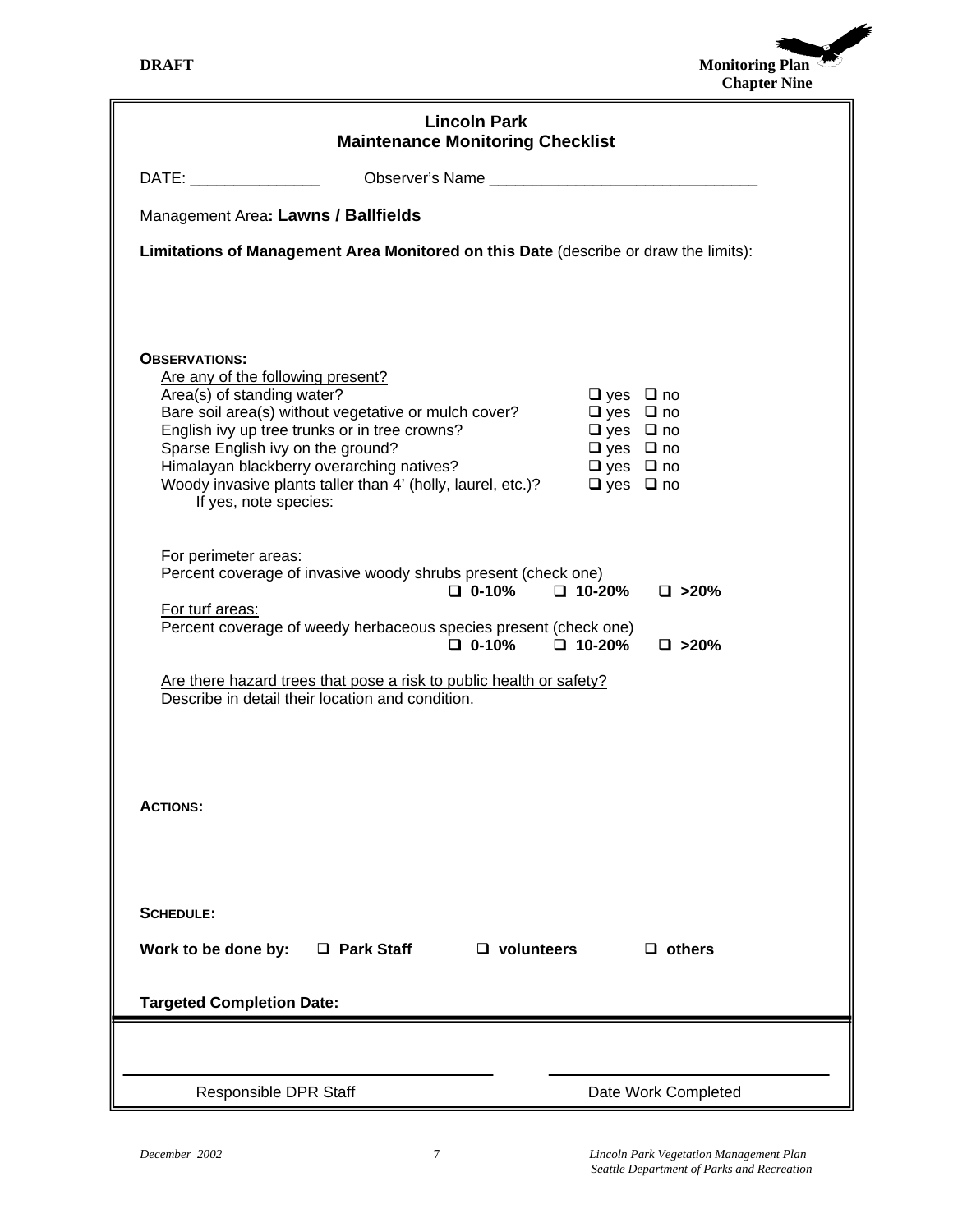

|                                                                                                                                                                                                                                                                                                                                   |              | <b>Lincoln Park</b><br><b>Maintenance Monitoring Checklist</b>                                                                               |                      |                     |  |  |
|-----------------------------------------------------------------------------------------------------------------------------------------------------------------------------------------------------------------------------------------------------------------------------------------------------------------------------------|--------------|----------------------------------------------------------------------------------------------------------------------------------------------|----------------------|---------------------|--|--|
|                                                                                                                                                                                                                                                                                                                                   |              |                                                                                                                                              |                      |                     |  |  |
| Management Area: Active Use Greensward                                                                                                                                                                                                                                                                                            |              |                                                                                                                                              |                      |                     |  |  |
| Boundaries of Management Area Monitored on this Date (describe or draw the limits):                                                                                                                                                                                                                                               |              |                                                                                                                                              |                      |                     |  |  |
| Is there a plant installation in this Management Area? $\Box$ yes When? $\Box$ no<br>If yes, has the project-specific monitoring plan for the installation been implemented?                                                                                                                                                      |              |                                                                                                                                              |                      |                     |  |  |
| <b>OBSERVATIONS:</b><br>Are there hazard trees that pose a risk to public health or safety? Describe in detail their<br>location and condition.                                                                                                                                                                                   |              |                                                                                                                                              | $\Box$ yes $\Box$ no |                     |  |  |
| Are any of the following present?<br>English ivy up tree trunks or in tree crowns?<br>Sparse English ivy on the ground?<br>Himalayan blackberry overarching natives?<br>Noxious weeds (gorse, garlic mustard, hogweed)?<br>Area(s) of standing water?<br>Bare soil area(s) without vegetative or mulch cover?<br>Other? (specify) |              | $\Box$ yes $\Box$ no<br>$\Box$ yes $\Box$ no<br>$\Box$ yes $\Box$ no<br>$\Box$ yes $\Box$ no<br>$\Box$ yes $\Box$ no<br>$\Box$ yes $\Box$ no |                      |                     |  |  |
| ACTIONS: (describe what, when, who, and where)<br>Mulching:                                                                                                                                                                                                                                                                       |              |                                                                                                                                              |                      |                     |  |  |
| <b>Pruning:</b>                                                                                                                                                                                                                                                                                                                   |              |                                                                                                                                              |                      |                     |  |  |
| <b>Removing Plants:</b>                                                                                                                                                                                                                                                                                                           |              |                                                                                                                                              |                      |                     |  |  |
| <b>Taking Care of Turf:</b>                                                                                                                                                                                                                                                                                                       |              |                                                                                                                                              |                      |                     |  |  |
| <b>Weeding and Invasive Control:</b>                                                                                                                                                                                                                                                                                              |              |                                                                                                                                              |                      |                     |  |  |
| <b>SCHEDULE:</b><br>Work to be done by:                                                                                                                                                                                                                                                                                           | □ Park Staff | $\Box$ volunteers                                                                                                                            |                      | $\Box$ others       |  |  |
| <b>Targeted Completion Date:</b>                                                                                                                                                                                                                                                                                                  |              |                                                                                                                                              |                      |                     |  |  |
|                                                                                                                                                                                                                                                                                                                                   |              |                                                                                                                                              |                      |                     |  |  |
| Responsible DPR Staff                                                                                                                                                                                                                                                                                                             |              |                                                                                                                                              |                      | Date Work Completed |  |  |
|                                                                                                                                                                                                                                                                                                                                   |              |                                                                                                                                              |                      |                     |  |  |